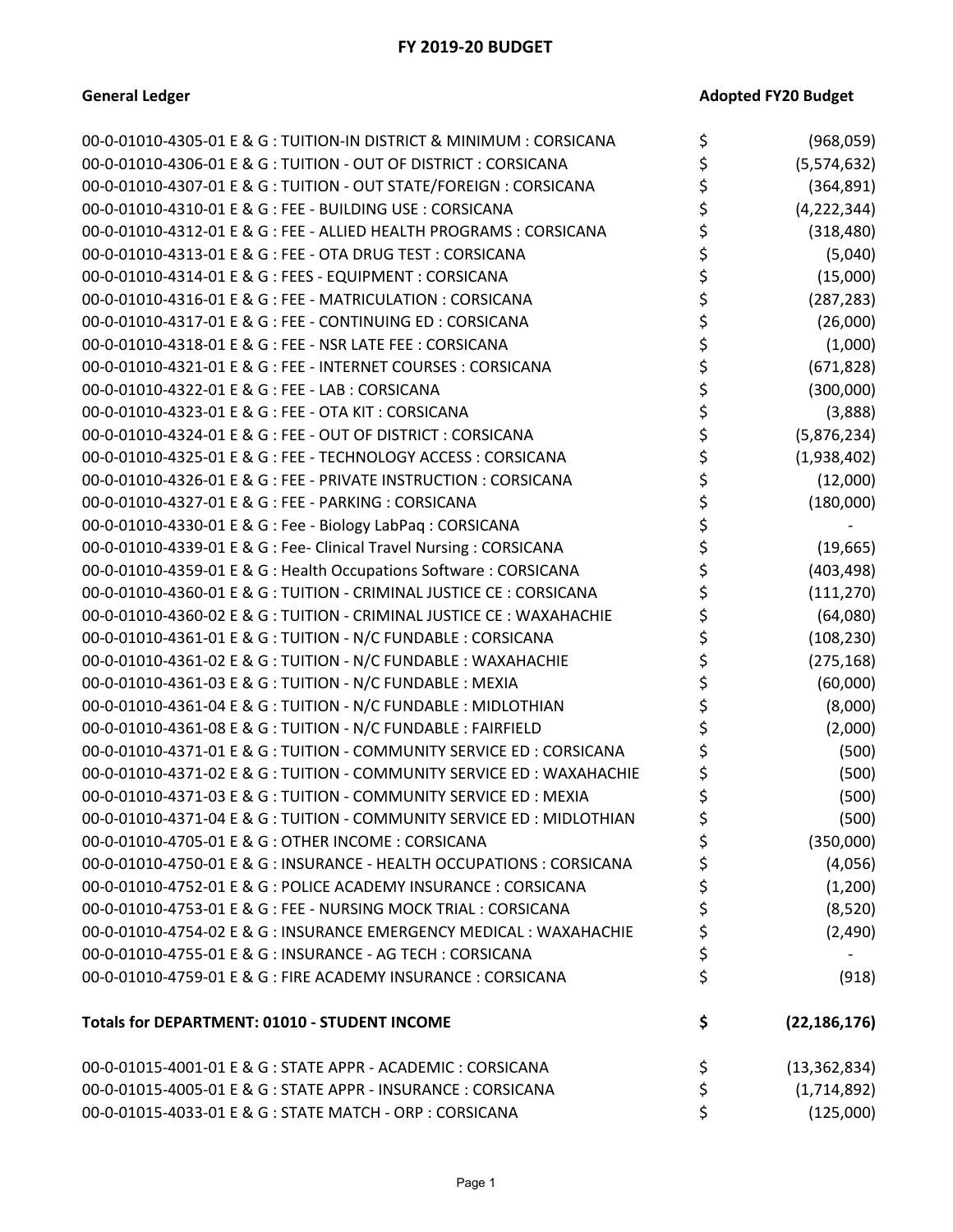| <b>General Ledger</b>                                               | <b>Adopted FY20 Budget</b> |                |
|---------------------------------------------------------------------|----------------------------|----------------|
| <b>Totals for DEPARTMENT: 01015 - STATE APPROPRIATIONS</b>          | \$                         | (15, 202, 726) |
| 00-0-01017-4501-01 E & G : AD VALOREM TAXES : CORSICANA             | \$                         | (3,868,321)    |
| Totals for DEPARTMENT: 01017 - LOCAL APPROPRIATIONS                 | \$                         | (3,868,321)    |
| 00-0-03020-4276-01 E & G : AEL STATE Y1 : CORSICANA                 | \$                         | (40,000)       |
| 00-0-03020-4292-01 E & G : SBDC STATE 2018 : CORSICANA              | \$                         | (111, 254)     |
| 00-0-03020-4296-01 E & G : SBDC STATE 2019 : CORSICANA              | \$                         | (4,681)        |
| Totals for DEPARTMENT: 03020 - STATE GRANTS AND CONTRACTS           | \$                         | (155, 935)     |
| 00-0-04010-4213-01 E & G : AEL - CIVICS Y1 : CORSICANA              | \$                         | (17, 800)      |
| 00-0-04010-4215-01 E & G : AEL FED IET Y2 : CORSICANA               | \$                         | (122, 768)     |
| 00-0-04010-4216-01 E & G : AEL FED IET YI : CORSICANA               |                            | (26, 106)      |
| 00-0-04010-4225-01 E & G : FEDERAL WORKSTUDY : CORSICANA            | \$<br>\$                   | (195, 437)     |
| 00-0-04010-4241-01 E & G : ABE PROF DEV Y1 : CORSICANA              |                            | (8,000)        |
| 00-0-04010-4268-01 E & G : ABE - PROF DEV Y2 : CORSICANA            | \$\$\$                     | (17, 898)      |
| 00-0-04010-4271-01 E & G : AEFLA FEDERAL Y2 : CORSICANA             |                            | (754, 287)     |
| 00-0-04010-4273-01 E & G : AEL CIVICS Y3 : CORSICANA                | \$                         | (23,095)       |
| 00-0-04010-4277-01 E & G : SBDC - FEDERAL 2018 : CORSICANA          | \$                         | (103, 777)     |
| 00-0-04010-4282-01 E & G : SBDC - FEDERAL 2019 : CORSICANA          | \$                         | (37,062)       |
| 00-0-04010-4285-01 E & G : AEL CIVICS IET Y2 : CORSICANA            |                            | (10, 707)      |
| 00-0-04010-4286-01 E & G : AEL TANF Y1 : CORSICANA                  | \$<br>\$                   | (33,910)       |
| 00-0-04010-4287-01 E & G : AEFLA FEDERAL Y1 : CORSICANA             |                            | (21, 456)      |
| 00-0-04010-4288-01 E & G : AEL CIVICS IET Y1 : CORSICANA            | \$<br>\$                   | (3, 496)       |
| 00-0-04010-4289-01 E & G : CARL PERKINS : CORSICANA                 | \$                         | (406, 123)     |
| 00-0-04010-4294-01 E & G: TRIO - STUDENT SUPPORT SVCS: CORSICANA    | \$                         | (430, 540)     |
| Totals for DEPARTMENT: 04010 - FEDERAL GRANTS AND CONTRACTS         | Ś                          | (2,212,462)    |
| 00-0-04050-4144-01 E & G : HIGHER EDUCATION CENTERS : CORSICANA     | \$                         | (50,000)       |
| Totals for DEPARTMENT: 04050 - PRIVATE GIFTS & GRANTS               | \$                         | (50,000)       |
| 00-0-05010-4346-01 E & G : MISC CONTINUING ED : CORSICANA           | \$                         | (7,500)        |
| 00-0-05010-4353-01 E & G : Memberships - Cook Education : CORSICANA | \$                         | (100)          |
| 00-0-05010-4703-01 E & G : Ticket Sales - Planetarium : CORSICANA   | \$                         | (3,000)        |
| 00-0-05010-4739-01 E & G : PEARCE MUSUEM : CORSICANA                | \$                         | (5,600)        |
| 00-0-05010-4747-01 E & G : Museum Special Programs : CORSICANA      | \$                         | (400)          |
| 00-0-05010-4758-01 E & G : N C RETIREMENT MGT FEE : CORSICANA       | \$                         | (10,000)       |
| 00-0-05010-4765-01 E & G : FEE-DRUG TEST : CORSICANA                | \$                         | (3,000)        |
| Totals for DEPARTMENT: 05010 - SALES/SERV - EDUCATIONAL ACT.        | \$                         | (29,600)       |
| 00-0-07010-4341-01 E & G : FEES - FOREIGN APPLICATION : CORSICANA   | \$                         | (3,000)        |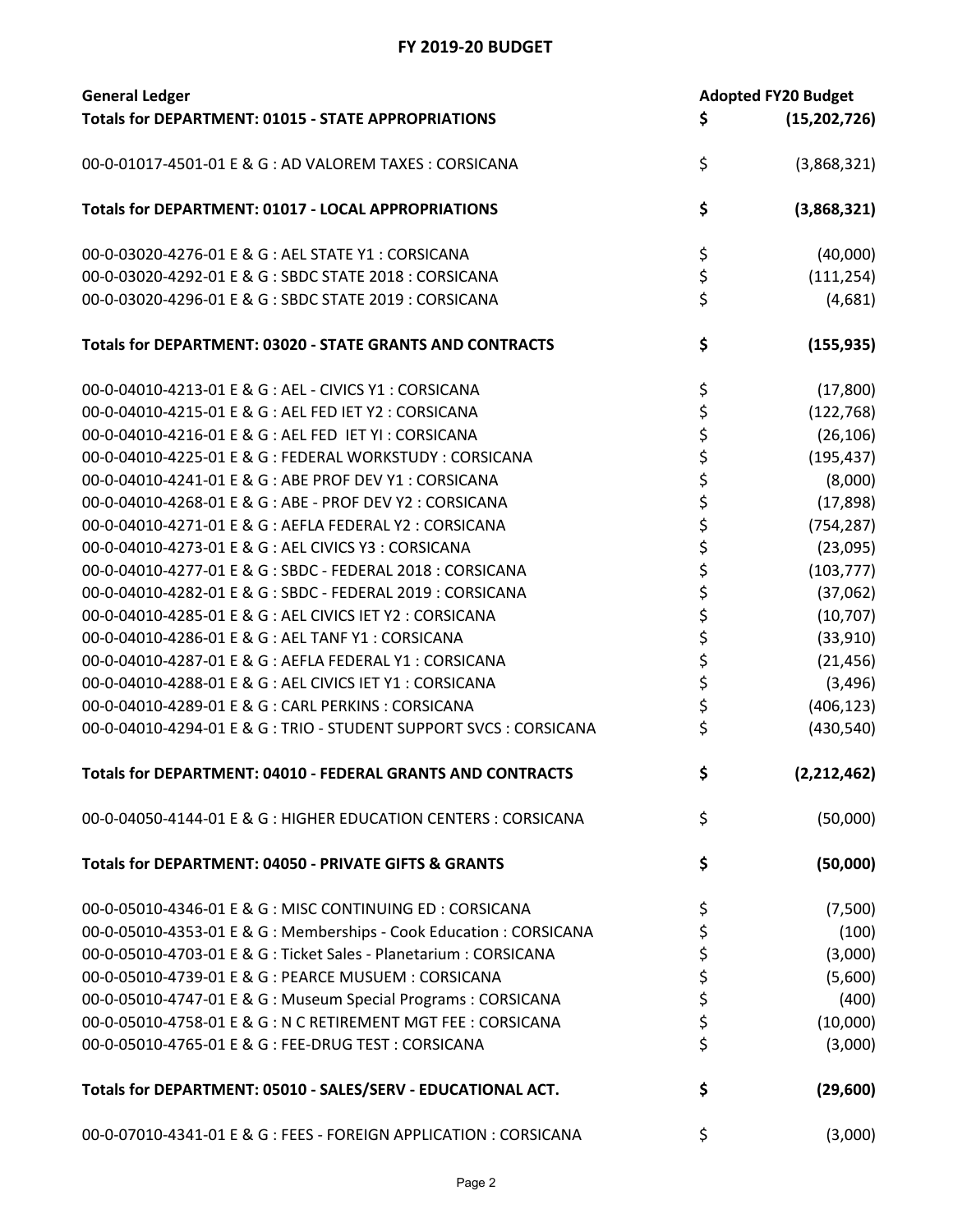| <b>General Ledger</b>                                             |          | <b>Adopted FY20 Budget</b> |
|-------------------------------------------------------------------|----------|----------------------------|
| 00-0-07010-4347-01 E & G : FEES - NURSING EXAM : CORSICANA        | \$       | (17,000)                   |
| 00-0-07010-4348-01 E & G : FEES - OTHER TESTING : CORSICANA       | \$       | (10,000)                   |
| 00-0-07010-4350-01 E & G : FEES - ASSET/COMPASS TESTS : CORSICANA | \$       | (81,000)                   |
| 00-0-07010-4351-01 E & G : FEES - Testing EMS : CORSICANA         | \$       | (6,000)                    |
| 00-0-07010-4354-01 E & G : OTA Test : CORSICANA                   | \$       | (1,700)                    |
| 00-0-07010-4356-01 E & G: FEES - BACKGROUND CHECKS: CORSICANA     | \$       | (2,500)                    |
| 00-0-07010-4402-01 E & G : TESTING - OTHER : CORSICANA            | \$       | (8,000)                    |
| 00-0-07010-4451-01 E & G : LEASE - SWB MOBILE : CORSICANA         | \$       | (40,000)                   |
| 00-0-07010-4454-01 E & G : Lease : CORSICANA                      | \$       | (6,000)                    |
| 00-0-07010-4705-01 E & G : OTHER INCOME : CORSICANA               | \$       | (80,000)                   |
| 00-0-07010-4708-01 E & G : RETURN CHECK FEE : CORSICANA           | \$       | (150)                      |
| 00-0-07010-4711-01 E & G : INTEREST INCOME : CORSICANA            | \$       | (75,000)                   |
| 00-0-07010-4731-01 E & G : LRC FEES & FINES : CORSICANA           | \$       | (1,200)                    |
| 00-0-07010-4732-01 E & G : TRANSCRIPTS : CORSICANA                | \$       | (2,500)                    |
| 00-0-07010-4733-01 E & G : FACILITIES RENTAL : CORSICANA          |          | (35,000)                   |
| 00-0-07010-4744-01 E & G : INTL STUDENT COURIER FEE : CORSICANA   | \$<br>\$ | (1,200)                    |
| 00-0-07010-4763-01 E & G : Fee - Fire Commission Test : CORSICANA | \$       | (4,500)                    |
| 00-0-07010-4828-01 E & G : COMMISSIONS : CORSICANA                | \$       | (25,000)                   |
|                                                                   |          |                            |
| <b>Totals for DEPARTMENT: 07010 - OTHER SOURCES</b>               | \$       | (399,750)                  |
| Totals for FUND: 00 - E & G                                       | \$       | (44, 104, 970)             |
| 10-0-02303-4523-01   & S : APPRO - BLDG USE FEE : CORSICANA       | \$       | (257, 535)                 |
| Totals for DEPARTMENT: 02303 - NC REVENUE BONDS - 2006            | \$       | (257, 535)                 |
| 10-0-02304-4523-01   & S : APPRO - BLDG USE FEE : CORSICANA       | \$       | (261, 604)                 |
| Totals for DEPARTMENT: 02304 - NC REVENUE BONDS - 2007            | \$       | (261, 604)                 |
| 10-0-02305-4523-01   & S : APPRO - BLDG USE FEE : CORSICANA       | \$       | (313,082)                  |
| Totals for DEPARTMENT: 02305 - 2009 Revenue Bond                  | \$       | (313,082)                  |
| 10-0-02310-4523-01   & S : APPRO - BLDG USE FEE : CORSICANA       | \$       | (1,406,713)                |
| Totals for DEPARTMENT: 02310 - NC REVENUE BONDS - 2012            | \$       | (1,406,713)                |
| Totals for FUND: 10 - I & S                                       | \$       | (2, 238, 934)              |
| 30-0-06010-4705-01 AUX: OTHER INCOME: CORSICANA                   | \$       | (9,000)                    |
| 30-0-06010-4711-01 AUX : INTEREST INCOME : CORSICANA              | \$       | (4,000)                    |
| 30-0-06010-4769-01 AUX : POLICE ACADEMY UNIFORM : CORSICANA       | \$       | (2,500)                    |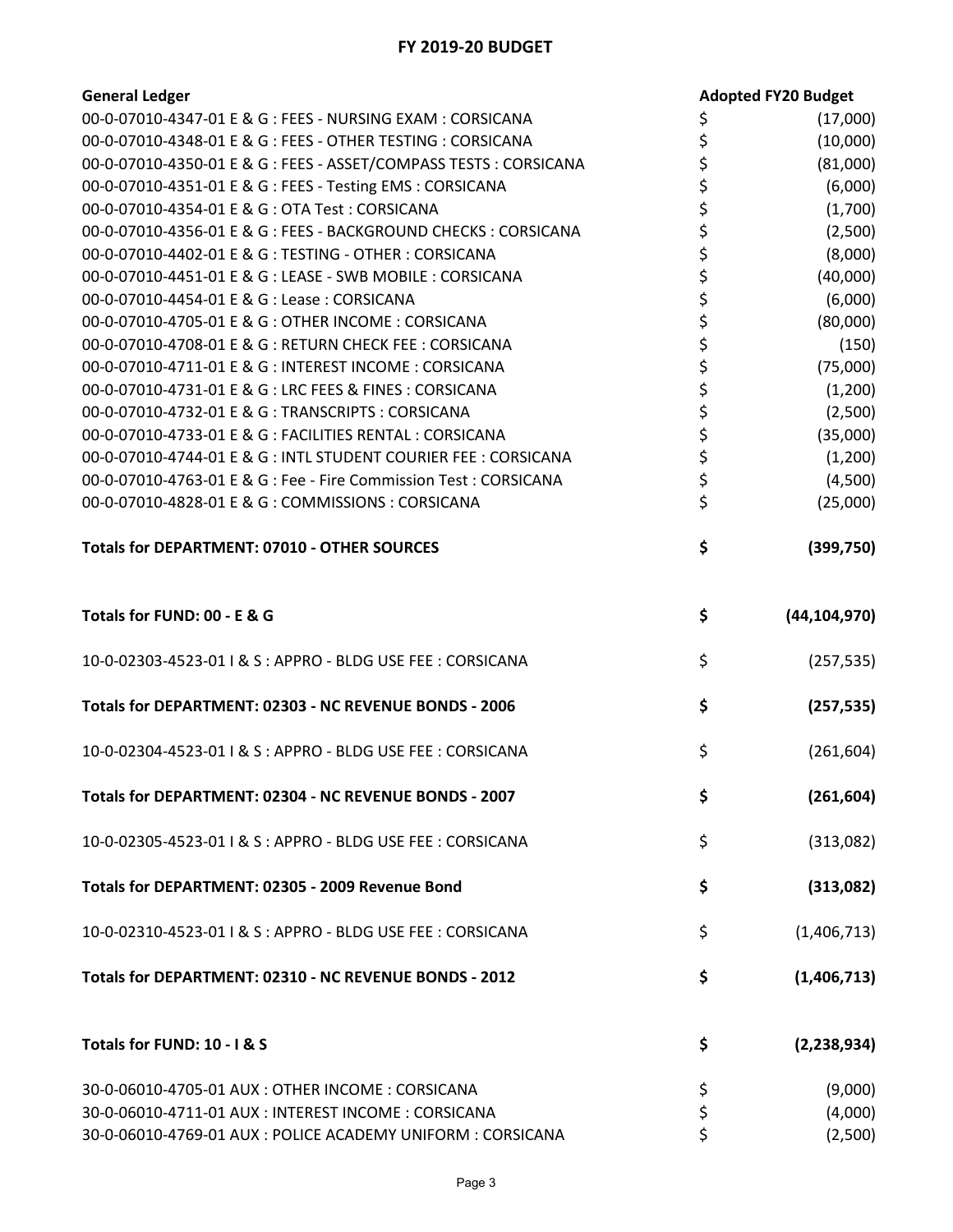| <b>General Ledger</b>                                             | <b>Adopted FY20 Budget</b> |
|-------------------------------------------------------------------|----------------------------|
| 30-0-06010-4801-01 AUX: BOOK SALES: CORSICANA                     | (759, 500)                 |
| 30-0-06010-4801-02 AUX: BOOK SALES: WAXAHACHIE                    | \$<br>(691,000)            |
| 30-0-06010-4801-03 AUX: BOOK SALES: MEXIA                         | (197,000)                  |
| 30-0-06010-4801-04 AUX: BOOK SALES: MIDLOTHIAN                    | \$<br>(263,500)            |
| 30-0-06010-4802-01 AUX: SUPPLIES: CORSICANA                       | \$<br>(192,000)            |
| 30-0-06010-4802-02 AUX: SUPPLIES: WAXAHACHIE                      | (111,000)                  |
| 30-0-06010-4802-03 AUX: SUPPLIES: MEXIA                           | \$<br>(5,700)              |
| 30-0-06010-4802-04 AUX: SUPPLIES: MIDLOTHIAN                      | \$<br>(9,400)              |
| 30-0-06010-4804-01 AUX : SUPPLIES - NON TAXABLE : CORSICANA       | \$<br>(120, 500)           |
| 30-0-06010-4804-02 AUX : SUPPLIES - NON TAXABLE : WAXAHACHIE      | \$<br>(77,500)             |
| 30-0-06010-4804-03 AUX : SUPPLIES - NON TAXABLE : MEXIA           | \$<br>(2,900)              |
| 30-0-06010-4804-04 AUX : SUPPLIES - NON TAXABLE : MIDLOTHIAN      | \$<br>(13, 100)            |
| 30-0-06010-4805-01 AUX : BOOK SALES - USED : CORSICANA            | \$<br>(130,000)            |
| 30-0-06010-4805-02 AUX : BOOK SALES - USED : WAXAHACHIE           | \$<br>(70,000)             |
| 30-0-06010-4805-03 AUX: BOOK SALES - USED: MEXIA                  | \$<br>(22,000)             |
| 30-0-06010-4805-04 AUX : BOOK SALES - USED : MIDLOTHIAN           | \$<br>(44,000)             |
| 30-0-06010-4806-01 AUX: BOOKS - NON TAXABLE: CORSICANA            | \$<br>(453,000)            |
| 30-0-06010-4806-02 AUX : BOOKS - NON TAXABLE : WAXAHACHIE         | \$<br>(84,000)             |
| 30-0-06010-4806-03 AUX: BOOKS - NON TAXABLE: MEXIA                | \$<br>(8,700)              |
| 30-0-06010-4806-04 AUX: BOOKS - NON TAXABLE: MIDLOTHIAN           | \$<br>(7,800)              |
| 30-0-06010-4819-01 AUX: SHIPPING FEES: CORSICANA                  | \$<br>(500)                |
| 30-0-06010-4826-01 AUX: SOFTGOODS: CORSICANA                      | \$<br>(102,700)            |
| 30-0-06010-4826-02 AUX: SOFTGOODS: WAXAHACHIE                     | \$<br>(48,900)             |
| 30-0-06010-4826-03 AUX: SOFTGOODS: MEXIA                          | \$<br>(2,200)              |
| 30-0-06010-4826-04 AUX: SOFTGOODS: MIDLOTHIAN                     | \$<br>(7,300)              |
| 30-0-06010-4827-01 AUX : ELECTRONIC SALES : CORSICANA             | \$<br>(65, 875)            |
| 30-0-06010-4827-02 AUX : ELECTRONIC SALES : WAXAHACHIE            | \$<br>(28, 125)            |
| 30-0-06010-4827-04 AUX : ELECTRONIC SALES : MIDLOTHIAN            | \$<br>(3,000)              |
| 30-0-06010-4830-01 AUX: DELI SALES: CORSICANA                     | \$<br>(17,000)             |
| 30-0-06010-4830-02 AUX : DELI SALES : WAXAHACHIE                  | \$<br>(12,000)             |
| 30-0-06010-4830-04 AUX : DELI SALES : MIDLOTHIAN                  | \$<br>(18,000)             |
| 30-0-06010-4842-01 AUX : BOOK SALES USED NON TAXABLE : CORSICANA  | \$<br>(6,000)              |
| 30-0-06010-4842-04 AUX : BOOK SALES USED NON TAXABLE : MIDLOTHIAN | \$<br>(1,000)              |
| 30-0-06010-4843-01 AUX : SOFTGOODS NONTAXABLE : CORSICANA         | \$<br>(70,000)             |
| 30-0-06010-4843-02 AUX : SOFTGOODS NONTAXABLE : WAXAHACHIE        | \$<br>(15,000)             |
| 30-0-06010-4843-04 AUX: SOFTGOODS NONTAXABLE: MIDLOTHIAN          | \$<br>(12,000)             |
| Totals for DEPARTMENT: 06010 - BOOKSTORE - SALES & SERVICES       | \$<br>(3,687,700)          |
| 30-0-06011-4802-01 AUX: SUPPLIES: CORSICANA                       | \$<br>(3,000)              |
| <b>Totals for DEPARTMENT: 06011 - GIFT SHOP</b>                   | \$<br>(3,000)              |
| 30-0-06012-4801-01 AUX: BOOK SALES: CORSICANA                     | \$<br>(600)                |
| 30-0-06012-4802-01 AUX: SUPPLIES: CORSICANA                       | \$<br>(4,500)              |
| 30-0-06012-4814-01 AUX: CAFETERIA SALES: CORSICANA                | \$<br>(163, 200)           |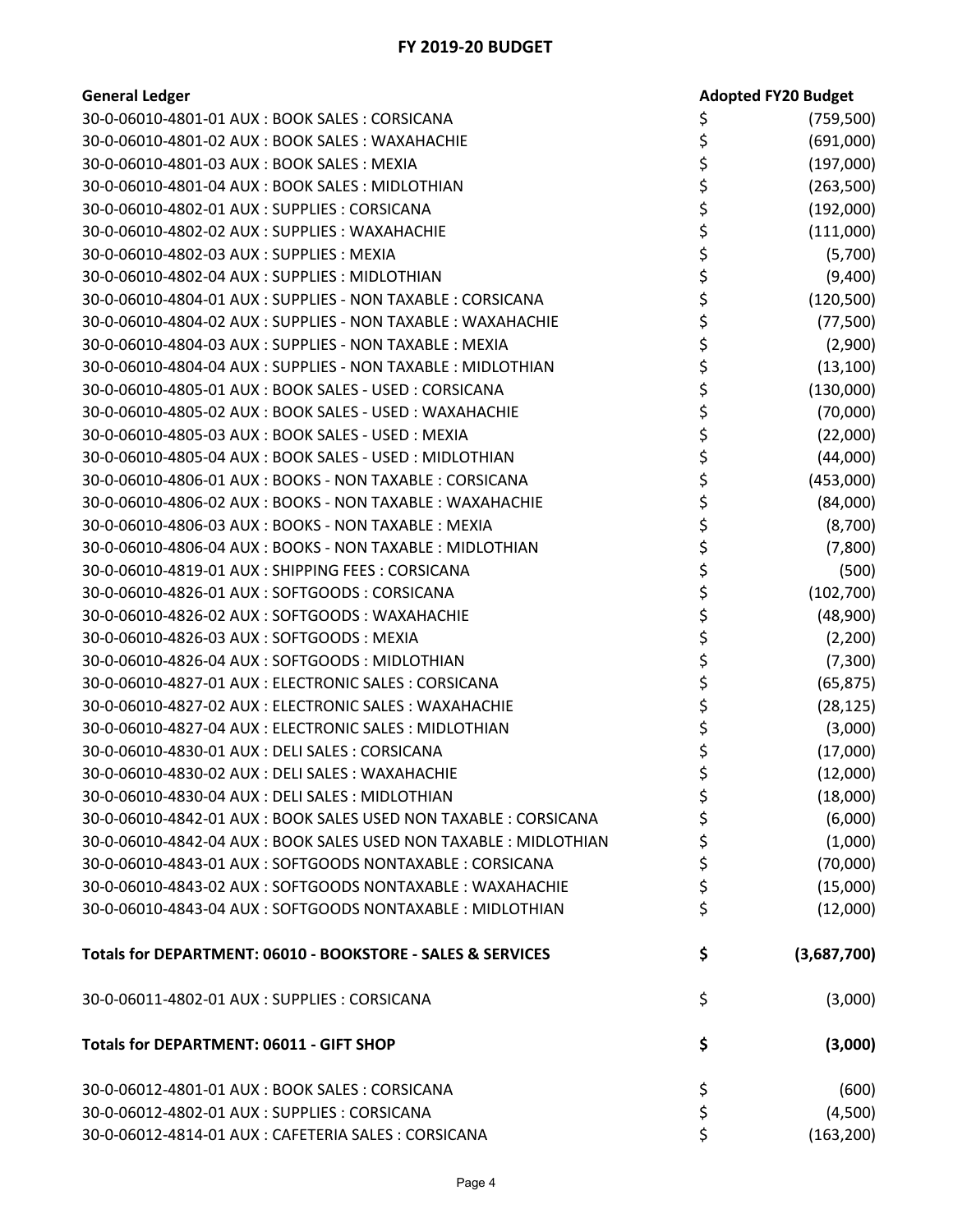| <b>General Ledger</b>                                               |          | <b>Adopted FY20 Budget</b> |
|---------------------------------------------------------------------|----------|----------------------------|
| 30-0-06012-4826-01 AUX: SOFTGOODS: CORSICANA                        | \$       | (25,000)                   |
| <b>Totals for DEPARTMENT: 06012 - BEAUTIQUE</b>                     | \$       | (193, 300)                 |
| 30-0-06210-4705-01 AUX: OTHER INCOME: CORSICANA                     | \$       | (400)                      |
| 30-0-06210-4711-01 AUX : INTEREST INCOME : CORSICANA                | \$       | (1,500)                    |
| 30-0-06210-4803-01 AUX : INSTITUTIONAL SALES : CORSICANA            |          | (38,000)                   |
| 30-0-06210-4810-01 AUX: BANQUET - TAXABLE: CORSICANA                | \$<br>\$ | (500)                      |
| 30-0-06210-4811-01 AUX: BANQUET - NON-TAXABLE: CORSICANA            | \$       | (4,000)                    |
| 30-0-06210-4812-01 AUX : MEAL PLAN - NON TAXABLE : CORSICANA        | \$       | (170,000)                  |
| 30-0-06210-4813-01 AUX: MEAL PLAN - TAXABLE: CORSICANA              |          | (2,000,000)                |
| 30-0-06210-4814-01 AUX: CAFETERIA SALES: CORSICANA                  | \$<br>\$ | (17,000)                   |
| 30-0-06210-4830-01 AUX: DELI SALES: CORSICANA                       |          | (63,000)                   |
| 30-0-06210-4838-01 AUX : DELI SALES - NON TAXABLE : CORSICANA       | \$<br>\$ | (1,900)                    |
| <b>Totals for DEPARTMENT: 06210 - DINING SERVICES</b>               | \$       | (2, 296, 300)              |
| 30-0-06310-4522-01 AUX: APPRO - ED & GEN FUND: CORSICANA            | \$       | (173, 733)                 |
| Totals for DEPARTMENT: 06310 - STUDENT ACTIVITIES                   | \$       | (173, 733)                 |
| 30-0-06410-4820-01 AUX: ROOM RENTAL: CORSICANA                      | \$       | (2,400,000)                |
| 30-0-06410-4821-01 AUX: DAMAGE INCOME: CORSICANA                    | \$       | (50,000)                   |
| 30-0-06410-4823-01 AUX : RELINQUISHED PROPERTY DEPOSITS : CORSICANA | \$       | (10,000)                   |
| 30-0-06410-4824-01 AUX: BACKGROUND CHECK FEE: CORSICANA             | \$       | (3,400)                    |
| Totals for DEPARTMENT: 06410 - HOUSING SALES & SERVICES             | \$       | (2,463,400)                |
| 30-0-06510-4522-01 AUX : APPRO - ED & GEN FUND : CORSICANA          | \$       | (1,577,569)                |
| 30-0-06510-4702-01 AUX : TICKET SALES-FOOTBALL SEASON : CORSICANA   | \$       | (125)                      |
| 30-0-06510-4721-01 AUX : TICKET SALES-FOOTBALL GATE : CORSICANA     | \$       | (7,800)                    |
| 30-0-06510-4722-01 AUX : TICKET SALES-BASKETBALL GATE : CORSICANA   | \$       | (2,500)                    |
| Totals for DEPARTMENT: 06510 - INTER COLLEGIATE ATHLETICS           | \$       | (1,587,994)                |
| 30-0-06610-4705-01 AUX: OTHER INCOME: CORSICANA                     | \$       | (10,000)                   |
| 30-0-06610-4800-01 AUX: VENDING: CORSICANA                          | \$       | (7,000)                    |
| <b>Totals for DEPARTMENT: 06610 - OTHER INCOME</b>                  | \$       | (17,000)                   |
| <b>Totals for FUND: 30 - AUX</b>                                    | \$       | (10, 422, 427)             |
| 50-0-53210-4931-01 SCHOL: DESIGNATED SCHOLARSHIP INCOME: CORSICANA  | \$       | (238,000)                  |
| Totals for DEPARTMENT: 53210 - CASTON (M.C. AND MATTIE)             | \$       | (238,000)                  |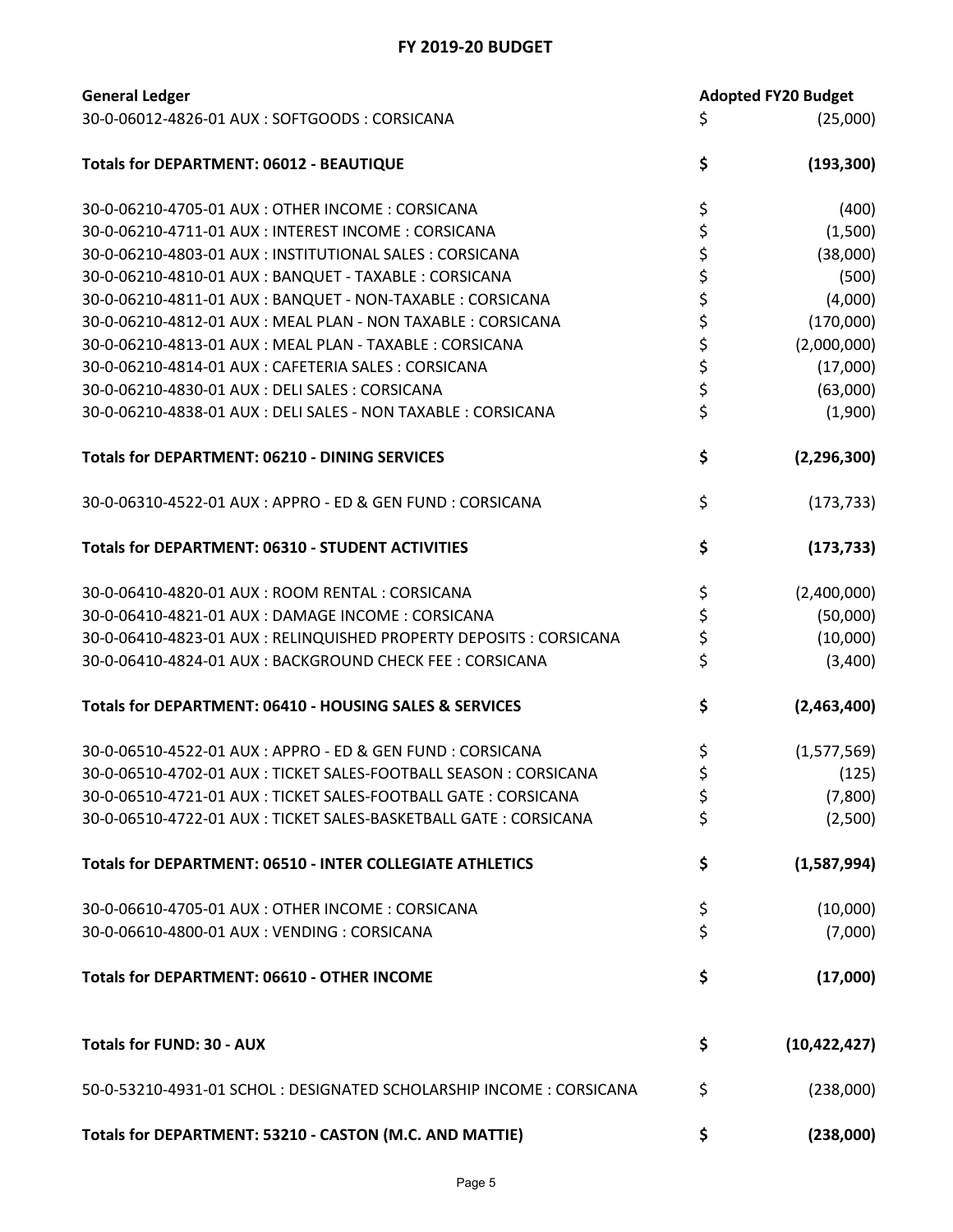| <b>General Ledger</b>                                                  | <b>Adopted FY20 Budget</b> |
|------------------------------------------------------------------------|----------------------------|
| 50-0-53372-4933-01 SCHOL: UNREST. SCHOLARSHIP INCOME: CORSICANA        | \$<br>(639, 328)           |
| <b>Totals for DEPARTMENT: 53372 - TEOG</b>                             | \$<br>(639, 328)           |
| 50-0-53374-4933-01 SCHOL: UNREST. SCHOLARSHIP INCOME: CORSICANA        | \$<br>(392,500)            |
| Totals for DEPARTMENT: 53374 - STATE SCHOLARSHIP (IN)                  | \$<br>(392, 500)           |
| 50-0-53375-4933-01 SCHOL: UNREST. SCHOLARSHIP INCOME: CORSICANA        | \$<br>(37, 725)            |
| Totals for DEPARTMENT: 53375 - STATE SCHOLARSHIP - C E                 | \$<br>(37, 725)            |
| 50-0-53378-4933-01 SCHOL: UNREST. SCHOLARSHIP INCOME: CORSICANA        | \$<br>(13,000)             |
| Totals for DEPARTMENT: 53378 - STATE SCHOLARSHIP (OUT)                 | \$<br>(13,000)             |
|                                                                        |                            |
| <b>Totals for FUND: 50 - SCHOL</b>                                     | \$<br>(1,320,553)          |
| 60-0-60030-4177-01 LOAN: STUDENT LOAN PROCEEDS: CORSICANA              | \$<br>(14,000,000)         |
| Totals for DEPARTMENT: 60030 - STUDENT LOANS - DIRECT                  | \$<br>(14,000,000)         |
| <b>Totals for FUND: 60 - LOAN</b>                                      | \$<br>(14,000,000)         |
| 70-0-07100-4175-01 OPP GRANT: FEDERAL ALLOCATIONS: CORSICANA           | \$<br>(14,000,000)         |
| <b>Totals for DEPARTMENT: 07100 - PELL</b>                             | \$<br>(14,000,000)         |
| 70-0-07101-4175-01 OPP GRANT: FEDERAL ALLOCATIONS: CORSICANA           | \$<br>(191, 205)           |
| <b>Totals for DEPARTMENT: 07101 - SEOG</b>                             | \$<br>(191, 205)           |
| <b>Totals for FUND: 70 - OPP GRANT</b>                                 | \$<br>(14, 191, 205)       |
| 80-0-08101-4175-01 FEDERAL WORKSTUDY : FEDERAL ALLOCATIONS : CORSICANA | \$<br>(195, 437)           |
| Totals for DEPARTMENT: 08101 - COLLEGE WORK STUDY                      | \$<br>(195, 437)           |
| <b>Totals for FUND: 80 - FEDERAL WORKSTUDY</b>                         | \$<br>(195, 437)           |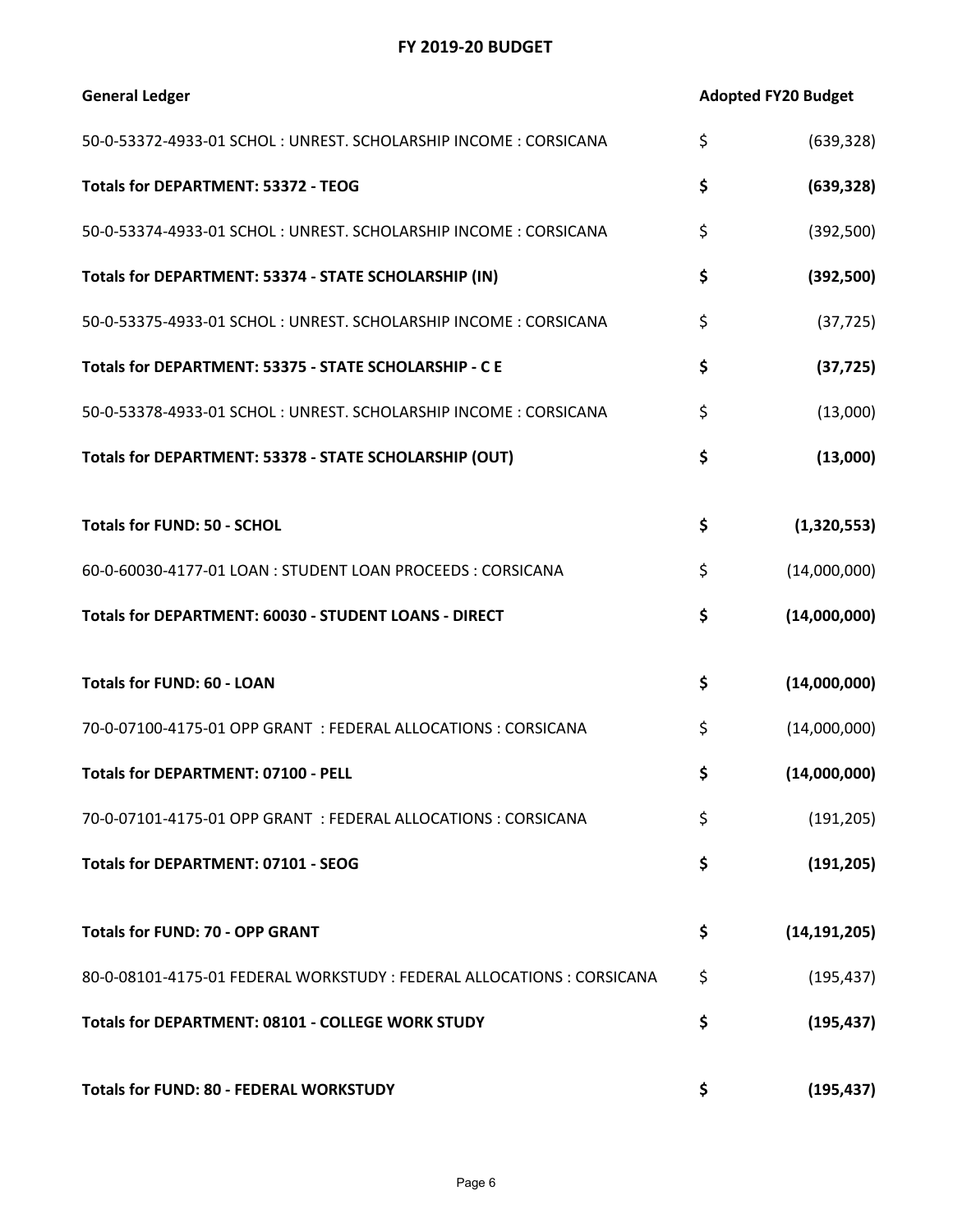| <b>General Ledger</b>                                       |          | <b>Adopted FY20 Budget</b> |
|-------------------------------------------------------------|----------|----------------------------|
| 00-0-10100-5137-01 E & G : STIPENDS : CORSICANA             | \$       | 2,000                      |
| 00-0-10100-5230-01 E & G : SUPPLIES - GENERAL : CORSICANA   | \$       | 2,576                      |
| 00-0-10100-5240-01 E & G : POSTAGE : CORSICANA              | \$       | 200                        |
| 00-0-10100-5400-01 E & G: TRAVEL: CORSICANA                 | \$       | 25,000                     |
| Totals for DEPARTMENT: 10100 - BOARD OF TRUSTEES            | \$       | 29,776                     |
| 00-0-10105-5121-01 E & G : PROF - FULL TIME : CORSICANA     | \$       | 273,398                    |
| 00-0-10105-5131-01 E & G : SUPP - FULL TIME : CORSICANA     | \$       | 62,993                     |
| 00-0-10105-5230-01 E & G : SUPPLIES - GENERAL : CORSICANA   | \$       | 4,300                      |
| 00-0-10105-5240-01 E & G : POSTAGE : CORSICANA              | \$       | 800                        |
| 00-0-10105-5384-01 E & G : MAINTENANCE-COPIERS : CORSICANA  | \$       | 3,000                      |
| 00-0-10105-5400-01 E & G: TRAVEL: CORSICANA                 | \$       | 33,000                     |
| 00-0-10105-5468-01 E & G : TELEPHONE-SERVICE : CORSICANA    | \$       | 1,500                      |
| Totals for DEPARTMENT: 10105 - DISTRICT PRESIDENT           | \$       | 378,991                    |
| 00-0-10200-5126-01 E & G : PROF - PART TIME : CORSICANA     | \$       | 16,258                     |
| 00-0-10200-5562-01 E & G : CONTRACT SER-OTHER : CORSICANA   | \$       | 6,550                      |
| Totals for DEPARTMENT: 10200 - RESOURCE DEVELOPMENT         | \$       | 22,808                     |
| 00-0-10205-5121-01 E & G : PROF - FULL TIME : CORSICANA     | \$       | 129,647                    |
| 00-0-10205-5131-01 E & G : SUPP - FULL TIME : CORSICANA     | \$       | 35,541                     |
| 00-0-10205-5230-01 E & G : SUPPLIES - GENERAL : CORSICANA   | \$       | 3,770                      |
| 00-0-10205-5240-01 E & G : POSTAGE : CORSICANA              | \$       | 375                        |
| 00-0-10205-5320-01 E & G : ALUMNI OUTREACH : CORSICANA      | \$       | 4,895                      |
| 00-0-10205-5330-01 E & G : MEMBERSHIPS/DUES : CORSICANA     | \$       | 1,165                      |
| 00-0-10205-5400-01 E & G : TRAVEL : CORSICANA               |          | 5,300                      |
| 00-0-10205-5468-01 E & G : TELEPHONE-SERVICE : CORSICANA    | \$<br>\$ | 322                        |
| <b>Totals for DEPARTMENT: 10205 - VP OPERATIONS</b>         | \$       | 181,015                    |
| 00-0-10300-5121-01 E & G : PROF - FULL TIME : CORSICANA     | \$       | 240,000                    |
| 00-0-10300-5124-01 E & G : PARAPROF - FULL TIME : CORSICANA | \$       | 90,000                     |
| 00-0-10300-5131-01 E & G : SUPP - FULL TIME : CORSICANA     | \$       | 285,000                    |
| 00-0-10300-5131-02 E & G : SUPP - FULL TIME : WAXAHACHIE    | \$       | 47,128                     |
| 00-0-10300-5131-04 E & G : SUPP - FULL TIME : MIDLOTHIAN    | \$       | 23,047                     |
| 00-0-10300-5136-01 E & G : SUPP - PART TIME : CORSICANA     | \$       | 37,000                     |
| 00-0-10300-5136-02 E & G : SUPP - PART TIME : WAXAHACHIE    | \$       | 17,100                     |
| 00-0-10300-5136-04 E & G : SUPP - PART TIME : MIDLOTHIAN    | \$       | 20,000                     |
| 00-0-10300-5230-01 E & G : SUPPLIES - GENERAL : CORSICANA   | \$       | 15,500                     |
| 00-0-10300-5230-02 E & G : SUPPLIES - GENERAL : WAXAHACHIE  | \$       | 1,038                      |
| 00-0-10300-5230-03 E & G : SUPPLIES - GENERAL : MEXIA       | \$       | 180                        |
| 00-0-10300-5230-04 E & G : SUPPLIES - GENERAL : MIDLOTHIAN  | \$       | 1,400                      |
| 00-0-10300-5232-02 E & G : SUPPLIES - COPIER : WAXAHACHIE   | \$       | 3,079                      |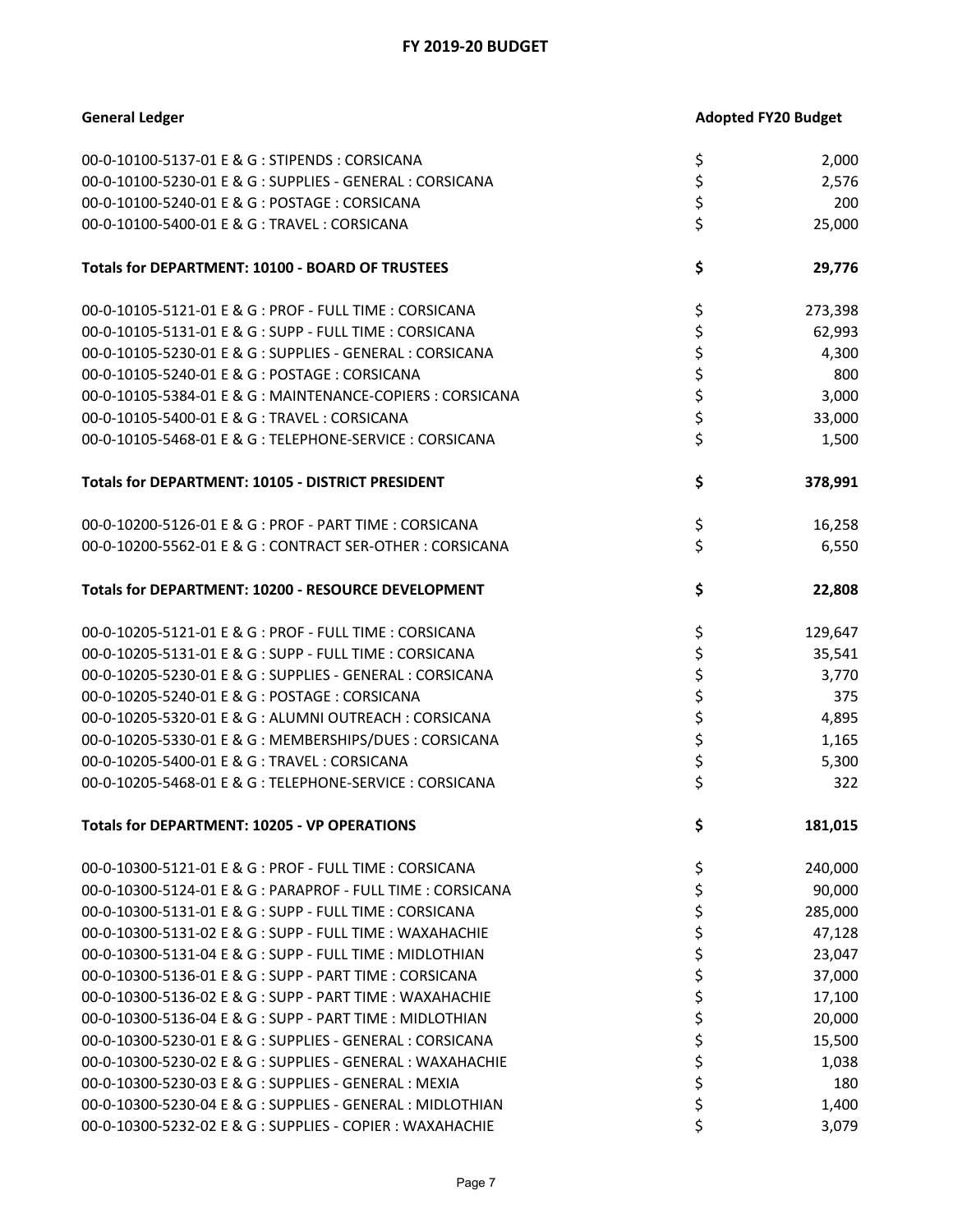| 00-0-10300-5240-01 E & G : POSTAGE : CORSICANA                   | \$<br>8,900   |
|------------------------------------------------------------------|---------------|
| 00-0-10300-5250-01 E & G : ADVERTISING/PROMOTIONS : CORSICANA    | \$<br>300     |
| 00-0-10300-5335-01 E & G : MEMBERSHIPS-INSTITUTIONAL : CORSICANA | \$<br>1,453   |
| 00-0-10300-5349-01 E & G: REFUND DISBURSEMENTS: CORSICANA        | \$<br>28,000  |
| 00-0-10300-5349-02 E & G : REFUND DISBURSEMENTS : WAXAHACHIE     | \$<br>3,000   |
| 00-0-10300-5349-03 E & G : REFUND DISBURSEMENTS : MEXIA          | 700           |
| 00-0-10300-5349-04 E & G : REFUND DISBURSEMENTS : MIDLOTHIAN     | \$<br>2,100   |
| 00-0-10300-5349-41 E & G : REFUND DISBURSEMENTS : INTERNET       | \$<br>2,100   |
| 00-0-10300-5351-01 E & G : BANK CHARGE-MC/VISA : CORSICANA       | \$<br>81,000  |
| 00-0-10300-5351-02 E & G : BANK CHARGE-MC/VISA : WAXAHACHIE      | \$<br>24,000  |
| 00-0-10300-5351-03 E & G : BANK CHARGE-MC/VISA : MEXIA           | \$<br>5,300   |
| 00-0-10300-5351-04 E & G : BANK CHARGE-MC/VISA : MIDLOTHIAN      | \$<br>14,500  |
| 00-0-10300-5352-01 E & G : BANK CHARGE-FEES : CORSICANA          | \$<br>1,138   |
| 00-0-10300-5384-01 E & G : MAINTENANCE-COPIERS : CORSICANA       | \$<br>1,764   |
| 00-0-10300-5385-01 E & G : MAINTENANCE-OTHER : CORSICANA         | \$<br>1,250   |
| 00-0-10300-5400-01 E & G : TRAVEL : CORSICANA                    | \$<br>16,100  |
| 00-0-10300-5400-02 E & G : TRAVEL : WAXAHACHIE                   | \$<br>267     |
| 00-0-10300-5468-01 E & G : TELEPHONE-SERVICE : CORSICANA         | \$<br>3,000   |
| 00-0-10300-6011-01 E & G : EQUIPMENT <5000 : CORSICANA           | \$<br>4,000   |
| Totals for DEPARTMENT: 10300 - BUSINESS SERVICES                 | \$<br>979,344 |
| 00-0-10305-5121-01 E & G : PROF - FULL TIME : CORSICANA          | \$<br>107,151 |
| 00-0-10305-5131-01 E & G : SUPP - FULL TIME : CORSICANA          | \$<br>34,795  |
| 00-0-10305-5230-01 E & G : SUPPLIES - GENERAL : CORSICANA        | \$<br>3,950   |
| 00-0-10305-5240-01 E & G : POSTAGE : CORSICANA                   | \$<br>490     |
| 00-0-10305-5250-01 E & G : ADVERTISING/PROMOTIONS : CORSICANA    | \$<br>2,612   |
| 00-0-10305-5260-01 E & G: SOFTWARE: CORSICANA                    | \$<br>50,000  |
| 00-0-10305-5335-01 E & G: MEMBERSHIPS-INSTITUTIONAL: CORSICANA   | \$<br>1,131   |
| 00-0-10305-5400-01 E & G: TRAVEL: CORSICANA                      | \$<br>5,383   |
| 00-0-10305-6011-01 E & G : EQUIPMENT <5000 : CORSICANA           | \$<br>1,500   |
| Totals for DEPARTMENT: 10305 - VP FINANCE AND ADMIN              | \$<br>207,012 |
| 00-0-10350-5131-01 E & G : SUPP - FULL TIME : CORSICANA          | \$<br>133,325 |
| 00-0-10350-5136-01 E & G : SUPP - PART TIME : CORSICANA          | \$<br>7,620   |
| 00-0-10350-5230-01 E & G : SUPPLIES - GENERAL : CORSICANA        | \$<br>2,000   |
| 00-0-10350-5240-01 E & G : POSTAGE : CORSICANA                   | \$<br>55      |
| 00-0-10350-5250-01 E & G : ADVERTISING/PROMOTIONS : CORSICANA    | \$<br>2,540   |
| 00-0-10350-5384-01 E & G : MAINTENANCE-COPIERS : CORSICANA       | \$<br>3,000   |
| 00-0-10350-5400-01 E & G: TRAVEL: CORSICANA                      | \$<br>5,000   |
| 00-0-10350-5468-01 E & G : TELEPHONE-SERVICE : CORSICANA         | \$<br>520     |
| <b>Totals for DEPARTMENT: 10350 - HUMAN RESOURCES</b>            | \$<br>154,060 |
| 00-0-10355-5121-01 E & G : PROF - FULL TIME : CORSICANA          | \$<br>120,009 |
| 00-0-10355-5400-01 E & G: TRAVEL: CORSICANA                      | \$<br>3,500   |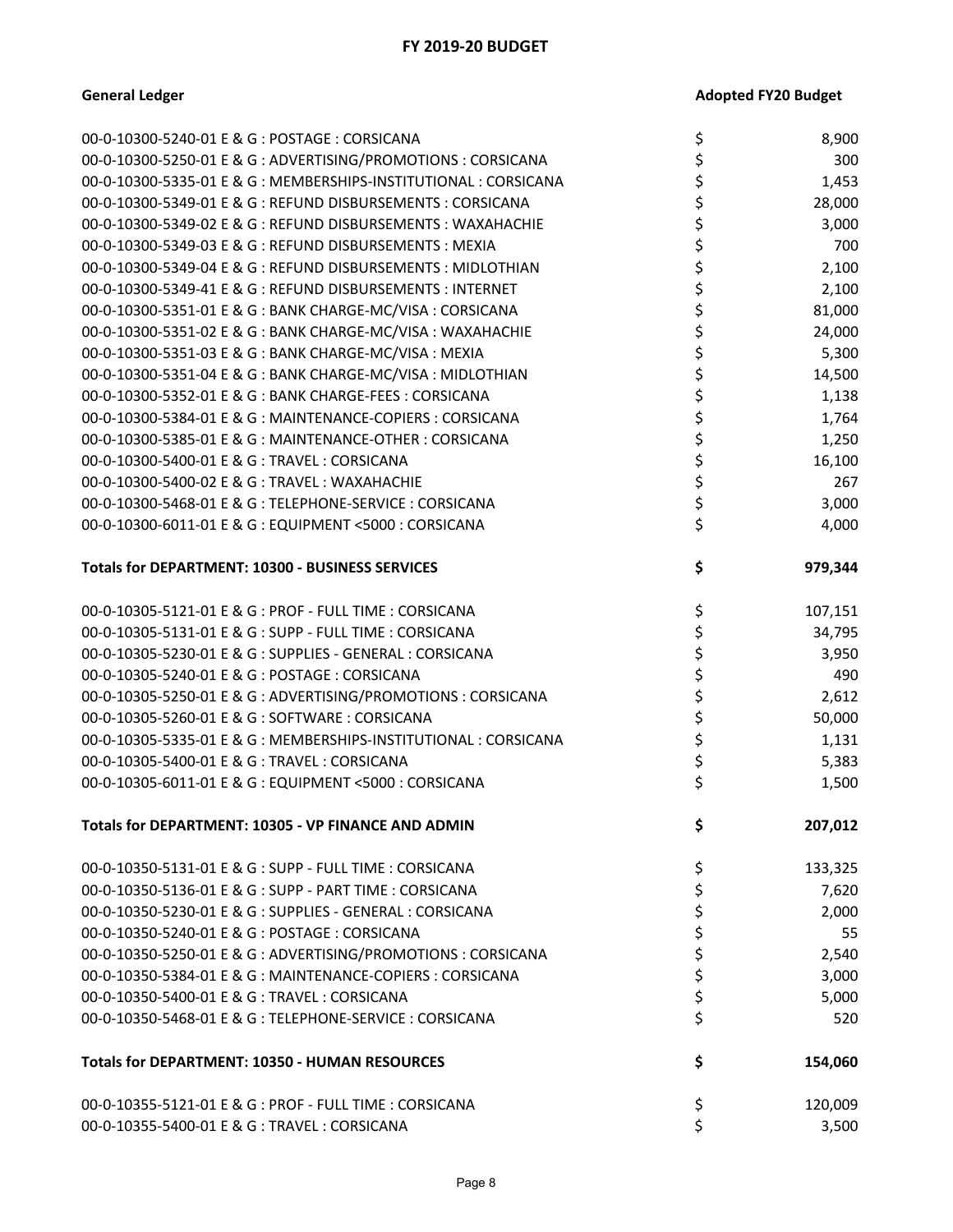| <b>General Ledger</b>                                              | <b>Adopted FY20 Budget</b> |         |
|--------------------------------------------------------------------|----------------------------|---------|
| 00-0-10355-5408-01 E & G : STAFF DEVELOPMENT - SPECIAL : CORSICANA | \$                         | 1,466   |
| 00-0-10355-5562-01 E & G: CONTRACT SER-OTHER: CORSICANA            | \$                         | 30,000  |
| Totals for DEPARTMENT: 10355 - VP HUMAN RESOURCES                  | \$                         | 154,975 |
| 00-0-10421-5121-01 E & G : PROF - FULL TIME : CORSICANA            | \$                         | 80,364  |
| 00-0-10421-5124-01 E & G : PARAPROF - FULL TIME : CORSICANA        | \$                         | 51,025  |
| 00-0-10421-5124-02 E & G : PARAPROF - FULL TIME : WAXAHACHIE       | \$                         | 31,827  |
| 00-0-10421-5131-01 E & G : SUPP - FULL TIME : CORSICANA            | \$                         | 118,515 |
| 00-0-10421-5131-02 E & G : SUPP - FULL TIME : WAXAHACHIE           | \$                         | 51,832  |
| 00-0-10421-5131-03 E & G : SUPP - FULL TIME : MEXIA                | \$                         | 31,801  |
| 00-0-10421-5136-01 E & G : SUPP - PART TIME : CORSICANA            | \$                         | 19,760  |
| 00-0-10421-5136-02 E & G : SUPP - PART TIME : WAXAHACHIE           | \$                         | 18,000  |
| 00-0-10421-5230-01 E & G : SUPPLIES - GENERAL : CORSICANA          | \$                         | 5,282   |
| 00-0-10421-5230-02 E & G : SUPPLIES - GENERAL : WAXAHACHIE         | \$                         | 675     |
| 00-0-10421-5230-03 E & G : SUPPLIES - GENERAL : MEXIA              | \$                         | 255     |
| 00-0-10421-5230-04 E & G : SUPPLIES - GENERAL : MIDLOTHIAN         | \$                         | 905     |
| 00-0-10421-5240-01 E & G : POSTAGE : CORSICANA                     | \$                         | 15,482  |
| 00-0-10421-5240-03 E & G: POSTAGE: MEXIA                           | \$                         | 35      |
| 00-0-10421-5257-01 E & G: STUDENT PHOTO IDS: CORSICANA             | \$                         | 10,501  |
| 00-0-10421-5264-01 E & G : APPLY ONLINE : CORSICANA                | \$                         | 4,118   |
| 00-0-10421-5384-01 E & G : MAINTENANCE-COPIERS : CORSICANA         | \$                         | 2,465   |
| 00-0-10421-5400-01 E & G: TRAVEL: CORSICANA                        | \$                         | 3,500   |
| 00-0-10421-5468-01 E & G: TELEPHONE-SERVICE: CORSICANA             | \$                         | 1,200   |
| <b>Totals for DEPARTMENT: 10421 - REGISTRAR</b>                    | \$                         | 447,542 |
|                                                                    |                            |         |
| 00-0-10422-5121-01 E & G : PROF - FULL TIME : CORSICANA            | \$                         | 60,112  |
| 00-0-10422-5124-01 E & G : PARAPROF - FULL TIME : CORSICANA        | \$                         | 99,422  |
| 00-0-10422-5131-01 E & G : SUPP - FULL TIME : CORSICANA            | \$                         | 27,467  |
| 00-0-10422-5136-01 E & G : SUPP - PART TIME : CORSICANA            | \$                         | 16,080  |
| 00-0-10422-5137-01 E & G: STIPENDS: CORSICANA                      | \$                         | 3,600   |
| 00-0-10422-5230-01 E & G : SUPPLIES - GENERAL : CORSICANA          | \$                         | 53,338  |
| 00-0-10422-5233-01 E & G : SUPPLIES - OTHER : CORSICANA            | \$                         | 6,760   |
| 00-0-10422-5240-01 E & G : POSTAGE : CORSICANA                     | \$                         | 3,500   |
| 00-0-10422-5301-01 E & G : ADMISSION MATERIALS : CORSICANA         | \$                         | 42,000  |
| 00-0-10422-5384-01 E & G : MAINTENANCE-COPIERS : CORSICANA         | \$                         | 1,933   |
| 00-0-10422-5385-01 E & G : MAINTENANCE-OTHER : CORSICANA           | \$                         | 2,000   |
| 00-0-10422-5400-01 E & G : TRAVEL : CORSICANA                      | \$                         | 12,000  |
| 00-0-10422-5468-01 E & G : TELEPHONE-SERVICE : CORSICANA           | \$                         | 700     |
| 00-0-10422-5551-01 E & G : EVENTS - TOP DAWG : CORSICANA           | \$                         | 6,000   |
| Totals for DEPARTMENT: 10422 - STUDENT RECRUITING                  | \$                         | 334,912 |
| 00-0-10423-5121-01 E & G : PROF - FULL TIME : CORSICANA            | \$                         | 84,872  |
| 00-0-10423-5124-01 E & G : PARAPROF - FULL TIME : CORSICANA        | \$                         | 118,161 |
| 00-0-10423-5131-01 E & G : SUPP - FULL TIME : CORSICANA            | \$                         | 33,634  |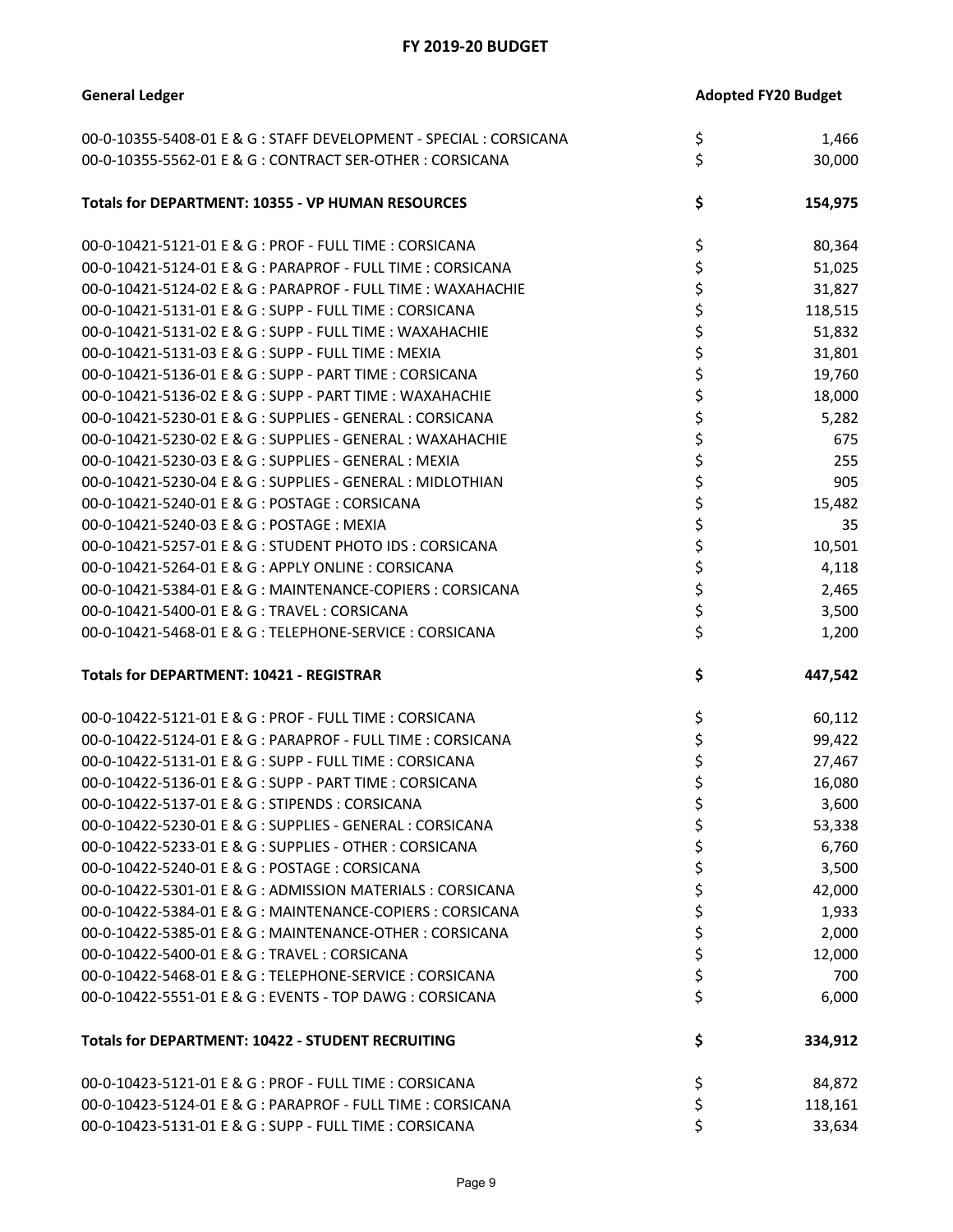| 00-0-10423-5136-01 E & G : SUPP - PART TIME : CORSICANA          | \$       | 3,000   |
|------------------------------------------------------------------|----------|---------|
| 00-0-10423-5230-01 E & G : SUPPLIES - GENERAL : CORSICANA        | \$       | 6,970   |
| 00-0-10423-5240-01 E & G : POSTAGE : CORSICANA                   | \$       | 50      |
| 00-0-10423-5255-01 E & G : EXPERIENCE MANAGEMENT : CORSICANA     | \$       | 1,000   |
| 00-0-10423-5255-02 E & G : EXPERIENCE MANAGEMENT : WAXAHACHIE    | \$       | 1,250   |
| 00-0-10423-5255-03 E & G : EXPERIENCE MANAGEMENT : MEXIA         | \$       | 500     |
| 00-0-10423-5256-01 E & G : ADVERTISING PRINT : CORSICANA         | \$       | 28,000  |
| 00-0-10423-5258-01 E & G : ADVERTISING DIGITAL : CORSICANA       | \$       | 16,000  |
| 00-0-10423-5259-01 E & G : ADVERTISING SOCIAL MEDIA : CORSICANA  | \$       | 6,000   |
| 00-0-10423-5260-01 E & G : SOFTWARE : CORSICANA                  | \$       | 39,373  |
| 00-0-10423-5301-01 E & G : ADMISSION MATERIALS : CORSICANA       | \$       | 5,000   |
| 00-0-10423-5312-01 E & G : ADVERTISING-RADIO : CORSICANA         | \$       | 2,000   |
| 00-0-10423-5321-01 E & G : CATALOGUE : CORSICANA                 | \$       | 8,841   |
| 00-0-10423-5335-01 E & G : MEMBERSHIPS-INSTITUTIONAL : CORSICANA | \$       | 4,625   |
| 00-0-10423-5359-01 E & G : COLLEGE DEVELOPMENT : CORSICANA       | \$       | 7,000   |
| 00-0-10423-5360-01 E & G: IMAGE ENHANCEMENT: CORSICANA           | \$       | 5,000   |
| 00-0-10423-5385-01 E & G : MAINTENANCE-OTHER : CORSICANA         | \$       | 500     |
| 00-0-10423-5400-01 E & G: TRAVEL: CORSICANA                      | \$       | 9,375   |
| 00-0-10423-5468-01 E & G : TELEPHONE-SERVICE : CORSICANA         | \$       | 3,611   |
| 00-0-10423-5562-01 E & G : CONTRACT SER-OTHER : CORSICANA        | \$       | 2,000   |
| 00-0-10423-6011-01 E & G : EQUIPMENT <5000 : CORSICANA           | \$       | 4,000   |
| <b>Totals for DEPARTMENT: 10423 - MARKETING</b>                  | \$       | 390,762 |
|                                                                  |          |         |
| 00-0-10425-5121-01 E & G : PROF - FULL TIME : CORSICANA          | \$       | 52,462  |
| 00-0-10425-5131-01 E & G : SUPP - FULL TIME : CORSICANA          | \$       | 25,659  |
| 00-0-10425-5230-01 E & G : SUPPLIES - GENERAL : CORSICANA        | \$       | 1,521   |
| 00-0-10425-5243-01 E & G : INTERNATIONAL POSTAGE : CORSICANA     | \$       | 2,848   |
| 00-0-10425-5400-01 E & G: TRAVEL: CORSICANA                      | \$       | 300     |
| 00-0-10425-5539-01 E & G : EVENTS-INTL STUDENT DAY : CORSICANA   | \$       | 900     |
| <b>Totals for DEPARTMENT: 10425 - INTERNATIONAL</b>              | \$       | 83,690  |
| 00-0-10450-5468-01 E & G : TELEPHONE-SERVICE : CORSICANA         | \$       | 10,761  |
| 00-0-10450-5468-02 E & G : TELEPHONE-SERVICE : WAXAHACHIE        | \$       | 9,271   |
| 00-0-10450-5468-03 E & G: TELEPHONE-SERVICE: MEXIA               | \$       | 5,353   |
| 00-0-10450-5468-04 E & G : TELEPHONE-SERVICE : MIDLOTHIAN        | \$       | 7,525   |
| 00-0-10450-5554-01 E & G : EVENTS - SPECIAL : CORSICANA          | \$       | 11,000  |
| 00-0-10450-5554-02 E & G : EVENTS - SPECIAL : WAXAHACHIE         | \$       | 5,000   |
| 00-0-10450-5554-03 E & G : EVENTS - SPECIAL : MEXIA              | \$       | 2,000   |
| 00-0-10450-5554-04 E & G : EVENTS - SPECIAL : MIDLOTHIAN         | \$       | 2,000   |
| <b>Totals for DEPARTMENT: 10450 - PUBLIC INFORMATION</b>         | \$       | 52,910  |
| 00-0-10520-5121-01 E & G : PROF - FULL TIME : CORSICANA          | \$       | 71,791  |
| 00-0-10520-5124-01 E & G : PARAPROF - FULL TIME : CORSICANA      | \$<br>\$ | 307,583 |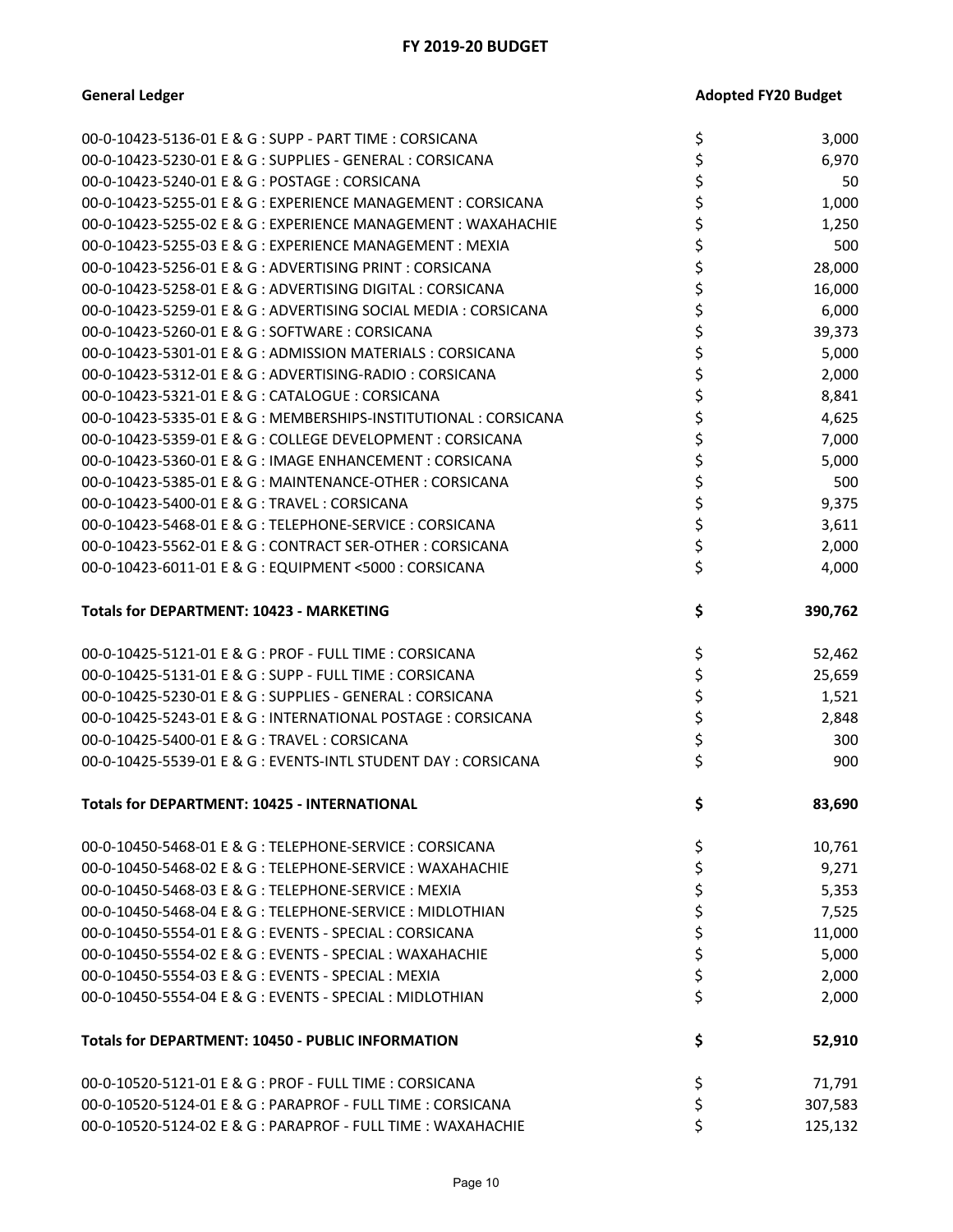| 00-0-10520-5124-03 E & G : PARAPROF - FULL TIME : MEXIA            | \$ | 46,053  |
|--------------------------------------------------------------------|----|---------|
| 00-0-10520-5124-04 E & G : PARAPROF - FULL TIME : MIDLOTHIAN       | \$ | 43,932  |
| 00-0-10520-5131-01 E & G : SUPP - FULL TIME : CORSICANA            | \$ | 28,760  |
| 00-0-10520-5136-01 E & G : SUPP - PART TIME : CORSICANA            | \$ | 9,552   |
| 00-0-10520-5136-02 E & G : SUPP - PART TIME : WAXAHACHIE           | \$ | 8,000   |
| 00-0-10520-5230-01 E & G : SUPPLIES - GENERAL : CORSICANA          | \$ | 4,134   |
| 00-0-10520-5230-02 E & G : SUPPLIES - GENERAL : WAXAHACHIE         | \$ | 1,115   |
| 00-0-10520-5230-04 E & G : SUPPLIES - GENERAL : MIDLOTHIAN         | \$ | 443     |
| 00-0-10520-5240-01 E & G : POSTAGE : CORSICANA                     | \$ | 38      |
| 00-0-10520-5260-01 E & G: SOFTWARE: CORSICANA                      | \$ | 11,410  |
| 00-0-10520-5330-01 E & G : MEMBERSHIPS/DUES : CORSICANA            | \$ | 324     |
| 00-0-10520-5384-01 E & G : MAINTENANCE-COPIERS : CORSICANA         | \$ | 3,823   |
| 00-0-10520-5400-01 E & G: TRAVEL: CORSICANA                        | \$ | 6,267   |
| 00-0-10520-5400-02 E & G : TRAVEL : WAXAHACHIE                     | \$ | 400     |
| 00-0-10520-5400-04 E & G : TRAVEL : MIDLOTHIAN                     | \$ | 500     |
| 00-0-10520-5468-01 E & G : TELEPHONE-SERVICE : CORSICANA           | \$ | 1,300   |
|                                                                    |    |         |
| <b>Totals for DEPARTMENT: 10520 - COUNSELING SERVICES</b>          | \$ | 670,557 |
|                                                                    |    |         |
| 00-0-10522-5124-01 E & G : PARAPROF - FULL TIME : CORSICANA        | \$ | 35,360  |
| 00-0-10522-5139-01 E & G: PT - TUTORS/DISABILITY SRVCS: CORSICANA  | \$ | 22,700  |
| 00-0-10522-5139-02 E & G: PT - TUTORS/DISABILITY SRVCS: WAXAHACHIE | \$ | 6,083   |
| 00-0-10522-5139-03 E & G : PT - TUTORS/DISABILITY SRVCS : MEXIA    | \$ | 3,880   |
| 00-0-10522-5139-04 E & G: PT - TUTORS/DISABILITY SRVCS: MIDLOTHIAN | \$ | 4,000   |
| 00-0-10522-5562-01 E & G : CONTRACT SER-OTHER : CORSICANA          | \$ | 32,000  |
| <b>Totals for DEPARTMENT: 10522 - TUTORING SERVICES</b>            | \$ | 104,023 |
|                                                                    |    |         |
| 00-0-10523-5011-01 E & G : FACULTY - FULL TIME : CORSICANA         | \$ | 44,394  |
| 00-0-10523-5136-01 E & G : SUPP - PART TIME : CORSICANA            | \$ | 20,850  |
| 00-0-10523-5136-02 E & G : SUPP - PART TIME : WAXAHACHIE           | \$ | 20,850  |
| 00-0-10523-5136-03 E & G: SUPP - PART TIME: MEXIA                  | \$ | 3,000   |
| 00-0-10523-5136-04 E & G : SUPP - PART TIME : MIDLOTHIAN           | ς  | 400     |
| 00-0-10523-5230-01 E & G : SUPPLIES - GENERAL : CORSICANA          | \$ | 250     |
| 00-0-10523-5230-02 E & G : SUPPLIES - GENERAL : WAXAHACHIE         | \$ | 415     |
| 00-0-10523-5230-03 E & G : SUPPLIES - GENERAL : MEXIA              | \$ | 115     |
| 00-0-10523-5260-01 E & G : SOFTWARE : CORSICANA                    | \$ | 14,600  |
| 00-0-10523-5400-01 E & G: TRAVEL: CORSICANA                        | \$ | 150     |
| Totals for DEPARTMENT: 10523 - TEA(M)2 QEP                         | \$ | 105,024 |
|                                                                    |    |         |
| 00-0-10524-5131-01 E & G : SUPP - FULL TIME : CORSICANA            | \$ | 53,132  |
| 00-0-10524-5136-01 E & G : SUPP - PART TIME : CORSICANA            | \$ | 36,100  |
| 00-0-10524-5230-01 E & G : SUPPLIES - GENERAL : CORSICANA          | \$ | 1,401   |
| 00-0-10524-5400-01 E & G: TRAVEL: CORSICANA                        | \$ | 1,500   |
| <b>Totals for DEPARTMENT: 10524 - CALL CENTER</b>                  | \$ | 92,133  |
|                                                                    |    |         |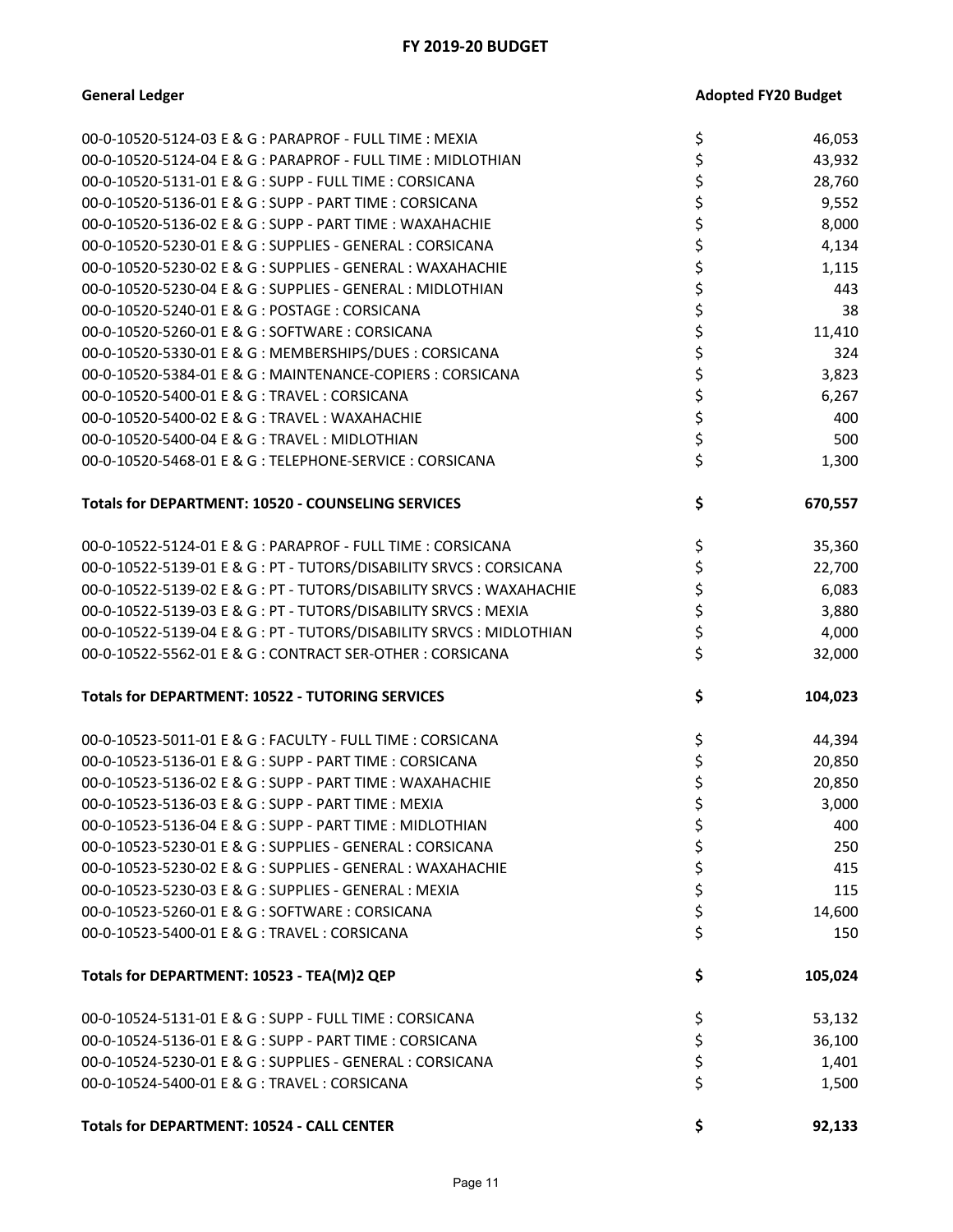| 00-0-10525-5121-01 E & G : PROF - FULL TIME : CORSICANA                | \$<br>120,224 |
|------------------------------------------------------------------------|---------------|
| 00-0-10525-5131-01 E & G : SUPP - FULL TIME : CORSICANA                | \$<br>37,519  |
| 00-0-10525-5137-01 E & G : STIPENDS : CORSICANA                        | 4,000         |
| 00-0-10525-5230-01 E & G : SUPPLIES - GENERAL : CORSICANA              | \$<br>116     |
| 00-0-10525-5384-01 E & G : MAINTENANCE-COPIERS : CORSICANA             | \$<br>1,328   |
| 00-0-10525-5400-01 E & G : TRAVEL : CORSICANA                          | \$<br>2,562   |
|                                                                        |               |
| Totals for DEPARTMENT: 10525 - VP STUDENT SERVICES                     | \$<br>165,749 |
| 00-0-10530-5121-01 E & G : PROF - FULL TIME : CORSICANA                | \$<br>72,000  |
| 00-0-10530-5124-01 E & G : PARAPROF - FULL TIME : CORSICANA            | \$<br>163,736 |
| 00-0-10530-5124-02 E & G : PARAPROF - FULL TIME : WAXAHACHIE           | \$<br>36,415  |
| 00-0-10530-5124-04 E & G : PARAPROF - FULL TIME : MIDLOTHIAN           | 9,104         |
| 00-0-10530-5131-01 E & G : SUPP - FULL TIME : CORSICANA                | \$<br>50,461  |
| 00-0-10530-5131-02 E & G : SUPP - FULL TIME : WAXAHACHIE               | \$<br>24,162  |
| 00-0-10530-5136-01 E & G : SUPP - PART TIME : CORSICANA                | \$<br>15,000  |
| 00-0-10530-5136-03 E & G : SUPP - PART TIME : MEXIA                    | \$<br>22,575  |
| 00-0-10530-5157-01 E & G : COLLEGE WORK STUDY : CORSICANA              | \$<br>195,437 |
| 00-0-10530-5230-01 E & G : SUPPLIES - GENERAL : CORSICANA              | \$<br>4,300   |
| 00-0-10530-5230-02 E & G : SUPPLIES - GENERAL : WAXAHACHIE             | \$<br>400     |
| 00-0-10530-5230-04 E & G : SUPPLIES - GENERAL : MIDLOTHIAN             | \$<br>100     |
| 00-0-10530-5240-01 E & G: POSTAGE: CORSICANA                           | \$<br>5,400   |
| 00-0-10530-5335-01 E & G : MEMBERSHIPS-INSTITUTIONAL : CORSICANA       | \$<br>1,619   |
| 00-0-10530-5335-04 E & G : MEMBERSHIPS-INSTITUTIONAL : MIDLOTHIAN      | \$<br>425     |
| 00-0-10530-5384-01 E & G : MAINTENANCE-COPIERS : CORSICANA             | \$<br>500     |
| 00-0-10530-5400-01 E & G: TRAVEL: CORSICANA                            | \$<br>7,194   |
| 00-0-10530-5468-01 E & G : TELEPHONE-SERVICE : CORSICANA               | \$<br>700     |
| 00-0-10530-5558-01 E & G : CONTRACT SERVICES - Consultants : CORSICANA | \$<br>6,000   |
| 00-0-10530-5562-01 E & G : CONTRACT SER-OTHER : CORSICANA              | \$<br>52,800  |
| 00-0-10530-5562-02 E & G : CONTRACT SER-OTHER : WAXAHACHIE             | 22,000        |
| 00-0-10530-5562-03 E & G : CONTRACT SER-OTHER : MEXIA                  | \$<br>8,830   |
| 00-0-10530-5562-04 E & G : CONTRACT SER-OTHER : MIDLOTHIAN             | \$<br>4,400   |
| 00-0-10530-6011-01 E & G : EQUIPMENT <5000 : CORSICANA                 | 520           |
| Totals for DEPARTMENT: 10530 - STUDENT FINANCIAL AID                   | \$<br>704,078 |
| 00-0-10540-5121-01 E & G : PROF - FULL TIME : CORSICANA                | \$<br>50,000  |
| 00-0-10540-5136-01 E & G : SUPP - PART TIME : CORSICANA                | \$<br>11,625  |
| 00-0-10540-5137-04 E & G : STIPENDS : MIDLOTHIAN                       | \$<br>2,000   |
| 00-0-10540-5230-01 E & G : SUPPLIES - GENERAL : CORSICANA              | \$<br>1,815   |
| 00-0-10540-5230-02 E & G : SUPPLIES - GENERAL : WAXAHACHIE             | \$<br>995     |
| 00-0-10540-5230-03 E & G : SUPPLIES - GENERAL : MEXIA                  | \$<br>265     |
| 00-0-10540-5240-01 E & G : POSTAGE : CORSICANA                         | \$<br>10      |
| 00-0-10540-5400-01 E & G : TRAVEL : CORSICANA                          | \$<br>1,210   |
| 00-0-10540-5400-02 E & G : TRAVEL : WAXAHACHIE                         | \$<br>2,459   |
| 00-0-10540-5468-01 E & G : TELEPHONE-SERVICE : CORSICANA               | \$<br>300     |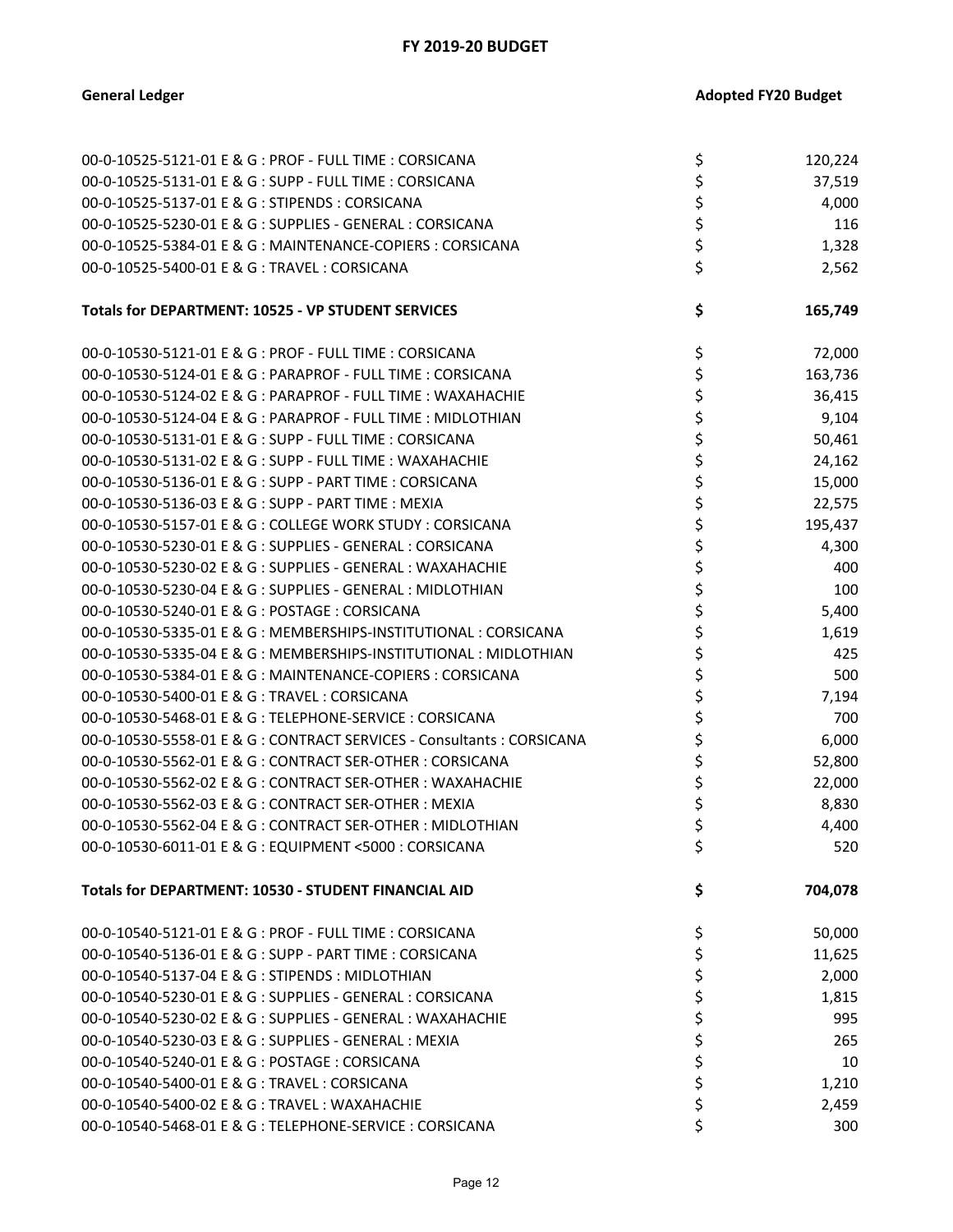**General Ledger** 

|  | <b>Adopted FY20 Budget</b> |  |
|--|----------------------------|--|
|  |                            |  |

| 00-0-10540-5535-01 E & G : STUDENT GOVERNMENT : CORSICANA           | \$<br>11,425  |
|---------------------------------------------------------------------|---------------|
| 00-0-10540-5535-02 E & G: STUDENT GOVERNMENT: WAXAHACHIE            | \$<br>2,315   |
| 00-0-10540-5535-04 E & G: STUDENT GOVERNMENT: MIDLOTHIAN            | \$<br>4,546   |
| 00-0-10540-5536-01 E & G: STUDENT ACTIVITIES: CORSICANA             | \$<br>24,686  |
| 00-0-10540-5536-02 E & G : STUDENT ACTIVITIES : WAXAHACHIE          | \$<br>3,052   |
| 00-0-10540-5536-03 E & G: STUDENT ACTIVITIES: MEXIA                 | \$<br>800     |
| 00-0-10540-5536-04 E & G : STUDENT ACTIVITIES : MIDLOTHIAN          | \$<br>1,223   |
| 00-0-10540-5541-01 E & G : EVENTS-BULLDOG BASH : CORSICANA          | \$<br>12,663  |
| 00-0-10540-5543-01 E & G : EVENTS-HOMECOMING : CORSICANA            | \$<br>7,025   |
| 00-0-10540-5725-01 E & G : SCHOLARSHIP - OTHER CHARGES : CORSICANA  | \$<br>4,000   |
| 00-0-10540-5725-02 E & G : SCHOLARSHIP - OTHER CHARGES : WAXAHACHIE | \$<br>1,100   |
| 00-0-10540-5725-04 E & G : SCHOLARSHIP - OTHER CHARGES : MIDLOTHIAN | \$<br>500     |
| Totals for DEPARTMENT: 10540 - STUDENT ACTIVITIES                   | \$<br>144,014 |
| 00-0-10541-5230-01 E & G : SUPPLIES - GENERAL : CORSICANA           | \$<br>655     |
| 00-0-10541-5314-01 E & G : BEAU CAMP : CORSICANA                    | \$<br>3,990   |
| Totals for DEPARTMENT: 10541 - FIRST YEAR EXPERIENCE                | \$<br>4,645   |
| 00-0-10542-5121-01 E & G : PROF - FULL TIME : CORSICANA             | \$<br>85,381  |
| 00-0-10542-5124-01 E & G : PARAPROF - FULL TIME : CORSICANA         | \$<br>123,083 |
| 00-0-10542-5131-01 E & G : SUPP - FULL TIME : CORSICANA             | \$<br>15,457  |
| 00-0-10542-5136-01 E & G : SUPP - PART TIME : CORSICANA             | \$<br>9,700   |
| 00-0-10542-5230-01 E & G : SUPPLIES - GENERAL : CORSICANA           | \$<br>2,750   |
| 00-0-10542-5400-01 E & G: TRAVEL: CORSICANA                         | \$<br>800     |
| 00-0-10542-5561-01 E & G : CONTRACT SER-OFFICIALS : CORSICANA       | \$<br>2,500   |
| <b>Totals for DEPARTMENT: 10542 - INTRAMURALS</b>                   | \$<br>239,671 |
| 00-0-10600-5335-01 E & G : MEMBERSHIPS-INSTITUTIONAL : CORSICANA    | \$<br>65,437  |
| 00-0-10600-5341-01 E & G : PROPERTY TAXES : CORSICANA               | \$<br>2,600   |
| 00-0-10600-5359-01 E & G : COLLEGE DEVELOPMENT : CORSICANA          | \$<br>75,000  |
| 00-0-10600-5359-02 E & G : COLLEGE DEVELOPMENT : WAXAHACHIE         | \$<br>7,835   |
| 00-0-10600-5359-03 E & G : COLLEGE DEVELOPMENT : MEXIA              | \$<br>1,530   |
| 00-0-10600-5359-04 E & G : COLLEGE DEVELOPMENT : MIDLOTHIAN         | \$<br>3,500   |
| 00-0-10600-5366-01 E & G: TAX OFFICE SERVICES: CORSICANA            | \$<br>68,000  |
| 00-0-10600-5367-01 E & G : TIF TAX FUND : CORSICANA                 | \$<br>65,000  |
| 00-0-10600-5540-01 E & G : EVENTS - COMMUNITY : CORSICANA           | \$<br>2,000   |
| 00-0-10600-5547-01 E & G : EVENTS-GRADUATION : CORSICANA            | \$<br>47,949  |
| 00-0-10600-5547-02 E & G : EVENTS-GRADUATION : WAXAHACHIE           | \$<br>15,013  |
| 00-0-10600-5554-01 E & G : EVENTS - SPECIAL : CORSICANA             | \$<br>5,000   |
| 00-0-10600-5562-01 E & G : CONTRACT SER-OTHER : CORSICANA           | \$<br>115,000 |
| Totals for DEPARTMENT: 10600 - GENERAL INSTITUTITIONAL              | \$<br>473,864 |
| 00-0-10650-7130-01 E & G : BEN-EDUC. REIMBURSEMENT : CORSICANA      | \$<br>50,000  |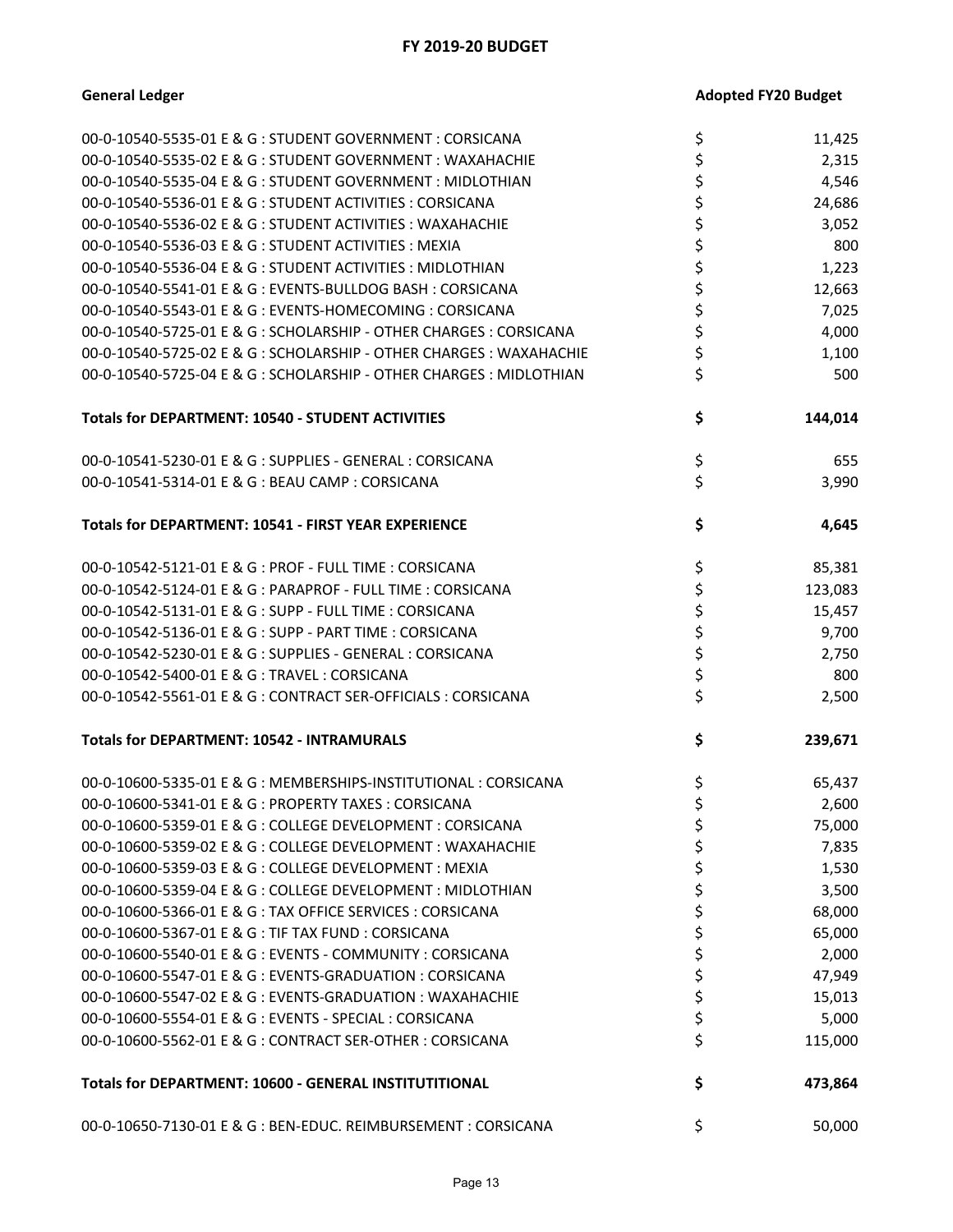| Totals for DEPARTMENT: 10650 - PROFESSIONAL DEVELOPMENT      | \$<br>50,000  |
|--------------------------------------------------------------|---------------|
| 00-0-10700-5131-01 E & G : SUPP - FULL TIME : CORSICANA      | \$<br>22,164  |
| 00-0-10700-5136-01 E & G : SUPP - PART TIME : CORSICANA      | \$<br>18,569  |
| 00-0-10700-5230-01 E & G : SUPPLIES - GENERAL : CORSICANA    | \$<br>1,300   |
| 00-0-10700-5232-01 E & G : SUPPLIES - COPIER : CORSICANA     | \$<br>5,500   |
| 00-0-10700-5241-01 E & G : POSTAGE METER : CORSICANA         | \$<br>8,000   |
| 00-0-10700-5371-01 E & G : GRANT MATCH : CORSICANA           | \$<br>13,082  |
| 00-0-10700-5375-01 E & G : INSURANCE : CORSICANA             | \$<br>400     |
| 00-0-10700-5384-01 E & G : MAINTENANCE-COPIERS : CORSICANA   | \$<br>10,517  |
| 00-0-10700-5400-01 E & G: TRAVEL: CORSICANA                  | \$<br>2,100   |
| 00-0-10700-5562-01 E & G : CONTRACT SER-OTHER : CORSICANA    | \$<br>13,332  |
| 00-0-10700-5562-02 E & G : CONTRACT SER-OTHER : WAXAHACHIE   | \$<br>6,000   |
| 00-0-10700-5562-03 E & G : CONTRACT SER-OTHER : MEXIA        | \$<br>2,040   |
| 00-0-10700-5562-04 E & G : CONTRACT SER-OTHER : MIDLOTHIAN   | \$<br>1,200   |
| Totals for DEPARTMENT: 10700 - SWITCHBOARD/INST. SUPPORT     | \$<br>104,204 |
| 00-0-10701-5124-01 E & G : PARAPROF - FULL TIME : CORSICANA  | \$<br>87,327  |
| 00-0-10701-5124-02 E & G : PARAPROF - FULL TIME : WAXAHACHIE | \$<br>35,000  |
| 00-0-10701-5230-01 E & G : SUPPLIES - GENERAL : CORSICANA    | \$<br>1,088   |
| 00-0-10701-5230-02 E & G : SUPPLIES - GENERAL : WAXAHACHIE   | \$<br>300     |
| 00-0-10701-5240-01 E & G : POSTAGE : CORSICANA               | \$<br>50      |
| 00-0-10701-5260-01 E & G: SOFTWARE: CORSICANA                | \$<br>1,764   |
| 00-0-10701-5385-01 E & G: MAINTENANCE-OTHER: CORSICANA       | \$<br>1,000   |
| 00-0-10701-5400-01 E & G : TRAVEL : CORSICANA                | \$<br>300     |
| 00-0-10701-5468-01 E & G: TELEPHONE-SERVICE: CORSICANA       | \$<br>1,500   |
| 00-0-10701-6011-01 E & G : EQUIPMENT <5000 : CORSICANA       | \$<br>14,610  |
| Totals for DEPARTMENT: 10701 - MEDIA INTEGRATION SERVICES    | \$<br>142,939 |
| 00-0-10705-5121-01 E & G : PROF - FULL TIME : CORSICANA      | \$<br>176,774 |
| 00-0-10705-5124-01 E & G : PARAPROF - FULL TIME : CORSICANA  | \$<br>417,217 |
| 00-0-10705-5124-02 E & G : PARAPROF - FULL TIME : WAXAHACHIE | \$<br>42,881  |
| 00-0-10705-5230-01 E & G : SUPPLIES - GENERAL : CORSICANA    | \$<br>7,000   |
| 00-0-10705-5260-01 E & G : SOFTWARE : CORSICANA              | \$<br>290,801 |
| 00-0-10705-5394-01 E & G : MAINTENANCE-RS6000 : CORSICANA    | \$<br>57,380  |
| 00-0-10705-5395-01 E & G : MAINTENANCE-MAINFRAME : CORSICANA | \$<br>30,000  |
| 00-0-10705-5396-01 E & G : MAINTENANCE-COLLEAGUE : CORSICANA | \$<br>400,000 |
| 00-0-10705-5400-01 E & G : TRAVEL : CORSICANA                | \$<br>7,000   |
| 00-0-10705-5465-01 E & G : TELEPHONE-DED LINES : CORSICANA   | \$<br>48,000  |
| 00-0-10705-5465-02 E & G : TELEPHONE-DED LINES : WAXAHACHIE  | \$<br>49,014  |
| 00-0-10705-5465-03 E & G : TELEPHONE-DED LINES : MEXIA       | \$<br>48,000  |
| 00-0-10705-5465-04 E & G : TELEPHONE-DED LINES : MIDLOTHIAN  | \$<br>48,000  |
| 00-0-10705-5465-08 E & G : TELEPHONE-DED LINES : FAIRFIELD   | \$<br>4,087   |
| 00-0-10705-6010-01 E & G : EQUIPMENT > 5000 : CORSICANA      | \$<br>105,936 |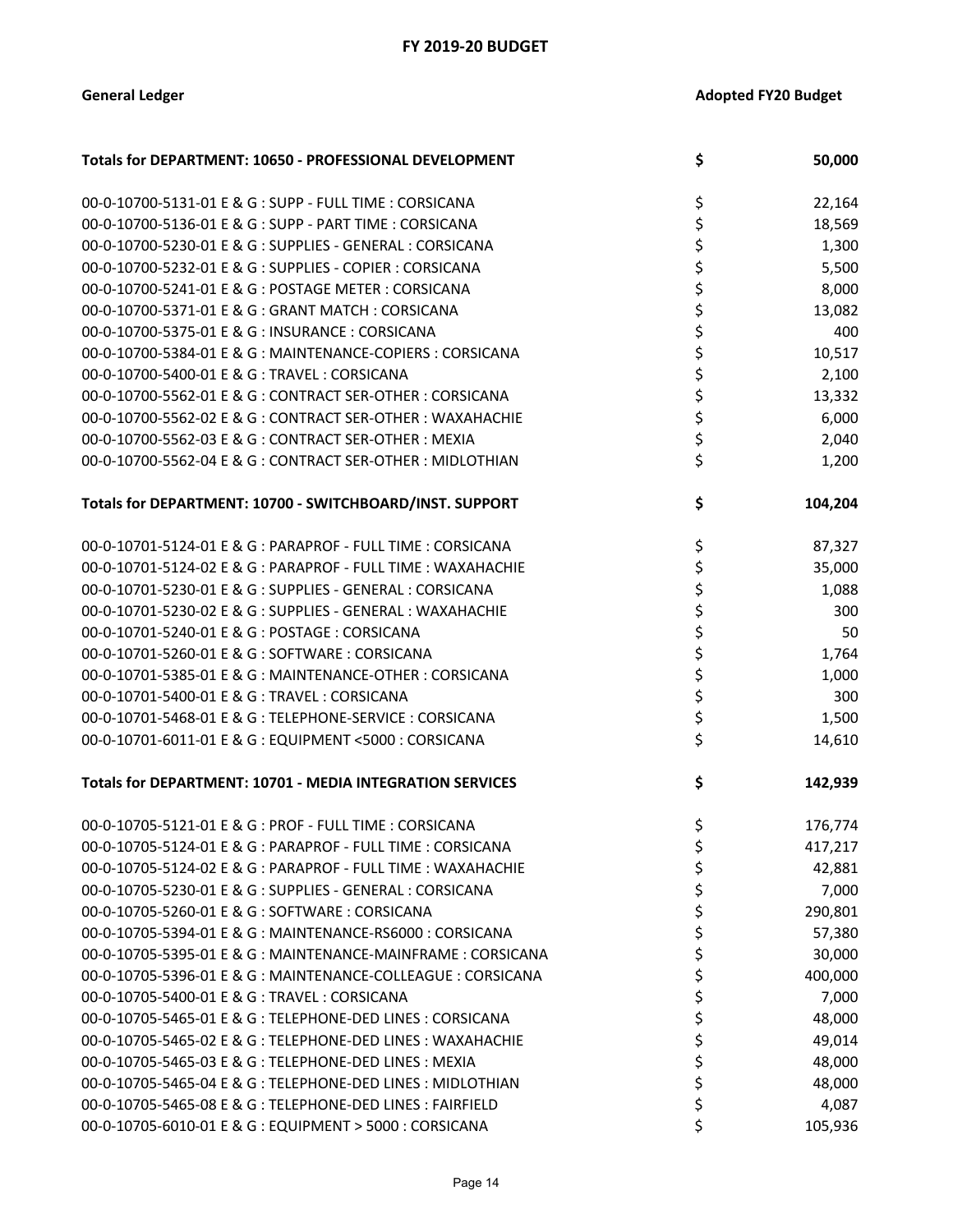| <b>General Ledger</b>                                           | <b>Adopted FY20 Budget</b> |           |
|-----------------------------------------------------------------|----------------------------|-----------|
| 00-0-10705-6010-02 E & G : EQUIPMENT > 5000 : WAXAHACHIE        | \$                         | 82,500    |
| 00-0-10705-6010-03 E & G : EQUIPMENT > 5000 : MEXIA             | \$                         | 123,500   |
| 00-0-10705-6010-04 E & G : EQUIPMENT > 5000 : MIDLOTHIAN        | \$                         | 129,500   |
| 00-0-10705-6011-02 E & G : EQUIPMENT <5000 : WAXAHACHIE         | \$                         | 11,399    |
|                                                                 |                            |           |
| <b>Totals for DEPARTMENT: 10705 - INFORMATION TECHNOLOGY</b>    | \$                         | 2,078,989 |
| 00-0-10707-5385-01 E & G : MAINTENANCE-OTHER : CORSICANA        | \$                         | 2,200     |
| 00-0-10707-5567-01 E & G : CONTRACT SER - DATATEL : CORSICANA   | \$                         | 20,000    |
| Totals for DEPARTMENT: 10707 - INFO TECH - NEW INITIATIVES      | \$                         | 22,200    |
| 00-0-10800-5121-01 E & G : PROF - FULL TIME : CORSICANA         | \$                         | 79,785    |
| 00-0-10800-5124-01 E & G : PARAPROF - FULL TIME : CORSICANA     | \$                         | 64,890    |
| 00-0-10800-5131-01 E & G : SUPP - FULL TIME : CORSICANA         | \$                         | 426,423   |
| 00-0-10800-5131-02 E & G : SUPP - FULL TIME : WAXAHACHIE        | \$                         | 106,954   |
| 00-0-10800-5133-01 E & G : SUPP STAFF - O/T : CORSICANA         | \$                         | 7,000     |
| 00-0-10800-5133-02 E & G : SUPP STAFF - O/T : WAXAHACHIE        | \$                         | 2,000     |
| 00-0-10800-5136-02 E & G : SUPP - PART TIME : WAXAHACHIE        | \$                         | 31,455    |
| 00-0-10800-5220-01 E & G : FUEL AND OIL : CORSICANA             | \$                         | 10,949    |
| 00-0-10800-5223-01 E & G : AMMUNITION : CORSICANA               | \$                         | 2,500     |
| 00-0-10800-5230-01 E & G : SUPPLIES - GENERAL : CORSICANA       | \$                         | 6,221     |
| 00-0-10800-5230-02 E & G : SUPPLIES - GENERAL : WAXAHACHIE      | \$                         | 361       |
| 00-0-10800-5240-01 E & G : POSTAGE : CORSICANA                  | \$                         | 100       |
| 00-0-10800-5260-01 E & G: SOFTWARE: CORSICANA                   | \$                         | 916       |
| 00-0-10800-5330-01 E & G : MEMBERSHIPS/DUES : CORSICANA         | \$                         | 330       |
| 00-0-10800-5384-01 E & G : MAINTENANCE-COPIERS : CORSICANA      | \$                         | 1,800     |
| 00-0-10800-5385-01 E & G : MAINTENANCE-OTHER : CORSICANA        | \$                         | 1,000     |
| 00-0-10800-5385-02 E & G : MAINTENANCE-OTHER : WAXAHACHIE       | \$                         | 500       |
| 00-0-10800-5393-01 E & G : MAINTENANCE-VEHICLES : CORSICANA     | \$                         | 5,000     |
|                                                                 | Ş                          | 1,000     |
| 00-0-10800-5409-01 E & G : TRAVEL-STAFF DEVELOPMENT : CORSICANA | \$                         | 8,912     |
| 00-0-10800-5463-01 E & G : TELEPHONE - STIPEND : CORSICANA      | \$                         | 1,440     |
| 00-0-10800-5463-02 E & G : TELEPHONE - STIPEND : WAXAHACHIE     | \$                         | 1,120     |
| 00-0-10800-5468-01 E & G : TELEPHONE-SERVICE : CORSICANA        | \$                         | 5,000     |
| 00-0-10800-5468-02 E & G : TELEPHONE-SERVICE : WAXAHACHIE       | \$                         | 2,250     |
| 00-0-10800-5562-03 E & G : CONTRACT SER-OTHER : MEXIA           | \$                         | 40,000    |
| 00-0-10800-5562-04 E & G : CONTRACT SER-OTHER : MIDLOTHIAN      | \$                         | 75,000    |
| 00-0-10800-6010-01 E & G : EQUIPMENT > 5000 : CORSICANA         | \$                         | 6,500     |
| 00-0-10800-6011-01 E & G : EQUIPMENT <5000 : CORSICANA          | \$                         | 450       |
| 00-0-10800-6011-02 E & G : EQUIPMENT <5000 : WAXAHACHIE         | \$                         | 150       |
| 00-0-10800-6031-01 E & G : CAMPUS ALERT SYSTEM : CORSICANA      |                            | 16,542    |
| 00-0-10800-6031-02 E & G : CAMPUS ALERT SYSTEM : WAXAHACHIE     | \$                         | 2,000     |
| 00-0-10800-6031-03 E & G : CAMPUS ALERT SYSTEM : MEXIA          | \$                         | 3,050     |
| 00-0-10800-6031-04 E & G : CAMPUS ALERT SYSTEM : MIDLOTHIAN     | \$                         | 3,508     |
| 00-0-10800-6037-01 E & G : UNIFORMS : CORSICANA                 | \$                         | 7,200     |
| 00-0-10800-6037-02 E & G : UNIFORMS : WAXAHACHIE                | \$                         | 2,000     |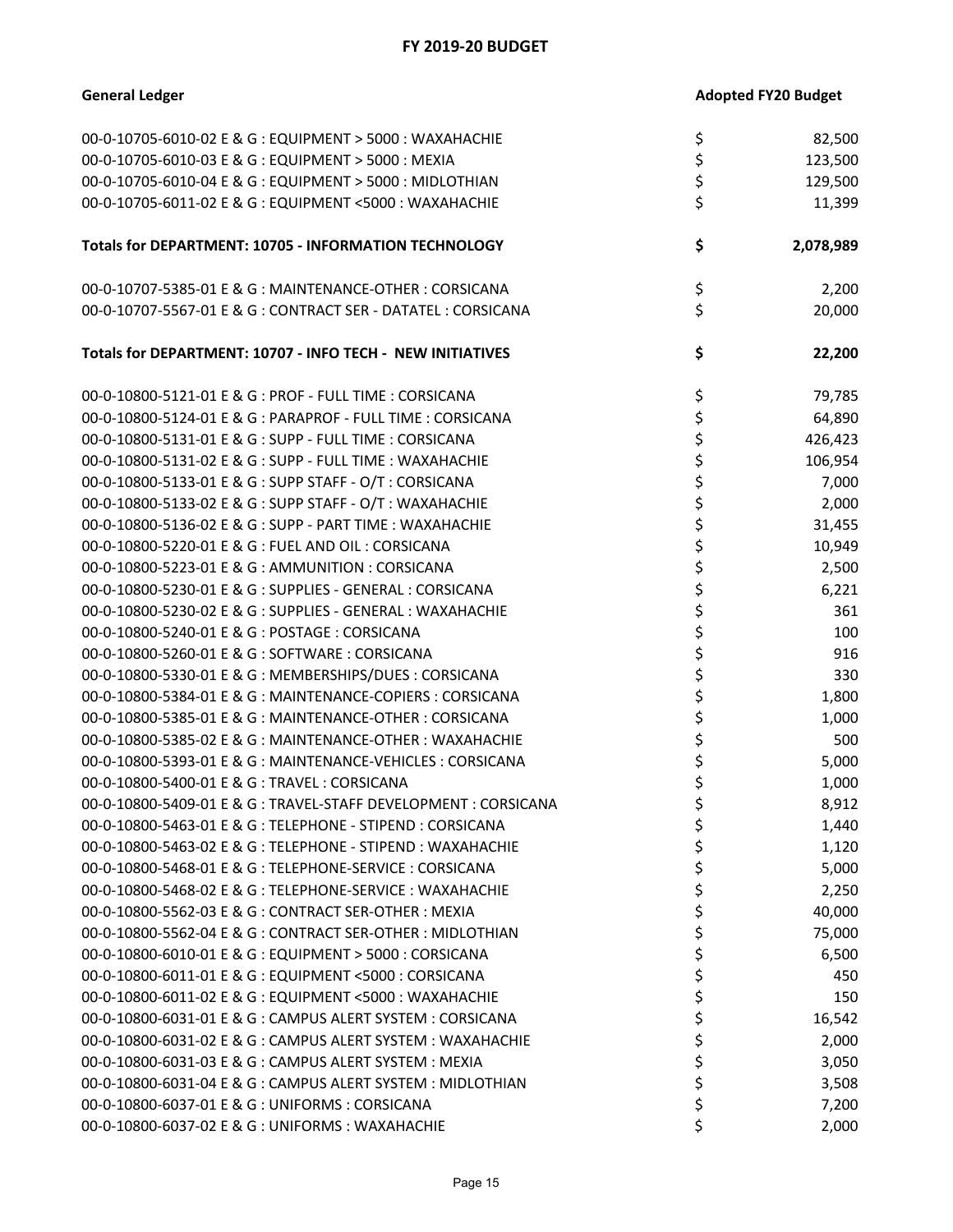| Totals for DEPARTMENT: 10800 - PUBLIC SAFETY                  | \$<br>924,306 |
|---------------------------------------------------------------|---------------|
| 00-0-10900-5121-01 E & G : PROF - FULL TIME : CORSICANA       | \$<br>68,000  |
| 00-0-10900-5124-01 E & G : PARAPROF - FULL TIME : CORSICANA   | \$<br>46,350  |
| 00-0-10900-5137-01 E & G : STIPENDS : CORSICANA               | \$<br>4,000   |
| 00-0-10900-5230-01 E & G : SUPPLIES - GENERAL : CORSICANA     | \$<br>250     |
| 00-0-10900-5260-01 E & G : SOFTWARE : CORSICANA               | \$<br>13,460  |
| 00-0-10900-5384-01 E & G : MAINTENANCE-COPIERS : CORSICANA    | \$<br>111     |
| 00-0-10900-5400-01 E & G: TRAVEL: CORSICANA                   | \$<br>1,500   |
| 00-0-10900-5529-01 E & G: STUDENT SURVEY: CORSICANA           | \$<br>10,340  |
| Totals for DEPARTMENT: 10900 - INSTITUTIONAL RESEARCH         | \$<br>144,011 |
| 00-0-10905-5121-01 E & G : PROF - FULL TIME : CORSICANA       | \$<br>106,090 |
| 00-0-10905-5131-01 E & G : SUPP - FULL TIME : CORSICANA       | \$<br>41,877  |
| 00-0-10905-5230-01 E & G : SUPPLIES - GENERAL : CORSICANA     | \$<br>4,000   |
| 00-0-10905-5384-01 E & G : MAINTENANCE-COPIERS : CORSICANA    | \$<br>1,649   |
| 00-0-10905-5400-01 E & G: TRAVEL: CORSICANA                   | \$<br>3,550   |
| Totals for DEPARTMENT: 10905 - VP ENROLLMENT MGMT/INST EFFECT | \$<br>157,166 |
| 00-0-10910-5124-01 E & G : PARAPROF - FULL TIME : CORSICANA   | \$<br>33,188  |
| 00-0-10910-5131-01 E & G : SUPP - FULL TIME : CORSICANA       | \$<br>27,131  |
| 00-0-10910-5131-02 E & G : SUPP - FULL TIME : WAXAHACHIE      | \$<br>25,096  |
| 00-0-10910-5131-03 E & G : SUPP - FULL TIME : MEXIA           | \$<br>33,898  |
| 00-0-10910-5136-01 E & G : SUPP - PART TIME : CORSICANA       | \$<br>19,181  |
| 00-0-10910-5136-02 E & G : SUPP - PART TIME : WAXAHACHIE      | \$<br>20,018  |
| 00-0-10910-5136-04 E & G : SUPP - PART TIME : MIDLOTHIAN      | \$<br>18,427  |
| 00-0-10910-5230-01 E & G : SUPPLIES - GENERAL : CORSICANA     | \$<br>1,092   |
| 00-0-10910-5230-02 E & G : SUPPLIES - GENERAL : WAXAHACHIE    | \$<br>755     |
| 00-0-10910-5230-03 E & G : SUPPLIES - GENERAL : MEXIA         | \$<br>328     |
| 00-0-10910-5230-04 E & G : SUPPLIES - GENERAL : MIDLOTHIAN    | \$<br>508     |
| 00-0-10910-5240-01 E & G : POSTAGE : CORSICANA                | \$<br>10      |
| 00-0-10910-5400-01 E & G: TRAVEL: CORSICANA                   | \$<br>65      |
| 00-0-10910-5400-02 E & G: TRAVEL: WAXAHACHIE                  | \$<br>252     |
| 00-0-10910-5400-03 E & G: TRAVEL: MEXIA                       | \$<br>109     |
| 00-0-10910-5468-01 E & G : TELEPHONE-SERVICE : CORSICANA      | \$<br>350     |
| 00-0-10910-5520-01 E & G: TESTING: CORSICANA                  | \$<br>35,000  |
| Totals for DEPARTMENT: 10910 - ACADEMIC SUPPORT/TESTING       | \$<br>215,408 |
| 00-0-10915-5121-01 E & G : PROF - FULL TIME : CORSICANA       | \$<br>60,000  |
| 00-0-10915-5136-01 E & G : SUPP - PART TIME : CORSICANA       | \$<br>7,337   |
| 00-0-10915-5230-01 E & G : SUPPLIES - GENERAL : CORSICANA     | \$<br>210     |
| 00-0-10915-5240-01 E & G : POSTAGE : CORSICANA                | \$<br>5       |
| 00-0-10915-5260-01 E & G: SOFTWARE: CORSICANA                 | \$<br>2,799   |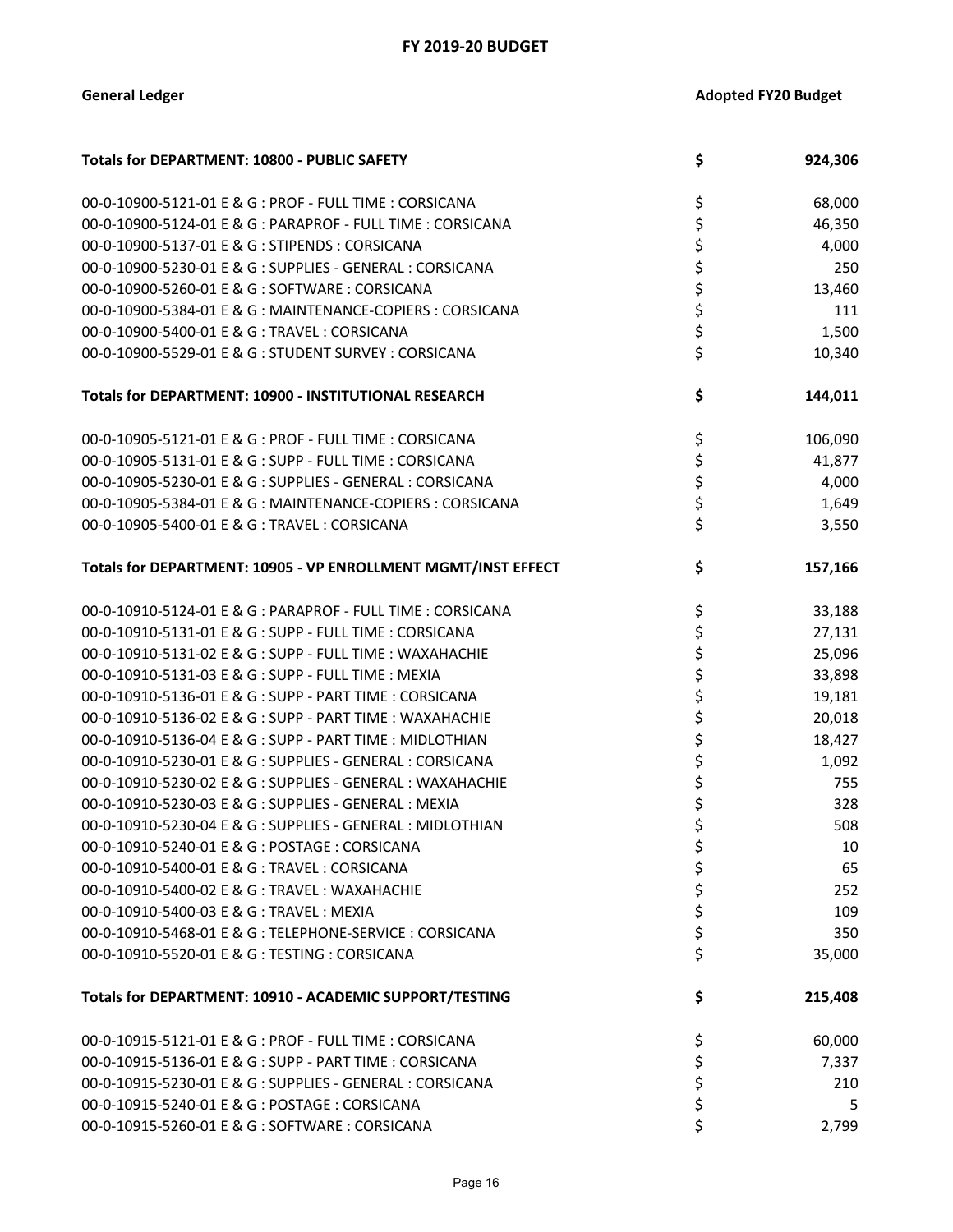| 00-0-10915-5400-01 E & G: TRAVEL: CORSICANA                       | \$<br>767       |
|-------------------------------------------------------------------|-----------------|
| 00-0-10915-5526-01 E & G : INTERPRETING SERVICES : CORSICANA      | \$<br>60,000    |
| 00-0-10915-6011-01 E & G : EQUIPMENT <5000 : CORSICANA            | \$<br>1,020     |
| Totals for DEPARTMENT: 10915 - DISABILITY SUPPORT SERVICES        | \$<br>132,138   |
| 00-0-10920-5121-02 E & G : PROF - FULL TIME : WAXAHACHIE          | \$<br>61,800    |
| 00-0-10920-5131-01 E & G : SUPP - FULL TIME : CORSICANA           | \$<br>31,204    |
| 00-0-10920-5131-02 E & G : SUPP - FULL TIME : WAXAHACHIE          | \$<br>28,959    |
| 00-0-10920-5131-03 E & G : SUPP - FULL TIME : MEXIA               | \$<br>28,959    |
| 00-0-10920-5131-04 E & G : SUPP - FULL TIME : MIDLOTHIAN          | \$<br>32,054    |
| 00-0-10920-5136-02 E & G : SUPP - PART TIME : WAXAHACHIE          | \$<br>3,500     |
| 00-0-10920-5230-01 E & G : SUPPLIES - GENERAL : CORSICANA         | \$<br>945       |
| 00-0-10920-5230-02 E & G : SUPPLIES - GENERAL : WAXAHACHIE        | \$<br>1,400     |
| 00-0-10920-5230-03 E & G : SUPPLIES - GENERAL : MEXIA             | \$<br>510       |
| 00-0-10920-5230-04 E & G : SUPPLIES - GENERAL : MIDLOTHIAN        | \$<br>550       |
| 00-0-10920-5400-01 E & G: TRAVEL: CORSICANA                       | \$<br>250       |
| 00-0-10920-5400-02 E & G : TRAVEL : WAXAHACHIE                    | \$<br>2,050     |
| 00-0-10920-5400-03 E & G: TRAVEL: MEXIA                           | \$<br>750       |
| 00-0-10920-5400-04 E & G : TRAVEL : MIDLOTHIAN                    | \$<br>250       |
| Totals for DEPARTMENT: 10920 - DUAL CREDIT ADMINISTRATION         | \$<br>193,181   |
| 00-0-19900-5562-01 E & G: CONTRACT SER-OTHER: CORSICANA           | \$<br>65,000    |
| 00-0-19900-5997-01 E & G : CONTINGENCY - SALARY : CORSICANA       | \$<br>650,000   |
| 00-0-19900-7110-01 E & G : BEN-EMP RETIREMENT : CORSICANA         | \$<br>970,000   |
| 00-0-19900-7114-01 E & G : BEN-NSE DEP HEALTH INS : CORSICANA     | \$<br>60,000    |
| 00-0-19900-7115-01 E & G : BEN-NSE EMP HEALTH : CORSICANA         | \$<br>117,629   |
| 00-0-19900-7116-01 E & G : BEN-NSE RETIREE INS : CORSICANA        | \$<br>90,643    |
| 00-0-19900-7118-01 E & G : BEN-MEDICARE TAX MATCH : CORSICANA     | \$<br>300,000   |
| 00-0-19900-7119-01 E & G : BEN-ORP MATCH : CORSICANA              | \$<br>119,180   |
| 00-0-19900-7121-01 E & G : BEN-SOCIAL SEC TAX MATCH : CORSICANA   | \$<br>160,000   |
| 00-0-19900-7122-01 E & G : BEN-UNEMP COMP INS : CORSICANA         | \$<br>40,000    |
| 00-0-19900-7123-01 E & G : BEN-WORKERS COMP INS : CORSICANA       | \$<br>75,000    |
| 00-0-19900-7124-01 E & G : BEN-NSE STATE RET MATCH : CORSICANA    | \$<br>60,000    |
| 00-0-19900-7125-01 E & G : BEN-ORP DIFFERENTIAL : CORSICANA       | \$<br>30,000    |
| 00-0-19900-7127-01 E & G : BEN - TRS 1ST 90 DAYS : CORSICANA      | \$<br>30,000    |
| 00-0-19900-7128-01 E & G : BEN - TRS NSE 1ST 90 DAYS : CORSICANA  | \$<br>600       |
| 00-0-19900-7129-01 E & G : BEN TRS SURCHARGE RETIREES : CORSICANA | \$<br>200       |
| 00-0-19900-7131-01 E & G : INS ACTIVE STATE EL. : CORSICANA       | \$<br>2,750,000 |
| 00-0-19900-7132-01 E & G : INS RETIREE STATE EL. : CORSICANA      | \$<br>783,000   |
| 00-0-19900-7134-01 E & G : ORP EMPLOYER (NC) SHARE : CORSICANA    | \$<br>125,000   |
| 00-0-19900-7135-01 E & G : TRS EMPLOYER (NC) SHARE : CORSICANA    | \$<br>460,000   |
| <b>Totals for DEPARTMENT: 19900 - STAFF BENEFITS</b>              | \$<br>6,886,252 |
| 00-0-30410-5011-01 E & G : FACULTY - FULL TIME : CORSICANA        | \$<br>269,252   |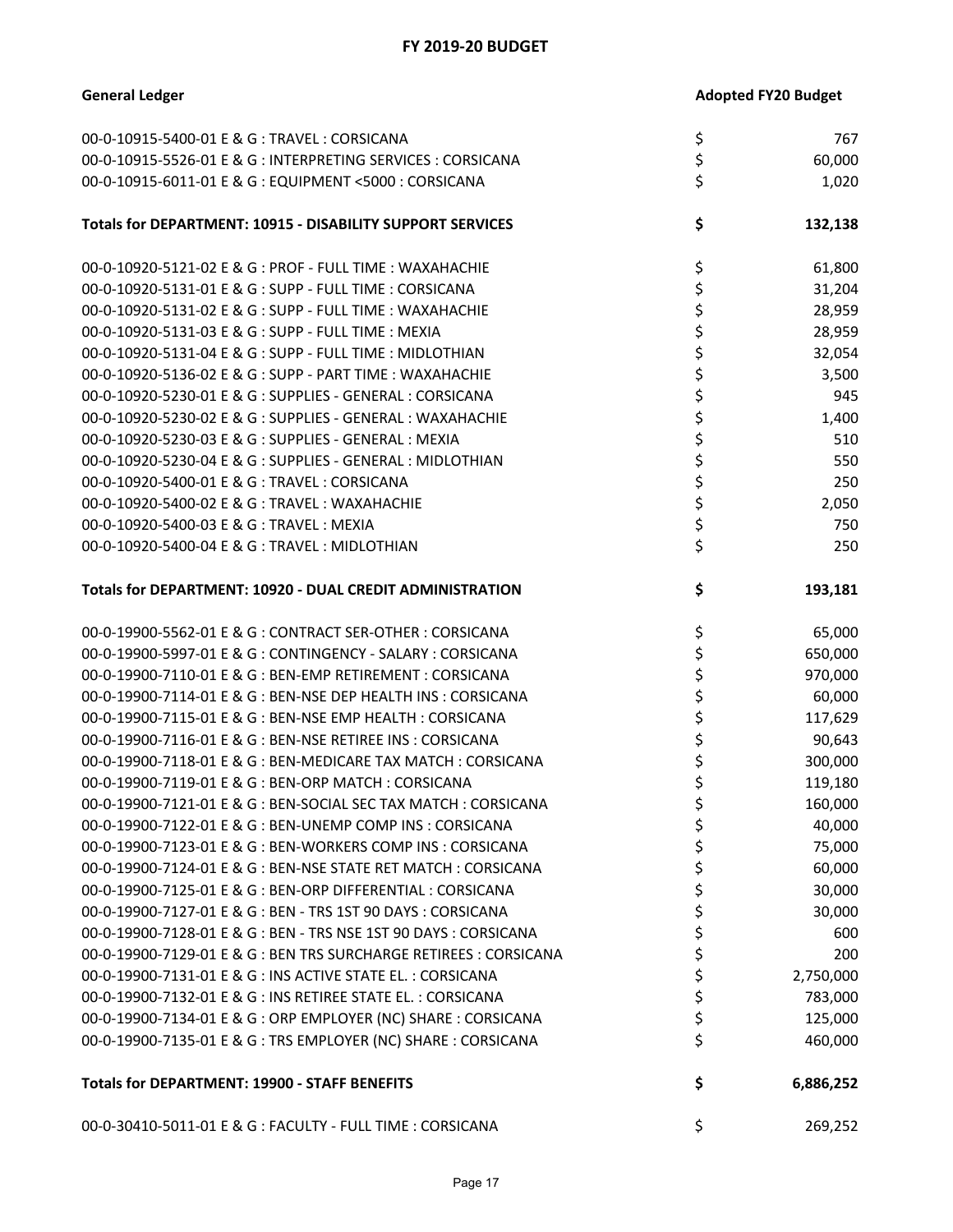| 00-0-30410-5011-02 E & G : FACULTY - FULL TIME : WAXAHACHIE               | \$       | 227,569   |
|---------------------------------------------------------------------------|----------|-----------|
| 00-0-30410-5011-03 E & G : FACULTY - FULL TIME : MEXIA                    | \$       | 117,299   |
| 00-0-30410-5011-04 E & G : FACULTY - FULL TIME : MIDLOTHIAN               | \$       | 130,646   |
| 00-0-30410-5011-41 E & G : FACULTY - FULL TIME : INTERNET                 | \$       | 26,784    |
| 00-0-30410-5011-61 E & G : FACULTY - FULL TIME : Dual Credit - Corsicana  | \$       | 7,302     |
| 00-0-30410-5013-01 E & G : FACULTY - OVERLOAD : CORSICANA                 |          | 29,700    |
| 00-0-30410-5013-02 E & G : FACULTY - OVERLOAD : WAXAHACHIE                | \$       | 42,300    |
| 00-0-30410-5013-03 E & G : FACULTY - OVERLOAD : MEXIA                     | \$       | 12,600    |
| 00-0-30410-5013-04 E & G : FACULTY - OVERLOAD : MIDLOTHIAN                |          | 10,000    |
| 00-0-30410-5013-41 E & G : FACULTY - OVERLOAD : INTERNET                  | \$       | 19,200    |
| 00-0-30410-5013-65 E & G : FACULTY - OVERLOAD : Dual Credit - Internet    | \$       | 6,360     |
| 00-0-30410-5016-01 E & G : FACULTY - PART TIME : CORSICANA                |          | 13,500    |
| 00-0-30410-5016-02 E & G : FACULTY - PART TIME : WAXAHACHIE               | \$       | 29,700    |
| 00-0-30410-5016-03 E & G : FACULTY - PART TIME : MEXIA                    | \$       | 8,100     |
| 00-0-30410-5016-04 E & G : FACULTY - PART TIME : MIDLOTHIAN               | \$       | 24,300    |
| 00-0-30410-5016-41 E & G : FACULTY - PART TIME : INTERNET                 |          | 17,100    |
| 00-0-30410-5016-62 E & G : FACULTY - PART TIME : Dual Credit - Waxahachie | \$       | 37,800    |
| 00-0-30410-5016-63 E & G : FACULTY - PART TIME : Dual Credit - Mexia      |          | 10,800    |
| 00-0-30410-5016-64 E & G : FACULTY - PART TIME : Dual Credit - Midlothian |          | 35,100    |
| 00-0-30410-5137-01 E & G: STIPENDS: CORSICANA                             | \$       | 2,800     |
| 00-0-30410-5137-02 E & G : STIPENDS : WAXAHACHIE                          |          | 2,700     |
| 00-0-30410-5230-01 E & G : SUPPLIES - GENERAL : CORSICANA                 |          | 10,220    |
| 00-0-30410-5230-02 E & G : SUPPLIES - GENERAL : WAXAHACHIE                | \$       | 9,753     |
| 00-0-30410-5230-03 E & G : SUPPLIES - GENERAL : MEXIA                     | \$       | 3,508     |
| 00-0-30410-5230-04 E & G : SUPPLIES - GENERAL : MIDLOTHIAN                | \$       | 16,963    |
| 00-0-30410-5230-41 E & G : SUPPLIES - GENERAL : INTERNET                  |          | 15,864    |
| 00-0-30410-5240-01 E & G : POSTAGE : CORSICANA                            | \$       | 40        |
| 00-0-30410-5384-01 E & G : MAINTENANCE-COPIERS : CORSICANA                | \$       | 4,000     |
| 00-0-30410-5385-01 E & G: MAINTENANCE-OTHER: CORSICANA                    | \$       | 2,500     |
| 00-0-30410-5385-02 E & G : MAINTENANCE-OTHER : WAXAHACHIE                 | \$       | 960       |
| 00-0-30410-5410-03 E & G: TRAVEL-P/R CONTRACTS: MEXIA                     | \$       | 500       |
| 00-0-30410-5468-01 E & G: TELEPHONE-SERVICE: CORSICANA                    | \$       | 300       |
| 00-0-30410-6011-02 E & G : EQUIPMENT <5000 : WAXAHACHIE                   | Ç.       | 1,175     |
| Totals for DEPARTMENT: 30410 - BIOLOGICAL SCIENCES                        | \$       | 1,146,695 |
| 00-0-30420-5011-01 E & G : FACULTY - FULL TIME : CORSICANA                | \$       | 26,521    |
| 00-0-30420-5013-41 E & G : FACULTY - OVERLOAD : INTERNET                  | \$       | 5,200     |
| 00-0-30420-5016-03 E & G : FACULTY - PART TIME : MEXIA                    | \$       | 1,600     |
| 00-0-30420-5016-04 E & G : FACULTY - PART TIME : MIDLOTHIAN               | \$       | 3,000     |
| 00-0-30420-5137-01 E & G : STIPENDS : CORSICANA                           | \$       | 2,800     |
| 00-0-30420-5230-02 E & G : SUPPLIES - GENERAL : WAXAHACHIE                | \$<br>\$ | 132       |
| 00-0-30420-5230-03 E & G : SUPPLIES - GENERAL : MEXIA                     |          | 40        |
| 00-0-30420-5410-03 E & G: TRAVEL-P/R CONTRACTS: MEXIA                     | \$       | 120       |
| <b>Totals for DEPARTMENT: 30420 - EDUCATION</b>                           | \$       | 39,413    |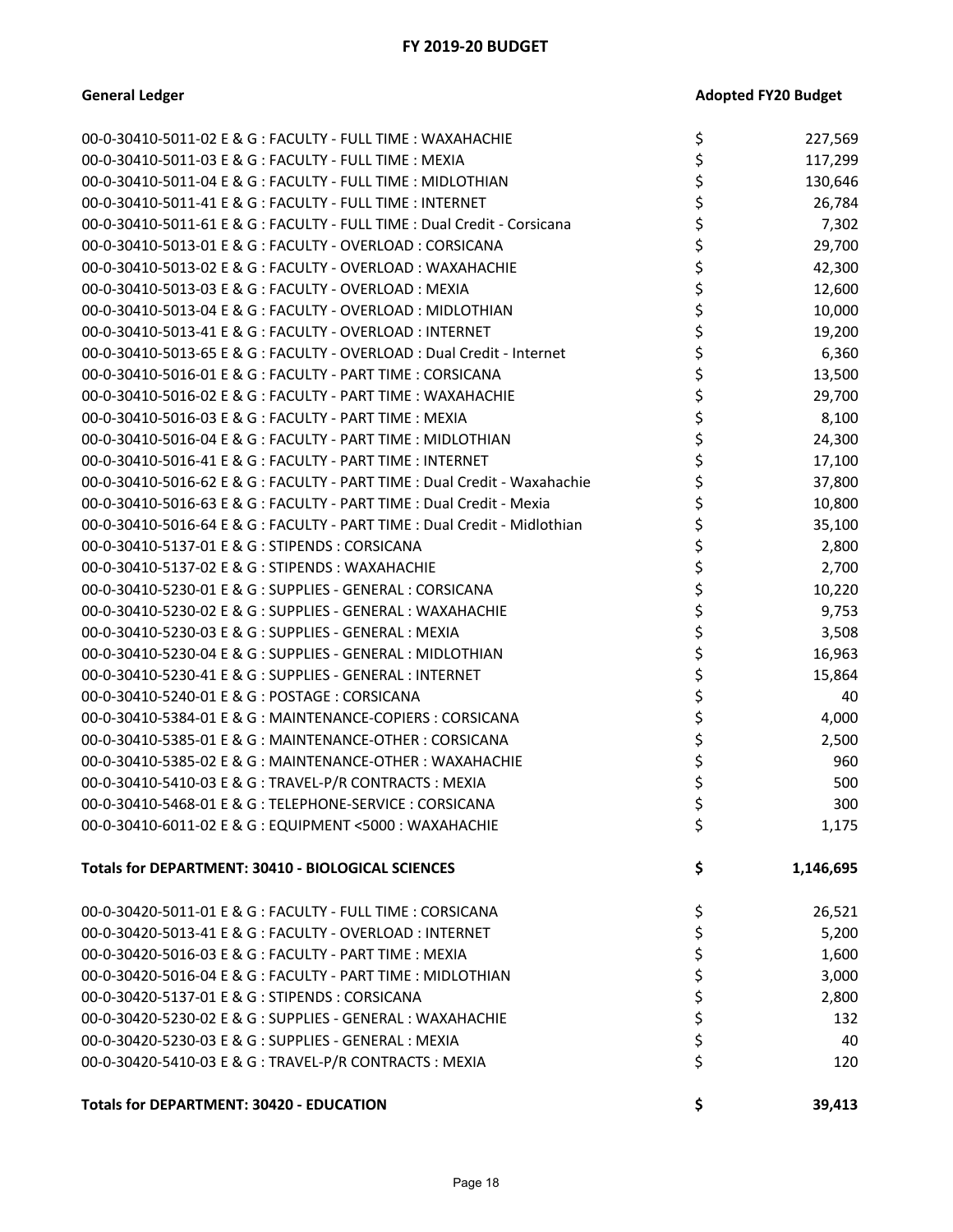| 00-0-30600-5011-01 E & G : FACULTY - FULL TIME : CORSICANA                | \$ | 234,185 |
|---------------------------------------------------------------------------|----|---------|
| 00-0-30600-5011-04 E & G : FACULTY - FULL TIME : MIDLOTHIAN               | \$ | 40,009  |
| 00-0-30600-5011-41 E & G : FACULTY - FULL TIME : INTERNET                 | \$ | 17,641  |
| 00-0-30600-5016-01 E & G : FACULTY - PART TIME : CORSICANA                | \$ | 23,400  |
| 00-0-30600-5016-04 E & G : FACULTY - PART TIME : MIDLOTHIAN               | \$ | 1,800   |
| 00-0-30600-5016-41 E & G : FACULTY - PART TIME : INTERNET                 | \$ | 32,400  |
| 00-0-30600-5137-01 E & G : STIPENDS : CORSICANA                           | \$ | 11,000  |
| 00-0-30600-5230-01 E & G : SUPPLIES - GENERAL : CORSICANA                 | \$ | 253     |
| 00-0-30600-5384-01 E & G : MAINTENANCE-COPIERS : CORSICANA                | \$ | 500     |
| Totals for DEPARTMENT: 30600 - KINESIOLOGY                                | \$ | 361,188 |
| 00-0-30605-5121-01 E & G : PROF - FULL TIME : CORSICANA                   | \$ | 85,000  |
| 00-0-30605-5131-01 E & G : SUPP - FULL TIME : CORSICANA                   | \$ | 28,404  |
| 00-0-30605-5137-01 E & G : STIPENDS : CORSICANA                           | \$ | 12,000  |
| 00-0-30605-5230-01 E & G : SUPPLIES - GENERAL : CORSICANA                 | \$ | 14,175  |
| 00-0-30605-5400-01 E & G: TRAVEL: CORSICANA                               | \$ | 8,200   |
| Totals for DEPARTMENT: 30605 - ATHLETIC DIRECTOR                          | \$ | 147,779 |
| 00-0-30701-5011-02 E & G : FACULTY - FULL TIME : WAXAHACHIE               | \$ | 48,071  |
| 00-0-30701-5013-01 E & G : FACULTY - OVERLOAD : CORSICANA                 | \$ | 2,700   |
| 00-0-30701-5013-02 E & G : FACULTY - OVERLOAD : WAXAHACHIE                | \$ | 7,200   |
| 00-0-30701-5013-41 E & G : FACULTY - OVERLOAD : INTERNET                  | \$ | 4,800   |
| 00-0-30701-5016-01 E & G : FACULTY - PART TIME : CORSICANA                | \$ | 27,600  |
| 00-0-30701-5016-02 E & G : FACULTY - PART TIME : WAXAHACHIE               | \$ | 20,700  |
| 00-0-30701-5016-04 E & G : FACULTY - PART TIME : MIDLOTHIAN               | \$ | 9,000   |
| 00-0-30701-5016-41 E & G : FACULTY - PART TIME : INTERNET                 | \$ | 40,800  |
| 00-0-30701-5016-61 E & G : FACULTY - PART TIME : Dual Credit - Corsicana  | \$ | 6,300   |
| 00-0-30701-5016-62 E & G : FACULTY - PART TIME : Dual Credit - Waxahachie | \$ | 5,400   |
| 00-0-30701-5016-64 E & G : FACULTY - PART TIME : Dual Credit - Midlothian | \$ | 3,600   |
| 00-0-30701-5137-01 E & G : STIPENDS : CORSICANA                           | \$ | 2,800   |
| 00-0-30701-5157-01 E & G : COLLEGE WORK STUDY : CORSICANA                 | Ļ  | 1,206   |
| 00-0-30701-5230-01 E & G : SUPPLIES - GENERAL : CORSICANA                 | \$ | 650     |
| 00-0-30701-5230-02 E & G : SUPPLIES - GENERAL : WAXAHACHIE                | \$ | 330     |
| 00-0-30701-5230-04 E & G : SUPPLIES - GENERAL : MIDLOTHIAN                | \$ | 82      |
| 00-0-30701-5384-01 E & G : MAINTENANCE-COPIERS : CORSICANA                | \$ | 473     |
| 00-0-30701-5410-01 E & G : TRAVEL-P/R CONTRACTS : CORSICANA               | \$ | 1,836   |
| 00-0-30701-5410-02 E & G : TRAVEL-P/R CONTRACTS : WAXAHACHIE              | \$ | 240     |
| 00-0-30701-5468-01 E & G : TELEPHONE-SERVICE : CORSICANA                  | \$ | 160     |
| 00-0-30701-5562-02 E & G : CONTRACT SER-OTHER : WAXAHACHIE                | \$ | 180     |
| Totals for DEPARTMENT: 30701 - FINE/APPLIED ARTS - ART                    | \$ | 184,128 |
| 00-0-30702-5011-01 E & G : FACULTY - FULL TIME : CORSICANA                | \$ | 128,430 |
| 00-0-30702-5013-01 E & G : FACULTY - OVERLOAD : CORSICANA                 | \$ | 39,900  |
| 00-0-30702-5013-41 E & G : FACULTY - OVERLOAD : INTERNET                  | \$ | 2,175   |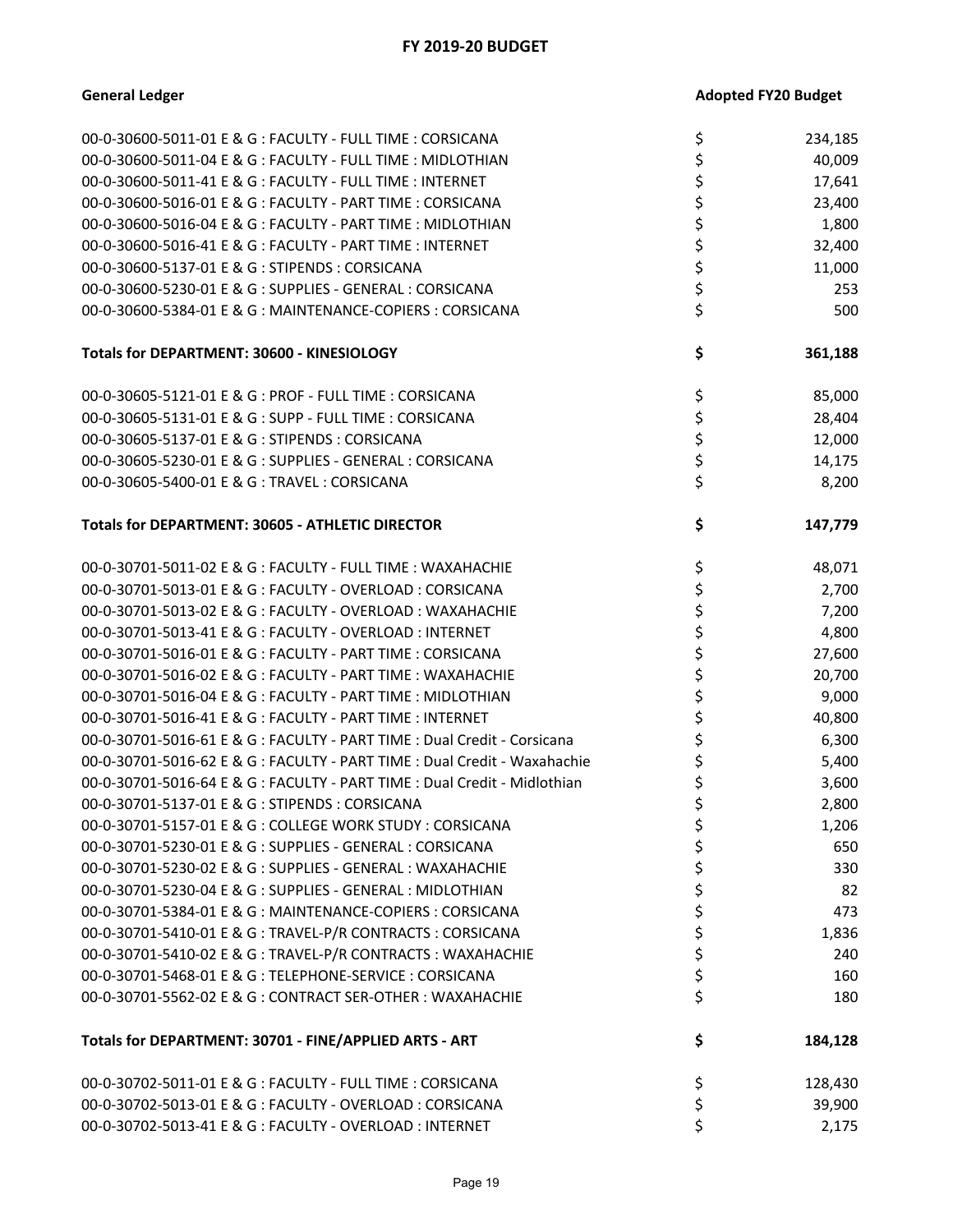| 00-0-30702-5016-01 E & G : FACULTY - PART TIME : CORSICANA                                                 | \$       | 30,620         |
|------------------------------------------------------------------------------------------------------------|----------|----------------|
| 00-0-30702-5016-02 E & G : FACULTY - PART TIME : WAXAHACHIE                                                |          | 4,500          |
| 00-0-30702-5016-03 E & G : FACULTY - PART TIME : MEXIA                                                     | \$       | 3,600          |
| 00-0-30702-5016-04 E & G : FACULTY - PART TIME : MIDLOTHIAN                                                | \$       | 3,600          |
| 00-0-30702-5016-41 E & G : FACULTY - PART TIME : INTERNET                                                  | \$       | 7,200          |
| 00-0-30702-5016-61 E & G : FACULTY - PART TIME : Dual Credit - Corsicana                                   | \$       | 1,800          |
| 00-0-30702-5016-62 E & G : FACULTY - PART TIME : Dual Credit - Waxahachie                                  | \$       | 10,800         |
| 00-0-30702-5016-63 E & G : FACULTY - PART TIME : Dual Credit - Mexia                                       | \$       | 1,800          |
| 00-0-30702-5137-01 E & G : STIPENDS : CORSICANA                                                            | \$       | 2,800          |
| 00-0-30702-5230-01 E & G : SUPPLIES - GENERAL : CORSICANA                                                  | \$       | 9,184          |
| 00-0-30702-5230-02 E & G : SUPPLIES - GENERAL : WAXAHACHIE                                                 | \$       | 132            |
| 00-0-30702-5240-01 E & G : POSTAGE : CORSICANA                                                             | \$       | 6              |
| 00-0-30702-5301-01 E & G : ADMISSION MATERIALS : CORSICANA                                                 | \$       | 777            |
| 00-0-30702-5385-01 E & G : MAINTENANCE-OTHER : CORSICANA                                                   | \$       | 3,060          |
| 00-0-30702-5400-01 E & G : TRAVEL : CORSICANA                                                              | \$       | 1,680          |
| 00-0-30702-5410-01 E & G : TRAVEL-P/R CONTRACTS : CORSICANA                                                | \$       | 2,376          |
| 00-0-30702-5410-03 E & G: TRAVEL-P/R CONTRACTS: MEXIA                                                      | \$       | 240            |
| 00-0-30702-5412-01 E & G : TRAVEL-RECRUITING : CORSICANA                                                   | \$       | 2,522          |
| 00-0-30702-5413-01 E & G : TRAVEL-STUDENT : CORSICANA                                                      | \$       | 11,573         |
| 00-0-30702-5468-01 E & G : TELEPHONE-SERVICE : CORSICANA                                                   | \$       | 120            |
| 00-0-30702-5521-01 E & G : ACCREDITATION/LICENSURE : CORSICANA                                             | \$       | 1,831          |
| 00-0-30702-5554-01 E & G : EVENTS - SPECIAL : CORSICANA                                                    | \$       | 3,000          |
| 00-0-30702-5562-01 E & G : CONTRACT SER-OTHER : CORSICANA                                                  | \$       | 300            |
|                                                                                                            |          |                |
| Totals for DEPARTMENT: 30702 - FINE APPLIED ARTS - INS. MUSIC                                              | \$       | 274,026        |
|                                                                                                            |          |                |
|                                                                                                            |          |                |
| 00-0-30703-5011-01 E & G : FACULTY - FULL TIME : CORSICANA                                                 | \$       | 96,331         |
| 00-0-30703-5013-01 E & G : FACULTY - OVERLOAD : CORSICANA                                                  | \$       | 6,800          |
| 00-0-30703-5230-01 E & G : SUPPLIES - GENERAL : CORSICANA                                                  | \$       | 3,323          |
| 00-0-30703-5385-01 E & G : MAINTENANCE-OTHER : CORSICANA                                                   | \$       | 300            |
| 00-0-30703-5400-01 E & G: TRAVEL: CORSICANA                                                                | \$       | 1,584          |
| 00-0-30703-5412-01 E & G : TRAVEL-RECRUITING : CORSICANA                                                   | \$       | 560            |
| 00-0-30703-5413-01 E & G : TRAVEL-STUDENT : CORSICANA                                                      | \$       | 3,564          |
| 00-0-30703-5468-01 E & G : TELEPHONE-SERVICE : CORSICANA                                                   | \$       | 240            |
| 00-0-30703-5521-01 E & G : ACCREDITATION/LICENSURE : CORSICANA                                             | \$       | 1,832          |
|                                                                                                            |          |                |
| Totals for DEPARTMENT: 30703 - FINE/APPLIED ARTS-VOCAL MUSIC                                               | \$       | 114,534        |
|                                                                                                            |          |                |
| 00-0-30704-5011-01 E & G : FACULTY - FULL TIME : CORSICANA                                                 | \$       | 64,745         |
| 00-0-30704-5011-04 E & G : FACULTY - FULL TIME : MIDLOTHIAN                                                | \$       | 32,578         |
| 00-0-30704-5013-01 E & G : FACULTY - OVERLOAD : CORSICANA                                                  | \$       | 3,300          |
| 00-0-30704-5016-01 E & G : FACULTY - PART TIME : CORSICANA                                                 | \$       | 5,400          |
| 00-0-30704-5016-41 E & G : FACULTY - PART TIME : INTERNET                                                  | \$       | 3,600          |
| 00-0-30704-5016-61 E & G : FACULTY - PART TIME : Dual Credit - Corsicana                                   | \$       | 3,600          |
| 00-0-30704-5016-64 E & G : FACULTY - PART TIME : Dual Credit - Midlothian                                  | \$       | 5,400          |
| 00-0-30704-5136-01 E & G : SUPP - PART TIME : CORSICANA<br>00-0-30704-5137-01 E & G : STIPENDS : CORSICANA | \$<br>\$ | 1,286<br>2,800 |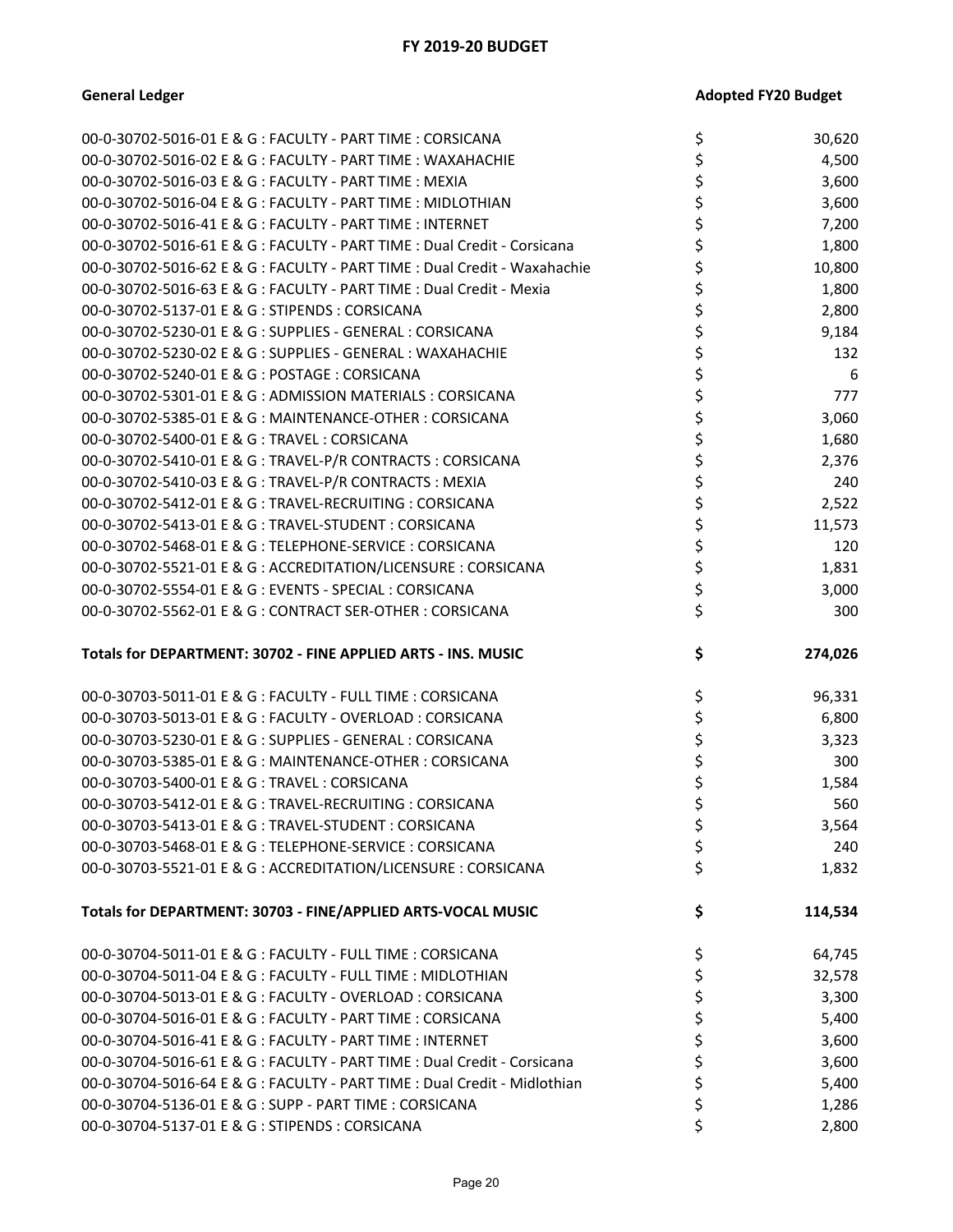| 00-0-30704-5230-01 E & G : SUPPLIES - GENERAL : CORSICANA                 | \$<br>818     |
|---------------------------------------------------------------------------|---------------|
| 00-0-30704-5230-04 E & G : SUPPLIES - GENERAL : MIDLOTHIAN                | \$<br>214     |
| 00-0-30704-5400-01 E & G: TRAVEL: CORSICANA                               | \$<br>69      |
| 00-0-30704-5410-01 E & G: TRAVEL-P/R CONTRACTS: CORSICANA                 | \$<br>240     |
| 00-0-30704-5413-01 E & G : TRAVEL-STUDENT : CORSICANA                     | \$<br>478     |
| 00-0-30704-5468-01 E & G : TELEPHONE-SERVICE : CORSICANA                  | \$<br>120     |
| 00-0-30704-5544-01 E & G : EVENTS-MUSICAL : CORSICANA                     | \$<br>327     |
| 00-0-30704-5545-01 E & G : EVENTS-DRAMA : CORSICANA                       | \$<br>2,365   |
| 00-0-30704-5562-01 E & G : CONTRACT SER-OTHER : CORSICANA                 | \$<br>800     |
| 00-0-30704-5580-01 E & G : RENTAL - FACILITIES : CORSICANA                | \$<br>570     |
|                                                                           |               |
| Totals for DEPARTMENT: 30704 - FINE APPLIED ARTS - DRAMA                  | \$<br>128,710 |
| 00-0-30800-5011-01 E & G : FACULTY - FULL TIME : CORSICANA                | \$<br>25,057  |
| 00-0-30800-5011-41 E & G : FACULTY - FULL TIME : INTERNET                 | \$<br>24,757  |
| 00-0-30800-5013-41 E & G : FACULTY - OVERLOAD : INTERNET                  | \$<br>6,600   |
| 00-0-30800-5013-61 E & G : FACULTY - OVERLOAD : Dual Credit - Corsicana   | \$<br>600     |
| 00-0-30800-5016-02 E & G : FACULTY - PART TIME : WAXAHACHIE               | \$<br>4,800   |
| 00-0-30800-5016-04 E & G : FACULTY - PART TIME : MIDLOTHIAN               | \$<br>2,400   |
| 00-0-30800-5016-41 E & G : FACULTY - PART TIME : INTERNET                 | \$<br>10,800  |
| 00-0-30800-5016-62 E & G : FACULTY - PART TIME : Dual Credit - Waxahachie | \$<br>4,800   |
| 00-0-30800-5016-64 E & G : FACULTY - PART TIME : Dual Credit - Midlothian | \$<br>14,400  |
| 00-0-30800-5137-01 E & G: STIPENDS: CORSICANA                             | \$<br>2,800   |
| 00-0-30800-5230-01 E & G : SUPPLIES - GENERAL : CORSICANA                 | \$<br>30      |
| 00-0-30800-5230-02 E & G : SUPPLIES - GENERAL : WAXAHACHIE                | \$<br>66      |
| 00-0-30800-5230-04 E & G : SUPPLIES - GENERAL : MIDLOTHIAN                | \$<br>41      |
| Totals for DEPARTMENT: 30800 - FOREIGN LANGUAGE                           | \$<br>97,151  |
|                                                                           |               |
| 00-0-30900-5011-01 E & G : FACULTY - FULL TIME : CORSICANA                | \$<br>184,187 |
| 00-0-30900-5011-02 E & G : FACULTY - FULL TIME : WAXAHACHIE               | \$<br>160,169 |
| 00-0-30900-5011-03 E & G : FACULTY - FULL TIME : MEXIA                    | \$<br>82,802  |
| 00-0-30900-5011-04 E & G : FACULTY - FULL TIME : MIDLOTHIAN               | 40,009        |
| 00-0-30900-5011-41 E & G : FACULTY - FULL TIME : INTERNET                 | \$<br>56,153  |
| 00-0-30900-5011-61 E & G : FACULTY - FULL TIME : Dual Credit - Corsicana  | \$<br>90,004  |
| 00-0-30900-5011-63 E & G : FACULTY - FULL TIME : Dual Credit - Mexia      | \$<br>12,949  |
| 00-0-30900-5011-65 E & G : FACULTY - FULL TIME : Dual Credit - Internet   | \$<br>25,277  |
| 00-0-30900-5013-01 E & G : FACULTY - OVERLOAD : CORSICANA                 | \$<br>15,490  |
| 00-0-30900-5013-02 E & G : FACULTY - OVERLOAD : WAXAHACHIE                | \$<br>11,778  |
| 00-0-30900-5013-03 E & G : FACULTY - OVERLOAD : MEXIA                     | \$<br>4,600   |
| 00-0-30900-5013-04 E & G : FACULTY - OVERLOAD : MIDLOTHIAN                | \$<br>9,470   |
| 00-0-30900-5013-41 E & G : FACULTY - OVERLOAD : INTERNET                  | \$<br>45,580  |
| 00-0-30900-5013-61 E & G : FACULTY - OVERLOAD : Dual Credit - Corsicana   | \$<br>7,200   |
| 00-0-30900-5013-65 E & G : FACULTY - OVERLOAD : Dual Credit - Internet    | \$<br>7,890   |
| 00-0-30900-5016-01 E & G : FACULTY - PART TIME : CORSICANA                | \$<br>2,000   |
| 00-0-30900-5016-02 E & G : FACULTY - PART TIME : WAXAHACHIE               | \$<br>19,588  |
| 00-0-30900-5016-03 E & G : FACULTY - PART TIME : MEXIA                    | \$<br>4,000   |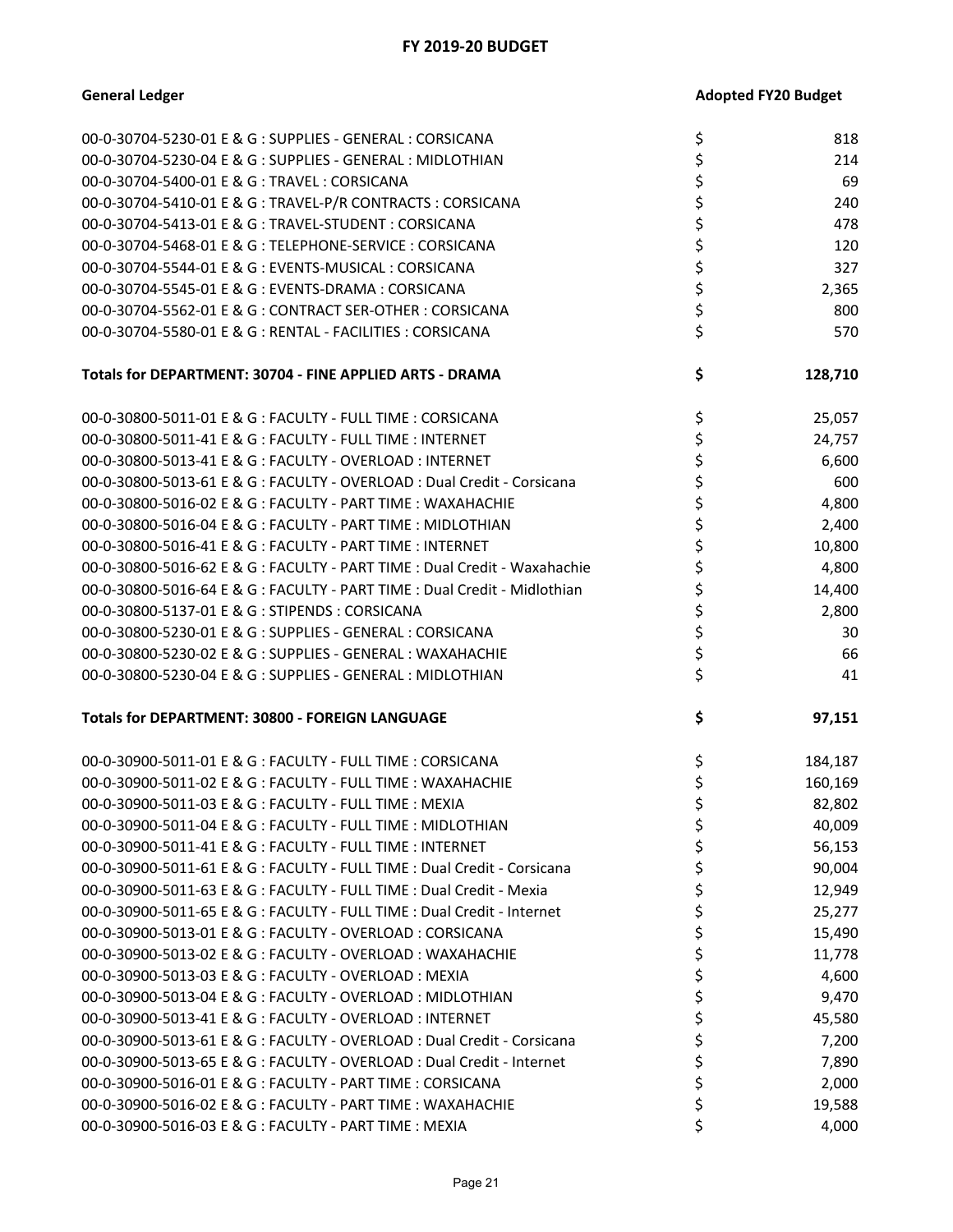| 00-0-30900-5016-04 E & G : FACULTY - PART TIME : MIDLOTHIAN               | \$ | 3,600     |
|---------------------------------------------------------------------------|----|-----------|
| 00-0-30900-5016-41 E & G : FACULTY - PART TIME : INTERNET                 | \$ | 38,400    |
| 00-0-30900-5016-61 E & G : FACULTY - PART TIME : Dual Credit - Corsicana  | \$ | 20,000    |
| 00-0-30900-5016-62 E & G : FACULTY - PART TIME : Dual Credit - Waxahachie | \$ | 88,400    |
| 00-0-30900-5016-63 E & G : FACULTY - PART TIME : Dual Credit - Mexia      | \$ | 30,800    |
| 00-0-30900-5016-64 E & G : FACULTY - PART TIME : Dual Credit - Midlothian |    | 39,200    |
| 00-0-30900-5131-01 E & G : SUPP - FULL TIME : CORSICANA                   | \$ | 12,426    |
| 00-0-30900-5137-01 E & G: STIPENDS: CORSICANA                             | \$ | 2,800     |
| 00-0-30900-5230-01 E & G : SUPPLIES - GENERAL : CORSICANA                 |    | 279       |
| 00-0-30900-5230-02 E & G : SUPPLIES - GENERAL : WAXAHACHIE                | \$ | 528       |
| 00-0-30900-5230-03 E & G : SUPPLIES - GENERAL : MEXIA                     | \$ | 230       |
| 00-0-30900-5230-04 E & G : SUPPLIES - GENERAL : MIDLOTHIAN                | \$ | 205       |
| 00-0-30900-5400-61 E & G : TRAVEL : Dual Credit - Corsicana               | \$ | 1,684     |
| 00-0-30900-5400-63 E & G : TRAVEL : Dual Credit - Mexia                   | \$ | 1,876     |
| 00-0-30900-5410-01 E & G : TRAVEL-P/R CONTRACTS : CORSICANA               | \$ | 360       |
| 00-0-30900-5410-04 E & G : TRAVEL-P/R CONTRACTS : MIDLOTHIAN              | \$ | 1,521     |
| 00-0-30900-5468-01 E & G: TELEPHONE-SERVICE: CORSICANA                    | \$ | 400       |
| 00-0-30900-6011-01 E & G : EQUIPMENT <5000 : CORSICANA                    | \$ | 1,247     |
| 00-0-30900-6011-03 E & G : EQUIPMENT <5000 : MEXIA                        | \$ | 888       |
| Totals for DEPARTMENT: 30900 - LETTERS - ENGLISH/PHIL                     | \$ | 1,023,990 |
| 00-0-30901-5011-01 E & G : FACULTY - FULL TIME : CORSICANA                | \$ | 34,426    |
| 00-0-30901-5011-61 E & G : FACULTY - FULL TIME : Dual Credit - Corsicana  | \$ | 22,950    |
| 00-0-30901-5013-41 E & G : FACULTY - OVERLOAD : INTERNET                  | \$ | 14,400    |
| 00-0-30901-5016-01 E & G : FACULTY - PART TIME : CORSICANA                | \$ | 12,000    |
| 00-0-30901-5016-02 E & G : FACULTY - PART TIME : WAXAHACHIE               | \$ | 21,600    |
| 00-0-30901-5016-03 E & G : FACULTY - PART TIME : MEXIA                    | \$ | 3,600     |
| 00-0-30901-5016-04 E & G : FACULTY - PART TIME : MIDLOTHIAN               | \$ | 12,600    |
| 00-0-30901-5016-41 E & G : FACULTY - PART TIME : INTERNET                 | \$ | 27,600    |
| 00-0-30901-5137-01 E & G: STIPENDS: CORSICANA                             | \$ | 2,800     |
| 00-0-30901-5230-01 E & G : SUPPLIES - GENERAL : CORSICANA                 | \$ | 12        |
| 00-0-30901-5230-02 E & G : SUPPLIES - GENERAL : WAXAHACHIE                | ÷, | 198       |
| 00-0-30901-5410-01 E & G : TRAVEL-P/R CONTRACTS : CORSICANA               | \$ | 720       |
| 00-0-30901-5410-02 E & G : TRAVEL-P/R CONTRACTS : WAXAHACHIE              | \$ | 240       |
| 00-0-30901-5410-03 E & G : TRAVEL-P/R CONTRACTS : MEXIA                   | \$ | 240       |
| 00-0-30901-5410-04 E & G : TRAVEL-P/R CONTRACTS : MIDLOTHIAN              | \$ | 1,440     |
| Totals for DEPARTMENT: 30901 - PHILOSOPHY                                 | \$ | 154,826   |
| 00-0-30902-5011-01 E & G : FACULTY - FULL TIME : CORSICANA                | \$ | 107,785   |
| 00-0-30902-5011-02 E & G : FACULTY - FULL TIME : WAXAHACHIE               | \$ | 53,697    |
| 00-0-30902-5011-04 E & G : FACULTY - FULL TIME : MIDLOTHIAN               | \$ | 32,578    |
| 00-0-30902-5011-41 E & G : FACULTY - FULL TIME : INTERNET                 | \$ | 13,424    |
| 00-0-30902-5013-01 E & G : FACULTY - OVERLOAD : CORSICANA                 | \$ | 1,800     |
| 00-0-30902-5013-02 E & G : FACULTY - OVERLOAD : WAXAHACHIE                | \$ | 7,200     |
| 00-0-30902-5013-41 E & G : FACULTY - OVERLOAD : INTERNET                  | \$ | 14,400    |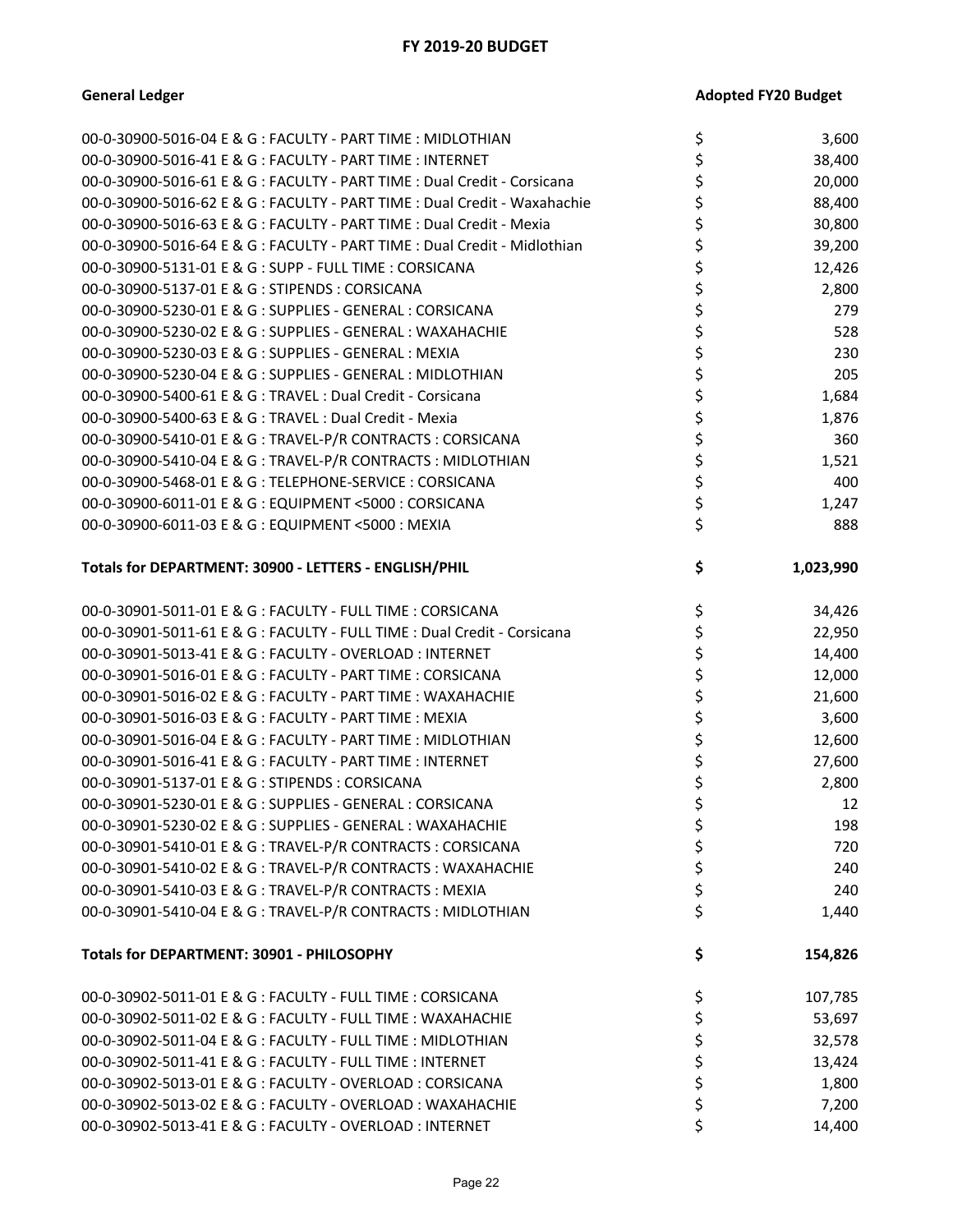| 00-0-30902-5013-61 E & G : FACULTY - OVERLOAD : Dual Credit - Corsicana    | \$<br>7,200   |
|----------------------------------------------------------------------------|---------------|
| 00-0-30902-5013-65 E & G : FACULTY - OVERLOAD : Dual Credit - Internet     | 2,400         |
| 00-0-30902-5016-01 E & G : FACULTY - PART TIME : CORSICANA                 | 1,800         |
| 00-0-30902-5016-02 E & G : FACULTY - PART TIME : WAXAHACHIE                | 12,600        |
| 00-0-30902-5016-03 E & G : FACULTY - PART TIME : MEXIA                     | 3,600         |
| 00-0-30902-5016-04 E & G : FACULTY - PART TIME : MIDLOTHIAN                | \$<br>19,800  |
| 00-0-30902-5016-41 E & G : FACULTY - PART TIME : INTERNET                  | 28,800        |
| 00-0-30902-5016-62 E & G : FACULTY - PART TIME : Dual Credit - Waxahachie  | \$<br>16,200  |
| 00-0-30902-5016-64 E & G : FACULTY - PART TIME : Dual Credit - Midlothian  | \$<br>7,200   |
| 00-0-30902-5016-65 E & G : FACULTY - PART TIME : Dual Credit - Internet    | 2,400         |
| 00-0-30902-5137-01 E & G : STIPENDS : CORSICANA                            | \$<br>2,800   |
| 00-0-30902-5230-01 E & G : SUPPLIES - GENERAL : CORSICANA                  | \$<br>143     |
| 00-0-30902-5230-02 E & G : SUPPLIES - GENERAL : WAXAHACHIE                 | \$<br>264     |
| 00-0-30902-5230-04 E & G : SUPPLIES - GENERAL : MIDLOTHIAN                 | \$<br>123     |
| 00-0-30902-5400-61 E & G : TRAVEL : Dual Credit - Corsicana                | \$<br>251     |
| 00-0-30902-5410-02 E & G : TRAVEL-P/R CONTRACTS : WAXAHACHIE               | \$<br>240     |
| 00-0-30902-5410-03 E & G: TRAVEL-P/R CONTRACTS: MEXIA                      | \$<br>240     |
| 00-0-30902-5410-62 E & G : TRAVEL-P/R CONTRACTS : Dual Credit - Waxahachie | \$<br>240     |
| Totals for DEPARTMENT: 30902 - LETTERS - SPEECH                            | \$<br>337,185 |
| 00-0-30904-5011-01 E & G : FACULTY - FULL TIME : CORSICANA                 | \$<br>49,513  |
| 00-0-30904-5011-02 E & G : FACULTY - FULL TIME : WAXAHACHIE                | \$<br>56,163  |
| 00-0-30904-5011-03 E & G : FACULTY - FULL TIME : MEXIA                     | \$<br>25,610  |
| 00-0-30904-5011-04 E & G : FACULTY - FULL TIME : MIDLOTHIAN                | \$<br>46,955  |
| 00-0-30904-5013-01 E & G : FACULTY - OVERLOAD : CORSICANA                  | \$<br>6,000   |
| 00-0-30904-5013-02 E & G : FACULTY - OVERLOAD : WAXAHACHIE                 | \$<br>4,200   |
| 00-0-30904-5013-41 E & G : FACULTY - OVERLOAD : INTERNET                   | \$<br>6,000   |
| 00-0-30904-5016-01 E & G : FACULTY - PART TIME : CORSICANA                 | \$<br>24,900  |
| 00-0-30904-5016-03 E & G : FACULTY - PART TIME : MEXIA                     | \$<br>4,200   |
| 00-0-30904-5016-04 E & G : FACULTY - PART TIME : MIDLOTHIAN                | \$<br>600     |
| 00-0-30904-5230-01 E & G : SUPPLIES - GENERAL : CORSICANA                  | \$<br>222     |
| $00-0-30904-5230-02$ F & G · SUPPLIFS - GENERAL · WAXAHACHIF               | 66            |
| 00-0-30904-5230-03 E & G : SUPPLIES - GENERAL : MEXIA                      | \$<br>35      |
| 00-0-30904-5230-04 E & G : SUPPLIES - GENERAL : MIDLOTHIAN                 | \$<br>112     |
| 00-0-30904-5384-01 E & G : MAINTENANCE-COPIERS : CORSICANA                 | \$<br>2,000   |
| 00-0-30904-5410-01 E & G : TRAVEL-P/R CONTRACTS : CORSICANA                | \$<br>360     |
| 00-0-30904-5410-03 E & G: TRAVEL-P/R CONTRACTS: MEXIA                      | \$<br>240     |
| 00-0-30904-5468-01 E & G : TELEPHONE-SERVICE : CORSICANA                   | \$<br>360     |
| Totals for DEPARTMENT: 30904 - PASS PROGRAM                                | \$<br>227,536 |
| 00-0-30906-5016-01 E & G : FACULTY - PART TIME : CORSICANA                 | \$<br>13,680  |
| 00-0-30906-5230-01 E & G : SUPPLIES - GENERAL : CORSICANA                  | \$<br>175     |
| 00-0-30906-5468-01 E & G : TELEPHONE-SERVICE : CORSICANA                   | \$<br>325     |
| Totals for DEPARTMENT: 30906 - ENGLISH LANGUAGE INSTITUTE                  | \$<br>14,180  |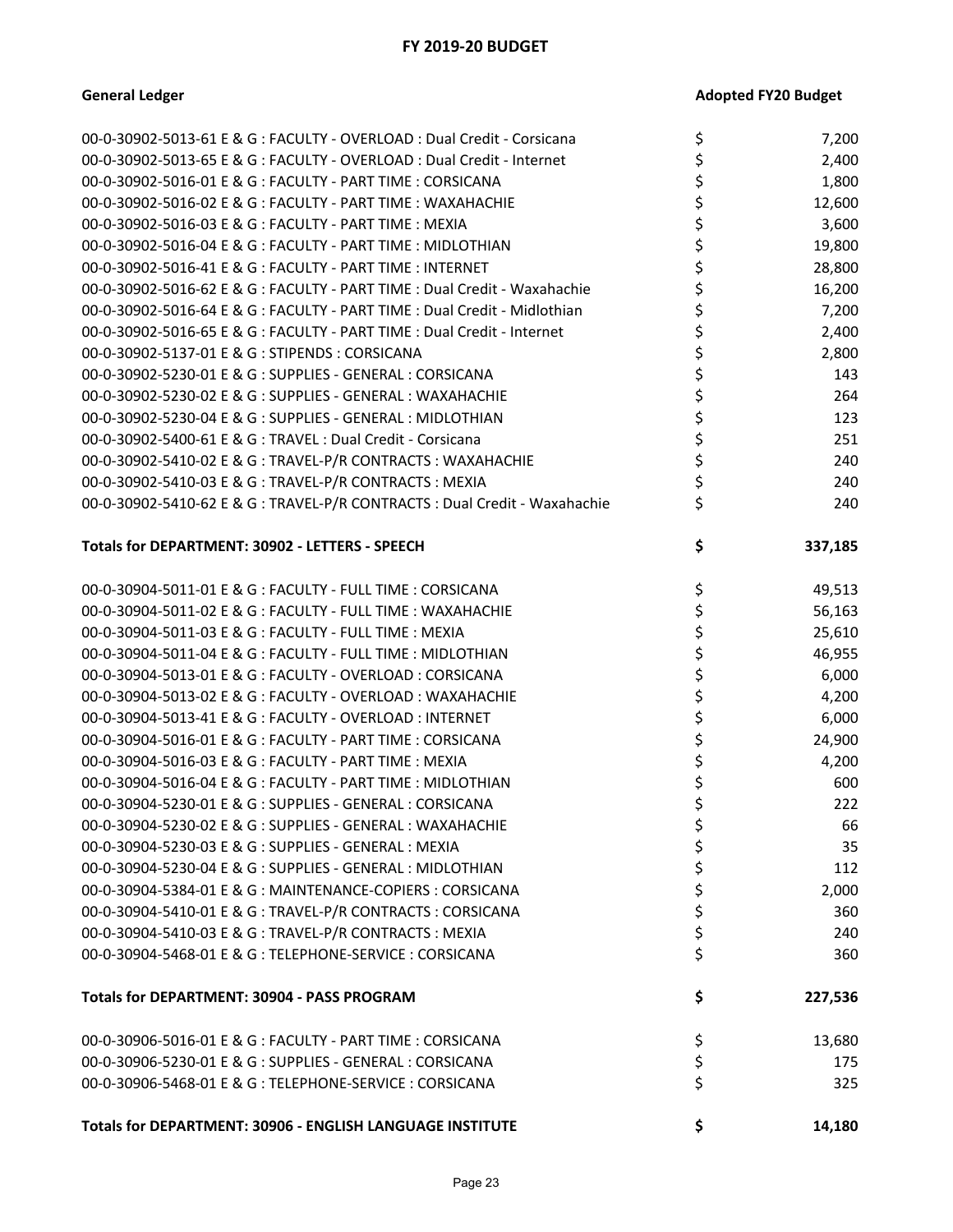| 00-0-31000-5011-01 E & G : FACULTY - FULL TIME : CORSICANA                | \$<br>73,018  |
|---------------------------------------------------------------------------|---------------|
| 00-0-31000-5013-01 E & G : FACULTY - OVERLOAD : CORSICANA                 | \$<br>34,500  |
| 00-0-31000-5013-02 E & G : FACULTY - OVERLOAD : WAXAHACHIE                | \$<br>10,800  |
| 00-0-31000-5016-02 E & G : FACULTY - PART TIME : WAXAHACHIE               | \$<br>13,500  |
| 00-0-31000-5016-04 E & G : FACULTY - PART TIME : MIDLOTHIAN               | \$<br>16,200  |
| 00-0-31000-5016-41 E & G : FACULTY - PART TIME : INTERNET                 | \$<br>19,800  |
| 00-0-31000-5137-01 E & G : STIPENDS : CORSICANA                           | \$<br>2,800   |
| 00-0-31000-5230-01 E & G : SUPPLIES - GENERAL : CORSICANA                 | \$<br>1,691   |
| 00-0-31000-5230-02 E & G : SUPPLIES - GENERAL : WAXAHACHIE                | \$<br>179     |
| 00-0-31000-5384-01 E & G : MAINTENANCE-COPIERS : CORSICANA                | \$<br>729     |
| 00-0-31000-5410-02 E & G : TRAVEL-P/R CONTRACTS : WAXAHACHIE              | \$<br>240     |
| 00-0-31000-5410-04 E & G : TRAVEL-P/R CONTRACTS : MIDLOTHIAN              | \$<br>1,170   |
| 00-0-31000-5468-01 E & G: TELEPHONE-SERVICE: CORSICANA                    | \$<br>431     |
| 00-0-31000-6011-02 E & G : EQUIPMENT <5000 : WAXAHACHIE                   | \$<br>850     |
|                                                                           |               |
| Totals for DEPARTMENT: 31000 - PHYSICAL SCIENCES                          | \$<br>175,908 |
| 00-0-31001-5011-01 E & G : FACULTY - FULL TIME : CORSICANA                | \$<br>326,226 |
| 00-0-31001-5011-02 E & G : FACULTY - FULL TIME : WAXAHACHIE               | \$<br>140,625 |
| 00-0-31001-5011-03 E & G : FACULTY - FULL TIME : MEXIA                    | \$<br>44,152  |
| 00-0-31001-5011-04 E & G : FACULTY - FULL TIME : MIDLOTHIAN               | \$<br>92,620  |
| 00-0-31001-5011-41 E & G : FACULTY - FULL TIME : INTERNET                 | \$<br>26,541  |
| 00-0-31001-5011-63 E & G : FACULTY - FULL TIME : Dual Credit - Mexia      | \$<br>29,435  |
| 00-0-31001-5013-01 E & G : FACULTY - OVERLOAD : CORSICANA                 | \$<br>21,300  |
| 00-0-31001-5013-02 E & G : FACULTY - OVERLOAD : WAXAHACHIE                | \$<br>13,800  |
| 00-0-31001-5013-03 E & G : FACULTY - OVERLOAD : MEXIA                     | \$<br>4,140   |
| 00-0-31001-5013-04 E & G : FACULTY - OVERLOAD : MIDLOTHIAN                | \$<br>14,700  |
| 00-0-31001-5013-41 E & G : FACULTY - OVERLOAD : INTERNET                  | \$<br>38,820  |
| 00-0-31001-5013-61 E & G : FACULTY - OVERLOAD : Dual Credit - Corsicana   | \$<br>1,200   |
| 00-0-31001-5013-62 E & G : FACULTY - OVERLOAD : Dual Credit - Waxahachie  | \$<br>7,200   |
| 00-0-31001-5013-64 E & G : FACULTY - OVERLOAD : Dual Credit - Midlothian  | \$<br>14,400  |
| 00-0-31001-5016-01 E & G : FACULTY - PART TIME : CORSICANA                | \$<br>7,200   |
| 00-0-31001-5016-02 E & G : FACULTY - PART TIME : WAXAHACHIE               | \$<br>34,800  |
| 00-0-31001-5016-03 E & G : FACULTY - PART TIME : MEXIA                    | \$<br>19,400  |
| 00-0-31001-5016-04 E & G : FACULTY - PART TIME : MIDLOTHIAN               | \$<br>1,800   |
| 00-0-31001-5016-41 E & G : FACULTY - PART TIME : INTERNET                 | \$<br>22,800  |
| 00-0-31001-5016-62 E & G : FACULTY - PART TIME : Dual Credit - Waxahachie | \$<br>25,800  |
| 00-0-31001-5016-63 E & G : FACULTY - PART TIME : Dual Credit - Mexia      | \$<br>10,800  |
| 00-0-31001-5137-01 E & G: STIPENDS: CORSICANA                             | \$<br>2,800   |
| 00-0-31001-5230-01 E & G : SUPPLIES - GENERAL : CORSICANA                 | \$<br>346     |
| 00-0-31001-5230-02 E & G : SUPPLIES - GENERAL : WAXAHACHIE                | \$<br>538     |
| 00-0-31001-5230-03 E & G : SUPPLIES - GENERAL : MEXIA                     | \$<br>130     |
| 00-0-31001-5230-04 E & G : SUPPLIES - GENERAL : MIDLOTHIAN                | \$<br>486     |
| 00-0-31001-5400-61 E & G : TRAVEL : Dual Credit - Corsicana               | \$<br>500     |
| 00-0-31001-5400-62 E & G : TRAVEL : Dual Credit - Waxahachie              | \$<br>743     |
| 00-0-31001-5400-63 E & G : TRAVEL : Dual Credit - Mexia                   | \$<br>1,009   |
|                                                                           |               |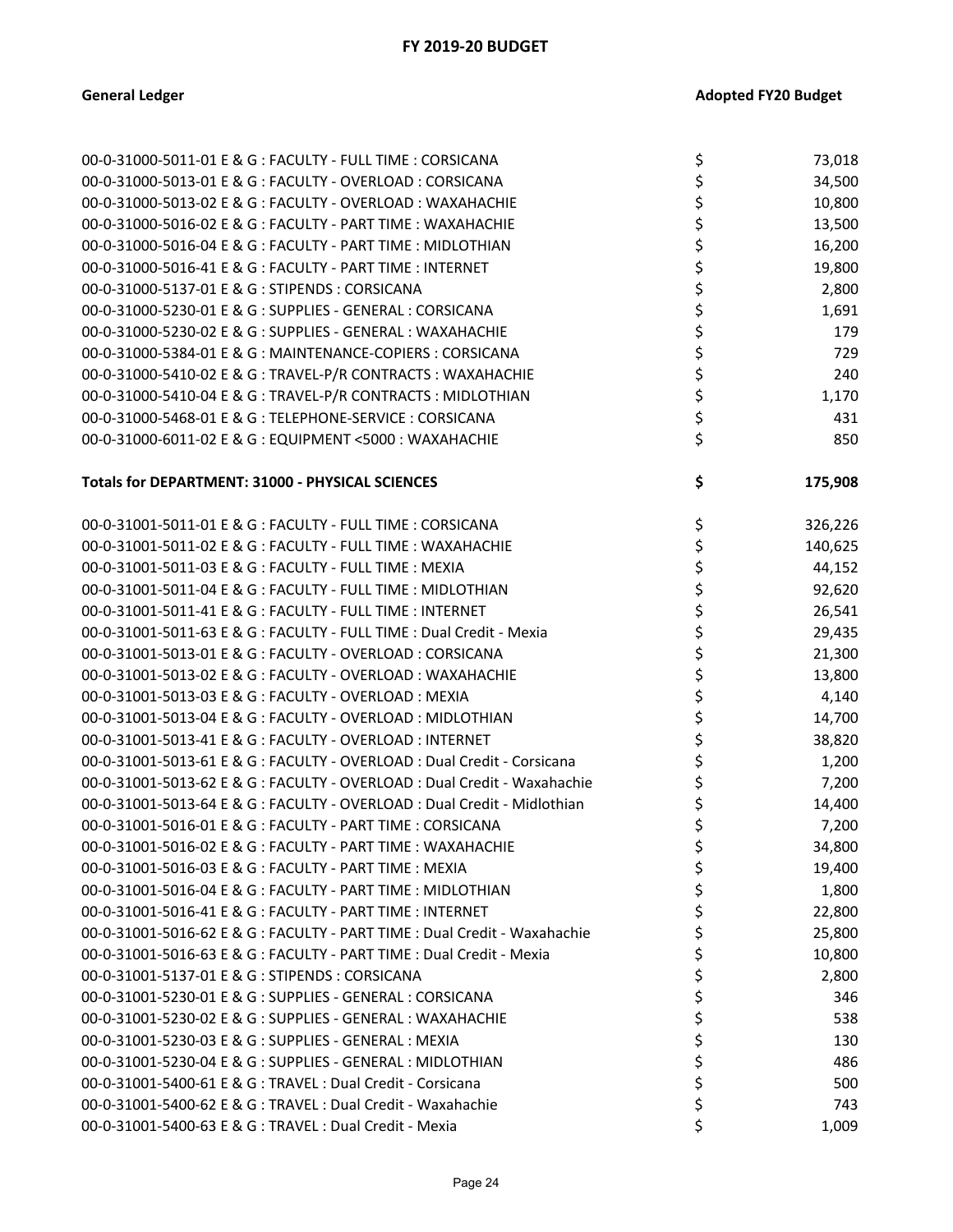**General Ledger** 

| 00-0-31001-5410-64 E & G : TRAVEL-P/R CONTRACTS : Dual Credit - Midlothian | \$<br>518     |
|----------------------------------------------------------------------------|---------------|
| 00-0-31001-5468-01 E & G: TELEPHONE-SERVICE: CORSICANA                     | \$<br>500     |
| <b>Totals for DEPARTMENT: 31001 - MATHEMATICS</b>                          | \$<br>905,329 |
| 00-0-31002-5011-01 E & G : FACULTY - FULL TIME : CORSICANA                 | \$<br>148,044 |
| 00-0-31002-5011-02 E & G : FACULTY - FULL TIME : WAXAHACHIE                | \$<br>39,034  |
| 00-0-31002-5011-03 E & G : FACULTY - FULL TIME : MEXIA                     | \$<br>25,610  |
| 00-0-31002-5011-04 E & G : FACULTY - FULL TIME : MIDLOTHIAN                | \$<br>35,691  |
| 00-0-31002-5013-01 E & G : FACULTY - OVERLOAD : CORSICANA                  | \$<br>15,600  |
| 00-0-31002-5013-03 E & G : FACULTY - OVERLOAD : MEXIA                      | \$<br>3,600   |
| 00-0-31002-5013-41 E & G : FACULTY - OVERLOAD : INTERNET                   | \$<br>10,500  |
| 00-0-31002-5016-01 E & G : FACULTY - PART TIME : CORSICANA                 | \$<br>27,300  |
| 00-0-31002-5016-02 E & G : FACULTY - PART TIME : WAXAHACHIE                | \$<br>42,600  |
| 00-0-31002-5016-03 E & G : FACULTY - PART TIME : MEXIA                     | \$<br>2,100   |
| 00-0-31002-5016-04 E & G : FACULTY - PART TIME : MIDLOTHIAN                | \$<br>12,600  |
| 00-0-31002-5016-41 E & G : FACULTY - PART TIME : INTERNET                  | \$<br>2,100   |
| 00-0-31002-5137-01 E & G : STIPENDS : CORSICANA                            | \$<br>2,800   |
| 00-0-31002-5230-01 E & G : SUPPLIES - GENERAL : CORSICANA                  | \$<br>227     |
| 00-0-31002-5230-02 E & G : SUPPLIES - GENERAL : WAXAHACHIE                 | \$<br>396     |
| 00-0-31002-5230-03 E & G : SUPPLIES - GENERAL : MEXIA                      | \$<br>115     |
| 00-0-31002-5230-04 E & G : SUPPLIES - GENERAL : MIDLOTHIAN                 | \$<br>41      |
| 00-0-31002-5410-01 E & G : TRAVEL-P/R CONTRACTS : CORSICANA                | \$<br>480     |
| 00-0-31002-5410-02 E & G : TRAVEL-P/R CONTRACTS : WAXAHACHIE               | \$<br>360     |
| 00-0-31002-5410-03 E & G : TRAVEL-P/R CONTRACTS : MEXIA                    | \$<br>240     |
| 00-0-31002-5468-01 E & G: TELEPHONE-SERVICE: CORSICANA                     | \$<br>256     |
|                                                                            |               |
| Totals for DEPARTMENT: 31002 - MATH - PASS PROGRAM                         | \$<br>369,694 |
| 00-0-31004-5011-01 E & G : FACULTY - FULL TIME : CORSICANA                 | \$<br>55,440  |
| 00-0-31004-5011-02 E & G : FACULTY - FULL TIME : WAXAHACHIE                | \$<br>64,745  |
| 00-0-31004-5013-01 E & G : FACULTY - OVERLOAD : CORSICANA                  | \$<br>7,800   |
| 00-0-31004-5013-02 E & G : FACULTY - OVERLOAD : WAXAHACHIE                 | \$<br>9,000   |
| 00-0-31004-5013-41 E & G : FACULTY - OVERLOAD : INTERNET                   | \$<br>3,600   |
| 00-0-31004-5016-02 E & G : FACULTY - PART TIME : WAXAHACHIE                | \$<br>32,400  |
| 00-0-31004-5016-03 E & G : FACULTY - PART TIME : MEXIA                     | \$<br>4,860   |
| 00-0-31004-5016-04 E & G : FACULTY - PART TIME : MIDLOTHIAN                | \$<br>27,000  |
| 00-0-31004-5016-41 E & G : FACULTY - PART TIME : INTERNET                  | \$<br>22,500  |
| 00-0-31004-5016-62 E & G : FACULTY - PART TIME : Dual Credit - Waxahachie  | \$<br>21,600  |
| 00-0-31004-5016-63 E & G : FACULTY - PART TIME : Dual Credit - Mexia       | \$<br>5,400   |
| 00-0-31004-5137-01 E & G : STIPENDS : CORSICANA                            | \$<br>2,800   |
| 00-0-31004-5230-01 E & G : SUPPLIES - GENERAL : CORSICANA                  | \$<br>1,746   |
| 00-0-31004-5230-02 E & G : SUPPLIES - GENERAL : WAXAHACHIE                 | \$<br>3,213   |
| 00-0-31004-5230-03 E & G : SUPPLIES - GENERAL : MEXIA                      | \$<br>350     |
| 00-0-31004-5230-04 E & G : SUPPLIES - GENERAL : MIDLOTHIAN                 | \$<br>170     |
| 00-0-31004-5385-01 E & G : MAINTENANCE-OTHER : CORSICANA                   | \$<br>1,200   |
| 00-0-31004-5385-02 E & G : MAINTENANCE-OTHER : WAXAHACHIE                  | \$<br>630     |
|                                                                            |               |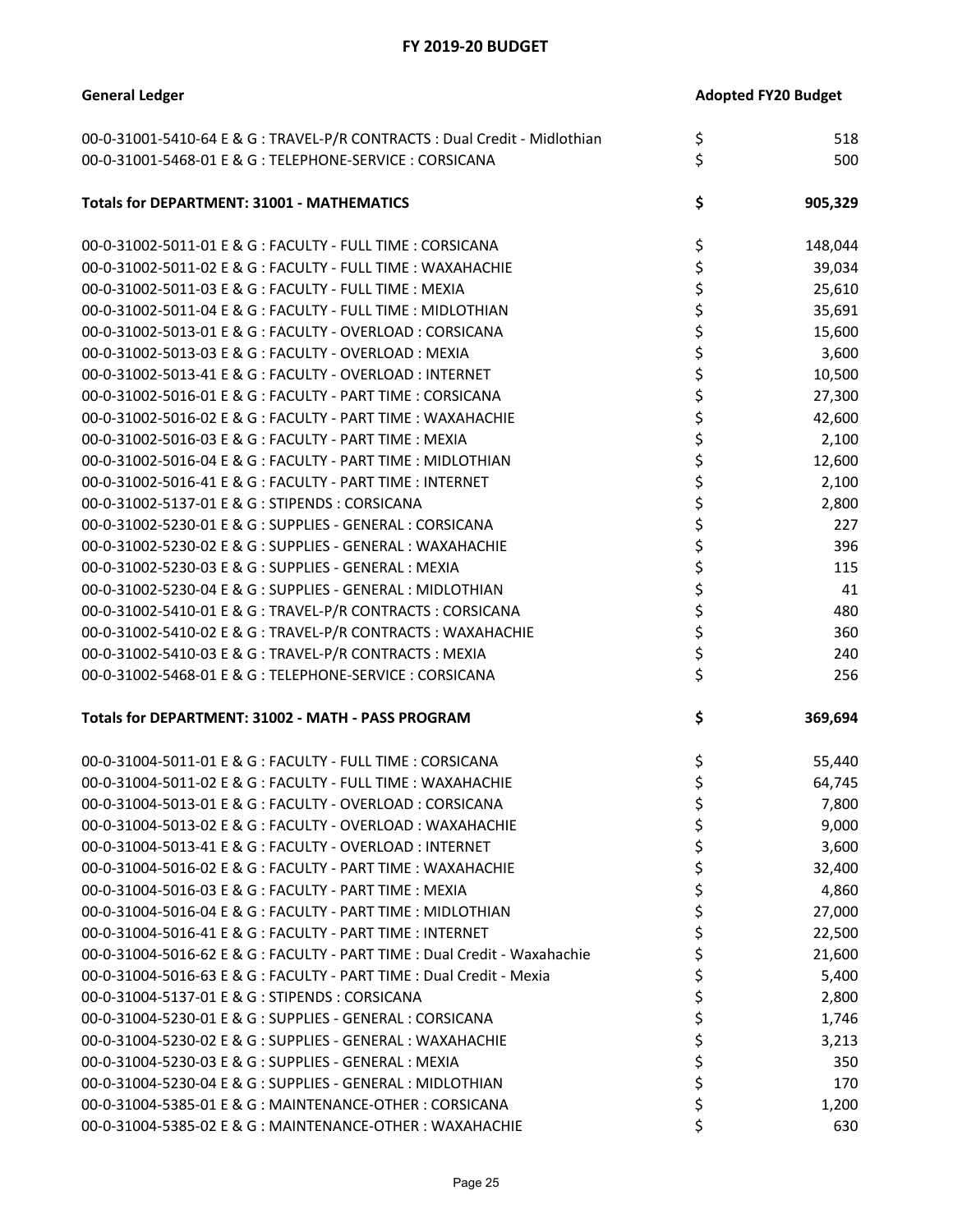| <b>General Ledger</b>                                                      | <b>Adopted FY20 Budget</b> |
|----------------------------------------------------------------------------|----------------------------|
| 00-0-31004-5410-04 E & G : TRAVEL-P/R CONTRACTS : MIDLOTHIAN               | \$<br>1,824                |
| 00-0-31004-5468-01 E & G: TELEPHONE-SERVICE: CORSICANA                     | \$<br>290                  |
| Totals for DEPARTMENT: 31004 - PHYSICAL SCIENCE - CHEMISTRY                | \$<br>266,568              |
| 00-0-31005-5013-01 E & G : FACULTY - OVERLOAD : CORSICANA                  | \$<br>2,700                |
| <b>Totals for DEPARTMENT: 31005 - ENGINEERING</b>                          | \$<br>2,700                |
| 00-0-31100-5011-01 E & G : FACULTY - FULL TIME : CORSICANA                 | \$<br>38,241               |
| 00-0-31100-5011-61 E & G : FACULTY - FULL TIME : Dual Credit - Corsicana   | \$<br>9,560                |
| 00-0-31100-5013-01 E & G : FACULTY - OVERLOAD : CORSICANA                  | \$<br>3,600                |
| 00-0-31100-5013-41 E & G : FACULTY - OVERLOAD : INTERNET                   | \$<br>12,000               |
| 00-0-31100-5016-01 E & G : FACULTY - PART TIME : CORSICANA                 | \$<br>1,800                |
| 00-0-31100-5016-02 E & G : FACULTY - PART TIME : WAXAHACHIE                | \$<br>41,400               |
| 00-0-31100-5016-03 E & G : FACULTY - PART TIME : MEXIA                     | \$<br>10,800               |
| 00-0-31100-5016-04 E & G : FACULTY - PART TIME : MIDLOTHIAN                | \$<br>18,000               |
| 00-0-31100-5016-41 E & G : FACULTY - PART TIME : INTERNET                  | \$<br>48,000               |
| 00-0-31100-5016-62 E & G : FACULTY - PART TIME : Dual Credit - Waxahachie  | \$<br>9,000                |
| 00-0-31100-5016-63 E & G : FACULTY - PART TIME : Dual Credit - Mexia       | \$<br>3,600                |
| 00-0-31100-5016-64 E & G : FACULTY - PART TIME : Dual Credit - Midlothian  | \$<br>3,600                |
| 00-0-31100-5016-65 E & G : FACULTY - PART TIME : Dual Credit - Internet    | \$<br>7,200                |
| 00-0-31100-5137-01 E & G : STIPENDS : CORSICANA                            | \$<br>2,800                |
| 00-0-31100-5230-01 E & G : SUPPLIES - GENERAL : CORSICANA                  | \$<br>45                   |
| 00-0-31100-5230-02 E & G : SUPPLIES - GENERAL : WAXAHACHIE                 | \$<br>330                  |
| 00-0-31100-5230-03 E & G : SUPPLIES - GENERAL : MEXIA                      | \$<br>85                   |
| 00-0-31100-5230-04 E & G : SUPPLIES - GENERAL : MIDLOTHIAN                 | \$<br>41                   |
| 00-0-31100-5410-63 E & G : TRAVEL-P/R CONTRACTS : Dual Credit - Mexia      | \$<br>700                  |
| 00-0-31100-5468-01 E & G : TELEPHONE-SERVICE : CORSICANA                   | \$<br>240                  |
|                                                                            |                            |
| Totals for DEPARTMENT: 31100 - PSYCHOLOGY                                  | \$<br>211,042              |
| 00-0-31105-5016-01 E & G : FACULTY - PART TIME : CORSICANA                 | \$<br>5,400                |
| 00-0-31105-5016-03 E & G : FACULTY - PART TIME : MEXIA                     | \$<br>5,400                |
| 00-0-31105-5016-04 E & G : FACULTY - PART TIME : MIDLOTHIAN                | \$<br>5,400                |
| 00-0-31105-5016-41 E & G : FACULTY - PART TIME : INTERNET                  | \$<br>33,000               |
| 00-0-31105-5016-61 E & G : FACULTY - PART TIME : Dual Credit - Corsicana   | \$<br>5,400                |
| 00-0-31105-5016-62 E & G : FACULTY - PART TIME : Dual Credit - Waxahachie  | \$<br>7,200                |
| 00-0-31105-5410-01 E & G : TRAVEL-P/R CONTRACTS : CORSICANA                | \$<br>468                  |
| 00-0-31105-5410-04 E & G : TRAVEL-P/R CONTRACTS : MIDLOTHIAN               | \$<br>792                  |
| 00-0-31105-5410-62 E & G : TRAVEL-P/R CONTRACTS : Dual Credit - Waxahachie | \$<br>240                  |
| <b>Totals for DEPARTMENT: 31105 - SOCIOLOGY</b>                            | \$<br>63,300               |
| 00-0-31110-5016-01 E & G : FACULTY - PART TIME : CORSICANA                 | \$<br>6,000                |
| 00-0-31110-5016-02 E & G : FACULTY - PART TIME : WAXAHACHIE                | \$<br>1,200                |
| 00-0-31110-5016-03 E & G : FACULTY - PART TIME : MEXIA                     | \$<br>1,200                |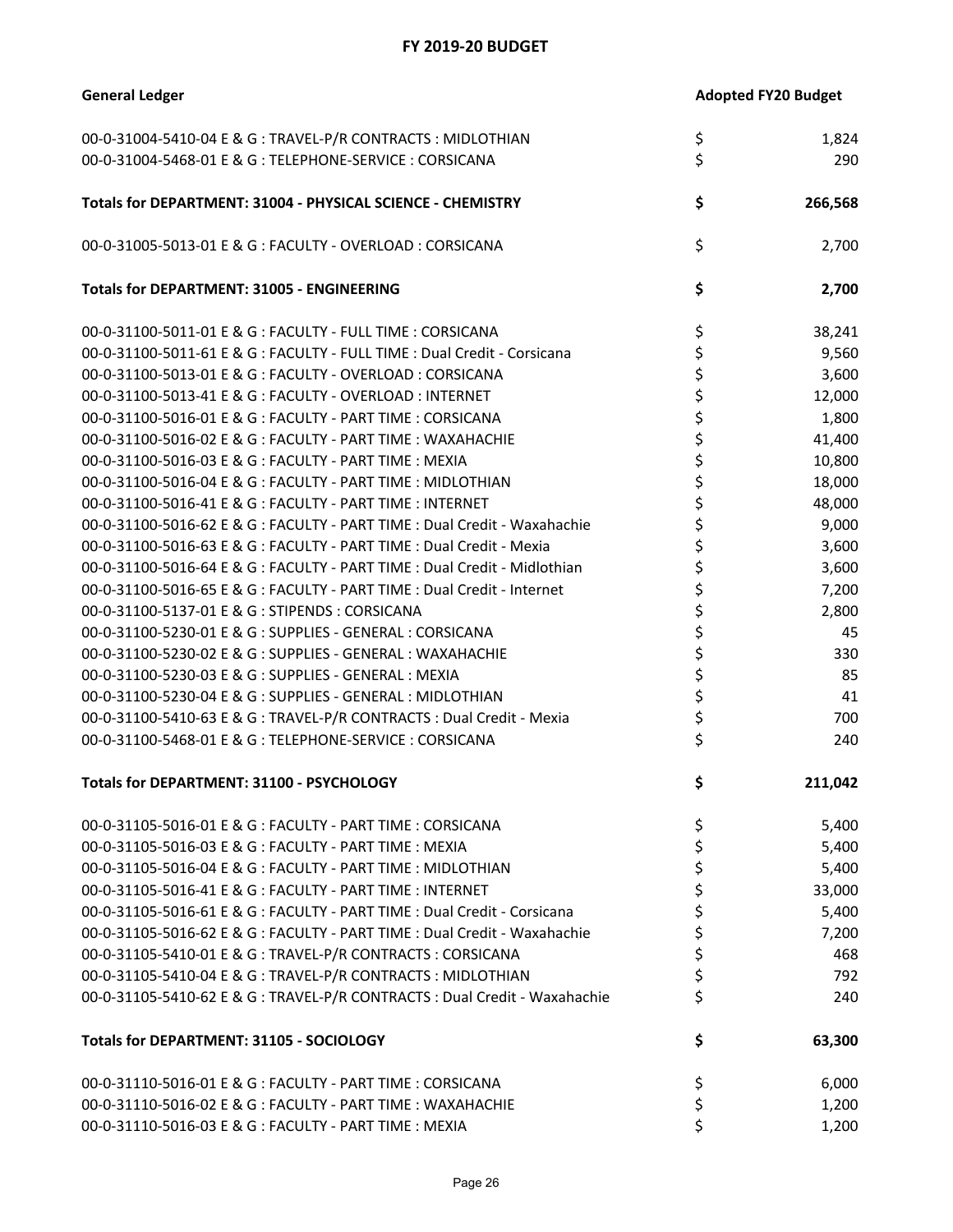**General Ledger** 

|  | <b>Adopted FY20 Budget</b> |
|--|----------------------------|
|  |                            |

| 00-0-31110-5016-04 E & G : FACULTY - PART TIME : MIDLOTHIAN               | \$<br>1,200   |
|---------------------------------------------------------------------------|---------------|
| 00-0-31110-5016-41 E & G : FACULTY - PART TIME : INTERNET                 | \$<br>1,800   |
|                                                                           |               |
| <b>Totals for DEPARTMENT: 31110 - ORIENTATION</b>                         | \$<br>11,400  |
| 00-0-31200-5011-01 E & G : FACULTY - FULL TIME : CORSICANA                | \$<br>118,925 |
| 00-0-31200-5011-02 E & G : FACULTY - FULL TIME : WAXAHACHIE               | \$<br>77,606  |
| 00-0-31200-5013-01 E & G : FACULTY - OVERLOAD : CORSICANA                 | \$<br>1,800   |
| 00-0-31200-5013-02 E & G : FACULTY - OVERLOAD : WAXAHACHIE                | \$<br>7,200   |
| 00-0-31200-5013-03 E & G : FACULTY - OVERLOAD : MEXIA                     | \$<br>3,240   |
| 00-0-31200-5013-41 E & G : FACULTY - OVERLOAD : INTERNET                  | \$<br>38,400  |
| 00-0-31200-5013-65 E & G : FACULTY - OVERLOAD : Dual Credit - Internet    | \$<br>3,600   |
| 00-0-31200-5016-01 E & G : FACULTY - PART TIME : CORSICANA                | \$<br>20,400  |
| 00-0-31200-5016-02 E & G : FACULTY - PART TIME : WAXAHACHIE               | \$<br>37,800  |
| 00-0-31200-5016-03 E & G : FACULTY - PART TIME : MEXIA                    | \$<br>9,000   |
| 00-0-31200-5016-04 E & G : FACULTY - PART TIME : MIDLOTHIAN               | \$<br>37,800  |
| 00-0-31200-5016-41 E & G : FACULTY - PART TIME : INTERNET                 | \$<br>42,360  |
| 00-0-31200-5016-61 E & G : FACULTY - PART TIME : Dual Credit - Corsicana  | \$<br>19,800  |
| 00-0-31200-5016-62 E & G : FACULTY - PART TIME : Dual Credit - Waxahachie | \$<br>32,400  |
| 00-0-31200-5016-63 E & G : FACULTY - PART TIME : Dual Credit - Mexia      | \$<br>21,600  |
| 00-0-31200-5016-64 E & G : FACULTY - PART TIME : Dual Credit - Midlothian | \$<br>27,000  |
| 00-0-31200-5131-01 E & G : SUPP - FULL TIME : CORSICANA                   | \$<br>11,939  |
| 00-0-31200-5131-02 E & G : SUPP - FULL TIME : WAXAHACHIE                  | \$<br>11,869  |
| 00-0-31200-5137-01 E & G: STIPENDS: CORSICANA                             | \$<br>5,600   |
| 00-0-31200-5157-01 E & G : COLLEGE WORK STUDY : CORSICANA                 | \$<br>3,800   |
| 00-0-31200-5230-01 E & G : SUPPLIES - GENERAL : CORSICANA                 | \$<br>317     |
| 00-0-31200-5230-02 E & G : SUPPLIES - GENERAL : WAXAHACHIE                | \$<br>462     |
| 00-0-31200-5230-03 E & G : SUPPLIES - GENERAL : MEXIA                     | \$<br>160     |
| 00-0-31200-5230-04 E & G : SUPPLIES - GENERAL : MIDLOTHIAN                | \$<br>123     |
| 00-0-31200-5400-63 E & G : TRAVEL : Dual Credit - Mexia                   | \$<br>300     |
| 00-0-31200-5410-01 E & G : TRAVEL-P/R CONTRACTS : CORSICANA               | \$<br>840     |
| 00-0-31200-5468-01 E & G : TELEPHONE-SERVICE : CORSICANA                  | \$<br>1,440   |
| <b>Totals for DEPARTMENT: 31200 - SOCIAL SCIENCES</b>                     | \$<br>535,781 |
| 00-0-31205-5011-01 E & G : FACULTY - FULL TIME : CORSICANA                | \$<br>89,831  |
| 00-0-31205-5011-02 E & G : FACULTY - FULL TIME : WAXAHACHIE               | \$<br>73,587  |
| 00-0-31205-5011-03 E & G : FACULTY - FULL TIME : MEXIA                    | \$<br>54,035  |
| 00-0-31205-5011-41 E & G : FACULTY - FULL TIME : INTERNET                 | \$<br>27,827  |
| 00-0-31205-5011-61 E & G : FACULTY - FULL TIME : Dual Credit - Corsicana  | \$<br>5,948   |
| 00-0-31205-5013-03 E & G : FACULTY - OVERLOAD : MEXIA                     | \$<br>800     |
| 00-0-31205-5013-41 E & G : FACULTY - OVERLOAD : INTERNET                  | \$<br>28,800  |
| 00-0-31205-5013-65 E & G : FACULTY - OVERLOAD : Dual Credit - Internet    | \$<br>7,200   |
| 00-0-31205-5016-01 E & G : FACULTY - PART TIME : CORSICANA                | \$<br>2,400   |
| 00-0-31205-5016-02 E & G : FACULTY - PART TIME : WAXAHACHIE               | \$<br>27,000  |
| 00-0-31205-5016-03 E & G : FACULTY - PART TIME : MEXIA                    | \$<br>12,600  |
| 00-0-31205-5016-04 E & G : FACULTY - PART TIME : MIDLOTHIAN               | \$<br>18,000  |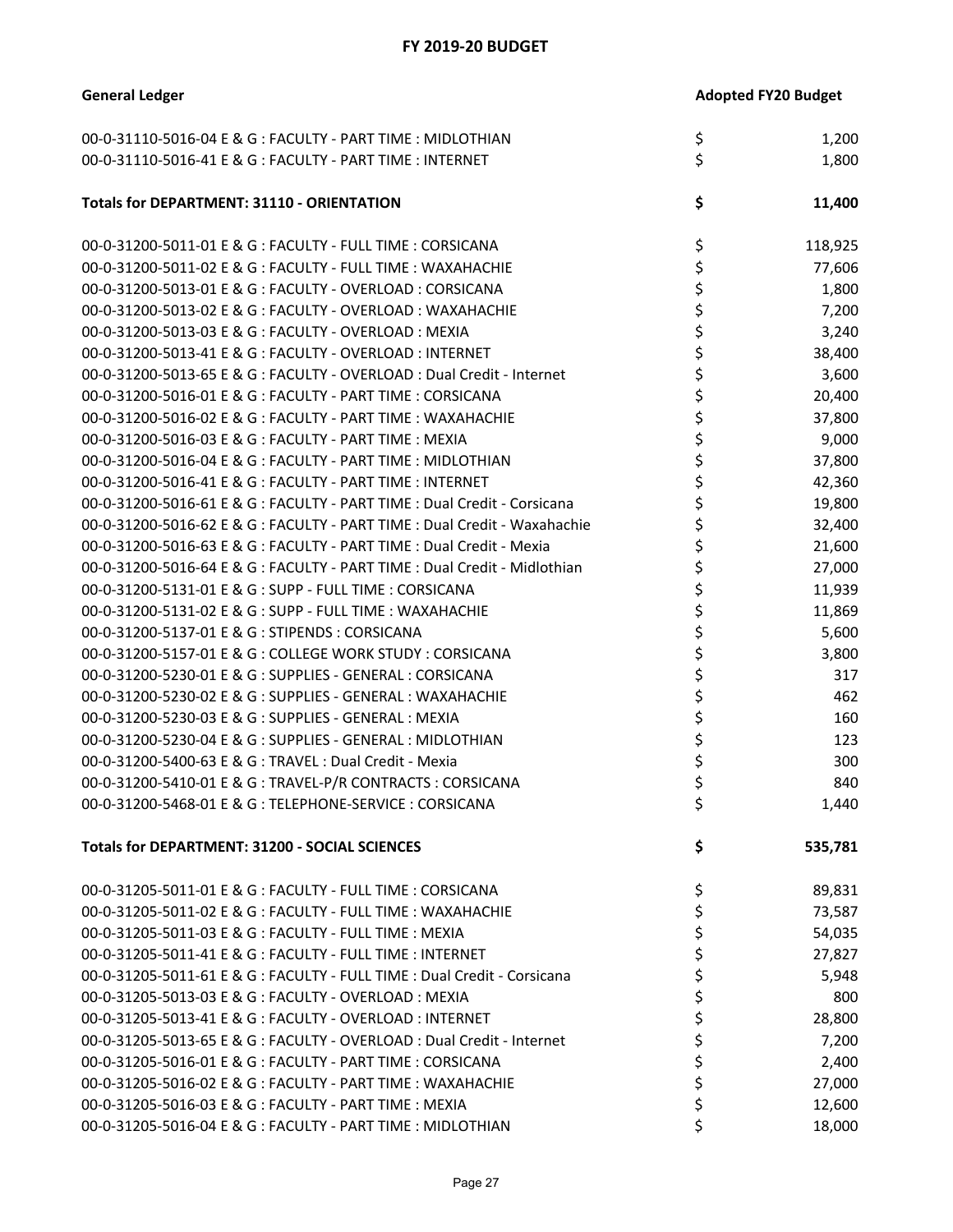| 00-0-31205-5016-41 E & G : FACULTY - PART TIME : INTERNET                 | \$<br>48,000  |
|---------------------------------------------------------------------------|---------------|
| 00-0-31205-5016-61 E & G : FACULTY - PART TIME : Dual Credit - Corsicana  | \$<br>1,800   |
| 00-0-31205-5016-62 E & G : FACULTY - PART TIME : Dual Credit - Waxahachie | \$<br>14,400  |
| 00-0-31205-5016-63 E & G : FACULTY - PART TIME : Dual Credit - Mexia      | \$<br>5,400   |
| 00-0-31205-5016-64 E & G : FACULTY - PART TIME : Dual Credit - Midlothian | \$<br>14,400  |
| 00-0-31205-5016-65 E & G : FACULTY - PART TIME : Dual Credit - Internet   | \$<br>21,600  |
| 00-0-31205-5230-02 E & G : SUPPLIES - GENERAL : WAXAHACHIE                | \$<br>264     |
| 00-0-31205-5400-63 E & G : TRAVEL : Dual Credit - Mexia                   | \$<br>300     |
| 00-0-31205-5410-01 E & G : TRAVEL-P/R CONTRACTS : CORSICANA               | \$<br>60      |
| 00-0-31205-5410-02 E & G : TRAVEL-P/R CONTRACTS : WAXAHACHIE              | \$<br>1,416   |
| <b>Totals for DEPARTMENT: 31205 - GOVERNMENT</b>                          | \$<br>455,668 |
| 00-0-31210-5011-01 E & G : FACULTY - FULL TIME : CORSICANA                | \$<br>41,846  |
| 00-0-31210-5011-02 E & G : FACULTY - FULL TIME : WAXAHACHIE               | \$<br>30,050  |
| 00-0-31210-5011-04 E & G : FACULTY - FULL TIME : MIDLOTHIAN               | \$<br>33,763  |
| 00-0-31210-5011-41 E & G : FACULTY - FULL TIME : INTERNET                 | \$<br>27,897  |
| 00-0-31210-5013-01 E & G : FACULTY - OVERLOAD : CORSICANA                 | \$<br>1,440   |
| 00-0-31210-5013-02 E & G : FACULTY - OVERLOAD : WAXAHACHIE                | \$<br>1,620   |
| 00-0-31210-5013-04 E & G : FACULTY - OVERLOAD : MIDLOTHIAN                | \$<br>7,200   |
| 00-0-31210-5013-41 E & G : FACULTY - OVERLOAD : INTERNET                  | \$<br>11,520  |
| 00-0-31210-5013-64 E & G : FACULTY - OVERLOAD : Dual Credit - Midlothian  | \$<br>7,200   |
| 00-0-31210-5013-65 E & G : FACULTY - OVERLOAD : Dual Credit - Internet    | \$<br>1,800   |
| 00-0-31210-5016-01 E & G : FACULTY - PART TIME : CORSICANA                | \$<br>3,600   |
| 00-0-31210-5016-02 E & G : FACULTY - PART TIME : WAXAHACHIE               | \$<br>1,800   |
| 00-0-31210-5016-04 E & G : FACULTY - PART TIME : MIDLOTHIAN               | \$<br>3,600   |
| 00-0-31210-5016-41 E & G : FACULTY - PART TIME : INTERNET                 | \$<br>15,840  |
| 00-0-31210-5016-61 E & G : FACULTY - PART TIME : Dual Credit - Corsicana  | \$<br>3,200   |
| 00-0-31210-5016-62 E & G : FACULTY - PART TIME : Dual Credit - Waxahachie | \$<br>5,418   |
| 00-0-31210-5410-02 E & G : TRAVEL-P/R CONTRACTS : WAXAHACHIE              | \$<br>120     |
| 00-0-31210-5410-61 E & G : TRAVEL-P/R CONTRACTS : Dual Credit - Corsicana | \$<br>240     |
| <b>Totals for DEPARTMENT: 31210 - ECONOMICS</b>                           | \$<br>198,154 |
| 00-0-32000-5121-01 E & G : PROF - FULL TIME : CORSICANA                   | \$<br>65,501  |
| 00-0-32000-5136-01 E & G : SUPP - PART TIME : CORSICANA                   | \$<br>4,998   |
| 00-0-32000-5230-01 E & G : SUPPLIES - GENERAL : CORSICANA                 | \$<br>1,482   |
| 00-0-32000-5240-01 E & G : POSTAGE : CORSICANA                            | \$<br>200     |
| 00-0-32000-5382-01 E & G : DIGISTAR SERVICE : CORSICANA                   | \$<br>2,738   |
| 00-0-32000-5384-01 E & G : MAINTENANCE-COPIERS : CORSICANA                | \$<br>3,469   |
| 00-0-32000-5385-01 E & G : MAINTENANCE-OTHER : CORSICANA                  | \$<br>1,047   |
| 00-0-32000-5468-01 E & G : TELEPHONE-SERVICE : CORSICANA                  | \$<br>1,067   |
| 00-0-32000-5581-01 E & G : RENTAL - PROGRAM : CORSICANA                   | \$<br>1,000   |
| 00-0-32000-6011-01 E & G : EQUIPMENT <5000 : CORSICANA                    | \$<br>2,024   |
| Totals for DEPARTMENT: 32000 - PLANETARIUM                                | \$<br>83,526  |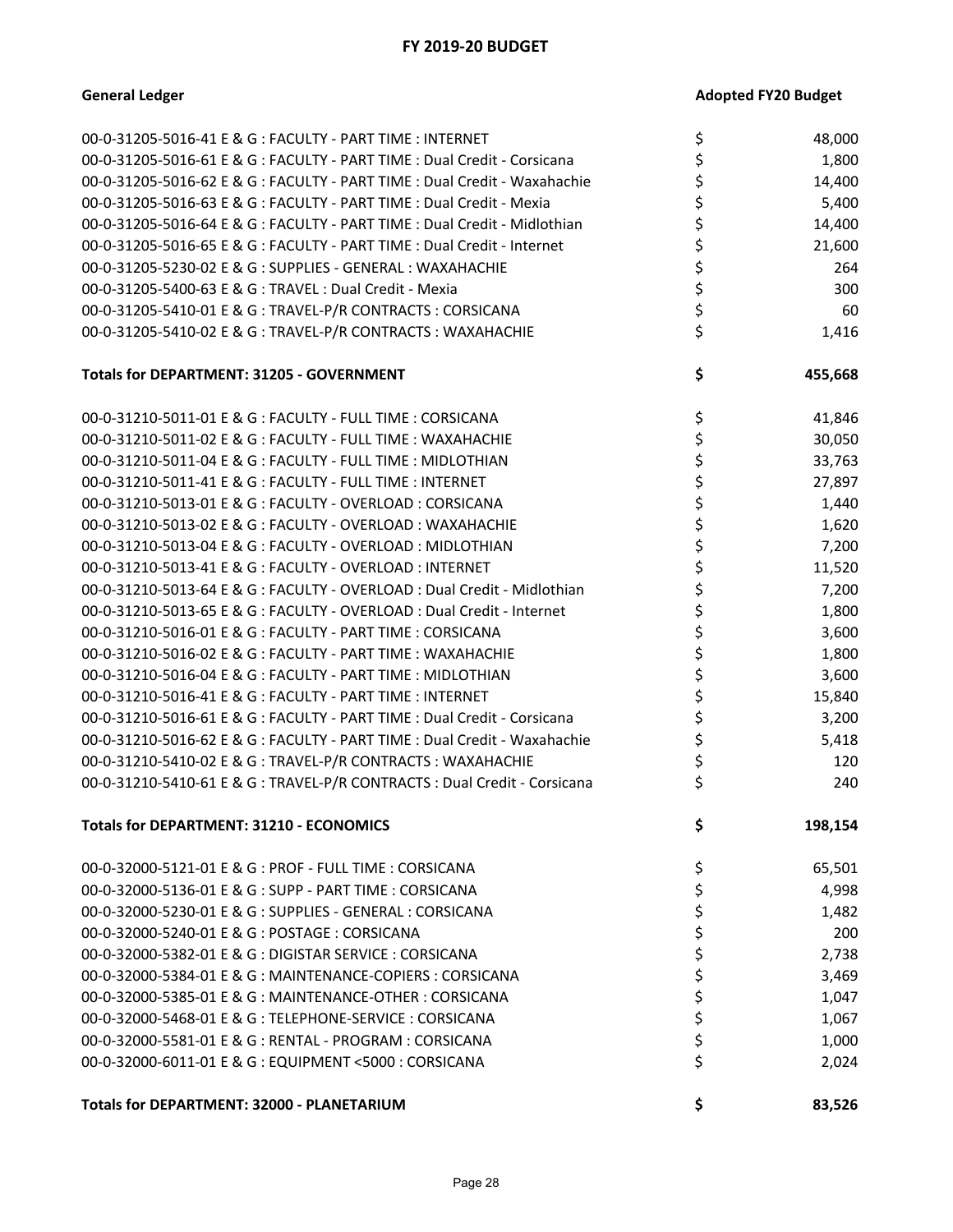| 00-0-32050-5124-01 E & G : PARAPROF - FULL TIME : CORSICANA                                                 | \$       | 48,623  |
|-------------------------------------------------------------------------------------------------------------|----------|---------|
| 00-0-32050-5136-01 E & G : SUPP - PART TIME : CORSICANA                                                     | \$       | 39,812  |
| 00-0-32050-5230-01 E & G : SUPPLIES - GENERAL : CORSICANA                                                   | \$       | 5,700   |
| 00-0-32050-5468-01 E & G: TELEPHONE-SERVICE: CORSICANA                                                      | \$       | 2,700   |
| 00-0-32050-5538-01 E & G : EVENTS - CLEAN UP : CORSICANA                                                    | \$       | 6,769   |
|                                                                                                             |          |         |
| <b>Totals for DEPARTMENT: 32050 - EVENTS</b>                                                                | \$       | 103,604 |
|                                                                                                             |          |         |
| 00-0-32100-5121-01 E & G : PROF - FULL TIME : CORSICANA                                                     | \$       | 48,218  |
| 00-0-32100-5124-01 E & G : PARAPROF - FULL TIME : CORSICANA                                                 | \$       | 37,132  |
| 00-0-32100-5131-01 E & G : SUPP - FULL TIME : CORSICANA                                                     | \$       | 25,250  |
| 00-0-32100-5136-01 E & G : SUPP - PART TIME : CORSICANA                                                     | \$       | 49,000  |
| 00-0-32100-5230-01 E & G : SUPPLIES - GENERAL : CORSICANA                                                   | \$       | 1,800   |
| 00-0-32100-5240-01 E & G : POSTAGE : CORSICANA                                                              | \$       | 100     |
| 00-0-32100-5361-01 E & G : DOCENT ACTIVITIES : CORSICANA                                                    | \$       | 400     |
|                                                                                                             |          |         |
| 00-0-32100-5385-01 E & G: MAINTENANCE-OTHER: CORSICANA                                                      | \$       | 700     |
| 00-0-32100-5400-01 E & G: TRAVEL: CORSICANA                                                                 | \$       | 1,000   |
| 00-0-32100-5468-01 E & G : TELEPHONE-SERVICE : CORSICANA                                                    | \$       | 200     |
| 00-0-32100-5531-01 E & G : SPECIAL PROGRAMS : CORSICANA                                                     | \$       | 2,500   |
| 00-0-32100-5532-01 E & G : EXHIBIT DEVELOPMENT : CORSICANA                                                  | \$       | 965     |
| 00-0-32100-5562-01 E & G : CONTRACT SER-OTHER : CORSICANA                                                   | \$       | 1,061   |
|                                                                                                             |          |         |
| <b>Totals for DEPARTMENT: 32100 - MUSEUM</b>                                                                | \$       | 168,326 |
|                                                                                                             |          |         |
|                                                                                                             |          |         |
|                                                                                                             |          |         |
| 00-0-33100-5011-01 E & G : FACULTY - FULL TIME : CORSICANA                                                  | \$       | 141,236 |
| 00-0-33100-5011-02 E & G : FACULTY - FULL TIME : WAXAHACHIE                                                 | \$       | 56,663  |
| 00-0-33100-5013-01 E & G : FACULTY - OVERLOAD : CORSICANA                                                   | \$       | 18,377  |
| 00-0-33100-5013-02 E & G : FACULTY - OVERLOAD : WAXAHACHIE                                                  | \$       | 2,006   |
| 00-0-33100-5013-04 E & G : FACULTY - OVERLOAD : MIDLOTHIAN                                                  | \$       | 792     |
| 00-0-33100-5013-41 E & G : FACULTY - OVERLOAD : INTERNET                                                    | \$       | 38,912  |
| 00-0-33100-5016-01 E & G : FACULTY - PART TIME : CORSICANA                                                  | \$       | 12,500  |
| 00-0-33100-5016-02 E & G : FACULTY - PART TIME : WAXAHACHIE                                                 | \$       | 4,000   |
| 00-0-33100-5016-03 E & G : FACULTY - PART TIME : MEXIA                                                      | \$       | 2,000   |
| 00-0-33100-5016-04 E & G : FACULTY - PART TIME : MIDLOTHIAN                                                 | \$       | 7,590   |
| 00-0-33100-5016-41 E & G : FACULTY - PART TIME : INTERNET                                                   | \$       | 19,846  |
| 00-0-33100-5016-61 E & G : FACULTY - PART TIME : Dual Credit - Corsicana                                    | \$       | 7,987   |
| 00-0-33100-5016-62 E & G : FACULTY - PART TIME : Dual Credit - Waxahachie                                   | \$       | 2,000   |
| 00-0-33100-5016-65 E & G : FACULTY - PART TIME : Dual Credit - Internet                                     |          |         |
|                                                                                                             | \$       | 2,000   |
| 00-0-33100-5131-01 E & G : SUPP - FULL TIME : CORSICANA                                                     | \$       | 44,081  |
| 00-0-33100-5137-01 E & G: STIPENDS: CORSICANA                                                               | \$       | 2,800   |
| 00-0-33100-5157-01 E & G : COLLEGE WORK STUDY : CORSICANA                                                   | \$       | 2,800   |
| 00-0-33100-5230-01 E & G : SUPPLIES - GENERAL : CORSICANA                                                   | \$       | 720     |
| 00-0-33100-5230-02 E & G : SUPPLIES - GENERAL : WAXAHACHIE                                                  | \$       | 220     |
| 00-0-33100-5230-03 E & G : SUPPLIES - GENERAL : MEXIA                                                       | \$       | 35      |
| 00-0-33100-5230-04 E & G : SUPPLIES - GENERAL : MIDLOTHIAN                                                  | \$       | 80      |
| 00-0-33100-5380-01 E & G : REPAIRS - PC : CORSICANA<br>00-0-33100-5380-02 E & G : REPAIRS - PC : WAXAHACHIE | \$<br>\$ | 250     |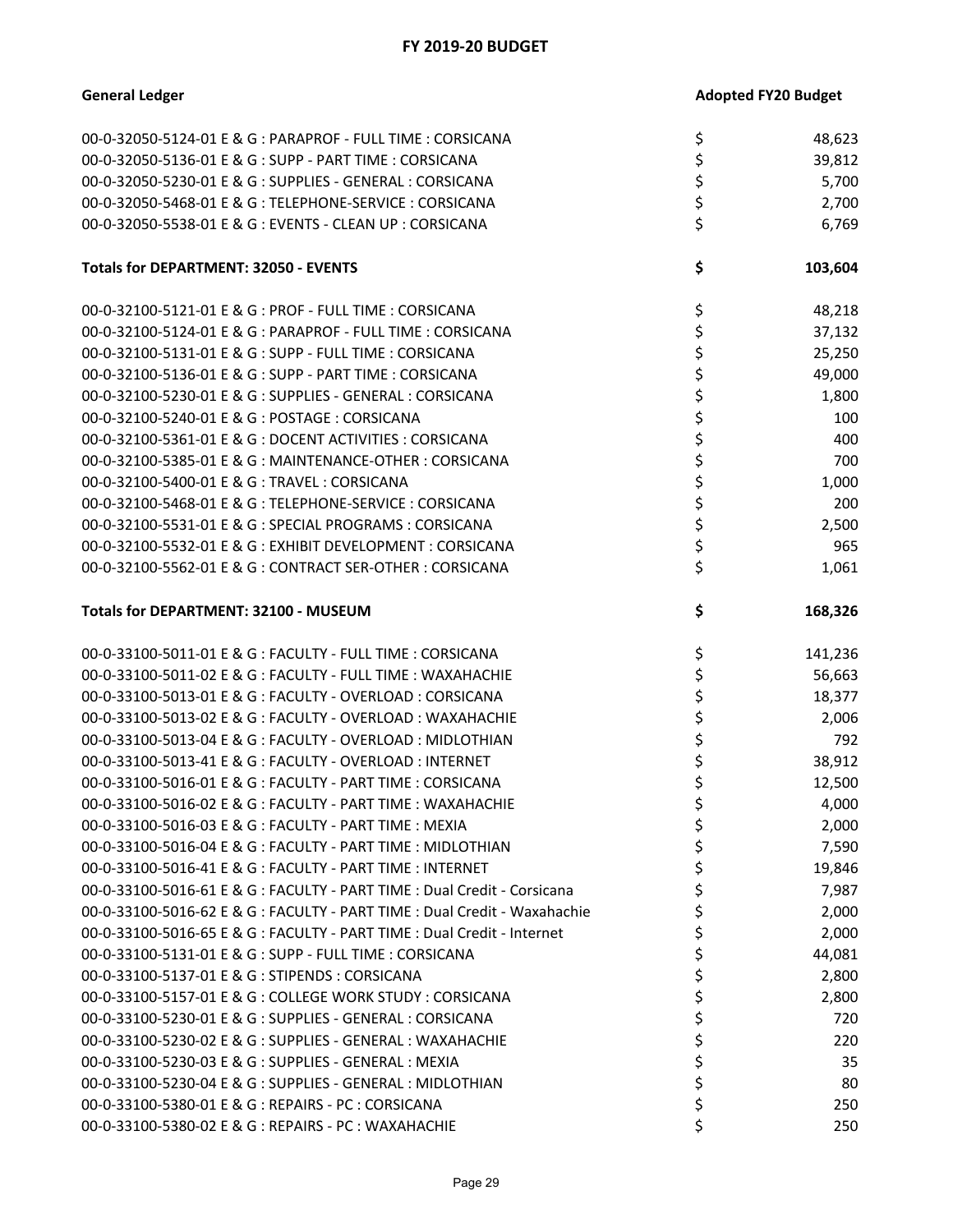| 00-0-33100-5385-01 E & G : MAINTENANCE-OTHER : CORSICANA      | \$       | 150     |
|---------------------------------------------------------------|----------|---------|
| 00-0-33100-5385-02 E & G : MAINTENANCE-OTHER : WAXAHACHIE     | \$       | 150     |
| 00-0-33100-5400-01 E & G: TRAVEL: CORSICANA                   | \$       | 100     |
| 00-0-33100-5400-02 E & G : TRAVEL : WAXAHACHIE                | \$       | 199     |
| 00-0-33100-5405-01 E & G: MEALS: CORSICANA                    | \$       | 134     |
|                                                               | \$       | 280     |
| 00-0-33100-5410-01 E & G : TRAVEL-P/R CONTRACTS : CORSICANA   |          |         |
| 00-0-33100-5410-02 E & G : TRAVEL-P/R CONTRACTS : WAXAHACHIE  | \$       | 80      |
| 00-0-33100-5410-04 E & G : TRAVEL-P/R CONTRACTS : MIDLOTHIAN  | \$       | 360     |
| Totals for DEPARTMENT: 33100 - BUSINESS DATA PROCESSING       | \$       | 368,598 |
| 00-0-33200-5016-41 E & G : FACULTY - PART TIME : INTERNET     | \$       | 22,820  |
| 00-0-33200-5124-03 E & G : PARAPROF - FULL TIME : MEXIA       | \$       | 96,962  |
| 00-0-33200-5137-01 E & G : STIPENDS : CORSICANA               | \$       | 2,800   |
| 00-0-33200-5230-01 E & G : SUPPLIES - GENERAL : CORSICANA     | \$       | 180     |
| 00-0-33200-5400-01 E & G: TRAVEL: CORSICANA                   | \$       | 50      |
| 00-0-33200-5400-03 E & G: TRAVEL: MEXIA                       | \$       | 700     |
| 00-0-33200-5468-01 E & G : TELEPHONE-SERVICE : CORSICANA      | \$       | 240     |
|                                                               |          |         |
| Totals for DEPARTMENT: 33200 - CHILD DEV/HOMEMAKING           | \$       | 123,752 |
| 00-0-33203-5280-01 E & G: SUBSCRIPTIONS - COMPUTER: CORSICANA | \$       | 400     |
| Totals for DEPARTMENT: 33203 - Continuing Prof Educ - CE      | \$       | 400     |
| 00-0-33250-5011-01 E & G : FACULTY - FULL TIME : CORSICANA    | \$       | 49,602  |
| 00-0-33250-5011-02 E & G : FACULTY - FULL TIME : WAXAHACHIE   | \$       | 81,635  |
| 00-0-33250-5016-01 E & G : FACULTY - PART TIME : CORSICANA    | \$       | 74,400  |
| 00-0-33250-5016-02 E & G : FACULTY - PART TIME : WAXAHACHIE   | \$       | 64,800  |
| 00-0-33250-5016-41 E & G : FACULTY - PART TIME : INTERNET     | \$       | 1,200   |
| 00-0-33250-5136-01 E & G : SUPP - PART TIME : CORSICANA       | \$       | 3,500   |
| 00-0-33250-5136-02 E & G : SUPP - PART TIME : WAXAHACHIE      | \$       | 5,890   |
| 00-0-33250-5137-02 E & G : STIPENDS : WAXAHACHIE              | \$       | 2,800   |
| 00-0-33250-5230-01 E & G : SUPPLIES - GENERAL : CORSICANA     | \$       | 3,500   |
| 00-0-33250-5230-02 E & G : SUPPLIES - GENERAL : WAXAHACHIE    | \$       | 4,200   |
| 00-0-33250-5385-01 E & G : MAINTENANCE-OTHER : CORSICANA      | \$       | 1,100   |
| 00-0-33250-5385-02 E & G : MAINTENANCE-OTHER : WAXAHACHIE     | \$       | 1,800   |
| 00-0-33250-5400-01 E & G : TRAVEL : CORSICANA                 | \$       | 225     |
|                                                               |          |         |
| 00-0-33250-5400-02 E & G : TRAVEL : WAXAHACHIE                | \$       | 250     |
| 00-0-33250-5405-02 E & G : MEALS : WAXAHACHIE                 | \$       | 185     |
| 00-0-33250-5410-01 E & G : TRAVEL-P/R CONTRACTS : CORSICANA   | \$       | 1,664   |
| 00-0-33250-5410-02 E & G : TRAVEL-P/R CONTRACTS : WAXAHACHIE  | \$       | 850     |
| 00-0-33250-5413-02 E & G : TRAVEL-STUDENT : WAXAHACHIE        | \$       | 300     |
|                                                               |          |         |
| 00-0-33250-5468-01 E & G : TELEPHONE-SERVICE : CORSICANA      | \$       | 5,339   |
| 00-0-33250-5468-02 E & G : TELEPHONE-SERVICE : WAXAHACHIE     | \$       | 4,328   |
| 00-0-33250-5580-01 E & G : RENTAL - FACILITIES : CORSICANA    | \$<br>\$ | 100,000 |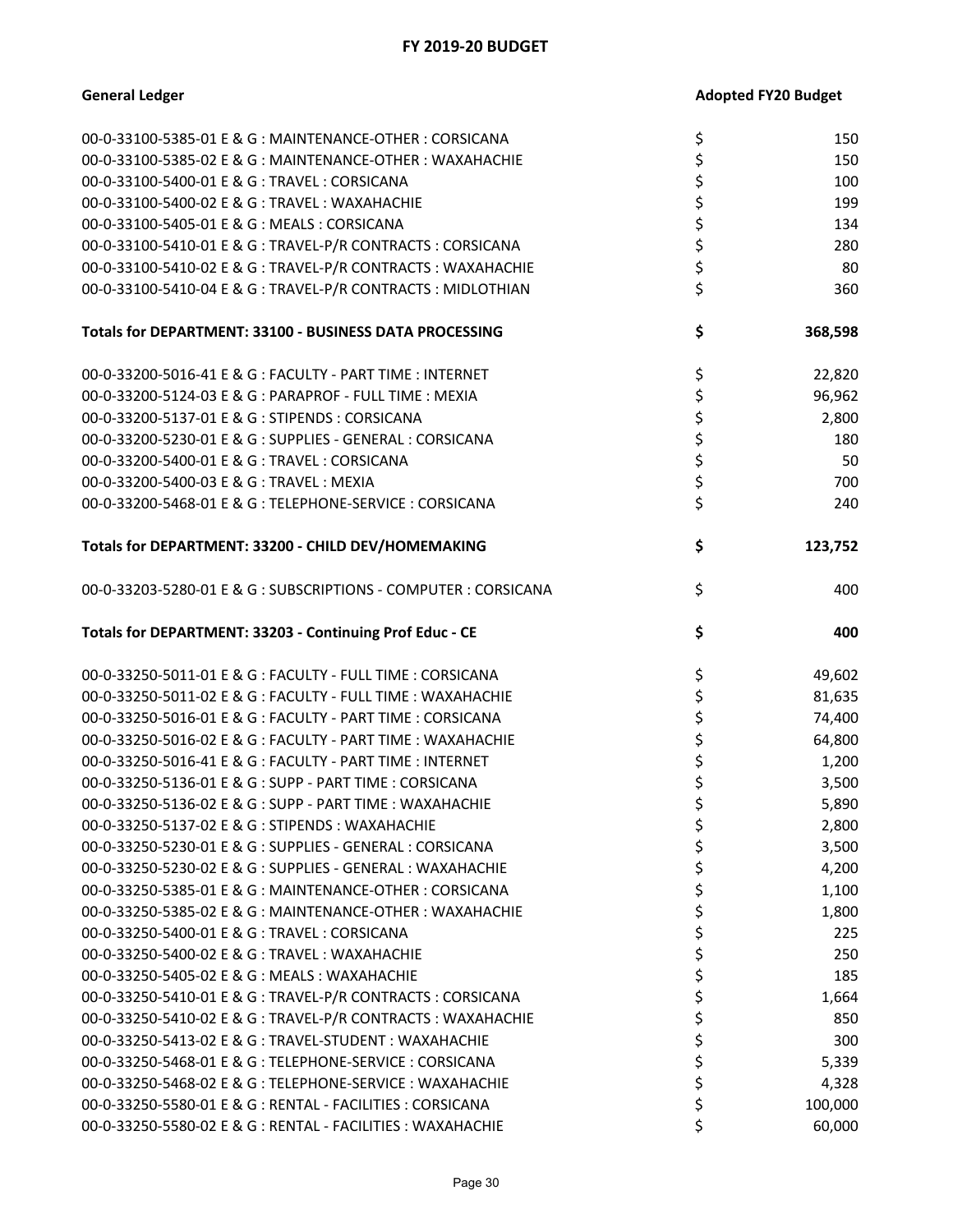| Totals for DEPARTMENT: 33250 - COSMETOLOGY                           | \$<br>467,568 |
|----------------------------------------------------------------------|---------------|
| 00-0-33255-5016-01 E & G : FACULTY - PART TIME : CORSICANA           | \$<br>19,100  |
| 00-0-33255-5137-01 E & G: STIPENDS: CORSICANA                        | \$<br>2,800   |
| 00-0-33255-5230-01 E & G : SUPPLIES - GENERAL : CORSICANA            | \$<br>500     |
| 00-0-33255-5410-01 E & G: TRAVEL-P/R CONTRACTS: CORSICANA            | \$<br>240     |
| 00-0-33255-5468-02 E & G: TELEPHONE-SERVICE: WAXAHACHIE              | \$<br>120     |
| Totals for DEPARTMENT: 33255 - MASSAGE THERAPY                       | \$<br>22,760  |
| 00-0-33300-5011-01 E & G : FACULTY - FULL TIME : CORSICANA           | \$<br>63,192  |
| 00-0-33300-5013-41 E & G : FACULTY - OVERLOAD : INTERNET             | \$<br>12,720  |
| 00-0-33300-5016-01 E & G : FACULTY - PART TIME : CORSICANA           | \$<br>5,400   |
| 00-0-33300-5016-02 E & G : FACULTY - PART TIME : WAXAHACHIE          | \$<br>7,027   |
| 00-0-33300-5016-41 E & G : FACULTY - PART TIME : INTERNET            | \$<br>18,633  |
| 00-0-33300-5016-63 E & G : FACULTY - PART TIME : Dual Credit - Mexia | \$<br>1,800   |
| 00-0-33300-5137-01 E & G: STIPENDS: CORSICANA                        | \$<br>2,800   |
| 00-0-33300-5230-01 E & G : SUPPLIES - GENERAL : CORSICANA            | \$<br>500     |
| 00-0-33300-5384-01 E & G : MAINTENANCE-COPIERS : CORSICANA           | \$<br>840     |
| 00-0-33300-5400-01 E & G: TRAVEL: CORSICANA                          | \$<br>500     |
| 00-0-33300-5410-01 E & G : TRAVEL-P/R CONTRACTS : CORSICANA          | \$<br>556     |
| 00-0-33300-5410-02 E & G : TRAVEL-P/R CONTRACTS : WAXAHACHIE         | \$<br>468     |
| 00-0-33300-5468-01 E & G: TELEPHONE-SERVICE: CORSICANA               | \$<br>290     |
| Totals for DEPARTMENT: 33300 - CRIMINAL JUSTICE                      | \$<br>114,726 |
| 00-0-33302-5016-01 E & G : FACULTY - PART TIME : CORSICANA           | \$<br>54,838  |
| 00-0-33302-5016-02 E & G : FACULTY - PART TIME : WAXAHACHIE          | \$<br>50,698  |
| 00-0-33302-5124-01 E & G : PARAPROF - FULL TIME : CORSICANA          | \$<br>72,141  |
| 00-0-33302-5131-01 E & G : SUPP - FULL TIME : CORSICANA              | \$<br>11,754  |
| 00-0-33302-5220-01 E & G : FUEL AND OIL : CORSICANA                  | \$<br>500     |
| 00-0-33302-5223-01 E & G : AMMUNITION : CORSICANA                    | \$<br>12,563  |
| 00-0-33302-5223-02 E & G : AMMUNITION : WAXAHACHIE                   | \$<br>15,537  |
| 00-0-33302-5230-01 E & G : SUPPLIES - GENERAL : CORSICANA            | \$<br>3,300   |
| 00-0-33302-5230-02 E & G : SUPPLIES - GENERAL : WAXAHACHIE           | \$<br>500     |
| 00-0-33302-5240-01 E & G : POSTAGE : CORSICANA                       | \$<br>50      |
| 00-0-33302-5375-01 E & G : INSURANCE : CORSICANA                     | \$<br>1,500   |
| 00-0-33302-5385-01 E & G : MAINTENANCE-OTHER : CORSICANA             | \$<br>760     |
| 00-0-33302-5393-01 E & G : MAINTENANCE-VEHICLES : CORSICANA          | \$<br>50      |
| 00-0-33302-5400-01 E & G: TRAVEL: CORSICANA                          | \$<br>2,235   |
| 00-0-33302-5405-01 E & G : MEALS : CORSICANA                         | \$<br>180     |
| 00-0-33302-5410-01 E & G: TRAVEL-P/R CONTRACTS: CORSICANA            | \$<br>100     |
| 00-0-33302-5410-02 E & G: TRAVEL-P/R CONTRACTS: WAXAHACHIE           | \$<br>295     |
| 00-0-33302-5468-01 E & G : TELEPHONE-SERVICE : CORSICANA             | \$<br>6,000   |
| 00-0-33302-5520-01 E & G : TESTING : CORSICANA                       | 500           |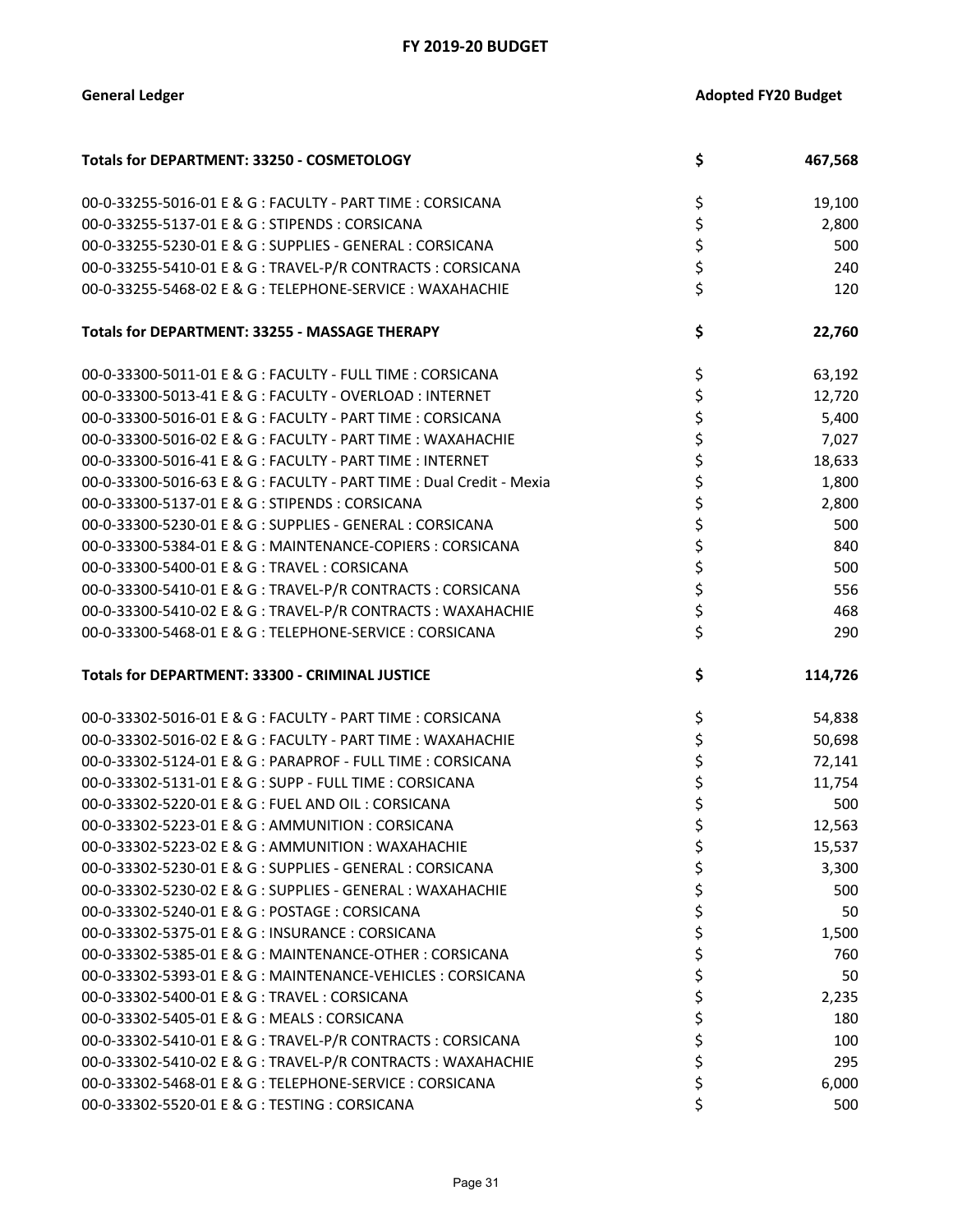| <b>Adopted FY20 Budget</b> |
|----------------------------|
|                            |

| Totals for DEPARTMENT: 33302 - CRIMINAL JUSTICE - C.E.           | \$<br>233,501 |
|------------------------------------------------------------------|---------------|
| 00-0-33303-5121-01 E & G : PROF - FULL TIME : CORSICANA          | \$<br>76,382  |
| 00-0-33303-5131-01 E & G : SUPP - FULL TIME : CORSICANA          | \$<br>23,448  |
| 00-0-33303-5227-01 E & G : SUPPLIES - DELI BEVERAGES : CORSICANA | \$<br>1,215   |
| 00-0-33303-5230-01 E & G : SUPPLIES - GENERAL : CORSICANA        | \$<br>300     |
| 00-0-33303-5240-01 E & G : POSTAGE : CORSICANA                   | \$<br>65      |
| 00-0-33303-5260-01 E & G: SOFTWARE: CORSICANA                    | \$<br>1,000   |
| 00-0-33303-5400-01 E & G: TRAVEL: CORSICANA                      | \$<br>2,123   |
| 00-0-33303-5405-01 E & G : MEALS : CORSICANA                     | \$<br>278     |
| 00-0-33303-5468-01 E & G: TELEPHONE-SERVICE: CORSICANA           | \$<br>240     |
| Totals for DEPARTMENT: 33303 - CRIMINAL JUSTICE TYC - CE         | \$<br>105,051 |
| 00-0-33450-5011-01 E & G : FACULTY - FULL TIME : CORSICANA       | \$<br>84,077  |
| 00-0-33450-5011-08 E & G : FACULTY - FULL TIME : FAIRFIELD       | \$<br>45,136  |
| 00-0-33450-5013-01 E & G : FACULTY - OVERLOAD : CORSICANA        | \$<br>2,900   |
| 00-0-33450-5013-08 E & G : FACULTY - OVERLOAD : FAIRFIELD        | \$<br>5,765   |
| 00-0-33450-5136-01 E & G : SUPP - PART TIME : CORSICANA          | \$<br>330     |
| 00-0-33450-5137-01 E & G: STIPENDS: CORSICANA                    | \$<br>2,800   |
| 00-0-33450-5230-01 E & G : SUPPLIES - GENERAL : CORSICANA        | \$<br>5,270   |
| 00-0-33450-5230-08 E & G : SUPPLIES - GENERAL : FAIRFIELD        | \$<br>4,910   |
| 00-0-33450-5375-01 E & G: INSURANCE: CORSICANA                   | \$<br>987     |
| 00-0-33450-5385-01 E & G : MAINTENANCE-OTHER : CORSICANA         | \$<br>5,000   |
| 00-0-33450-5400-01 E & G: TRAVEL: CORSICANA                      | \$<br>228     |
| 00-0-33450-5400-08 E & G: TRAVEL: FAIRFIELD                      | \$<br>100     |
| <b>Totals for DEPARTMENT: 33450 - WELDING</b>                    | \$<br>157,503 |
| 00-0-33701-5011-02 E & G : FACULTY - FULL TIME : WAXAHACHIE      | \$<br>875,616 |
| 00-0-33701-5016-01 E & G : FACULTY - PART TIME : CORSICANA       | \$<br>151,969 |
| 00-0-33701-5124-02 E & G : PARAPROF - FULL TIME : WAXAHACHIE     | \$<br>46,363  |
| 00-0-33701-5131-02 E & G : SUPP - FULL TIME : WAXAHACHIE         | \$<br>28,704  |
| 00-0-33701-5137-02 E & G : STIPENDS : WAXAHACHIE                 | \$<br>2,800   |
| 00-0-33701-5230-01 E & G : SUPPLIES - GENERAL : CORSICANA        | \$<br>2,214   |
| 00-0-33701-5230-02 E & G : SUPPLIES - GENERAL : WAXAHACHIE       | \$<br>9,405   |
| 00-0-33701-5262-01 E & G : SOFTWARE MAINTENANCE : CORSICANA      | \$<br>3,686   |
| 00-0-33701-5330-01 E & G : MEMBERSHIPS/DUES : CORSICANA          | \$<br>200     |
| 00-0-33701-5375-01 E & G : INSURANCE : CORSICANA                 | \$<br>1,638   |
| 00-0-33701-5385-01 E & G : MAINTENANCE-OTHER : CORSICANA         | \$<br>827     |
| 00-0-33701-5400-01 E & G : TRAVEL : CORSICANA                    | \$<br>11,165  |
| 00-0-33701-5405-01 E & G : MEALS : CORSICANA                     | \$<br>855     |
| 00-0-33701-5468-01 E & G: TELEPHONE-SERVICE: CORSICANA           | \$<br>490     |
| 00-0-33701-5520-01 E & G: TESTING: CORSICANA                     | \$<br>180,146 |
| 00-0-33701-5521-01 E & G : ACCREDITATION/LICENSURE : CORSICANA   | \$<br>4,075   |
| 00-0-33701-6011-01 E & G : EQUIPMENT <5000 : CORSICANA           | \$<br>2,725   |
| 00-0-33701-6011-02 E & G : EQUIPMENT <5000 : WAXAHACHIE          | \$<br>8,320   |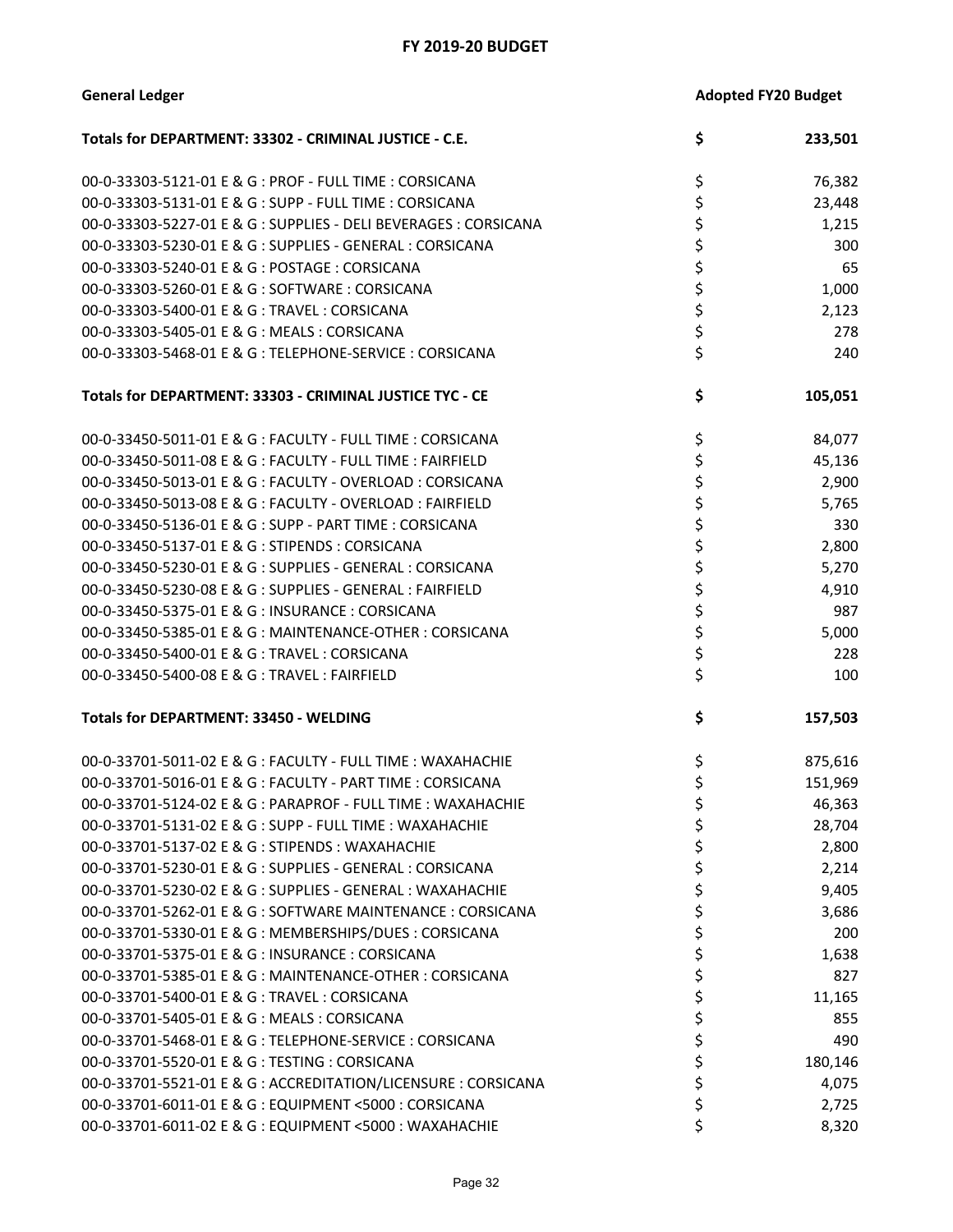| Totals for DEPARTMENT: 33701 - ASSOCIATE DEGREE NURSING         | \$ | 1,331,198 |
|-----------------------------------------------------------------|----|-----------|
| 00-0-33702-5011-01 E & G : FACULTY - FULL TIME : CORSICANA      | \$ | 255,481   |
| 00-0-33702-5011-02 E & G : FACULTY - FULL TIME : WAXAHACHIE     | \$ | 293,254   |
| 00-0-33702-5011-03 E & G : FACULTY - FULL TIME : MEXIA          | \$ | 167,624   |
| 00-0-33702-5011-41 E & G : FACULTY - FULL TIME : INTERNET       | \$ | 67,478    |
| 00-0-33702-5016-01 E & G : FACULTY - PART TIME : CORSICANA      | \$ | 64,600    |
| 00-0-33702-5016-02 E & G : FACULTY - PART TIME : WAXAHACHIE     | \$ | 39,558    |
| 00-0-33702-5016-03 E & G : FACULTY - PART TIME : MEXIA          | \$ | 19,500    |
| 00-0-33702-5016-41 E & G : FACULTY - PART TIME : INTERNET       | \$ | 3,000     |
| 00-0-33702-5137-01 E & G : STIPENDS : CORSICANA                 | \$ | 2,800     |
| 00-0-33702-5137-02 E & G : STIPENDS : WAXAHACHIE                | \$ | 1,000     |
| 00-0-33702-5137-03 E & G: STIPENDS: MEXIA                       | \$ | 1,000     |
| 00-0-33702-5230-01 E & G : SUPPLIES - GENERAL : CORSICANA       | \$ | 2,957     |
| 00-0-33702-5230-02 E & G : SUPPLIES - GENERAL : WAXAHACHIE      | \$ | 4,505     |
| 00-0-33702-5230-03 E & G : SUPPLIES - GENERAL : MEXIA           | \$ | 1,526     |
| 00-0-33702-5240-01 E & G: POSTAGE: CORSICANA                    | \$ | 13        |
| 00-0-33702-5375-01 E & G: INSURANCE: CORSICANA                  | \$ | 819       |
| 00-0-33702-5375-02 E & G : INSURANCE : WAXAHACHIE               | \$ | 780       |
| 00-0-33702-5375-03 E & G: INSURANCE: MEXIA                      | \$ | 351       |
| 00-0-33702-5385-01 E & G : MAINTENANCE-OTHER : CORSICANA        | \$ | 1,335     |
| 00-0-33702-5400-01 E & G: TRAVEL: CORSICANA                     | \$ | 3,335     |
| 00-0-33702-5400-02 E & G : TRAVEL : WAXAHACHIE                  | \$ | 2,700     |
| 00-0-33702-5400-03 E & G: TRAVEL: MEXIA                         | \$ | 1,215     |
| 00-0-33702-5405-01 E & G: MEALS: CORSICANA                      | \$ | 400       |
| 00-0-33702-5425-01 E & G : REGISTRATION : CORSICANA             | \$ | 2,730     |
| 00-0-33702-5425-02 E & G : REGISTRATION : WAXAHACHIE            | \$ | 2,610     |
| 00-0-33702-5425-03 E & G: REGISTRATION: MEXIA                   | \$ | 1,150     |
| 00-0-33702-5468-01 E & G : TELEPHONE-SERVICE : CORSICANA        | \$ | 488       |
| 00-0-33702-5520-01 E & G : TESTING : CORSICANA                  | \$ | 92,319    |
| 00-0-33702-5520-02 E & G : TESTING : WAXAHACHIE                 | \$ | 90,780    |
| 00-0-33702-5520-03 E & G: TESTING: MEXIA                        | \$ | 40,851    |
| 00-0-33702-6011-01 F & G : FOUIPMENT <5000 : CORSICANA          | ሩ  | 6,900     |
| 00-0-33702-6011-02 E & G : EQUIPMENT <5000 : WAXAHACHIE         | \$ | 8,386     |
| Totals for DEPARTMENT: 33702 - LICENSED VOCATIONAL NURSING      | \$ | 1,181,445 |
| 00-0-33703-5011-01 E & G : FACULTY - FULL TIME : CORSICANA      | \$ | 82,408    |
| 00-0-33703-5013-01 E & G : FACULTY - OVERLOAD : CORSICANA       | \$ | 3,900     |
| 00-0-33703-5016-01 E & G : FACULTY - PART TIME : CORSICANA      | \$ | 5,275     |
| 00-0-33703-5137-01 E & G: STIPENDS: CORSICANA                   | \$ | 2,800     |
| 00-0-33703-5230-01 E & G : SUPPLIES - GENERAL : CORSICANA       | \$ | 4,260     |
| 00-0-33703-5240-01 E & G : POSTAGE : CORSICANA                  | \$ | 40        |
| 00-0-33703-5280-01 E & G : SUBSCRIPTIONS - COMPUTER : CORSICANA | \$ | 1,165     |
| 00-0-33703-5375-01 E & G : INSURANCE : CORSICANA                | \$ | 468       |
| 00-0-33703-5385-01 E & G : MAINTENANCE-OTHER : CORSICANA        | \$ | 5,300     |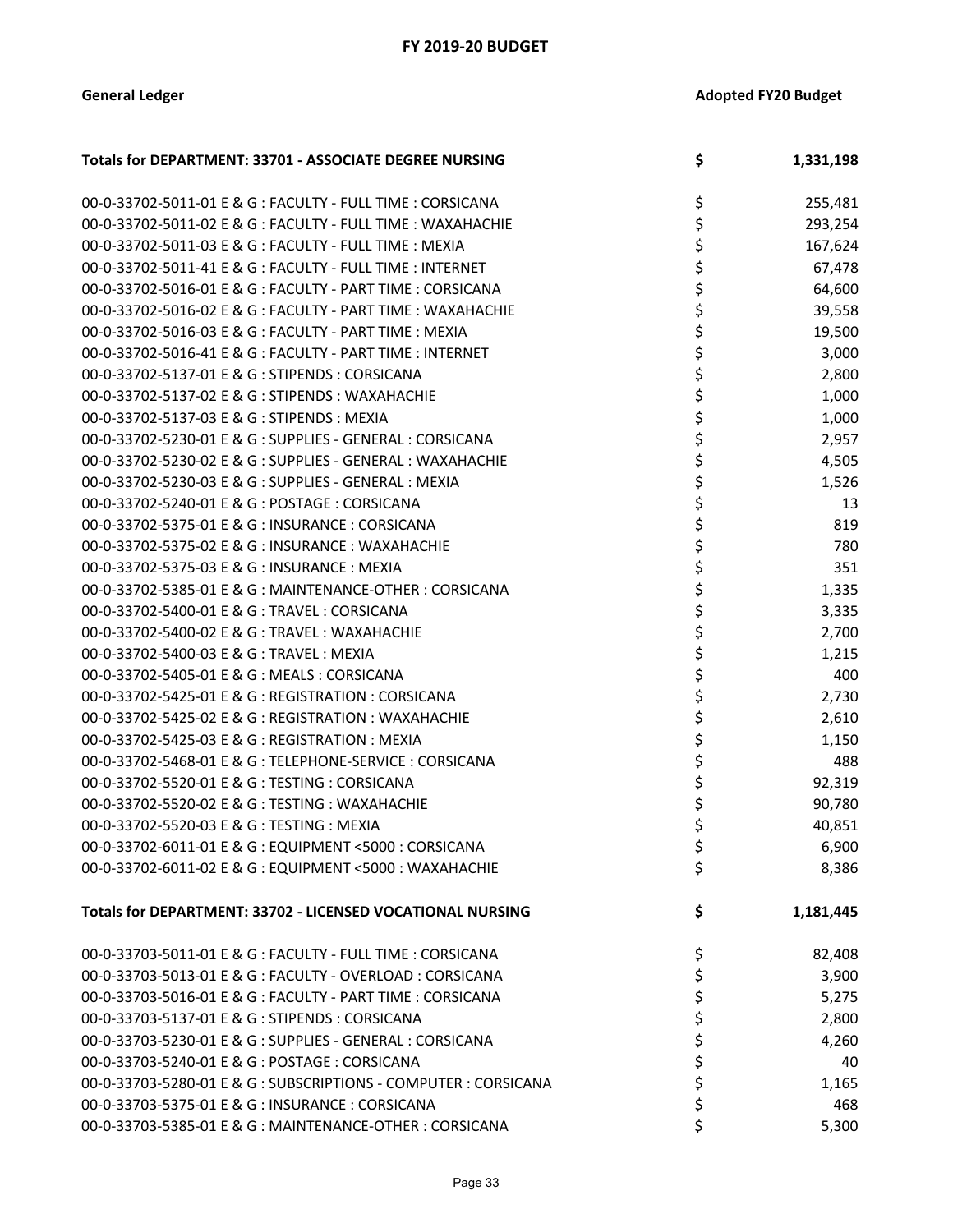| 00-0-33703-5400-01 E & G: TRAVEL: CORSICANA                     | \$<br>540     |
|-----------------------------------------------------------------|---------------|
| 00-0-33703-5405-01 E & G : MEALS : CORSICANA                    | \$<br>200     |
| 00-0-33703-5468-01 E & G : TELEPHONE-SERVICE : CORSICANA        | \$<br>92      |
| 00-0-33703-5521-01 E & G : ACCREDITATION/LICENSURE : CORSICANA  | \$<br>2,400   |
| 00-0-33703-6011-01 E & G : EQUIPMENT <5000 : CORSICANA          | \$<br>235     |
| Totals for DEPARTMENT: 33703 - MEDICAL LAB TECHNOLOGY           | \$<br>109,083 |
| 00-0-33704-5011-01 E & G : FACULTY - FULL TIME : CORSICANA      | \$<br>230,157 |
| 00-0-33704-5011-04 E & G : FACULTY - FULL TIME : MIDLOTHIAN     | \$<br>69,581  |
| 00-0-33704-5013-01 E & G : FACULTY - OVERLOAD : CORSICANA       | \$<br>2,400   |
| 00-0-33704-5013-04 E & G : FACULTY - OVERLOAD : MIDLOTHIAN      | \$<br>13,500  |
| 00-0-33704-5013-41 E & G : FACULTY - OVERLOAD : INTERNET        | \$<br>1,200   |
| 00-0-33704-5016-01 E & G : FACULTY - PART TIME : CORSICANA      | \$<br>17,385  |
| 00-0-33704-5016-04 E & G : FACULTY - PART TIME : MIDLOTHIAN     | \$<br>11,520  |
| 00-0-33704-5016-41 E & G : FACULTY - PART TIME : INTERNET       | \$<br>5,400   |
| 00-0-33704-5137-01 E & G : STIPENDS : CORSICANA                 | \$<br>2,800   |
| 00-0-33704-5230-01 E & G : SUPPLIES - GENERAL : CORSICANA       | \$<br>2,972   |
| 00-0-33704-5230-04 E & G : SUPPLIES - GENERAL : MIDLOTHIAN      | \$<br>2,365   |
| 00-0-33704-5240-01 E & G : POSTAGE : CORSICANA                  | \$<br>35      |
| 00-0-33704-5260-01 E & G : SOFTWARE : CORSICANA                 | \$<br>4,930   |
| 00-0-33704-5260-04 E & G : SOFTWARE : MIDLOTHIAN                | \$<br>4,680   |
| 00-0-33704-5265-01 E & G : LABORATORY KITS : CORSICANA          | \$<br>1,944   |
| 00-0-33704-5265-04 E & G : LABORATORY KITS : MIDLOTHIAN         | \$<br>1,944   |
| 00-0-33704-5280-01 E & G : SUBSCRIPTIONS - COMPUTER : CORSICANA | \$<br>336     |
| 00-0-33704-5375-01 E & G : INSURANCE : CORSICANA                | \$<br>936     |
| 00-0-33704-5375-04 E & G : INSURANCE : MIDLOTHIAN               | \$<br>936     |
| 00-0-33704-5385-04 E & G : MAINTENANCE-OTHER : MIDLOTHIAN       | \$<br>380     |
| 00-0-33704-5400-01 E & G : TRAVEL : CORSICANA                   | \$<br>2,160   |
| 00-0-33704-5400-04 E & G : TRAVEL : MIDLOTHIAN                  | \$<br>2,580   |
| 00-0-33704-5405-04 E & G : MEALS : MIDLOTHIAN                   | \$<br>200     |
| 00-0-33704-5468-01 E & G : TELEPHONE-SERVICE : CORSICANA        | \$<br>180     |
| 00-0-33704-5468-04 E & G : TELEPHONE-SERVICE : MIDLOTHIAN       | \$<br>180     |
| 00-0-33704-5520-01 E & G : TESTING : CORSICANA                  | \$<br>2,520   |
| 00-0-33704-5520-04 E & G : TESTING : MIDLOTHIAN                 | \$<br>2,520   |
| 00-0-33704-5521-01 E & G : ACCREDITATION/LICENSURE : CORSICANA  | \$<br>4,225   |
| 00-0-33704-5521-04 E & G : ACCREDITATION/LICENSURE : MIDLOTHIAN | \$<br>4,225   |
| 00-0-33704-6011-01 E & G : EQUIPMENT <5000 : CORSICANA          | \$<br>245     |
| Totals for DEPARTMENT: 33704 - OCCUPATIONAL THERAPY             | \$<br>394,436 |
| 00-0-33705-5013-01 E & G : FACULTY - OVERLOAD : CORSICANA       | \$<br>4,200   |
| 00-0-33705-5016-01 E & G : FACULTY - PART TIME : CORSICANA      | \$<br>6,960   |
| 00-0-33705-5016-02 E & G : FACULTY - PART TIME : WAXAHACHIE     | \$<br>5,940   |
| 00-0-33705-5410-02 E & G : TRAVEL-P/R CONTRACTS : WAXAHACHIE    | \$<br>800     |
| Totals for DEPARTMENT: 33705 - MEDICAL LAB TECH - C. E.         | \$<br>17,900  |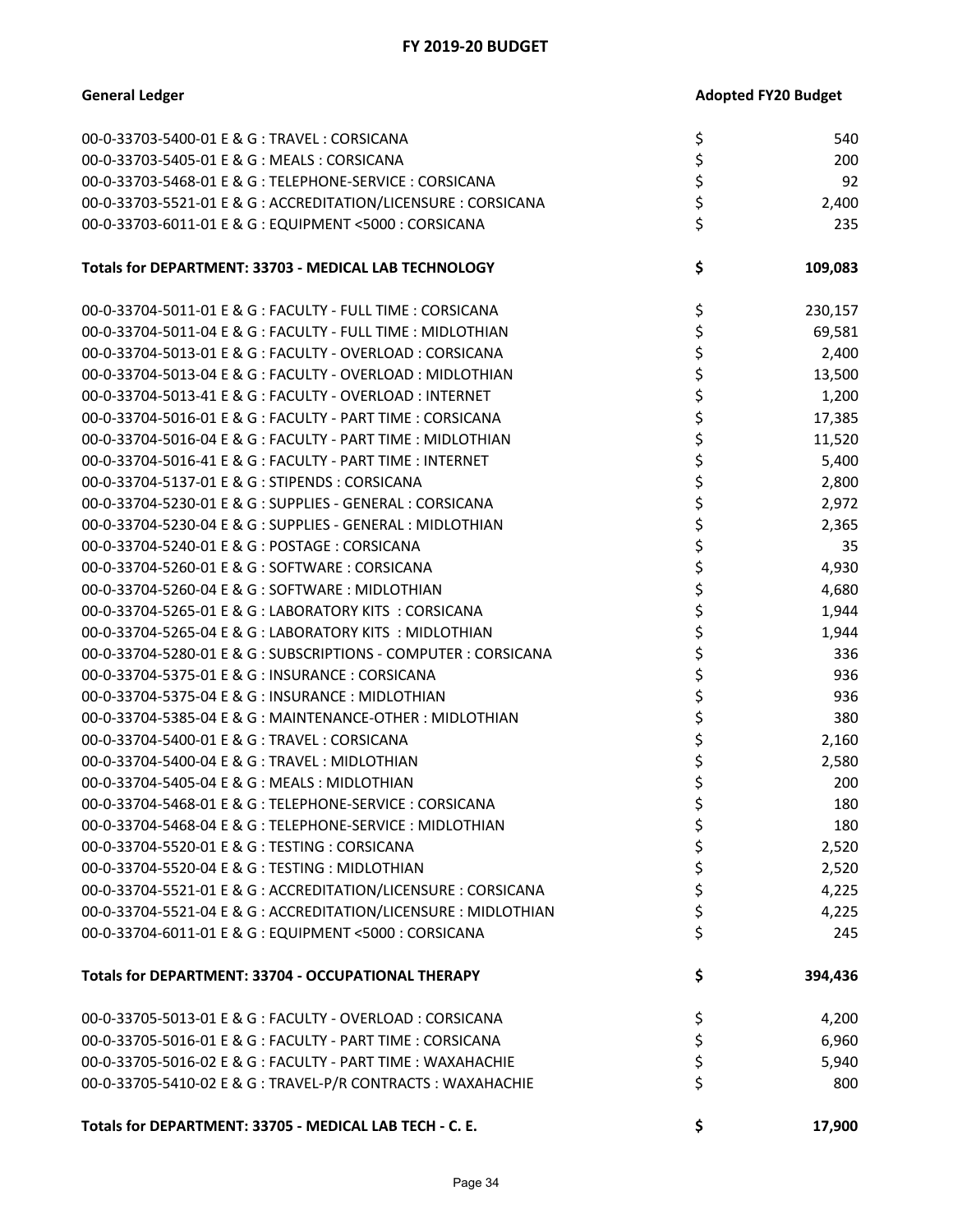| 00-0-33706-5011-04 E & G : FACULTY - FULL TIME : MIDLOTHIAN       | \$<br>211,646 |
|-------------------------------------------------------------------|---------------|
| 00-0-33706-5137-04 E & G : STIPENDS : MIDLOTHIAN                  | \$<br>2,800   |
| 00-0-33706-5230-04 E & G : SUPPLIES - GENERAL : MIDLOTHIAN        | \$<br>4,227   |
| 00-0-33706-5240-04 E & G : POSTAGE : MIDLOTHIAN                   | \$<br>44      |
| 00-0-33706-5260-04 E & G : SOFTWARE : MIDLOTHIAN                  | \$<br>9,160   |
| 00-0-33706-5375-04 E & G : INSURANCE : MIDLOTHIAN                 | \$<br>598     |
| 00-0-33706-5385-04 E & G : MAINTENANCE-OTHER : MIDLOTHIAN         | \$<br>380     |
| 00-0-33706-5400-04 E & G : TRAVEL : MIDLOTHIAN                    | \$<br>1,035   |
| 00-0-33706-5405-04 E & G : MEALS : MIDLOTHIAN                     | \$<br>200     |
| 00-0-33706-5468-04 E & G : TELEPHONE-SERVICE : MIDLOTHIAN         | \$<br>20      |
| 00-0-33706-5521-04 E & G : ACCREDITATION/LICENSURE : MIDLOTHIAN   | \$<br>4,500   |
| Totals for DEPARTMENT: 33706 - PHYSCIAL THERAPY                   | \$<br>234,610 |
| 00-0-33715-5124-03 E & G : PARAPROF - FULL TIME : MEXIA           | \$<br>30,000  |
| Totals for DEPARTMENT: 33715 - MENTAL HEALTH - CE                 | \$<br>30,000  |
| 00-0-33716-5016-01 E & G : FACULTY - PART TIME : CORSICANA        | \$<br>3,683   |
| 00-0-33716-5016-02 E & G : FACULTY - PART TIME : WAXAHACHIE       | \$<br>18,380  |
| 00-0-33716-5016-03 E & G : FACULTY - PART TIME : MEXIA            | \$<br>1,240   |
| 00-0-33716-5375-01 E & G: INSURANCE: CORSICANA                    | \$<br>675     |
| 00-0-33716-5375-02 E & G : INSURANCE : WAXAHACHIE                 | \$<br>170     |
| 00-0-33716-5410-01 E & G : TRAVEL-P/R CONTRACTS : CORSICANA       | \$<br>75      |
| 00-0-33716-5410-02 E & G : TRAVEL-P/R CONTRACTS : WAXAHACHIE      | \$<br>1,500   |
| Totals for DEPARTMENT: 33716 - OTHER HEALTH OCCUPATIONS-CE        | \$<br>25,723  |
| 00-0-33717-5016-02 E & G : FACULTY - PART TIME : WAXAHACHIE       | \$<br>268,761 |
| 00-0-33717-5126-02 E & G : PROF - PART TIME : WAXAHACHIE          | \$<br>106,291 |
| 00-0-33717-5131-02 E & G : SUPP - FULL TIME : WAXAHACHIE          | \$<br>13,539  |
| 00-0-33717-5137-02 E & G : STIPENDS : WAXAHACHIE                  | \$<br>2,800   |
| 00-0-33717-5230-02 E & G : SUPPLIES - GENERAL : WAXAHACHIE        | 1,700         |
| 00-0-33717-5240-02 E & G : POSTAGE : WAXAHACHIE                   | \$<br>10      |
| 00-0-33717-5335-02 E & G : MEMBERSHIPS-INSTITUTIONAL : WAXAHACHIE | 287           |
| 00-0-33717-5375-02 E & G : INSURANCE : WAXAHACHIE                 | 2,756         |
| 00-0-33717-5385-02 E & G : MAINTENANCE-OTHER : WAXAHACHIE         | \$<br>1,000   |
| 00-0-33717-5400-02 E & G : TRAVEL : WAXAHACHIE                    | 1,160         |
| 00-0-33717-5520-02 E & G : TESTING : WAXAHACHIE                   | 30,000        |
| 00-0-33717-5521-02 E & G : ACCREDITATION/LICENSURE : WAXAHACHIE   | \$<br>1,700   |
| 00-0-33717-5533-02 E & G : CPR CARDS : WAXAHACHIE                 | \$<br>2,700   |
| 00-0-33717-5534-02 E & G : DRUG TESTING : WAXAHACHIE              | \$<br>4,600   |
| 00-0-33717-5562-02 E & G : CONTRACT SER-OTHER : WAXAHACHIE        | \$<br>5,000   |
| 00-0-33717-5572-02 E & G : STATE COURSE HOSTING FEES : WAXAHACHIE | \$<br>510     |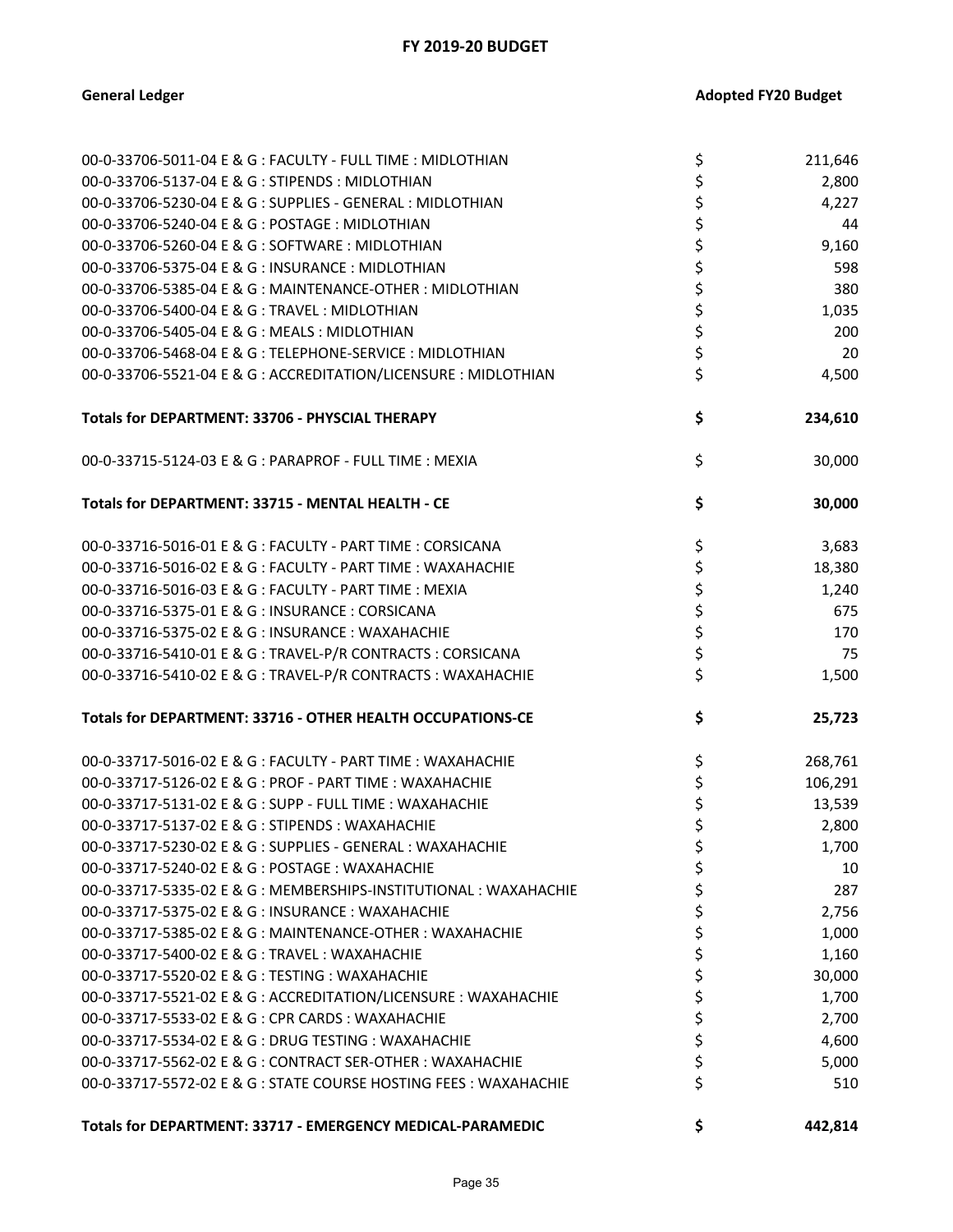| 00-0-33801-5011-01 E & G : FACULTY - FULL TIME : CORSICANA   | \$<br>39,881  |
|--------------------------------------------------------------|---------------|
| 00-0-33801-5011-41 E & G : FACULTY - FULL TIME : INTERNET    | \$<br>26,586  |
| 00-0-33801-5013-01 E & G : FACULTY - OVERLOAD : CORSICANA    | \$<br>910     |
| 00-0-33801-5013-03 E & G : FACULTY - OVERLOAD : MEXIA        | \$<br>600     |
| 00-0-33801-5013-41 E & G : FACULTY - OVERLOAD : INTERNET     | \$<br>15,949  |
| 00-0-33801-5016-02 E & G : FACULTY - PART TIME : WAXAHACHIE  | \$<br>3,600   |
| 00-0-33801-5016-03 E & G : FACULTY - PART TIME : MEXIA       | \$<br>17,711  |
| 00-0-33801-5016-04 E & G : FACULTY - PART TIME : MIDLOTHIAN  | \$<br>5,417   |
| 00-0-33801-5016-41 E & G : FACULTY - PART TIME : INTERNET    | \$<br>29,641  |
| 00-0-33801-5137-01 E & G: STIPENDS: CORSICANA                | \$<br>2,800   |
| 00-0-33801-5230-01 E & G : SUPPLIES - GENERAL : CORSICANA    | \$<br>235     |
| 00-0-33801-5230-02 E & G : SUPPLIES - GENERAL : WAXAHACHIE   | \$<br>50      |
| 00-0-33801-5230-03 E & G : SUPPLIES - GENERAL : MEXIA        | \$<br>50      |
| 00-0-33801-5400-01 E & G : TRAVEL : CORSICANA                | \$<br>500     |
| 00-0-33801-5400-03 E & G: TRAVEL: MEXIA                      | \$<br>350     |
| 00-0-33801-5410-02 E & G : TRAVEL-P/R CONTRACTS : WAXAHACHIE | \$<br>30      |
| 00-0-33801-5410-03 E & G: TRAVEL-P/R CONTRACTS: MEXIA        | \$<br>230     |
| 00-0-33801-5468-01 E & G : TELEPHONE-SERVICE : CORSICANA     | \$<br>100     |
| Totals for DEPARTMENT: 33801 - MANAGEMENT                    | \$<br>144,640 |
| 00-0-33901-5011-01 E & G : FACULTY - FULL TIME : CORSICANA   | \$<br>23,803  |
| 00-0-33901-5011-41 E & G : FACULTY - FULL TIME : INTERNET    | \$<br>23,503  |
| 00-0-33901-5013-41 E & G : FACULTY - OVERLOAD : INTERNET     | \$<br>4,908   |
| 00-0-33901-5016-01 E & G : FACULTY - PART TIME : CORSICANA   | \$<br>1,650   |
| 00-0-33901-5016-02 E & G : FACULTY - PART TIME : WAXAHACHIE  | \$<br>10,060  |
| 00-0-33901-5016-04 E & G : FACULTY - PART TIME : MIDLOTHIAN  | \$<br>5,780   |
| 00-0-33901-5016-41 E & G : FACULTY - PART TIME : INTERNET    | \$<br>24,264  |
| 00-0-33901-5137-01 E & G : STIPENDS : CORSICANA              | \$<br>2,800   |
| 00-0-33901-5230-01 E & G : SUPPLIES - GENERAL : CORSICANA    | \$<br>200     |
| 00-0-33901-5400-01 E & G: TRAVEL: CORSICANA                  | \$<br>250     |
| 00-0-33901-5468-01 E & G : TELEPHONE-SERVICE : CORSICANA     | \$<br>120     |
| Totals for DEPARTMENT: 33901 - OFFICE OCCUPATIONS - ACCTG    | \$<br>97,338  |
| 00-0-33903-5011-02 E & G : FACULTY - FULL TIME : WAXAHACHIE  | \$<br>48,660  |
| 00-0-33903-5013-41 E & G : FACULTY - OVERLOAD : INTERNET     | \$<br>500     |
| 00-0-33903-5016-41 E & G : FACULTY - PART TIME : INTERNET    | \$<br>22,400  |
| 00-0-33903-5137-01 E & G: STIPENDS: CORSICANA                | \$<br>2,800   |
| 00-0-33903-5230-01 E & G : SUPPLIES - GENERAL : CORSICANA    | \$<br>300     |
| 00-0-33903-5230-02 E & G : SUPPLIES - GENERAL : WAXAHACHIE   | \$<br>400     |
| 00-0-33903-5230-03 E & G : SUPPLIES - GENERAL : MEXIA        | \$<br>70      |
| 00-0-33903-5400-02 E & G : TRAVEL : WAXAHACHIE               | \$<br>400     |
| 00-0-33903-5410-03 E & G: TRAVEL-P/R CONTRACTS: MEXIA        | \$<br>120     |
| 00-0-33903-5468-01 E & G : TELEPHONE-SERVICE : CORSICANA     | \$<br>360     |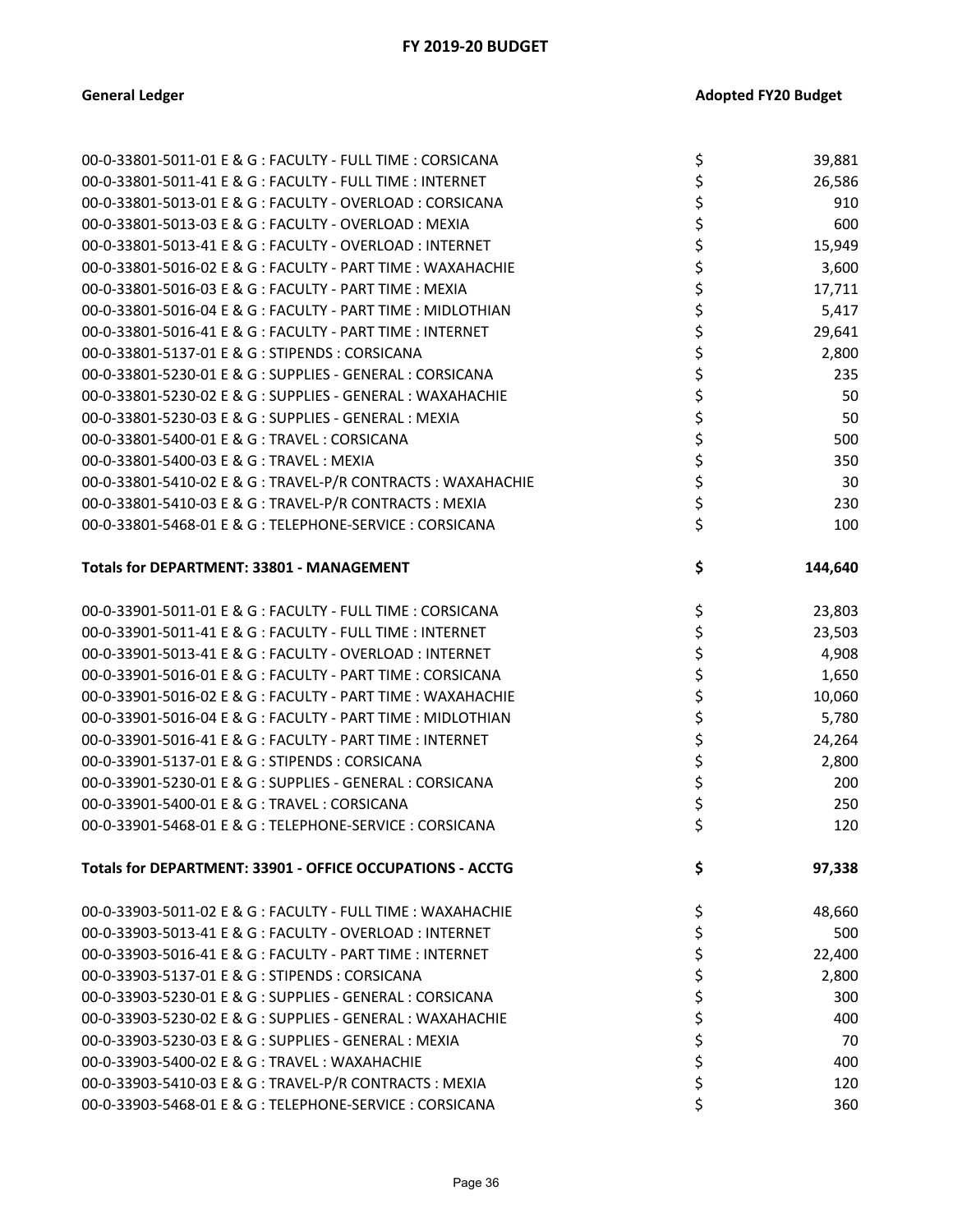| <b>General Ledger</b>                                         | <b>Adopted FY20 Budget</b> |         |
|---------------------------------------------------------------|----------------------------|---------|
| Totals for DEPARTMENT: 33903 - OFFICE OCCUPATIONS - CLERICAL  | \$                         | 76,010  |
| 00-0-33904-5016-01 E & G : FACULTY - PART TIME : CORSICANA    | \$                         | 299     |
| 00-0-33904-5016-41 E & G : FACULTY - PART TIME : INTERNET     | \$                         | 20,700  |
| 00-0-33904-5137-01 E & G: STIPENDS: CORSICANA                 | \$                         | 2,800   |
| 00-0-33904-5230-01 E & G : SUPPLIES - GENERAL : CORSICANA     | \$                         | 50      |
| 00-0-33904-5468-01 E & G: TELEPHONE-SERVICE: CORSICANA        | \$                         | 120     |
| Totals for DEPARTMENT: 33904 - OFFICE OCCUPATIONS-LEGAL ASST. | \$                         | 23,969  |
| 00-0-34001-5468-01 E & G : TELEPHONE-SERVICE : CORSICANA      | \$                         | 33      |
| Totals for DEPARTMENT: 34001 - OTHER IND. ED. - COMM. ART     | \$                         | 33      |
| 00-0-34052-5011-01 E & G : FACULTY - FULL TIME : CORSICANA    | \$                         | 76,603  |
| 00-0-34052-5013-01 E & G : FACULTY - OVERLOAD : CORSICANA     | \$                         | 9,060   |
| 00-0-34052-5016-01 E & G : FACULTY - PART TIME : CORSICANA    | \$                         | 13,499  |
| 00-0-34052-5136-01 E & G : SUPP - PART TIME : CORSICANA       | \$                         | 4,566   |
| 00-0-34052-5137-01 E & G: STIPENDS: CORSICANA                 | \$                         | 2,800   |
| 00-0-34052-5230-01 E & G : SUPPLIES - GENERAL : CORSICANA     | \$                         | 4,800   |
| 00-0-34052-5240-01 E & G : POSTAGE : CORSICANA                | \$                         | 25      |
| 00-0-34052-5250-01 E & G : ADVERTISING/PROMOTIONS : CORSICANA | \$                         | 310     |
| 00-0-34052-5375-01 E & G : INSURANCE : CORSICANA              | \$                         | 3,487   |
| 00-0-34052-5384-01 E & G : MAINTENANCE-COPIERS : CORSICANA    | \$                         | 2,605   |
| 00-0-34052-5385-01 E & G : MAINTENANCE-OTHER : CORSICANA      | \$                         | 660     |
| 00-0-34052-5400-01 E & G: TRAVEL: CORSICANA                   | \$                         | 450     |
| 00-0-34052-5410-01 E & G : TRAVEL-P/R CONTRACTS : CORSICANA   | \$                         | 720     |
| Totals for DEPARTMENT: 34052 - OIL AND GAS TECHNOLOGY         | \$                         | 119,585 |
| 00-0-34055-5011-01 E & G : FACULTY - FULL TIME : CORSICANA    | \$                         | 142,875 |
| 00-0-34055-5137-01 E & G : STIPENDS : CORSICANA               | \$                         | 2,800   |
| 00-0-34055-5230-01 E & G : SUPPLIES - GENERAL : CORSICANA     | \$                         | 3,000   |
| 00-0-34055-5240-01 E & G : POSTAGE : CORSICANA                | \$                         | 50      |
| 00-0-34055-5375-01 E & G: INSURANCE: CORSICANA                | \$                         | 1,000   |
| 00-0-34055-5385-01 E & G : MAINTENANCE-OTHER : CORSICANA      | \$                         | 500     |
| 00-0-34055-5400-01 E & G: TRAVEL: CORSICANA                   | \$                         | 3,200   |
| 00-0-34055-5405-01 E & G: MEALS: CORSICANA                    | \$                         | 500     |
| 00-0-34055-5468-01 E & G : TELEPHONE-SERVICE : CORSICANA      | \$                         | 100     |
| Totals for DEPARTMENT: 34055 - AG-TECH - DIESEL MECH.         | \$                         | 154,025 |
| 00-0-34060-5016-02 E & G : FACULTY - PART TIME : WAXAHACHIE   | \$                         | 75,471  |
| 00-0-34060-5016-41 E & G : FACULTY - PART TIME : INTERNET     | \$                         | 15,300  |
| 00-0-34060-5126-02 E & G : PROF - PART TIME : WAXAHACHIE      | \$                         | 34,703  |
| 00-0-34060-5131-02 E & G : SUPP - FULL TIME : WAXAHACHIE      | \$                         | 13,539  |
| 00-0-34060-5137-02 E & G : STIPENDS : WAXAHACHIE              | Ś                          | 2,800   |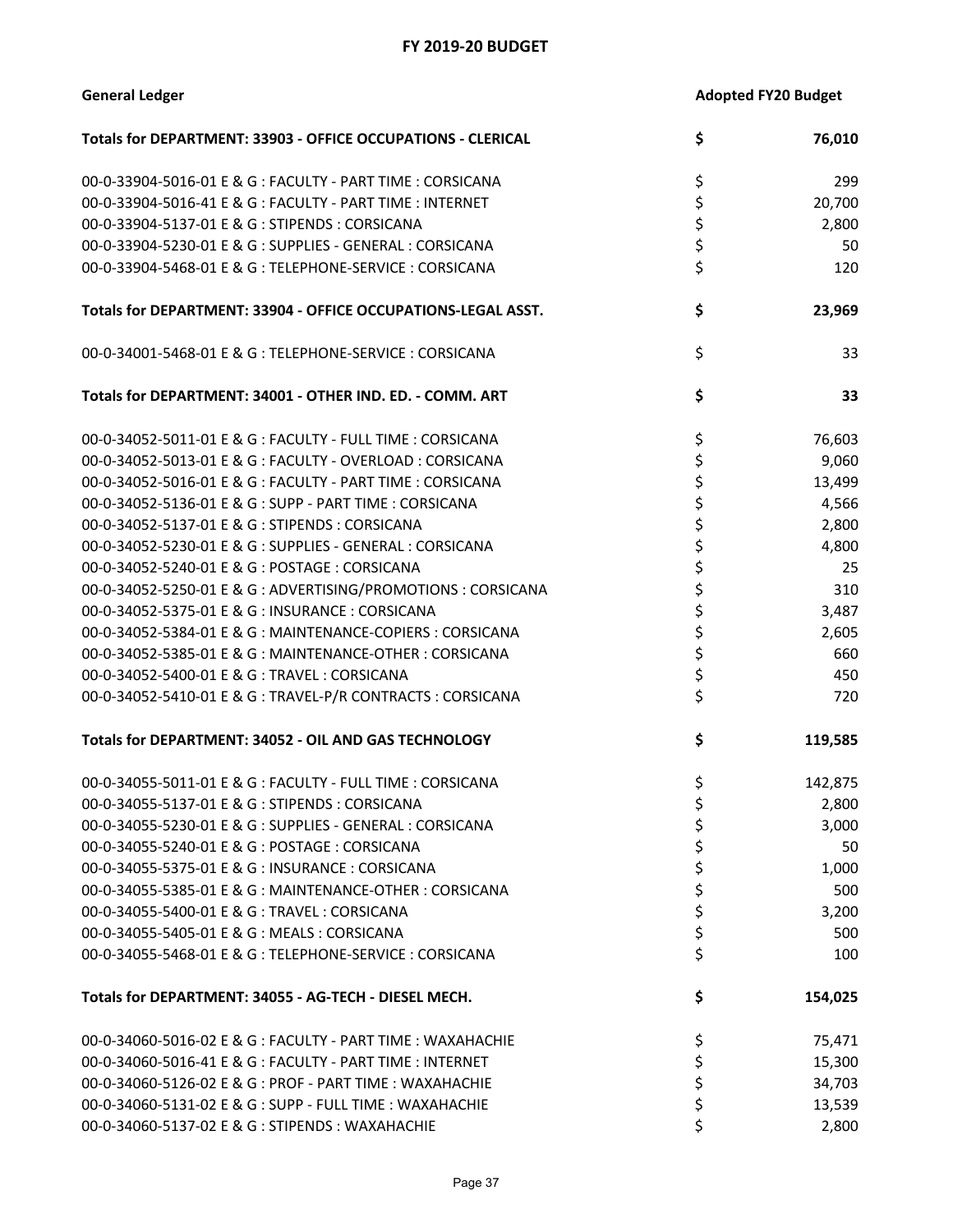| 00-0-34060-5220-02 E & G : FUEL AND OIL : WAXAHACHIE              | \$       | 600     |
|-------------------------------------------------------------------|----------|---------|
| 00-0-34060-5230-02 E & G : SUPPLIES - GENERAL : WAXAHACHIE        | \$       | 2,000   |
| 00-0-34060-5335-02 E & G : MEMBERSHIPS-INSTITUTIONAL : WAXAHACHIE | \$       | 150     |
| 00-0-34060-5375-02 E & G: INSURANCE: WAXAHACHIE                   | \$       | 1,320   |
| 00-0-34060-5385-02 E & G : MAINTENANCE-OTHER : WAXAHACHIE         | \$       | 5,000   |
| 00-0-34060-5387-02 E & G : MAINTENANCE-EQUIPMENT : WAXAHACHIE     | \$       | 11,500  |
| 00-0-34060-5400-02 E & G : TRAVEL : WAXAHACHIE                    | \$       | 500     |
| 00-0-34060-5520-02 E & G : TESTING : WAXAHACHIE                   |          |         |
|                                                                   | \$       | 6,375   |
| 00-0-34060-5534-02 E & G : DRUG TESTING : WAXAHACHIE              | \$       | 2,625   |
| 00-0-34060-5571-02 E & G : BACKGROUND CHECKS : WAXAHACHIE         | \$       | 375     |
| 00-0-34060-5572-02 E & G : STATE COURSE HOSTING FEES : WAXAHACHIE | \$       | 150     |
| 00-0-34060-6010-02 E & G : EQUIPMENT > 5000 : WAXAHACHIE          | \$       | 6,620   |
| Totals for DEPARTMENT: 34060 - FIRE PROTECTION TECH               | \$       | 179,028 |
| 00-0-40200-5121-01 E & G : PROF - FULL TIME : CORSICANA           | \$       | 106,090 |
| 00-0-40200-5131-01 E & G : SUPP - FULL TIME : CORSICANA           | \$       | 38,609  |
| 00-0-40200-5230-01 E & G : SUPPLIES - GENERAL : CORSICANA         | \$       | 1,425   |
| 00-0-40200-5240-01 E & G : POSTAGE : CORSICANA                    | \$       | 50      |
| 00-0-40200-5335-01 E & G : MEMBERSHIPS-INSTITUTIONAL : CORSICANA  | \$       | 19,200  |
| 00-0-40200-5384-01 E & G : MAINTENANCE-COPIERS : CORSICANA        | \$       | 1,500   |
| 00-0-40200-5400-01 E & G: TRAVEL: CORSICANA                       | \$       | 5,900   |
| 00-0-40200-5468-01 E & G: TELEPHONE-SERVICE: CORSICANA            | \$       | 1,799   |
| Totals for DEPARTMENT: 40200 - EXEC VP ACADEMICS                  | \$       | 174,573 |
|                                                                   |          |         |
| 00-0-40210-5230-01 E & G : SUPPLIES - GENERAL : CORSICANA         | \$       | 500     |
| 00-0-40210-5233-01 E & G : SUPPLIES - OTHER : CORSICANA           | \$       | 1,000   |
| 00-0-40210-5260-01 E & G: SOFTWARE: CORSICANA                     | \$       | 10,000  |
| 00-0-40210-5400-01 E & G: TRAVEL: CORSICANA                       | \$       | 12,705  |
| 00-0-40210-5415-01 E & G : TRAVEL - OTHER : CORSICANA             |          | 4,500   |
| 00-0-40210-5562-01 E & G : CONTRACT SER-OTHER : CORSICANA         | \$<br>\$ | 509     |
| Totals for DEPARTMENT: 40210 - INSTITUTIONAL EFFECTIVENESS        | \$       | 29,214  |
| 00-0-40225-5016-01 E & G : FACULTY - PART TIME : CORSICANA        | \$       | 10,800  |
| 00-0-40225-5121-01 E & G : PROF - FULL TIME : CORSICANA           | \$       | 76,505  |
| 00-0-40225-5230-01 E & G : SUPPLIES - GENERAL : CORSICANA         |          | 969     |
| 00-0-40225-5260-01 E & G: SOFTWARE: CORSICANA                     | \$<br>\$ | 960     |
| 00-0-40225-5400-01 E & G: TRAVEL: CORSICANA                       |          | 1,560   |
| 00-0-40225-5468-01 E & G: TELEPHONE-SERVICE: CORSICANA            | \$<br>\$ | 2,270   |
| Totals for DEPARTMENT: 40225 - ON-LNE & MEDIA INTEGRATION         | \$       | 93,064  |
| 00-0-40250-5121-02 E & G : PROF - FULL TIME : WAXAHACHIE          |          | 85,999  |
| 00-0-40250-5124-02 E & G : PARAPROF - FULL TIME : WAXAHACHIE      | \$<br>\$ | 47,641  |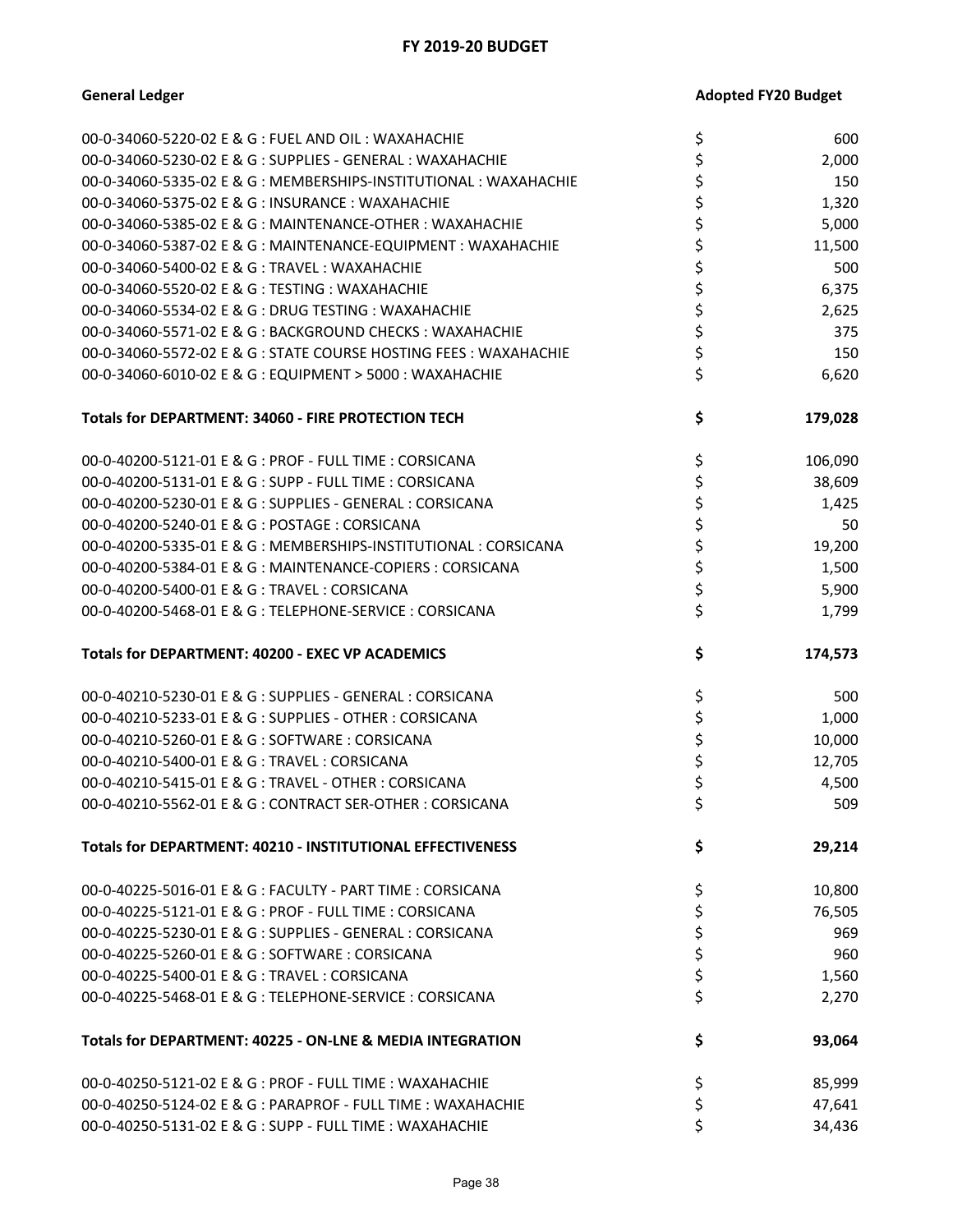| Totals for DEPARTMENT: 40303 - DEAN HUMANITIES/FINE ARTS                                              | \$       | 66,643     |
|-------------------------------------------------------------------------------------------------------|----------|------------|
|                                                                                                       |          |            |
| 00-0-40303-5400-01 E & G: TRAVEL: CORSICANA<br>00-0-40303-5468-01 E & G: TELEPHONE-SERVICE: CORSICANA | \$<br>\$ | 313<br>240 |
| 00-0-40303-5230-01 E & G : SUPPLIES - GENERAL : CORSICANA                                             | \$       | 1,090      |
| 00-0-40303-5121-01 E & G : PROF - FULL TIME : CORSICANA                                               | \$       | 65,000     |
|                                                                                                       |          |            |
| Totals for DEPARTMENT: 40302 - EXEC DEAN ACADEMICS                                                    | \$       | 303,774    |
| 00-0-40302-5468-01 E & G: TELEPHONE-SERVICE: CORSICANA                                                | \$       | 480        |
| 00-0-40302-5400-03 E & G : TRAVEL : MEXIA                                                             | \$       | 1,300      |
| 00-0-40302-5400-02 E & G : TRAVEL : WAXAHACHIE                                                        | \$       | 3,750      |
| 00-0-40302-5400-01 E & G: TRAVEL: CORSICANA                                                           | \$       | 1,592      |
| 00-0-40302-5384-03 E & G : MAINTENANCE-COPIERS : MEXIA                                                | \$       | 6,490      |
| 00-0-40302-5384-02 E & G : MAINTENANCE-COPIERS : WAXAHACHIE                                           | Ş        | 3,307      |
| 00-0-40302-5384-01 E & G : MAINTENANCE-COPIERS : CORSICANA                                            | \$       | 547        |
| 00-0-40302-5240-01 E & G : POSTAGE : CORSICANA                                                        | \$       | 105        |
| 00-0-40302-5230-03 E & G : SUPPLIES - GENERAL : MEXIA                                                 | \$       | 2,300      |
| 00-0-40302-5230-02 E & G : SUPPLIES - GENERAL : WAXAHACHIE                                            | \$       | 2,060      |
| 00-0-40302-5230-01 E & G : SUPPLIES - GENERAL : CORSICANA                                             | \$       | 1,258      |
| 00-0-40302-5136-03 E & G : SUPP - PART TIME : MEXIA                                                   | \$       | 600        |
| 00-0-40302-5131-04 E & G : SUPP - FULL TIME : MIDLOTHIAN                                              | \$       | 23,738     |
| 00-0-40302-5131-02 E & G : SUPP - FULL TIME : WAXAHACHIE                                              | \$       | 11,869     |
| 00-0-40302-5131-01 E & G : SUPP - FULL TIME : CORSICANA                                               | \$       | 27,865     |
| 00-0-40302-5121-03 E & G : PROF - FULL TIME : MEXIA                                                   | \$       | 74,263     |
| 00-0-40302-5121-02 E & G : PROF - FULL TIME : WAXAHACHIE                                              | \$       | 65,000     |
| 00-0-40302-5121-01 E & G : PROF - FULL TIME : CORSICANA                                               | \$       | 77,250     |
| Totals for DEPARTMENT: 40255 - MIDLOTHIAN ADMINISTRATION                                              | \$       | 92,405     |
| 00-0-40255-6011-04 E & G : EQUIPMENT <5000 : MIDLOTHIAN                                               | \$       | 506        |
| 00-0-40255-5468-04 E & G : TELEPHONE-SERVICE : MIDLOTHIAN                                             | \$       | 135        |
| 00-0-40255-5400-04 E & G: TRAVEL: MIDLOTHIAN                                                          | \$       | 1,000      |
| 00-0-40255-5384-04 E & G : MAINTENANCE-COPIERS : MIDLOTHIAN                                           | \$       | 3,525      |
| 00-0-40255-5230-04 E & G : SUPPLIES - GENERAL : MIDLOTHIAN                                            | \$       | 3,313      |
| 00-0-40255-5124-04 E & G : PARAPROF - FULL TIME : MIDLOTHIAN                                          | \$       | 35,001     |
| 00-0-40255-5121-04 E & G : PROF - FULL TIME : MIDLOTHIAN                                              | \$       | 48,925     |
| Totals for DEPARTMENT: 40250 - WAXAHACHIE ADMINISTRATION                                              | \$       | 206,450    |
| 00-0-40250-5999-02 E & G : CONTINGENCY : WAXAHACHIE                                                   | \$       | 2,500      |
| 00-0-40250-5468-02 E & G : TELEPHONE-SERVICE : WAXAHACHIE                                             | \$       | 3,600      |
| 00-0-40250-5400-02 E & G : TRAVEL : WAXAHACHIE                                                        | \$       | 3,591      |
| 00-0-40250-5384-02 E & G: MAINTENANCE-COPIERS: WAXAHACHIE                                             | \$       | 11,332     |
| 00-0-40250-5240-02 E & G : POSTAGE : WAXAHACHIE                                                       | \$       | 250        |
| 00-0-40250-5230-02 E & G : SUPPLIES - GENERAL : WAXAHACHIE                                            | \$       | 2,301      |
| 00-0-40250-5137-02 E & G : STIPENDS : WAXAHACHIE                                                      | \$       | 14,800     |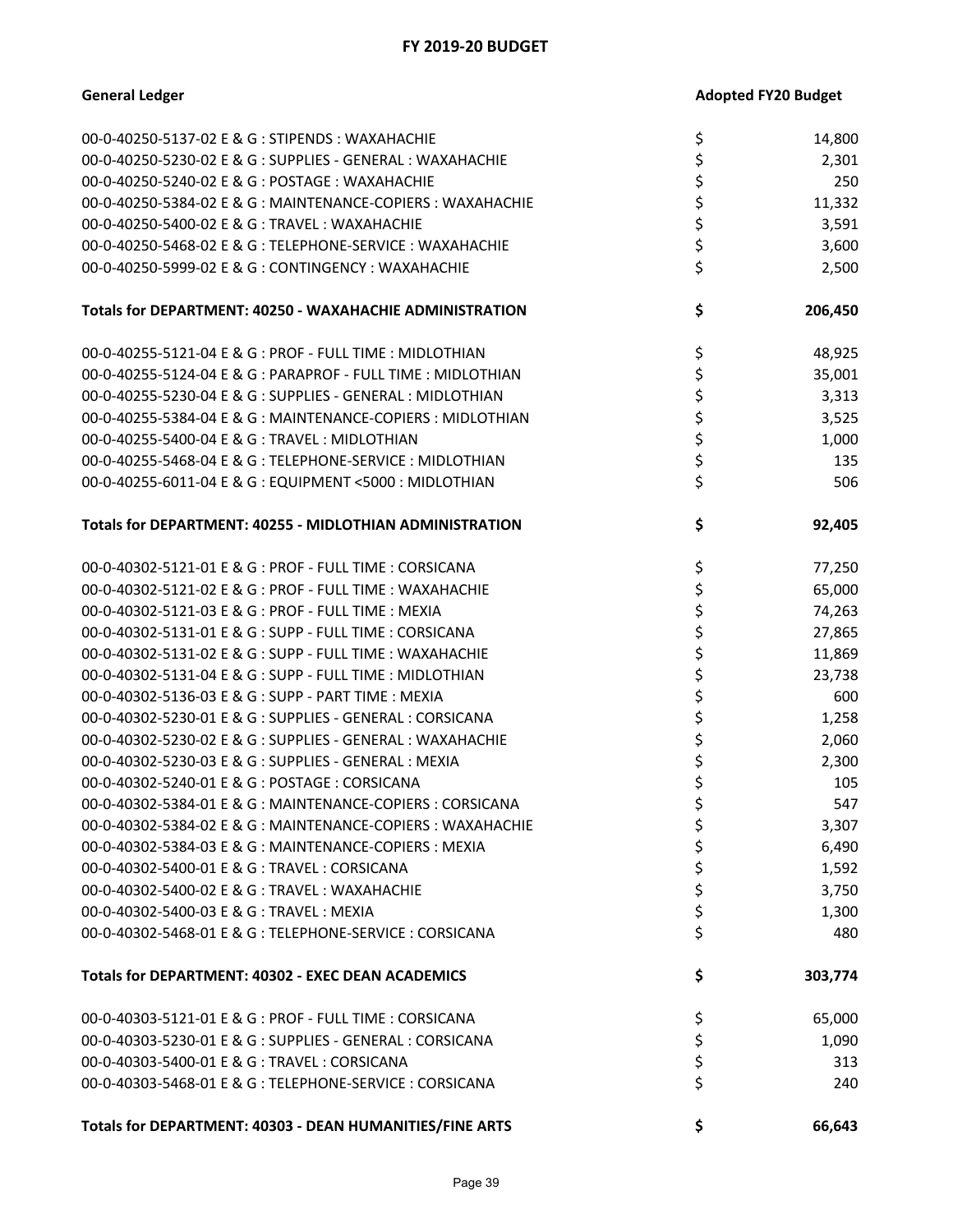| 00-0-40304-5121-01 E & G : PROF - FULL TIME : CORSICANA           | \$       | 65,000  |
|-------------------------------------------------------------------|----------|---------|
| 00-0-40304-5131-01 E & G : SUPP - FULL TIME : CORSICANA           | \$       | 23,788  |
| 00-0-40304-5131-04 E & G : SUPP - FULL TIME : MIDLOTHIAN          | \$       | 24,752  |
| 00-0-40304-5230-01 E & G : SUPPLIES - GENERAL : CORSICANA         | \$       | 2,420   |
| 00-0-40304-5240-01 E & G: POSTAGE: CORSICANA                      |          | 10      |
| 00-0-40304-5400-01 E & G: TRAVEL: CORSICANA                       | \$<br>\$ | 1,000   |
| 00-0-40304-5468-01 E & G: TELEPHONE-SERVICE: CORSICANA            | \$       | 360     |
| Totals for DEPARTMENT: 40304 - DEAN SCIENCES/KINESIOLOGY          | \$       | 117,330 |
| 00-0-40351-5121-02 E & G : PROF - FULL TIME : WAXAHACHIE          | \$       | 60,000  |
| 00-0-40351-5124-01 E & G : PARAPROF - FULL TIME : CORSICANA       | \$       | 115,638 |
| 00-0-40351-5131-01 E & G : SUPP - FULL TIME : CORSICANA           | \$       | 11,293  |
| 00-0-40351-5131-02 E & G : SUPP - FULL TIME : WAXAHACHIE          | \$       | 26,775  |
| 00-0-40351-5230-01 E & G : SUPPLIES - GENERAL : CORSICANA         | \$       | 1,000   |
| 00-0-40351-5230-02 E & G : SUPPLIES - GENERAL : WAXAHACHIE        | \$       | 900     |
| 00-0-40351-5240-01 E & G : POSTAGE : CORSICANA                    | \$       | 100     |
| 00-0-40351-5240-02 E & G : POSTAGE : WAXAHACHIE                   | \$       | 250     |
| 00-0-40351-5335-02 E & G : MEMBERSHIPS-INSTITUTIONAL : WAXAHACHIE | \$       | 200     |
| 00-0-40351-5400-01 E & G: TRAVEL: CORSICANA                       | \$       | 1,600   |
| 00-0-40351-5400-02 E & G : TRAVEL : WAXAHACHIE                    | \$       | 1,500   |
| 00-0-40351-5468-01 E & G: TELEPHONE-SERVICE: CORSICANA            | \$       | 504     |
| <b>Totals for DEPARTMENT: 40351 - CONTINUING EDUCATION</b>        |          |         |
|                                                                   | \$       | 219,760 |
| 00-0-40400-5121-01 E & G : PROF - FULL TIME : CORSICANA           | \$       | 75,000  |
| 00-0-40400-5131-01 E & G : SUPP - FULL TIME : CORSICANA           | \$       | 25,506  |
| 00-0-40400-5230-01 E & G : SUPPLIES - GENERAL : CORSICANA         | \$       | 1,400   |
| 00-0-40400-5240-01 E & G : POSTAGE : CORSICANA                    | \$       | 75      |
| 00-0-40400-5311-01 E & G : ADVISORY COMMITTEES : CORSICANA        | \$       | 1,992   |
| 00-0-40400-5384-01 E & G : MAINTENANCE-COPIERS : CORSICANA        | \$       | 6,500   |
| 00-0-40400-5400-01 E & G: TRAVEL: CORSICANA                       | \$       | 2,500   |
| 00-0-40400-5405-01 E & G: MEALS: CORSICANA                        | Ş        | 1,250   |
| 00-0-40400-5468-01 E & G : TELEPHONE-SERVICE : CORSICANA          | \$       | 360     |
| Totals for DEPARTMENT: 40400 - EXEC DEAN BUSINESS TECH            | \$       | 114,583 |
| 00-0-40403-5121-04 E & G : PROF - FULL TIME : MIDLOTHIAN          | \$       | 48,925  |
| 00-0-40403-5230-01 E & G : SUPPLIES - GENERAL : CORSICANA         | \$       | 765     |
| 00-0-40403-5400-04 E & G : TRAVEL : MIDLOTHIAN                    | \$       | 800     |
| 00-0-40403-5410-04 E & G : TRAVEL-P/R CONTRACTS : MIDLOTHIAN      | \$       | 9,207   |
| 00-0-40403-5468-01 E & G: TELEPHONE-SERVICE: CORSICANA            | \$       | 32      |
| 00-0-40403-5468-04 E & G : TELEPHONE-SERVICE : MIDLOTHIAN         | \$       | 220     |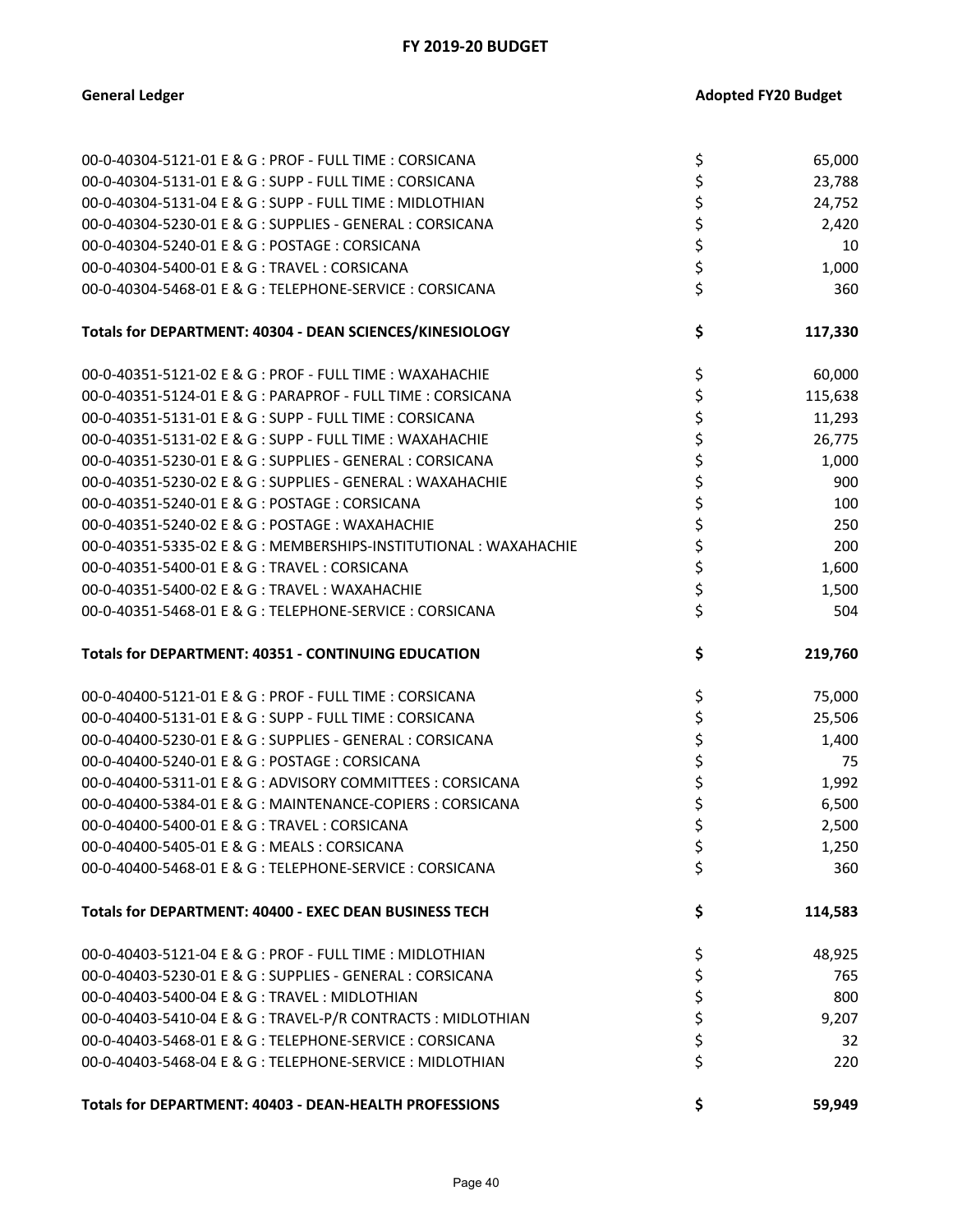| 00-0-40500-5230-01 E & G : SUPPLIES - GENERAL : CORSICANA              | \$ | 500     |
|------------------------------------------------------------------------|----|---------|
| 00-0-40500-5230-02 E & G : SUPPLIES - GENERAL : WAXAHACHIE             | \$ | 500     |
| 00-0-40500-5230-03 E & G : SUPPLIES - GENERAL : MEXIA                  | \$ | 500     |
| 00-0-40500-5230-04 E & G : SUPPLIES - GENERAL : MIDLOTHIAN             | \$ | 500     |
|                                                                        |    |         |
| Totals for DEPARTMENT: 40500 - COMMUNITY SERVICES                      | \$ | 2,000   |
| 00-0-66600-5379-01 E & G : DEFERRED MAINTENANCE : CORSICANA            | \$ | 200,000 |
| Totals for DEPARTMENT: 66600 - RENOVATIONS/IMPROVEMENTS                | \$ | 200,000 |
| 00-0-66605-5375-01 E & G : INSURANCE : CORSICANA                       | \$ | 150,000 |
| 00-0-66605-5375-02 E & G: INSURANCE: WAXAHACHIE                        | \$ | 60,000  |
| 00-0-66605-5375-03 E & G: INSURANCE: MEXIA                             | \$ | 11,000  |
| 00-0-66605-5375-04 E & G: INSURANCE: MIDLOTHIAN                        | \$ | 50,000  |
| 00-0-66605-5393-01 E & G : MAINTENANCE-VEHICLES : CORSICANA            | \$ | 53,000  |
| 00-0-66605-5393-02 E & G : MAINTENANCE-VEHICLES : WAXAHACHIE           | \$ | 3,000   |
| 00-0-66605-5580-01 E & G : RENTAL - FACILITIES : CORSICANA             | \$ | 1,000   |
| 00-0-66605-5580-03 E & G : RENTAL - FACILITIES : MEXIA                 | \$ | 351,000 |
| Totals for DEPARTMENT: 66605 - PHYSICAL PLANT-GEN. SERVICES            | \$ | 679,000 |
| 00-0-66610-5121-01 E & G : PROF - FULL TIME : CORSICANA                | \$ | 102,865 |
| 00-0-66610-5131-01 E & G : SUPP - FULL TIME : CORSICANA                | \$ | 541,180 |
| 00-0-66610-5131-02 E & G : SUPP - FULL TIME : WAXAHACHIE               | \$ | 54,560  |
| 00-0-66610-5131-04 E & G : SUPP - FULL TIME : MIDLOTHIAN               | \$ | 36,373  |
| 00-0-66610-5136-01 E & G : SUPP - PART TIME : CORSICANA                | \$ | 12,034  |
| 00-0-66610-5136-02 E & G : SUPP - PART TIME : WAXAHACHIE               | \$ | 8,666   |
| 00-0-66610-5136-03 E & G: SUPP - PART TIME: MEXIA                      | \$ | 9,120   |
| 00-0-66610-5220-01 E & G : FUEL AND OIL : CORSICANA                    | \$ | 18,600  |
| 00-0-66610-5220-02 E & G : FUEL AND OIL : WAXAHACHIE                   | \$ | 1,500   |
| 00-0-66610-5230-01 E & G : SUPPLIES - GENERAL : CORSICANA              | \$ | 2,600   |
|                                                                        | Ş  | 100     |
| 00-0-66610-5384-01 E & G : MAINTENANCE-COPIERS : CORSICANA             | \$ | 878     |
| 00-0-66610-5385-01 E & G : MAINTENANCE-OTHER : CORSICANA               | \$ | 170,000 |
| 00-0-66610-5385-02 E & G : MAINTENANCE-OTHER : WAXAHACHIE              | \$ | 25,000  |
| 00-0-66610-5385-03 E & G : MAINTENANCE-OTHER : MEXIA                   | \$ | 8,000   |
| 00-0-66610-5385-04 E & G : MAINTENANCE-OTHER : MIDLOTHIAN              | \$ | 15,000  |
| 00-0-66610-5385-08 E & G : MAINTENANCE-OTHER : FAIRFIELD               | \$ | 1,000   |
| 00-0-66610-5389-01 E & G : MAINTENACE-HVAC : CORSICANA                 | \$ | 80,000  |
| 00-0-66610-5389-02 E & G : MAINTENACE-HVAC : WAXAHACHIE                | \$ | 11,000  |
| 00-0-66610-5389-03 E & G : MAINTENACE-HVAC : MEXIA                     | \$ | 2,400   |
| 00-0-66610-5389-04 E & G : MAINTENACE-HVAC : MIDLOTHIAN                | \$ | 7,000   |
| 00-0-66610-5390-01 E & G : MAINTENANCE - ELEC/LIGHTING : CORSICANA     | \$ | 9,500   |
| 00-0-66610-5392-01 E & G : MAINTENANCE- INTERIOR FINISHES : CORSICANA  | \$ | 11,000  |
| 00-0-66610-5392-02 E & G : MAINTENANCE- INTERIOR FINISHES : WAXAHACHIE | \$ | 1,000   |
| 00-0-66610-5468-01 E & G: TELEPHONE-SERVICE: CORSICANA                 | \$ | 9,605   |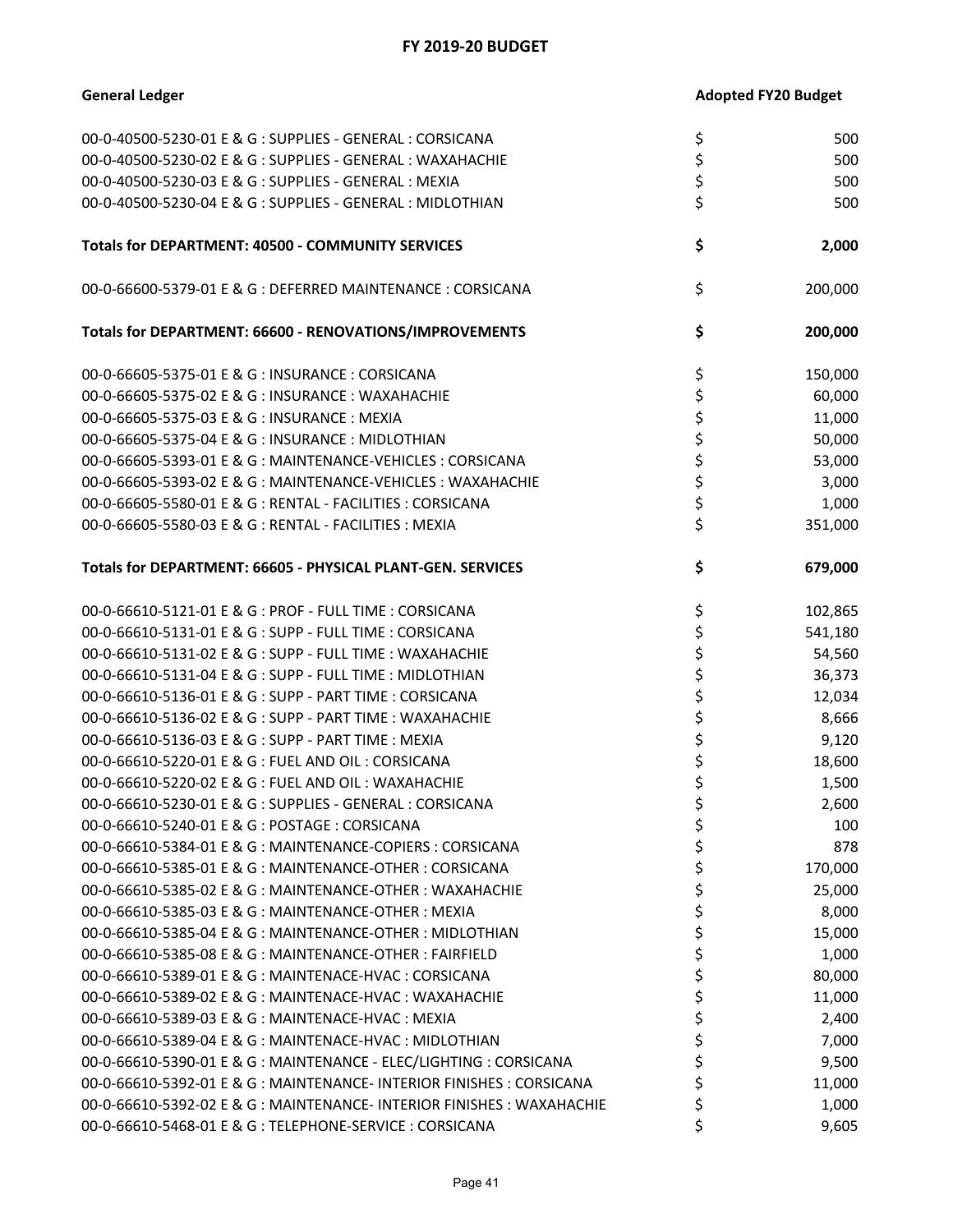| <b>General Ledger</b>                                         | <b>Adopted FY20 Budget</b> |           |
|---------------------------------------------------------------|----------------------------|-----------|
| 00-0-66610-5468-02 E & G : TELEPHONE-SERVICE : WAXAHACHIE     | \$                         | 3,000     |
| 00-0-66610-5468-04 E & G : TELEPHONE-SERVICE : MIDLOTHIAN     |                            | 30        |
| 00-0-66610-5562-02 E & G : CONTRACT SER-OTHER : WAXAHACHIE    | \$<br>\$                   | 300       |
| Totals for DEPARTMENT: 66610 - PHYSICAL PLANT - BUILD. MAINT. | \$                         | 1,142,311 |
| 00-0-66615-5131-01 E & G : SUPP - FULL TIME : CORSICANA       | \$                         | 74,490    |
| 00-0-66615-5136-02 E & G : SUPP - PART TIME : WAXAHACHIE      | \$                         | 14,256    |
| 00-0-66615-5136-03 E & G: SUPP - PART TIME: MEXIA             | \$                         | 10,000    |
| 00-0-66615-5230-01 E & G : SUPPLIES - GENERAL : CORSICANA     | \$                         | 30,000    |
| 00-0-66615-5230-02 E & G : SUPPLIES - GENERAL : WAXAHACHIE    | \$                         | 20,000    |
| 00-0-66615-5230-03 E & G : SUPPLIES - GENERAL : MEXIA         | \$                         | 2,600     |
| 00-0-66615-5230-04 E & G : SUPPLIES - GENERAL : MIDLOTHIAN    | \$                         | 3,000     |
| 00-0-66615-5230-08 E & G : SUPPLIES - GENERAL : FAIRFIELD     | \$                         | 1,000     |
| 00-0-66615-5385-01 E & G: MAINTENANCE-OTHER: CORSICANA        | \$                         | 10,000    |
| 00-0-66615-5385-02 E & G : MAINTENANCE-OTHER : WAXAHACHIE     | \$                         | 1,000     |
| 00-0-66615-5562-01 E & G: CONTRACT SER-OTHER: CORSICANA       | \$                         | 240,000   |
| 00-0-66615-5562-02 E & G : CONTRACT SER-OTHER : WAXAHACHIE    | \$                         | 55,000    |
| 00-0-66615-5562-03 E & G : CONTRACT SER-OTHER : MEXIA         | \$                         | 22,200    |
| 00-0-66615-5562-04 E & G : CONTRACT SER-OTHER : MIDLOTHIAN    | \$                         | 28,000    |
| 00-0-66615-5562-08 E & G : CONTRACT SER-OTHER : FAIRFIELD     | \$                         | 8,000     |
| Totals for DEPARTMENT: 66615 - PHYS. PLANT - CUSTODIAL SERV.  | \$                         | 519,546   |
| 00-0-66620-5385-01 E & G: MAINTENANCE-OTHER: CORSICANA        | \$                         | 6,000     |
| 00-0-66620-5385-02 E & G : MAINTENANCE-OTHER : WAXAHACHIE     | \$                         | 2,000     |
| 00-0-66620-5385-03 E & G : MAINTENANCE-OTHER : MEXIA          | \$                         | 1,000     |
| 00-0-66620-5385-04 E & G : MAINTENANCE-OTHER : MIDLOTHIAN     | \$                         | 1,000     |
| 00-0-66620-5562-01 E & G: CONTRACT SER-OTHER: CORSICANA       | \$                         | 155,385   |
| 00-0-66620-5562-02 E & G : CONTRACT SER-OTHER : WAXAHACHIE    | \$                         | 29,000    |
| 00-0-66620-5562-03 E & G: CONTRACT SER-OTHER: MEXIA           | \$                         | 22,000    |
| 00-0-66620-5562-04 E & G : CONTRACT SER-OTHER : MIDLOTHIAN    | \$                         | 11,000    |
| 00-0-66620-5562-08 E & G: CONTRACT SER-OTHER: FAIRFIELD       | \$                         | 16,675    |
| Totals for DEPARTMENT: 66620 - PHYS PLANT - GROUNDS MAINT.    | \$                         | 244,060   |
| 00-0-66630-5450-01 E & G : UTILITIES-WASTE : CORSICANA        | \$                         | 66,000    |
| 00-0-66630-5450-02 E & G : UTILITIES-WASTE : WAXAHACHIE       | \$                         | 18,000    |
| 00-0-66630-5450-04 E & G : UTILITIES-WASTE : MIDLOTHIAN       | \$                         | 4,000     |
| 00-0-66630-5450-08 E & G : UTILITIES-WASTE : FAIRFIELD        | \$                         | 850       |
| 00-0-66630-5455-01 E & G : UTILITIES-ELECTRICITY : CORSICANA  | \$                         | 457,500   |
| 00-0-66630-5455-02 E & G : UTILITIES-ELECTRICITY : WAXAHACHIE | \$                         | 107,000   |
| 00-0-66630-5455-03 E & G : UTILITIES-ELECTRICITY : MEXIA      | \$                         | 18,000    |
| 00-0-66630-5455-04 E & G : UTILITIES-ELECTRICITY : MIDLOTHIAN | \$                         | 67,000    |
| 00-0-66630-5455-08 E & G : UTILITIES-ELECTRICITY : FAIRFIELD  | \$                         | 25,000    |
| 00-0-66630-5456-01 E & G : UTILITIES-NATURAL GAS : CORSICANA  | \$                         | 70,000    |
| 00-0-66630-5456-02 E & G : UTILITIES-NATURAL GAS : WAXAHACHIE |                            | 8,000     |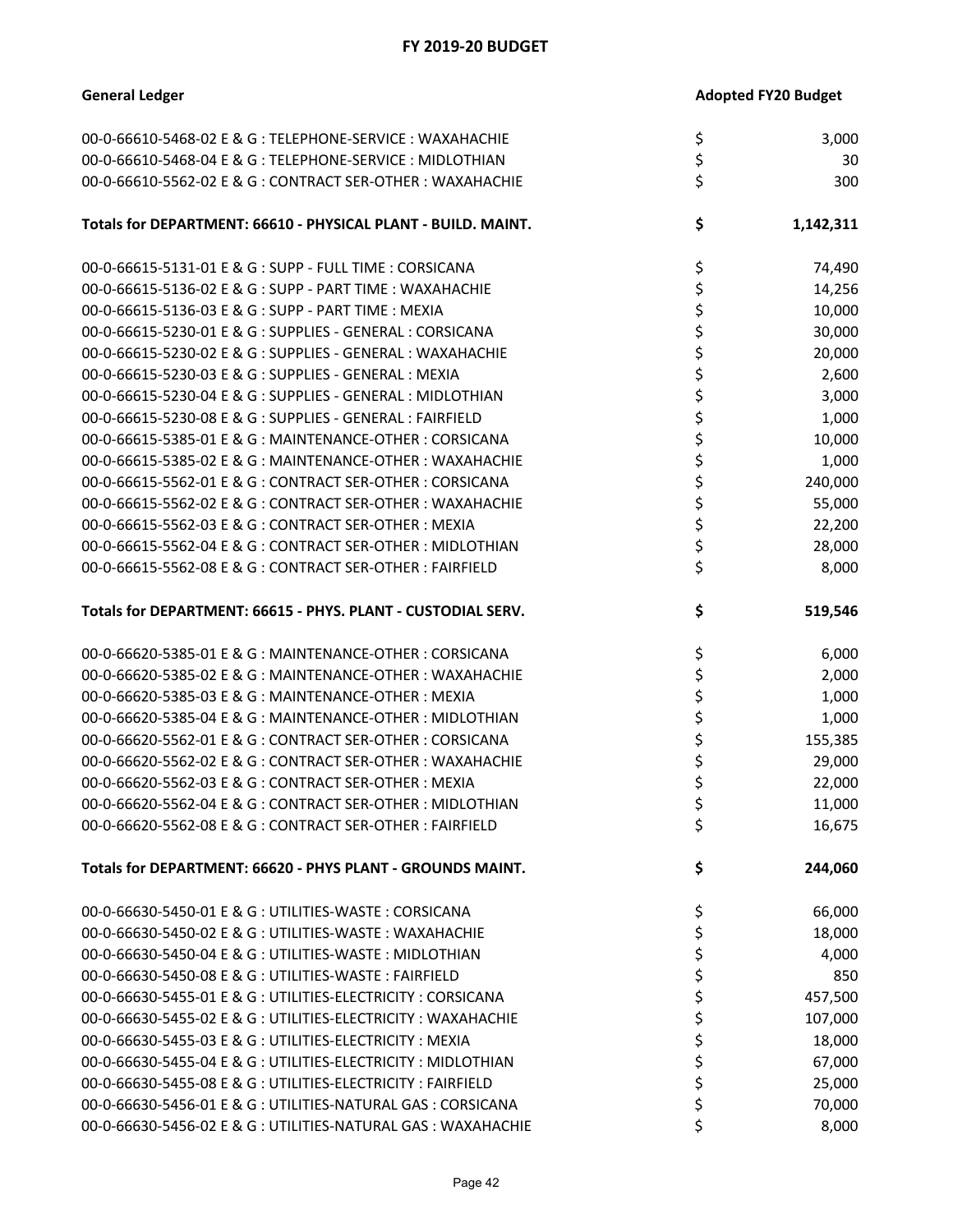| 00-0-66630-5456-03 E & G : UTILITIES-NATURAL GAS : MEXIA               | \$<br>3,000     |
|------------------------------------------------------------------------|-----------------|
| 00-0-66630-5456-04 E & G : UTILITIES-NATURAL GAS : MIDLOTHIAN          | \$<br>600       |
| 00-0-66630-5456-08 E & G : UTILITIES-NATURAL GAS : FAIRFIELD           | \$<br>1,000     |
| 00-0-66630-5457-01 E & G : UTILITIES-WATER : CORSICANA                 | \$<br>250,000   |
| 00-0-66630-5457-02 E & G : UTILITIES-WATER : WAXAHACHIE                | \$<br>10,000    |
| 00-0-66630-5457-03 E & G : UTILITIES-WATER : MEXIA                     | \$<br>8,000     |
| 00-0-66630-5457-04 E & G : UTILITIES-WATER : MIDLOTHIAN                | \$<br>8,000     |
| 00-0-66630-5457-08 E & G : UTILITIES-WATER : FAIRFIELD                 | \$<br>2,000     |
|                                                                        |                 |
| Totals for DEPARTMENT: 66630 - PHYSICAL PLANT - UTILITIES              | \$<br>1,123,950 |
| 00-0-66800-5121-01 E & G : PROF - FULL TIME : CORSICANA                | \$<br>141,443   |
| 00-0-66800-5121-02 E & G : PROF - FULL TIME : WAXAHACHIE               | \$<br>36,275    |
| 00-0-66800-5121-04 E & G : PROF - FULL TIME : MIDLOTHIAN               | \$<br>37,756    |
| 00-0-66800-5131-01 E & G : SUPP - FULL TIME : CORSICANA                | \$<br>78,237    |
| 00-0-66800-5230-01 E & G : SUPPLIES - GENERAL : CORSICANA              | \$<br>2,280     |
| 00-0-66800-5230-02 E & G : SUPPLIES - GENERAL : WAXAHACHIE             | \$<br>250       |
| 00-0-66800-5230-04 E & G : SUPPLIES - GENERAL : MIDLOTHIAN             | \$<br>404       |
| 00-0-66800-5240-01 E & G: POSTAGE: CORSICANA                           | \$<br>350       |
| 00-0-66800-5280-01 E & G : SUBSCRIPTIONS - COMPUTER : CORSICANA        | \$<br>55,000    |
| 00-0-66800-5280-02 E & G : SUBSCRIPTIONS - COMPUTER : WAXAHACHIE       | \$<br>16,020    |
| 00-0-66800-5280-03 E & G : SUBSCRIPTIONS - COMPUTER : MEXIA            | \$<br>12,753    |
| 00-0-66800-5280-04 E & G : SUBSCRIPTIONS - COMPUTER : MIDLOTHIAN       | \$<br>12,853    |
| 00-0-66800-5281-01 E & G : SUBSCRIPTIONS - PAPER : CORSICANA           | \$<br>12,873    |
| 00-0-66800-5281-02 E & G : SUBSCRIPTIONS - PAPER : WAXAHACHIE          | \$<br>3,381     |
| 00-0-66800-5281-03 E & G : SUBSCRIPTIONS - PAPER : MEXIA               | \$<br>1,980     |
| 00-0-66800-5281-04 E & G : SUBSCRIPTIONS - PAPER : MIDLOTHIAN          | \$<br>2,256     |
| 00-0-66800-5383-01 E & G : MAINTENANCE-DYNIX : CORSICANA               | \$<br>15,982    |
| 00-0-66800-5384-01 E & G : MAINTENANCE-COPIERS : CORSICANA             | \$<br>3,500     |
| 00-0-66800-5384-02 E & G : MAINTENANCE-COPIERS : WAXAHACHIE            | \$<br>1,929     |
| 00-0-66800-5384-04 E & G : MAINTENANCE-COPIERS : MIDLOTHIAN            | \$<br>3,545     |
| 00-0-66800-5385-01 E & G: MAINTENANCE-OTHER: CORSICANA                 | \$<br>3,500     |
| 00-0-66800-5400-01 E & G: TRAVEL: CORSICANA                            | \$<br>148       |
| 00-0-66800-5400-03 E & G: TRAVEL: MEXIA                                | \$<br>800       |
| 00-0-66800-5468-01 E & G : TELEPHONE-SERVICE : CORSICANA               | \$<br>460       |
| 00-0-66800-6036-01 E & G: BOOKS: CORSICANA                             | \$<br>14,288    |
| <b>Totals for DEPARTMENT: 66800 - LEARNING RESOURCE CENTER</b>         | \$<br>458,263   |
| 00-0-80000-5800-01 E & G : BUILDING USE : CORSICANA                    | \$<br>2,238,934 |
| 00-0-80000-5801-01 E & G : TRANSFERS - TPEG : CORSICANA                | \$<br>443,225   |
| <b>Totals for DEPARTMENT: 80000 - TRANSFERS</b>                        | \$<br>2,682,159 |
| 00-0-81000-5850-01 E & G : APPROPRIATIONS - ATHLETIC : CORSICANA       | \$<br>1,577,569 |
| 00-0-81000-5851-01 E & G : APPROPRIATIONS-STUD. ACTIVITIES : CORSICANA | \$<br>173,733   |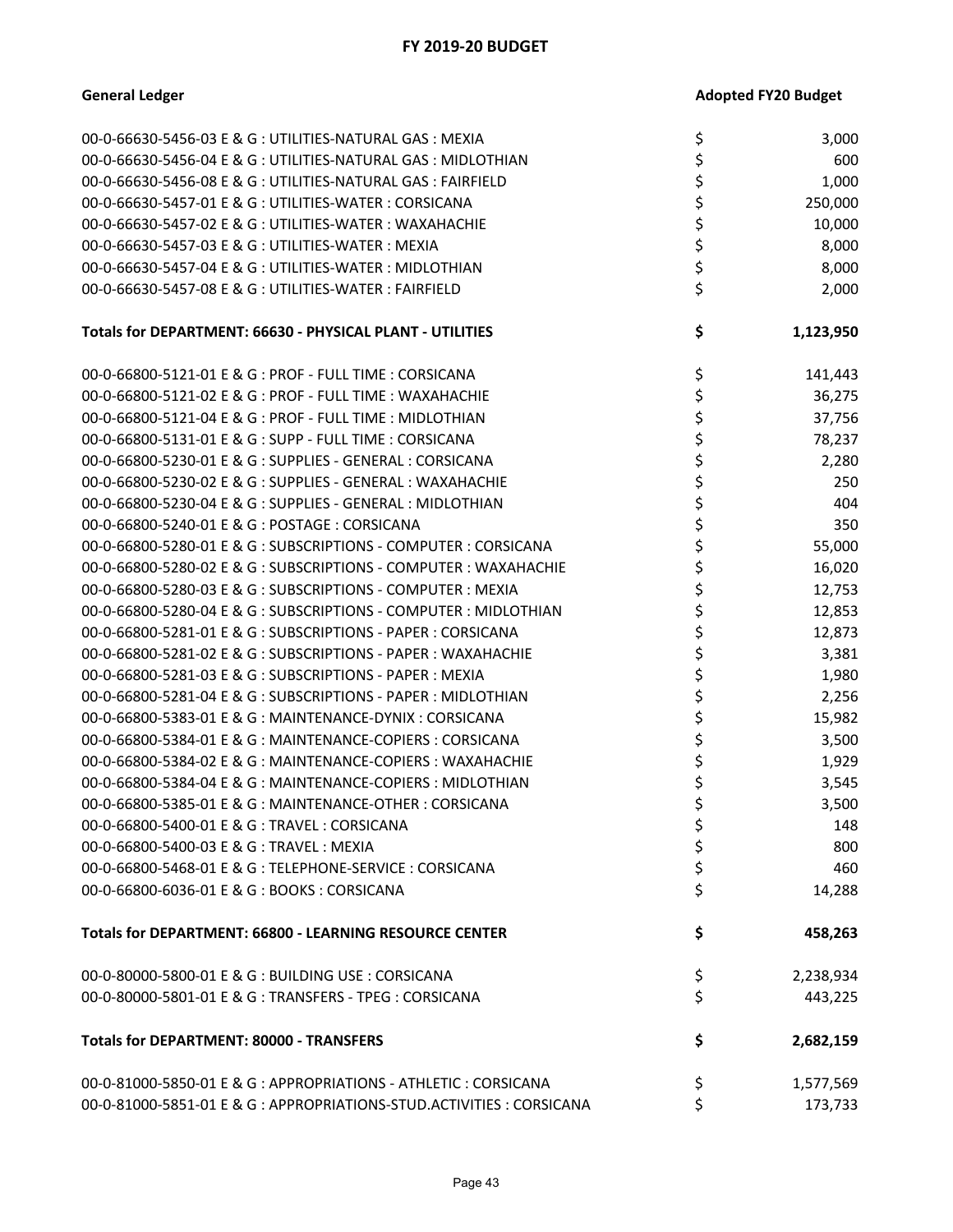| <b>General Ledger</b> | <b>Adopted FY20 Budget</b> |
|-----------------------|----------------------------|
|-----------------------|----------------------------|

| <b>Totals for DEPARTMENT: 81000 - APPROPRIATIONS</b>                 | \$<br>1,751,302 |
|----------------------------------------------------------------------|-----------------|
| 00-0-82006-5900-04 E & G : PRINCIPAL : MIDLOTHIAN                    | \$<br>220,000   |
| 00-0-82006-5901-04 E & G: INTEREST: MIDLOTHIAN                       | \$<br>85,575    |
| Totals for DEPARTMENT: 82006 - LEASE-CITY MIDLOTHIAN                 | \$<br>305,575   |
| 00-0-85000-5353-01 E & G : RESERVE : CORSICANA                       | \$<br>181,687   |
| <b>Totals for DEPARTMENT: 85000 - CONTINGENCY</b>                    | \$<br>181,687   |
| 00-0-92000-5121-01 E & G : PROF - FULL TIME : CORSICANA              | \$<br>68,519    |
| 00-0-92000-5124-01 E & G : PARAPROF - FULL TIME : CORSICANA          | \$<br>152,255   |
| 00-0-92000-5131-01 E & G : SUPP - FULL TIME : CORSICANA              | \$<br>25,248    |
| 00-0-92000-5136-01 E & G : SUPP - PART TIME : CORSICANA              | \$<br>19,000    |
| 00-0-92000-5230-01 E & G : SUPPLIES - GENERAL : CORSICANA            | \$<br>296       |
| 00-0-92000-5280-01 E & G: SUBSCRIPTIONS - COMPUTER: CORSICANA        | \$<br>2,015     |
| 00-0-92000-5335-01 E & G : MEMBERSHIPS-INSTITUTIONAL : CORSICANA     | \$<br>2,704     |
| 00-0-92000-5355-01 E & G : ADMINISTRATIVE INDIRECT COSTS : CORSICANA | \$<br>30,040    |
| 00-0-92000-5384-01 E & G : MAINTENANCE-COPIERS : CORSICANA           | \$<br>168       |
| 00-0-92000-5400-01 E & G: TRAVEL: CORSICANA                          | \$<br>9,500     |
| 00-0-92000-5413-01 E & G : TRAVEL-STUDENT : CORSICANA                | \$<br>1,000     |
| 00-0-92000-5425-01 E & G : REGISTRATION : CORSICANA                  | \$<br>1,242     |
| 00-0-92000-5468-01 E & G : TELEPHONE-SERVICE : CORSICANA             | \$<br>330       |
| 00-0-92000-5721-01 E & G : SCHOLARSHIP - TUITION & FEES : CORSICANA  | \$<br>25,000    |
| 00-0-92000-6041-01 E & G : GRANT CONTROLLED SUPPLIES : CORSICANA     | \$<br>250       |
| 00-0-92000-7110-01 E & G : BEN-EMP RETIREMENT : CORSICANA            | \$<br>18,660    |
| 00-0-92000-7114-01 E & G : BEN-NSE DEP HEALTH INS : CORSICANA        | \$<br>10,893    |
| 00-0-92000-7115-01 E & G : BEN-NSE EMP HEALTH : CORSICANA            | \$<br>39,364    |
| 00-0-92000-7118-01 E & G : BEN-MEDICARE TAX MATCH : CORSICANA        | \$<br>4,197     |
| 00-0-92000-7121-01 E & G : BEN-SOCIAL SEC TAX MATCH : CORSICANA      | \$<br>2,691     |
| 00-0-92000-7122-01 E & G : BEN-UNEMP COMP INS : CORSICANA            | \$<br>348       |
| 00-0-92000-7123-01 E & G : BEN-WORKERS COMP INS : CORSICANA          | \$<br>228       |
| 00-0-92000-7124-01 E & G : BEN-NSE STATE RET MATCH : CORSICANA       | \$<br>16,592    |
| Totals for DEPARTMENT: 92000 - TRIO - SSS                            | \$<br>430,540   |
| 00-0-92400-5121-01 E & G : PROF - FULL TIME : CORSICANA              | \$<br>62,672    |
| 00-0-92400-5124-01 E & G : PARAPROF - FULL TIME : CORSICANA          | \$<br>61,106    |
| 00-0-92400-5136-01 E & G : SUPP - PART TIME : CORSICANA              | \$<br>17,480    |
| 00-0-92400-7110-01 E & G : BEN-EMP RETIREMENT : CORSICANA            | \$<br>9,902     |
| 00-0-92400-7114-01 E & G : BEN-NSE DEP HEALTH INS : CORSICANA        | \$<br>31,142    |
| 00-0-92400-7118-01 E & G : BEN-MEDICARE TAX MATCH : CORSICANA        | \$<br>1,795     |
| 00-0-92400-7122-01 E & G : BEN-UNEMP COMP INS : CORSICANA            | \$<br>170       |
| 00-0-92400-7123-01 E & G : BEN-WORKERS COMP INS : CORSICANA          | \$<br>111       |
| 00-0-92400-7124-01 E & G : BEN-NSE STATE RET MATCH : CORSICANA       | \$<br>8,417     |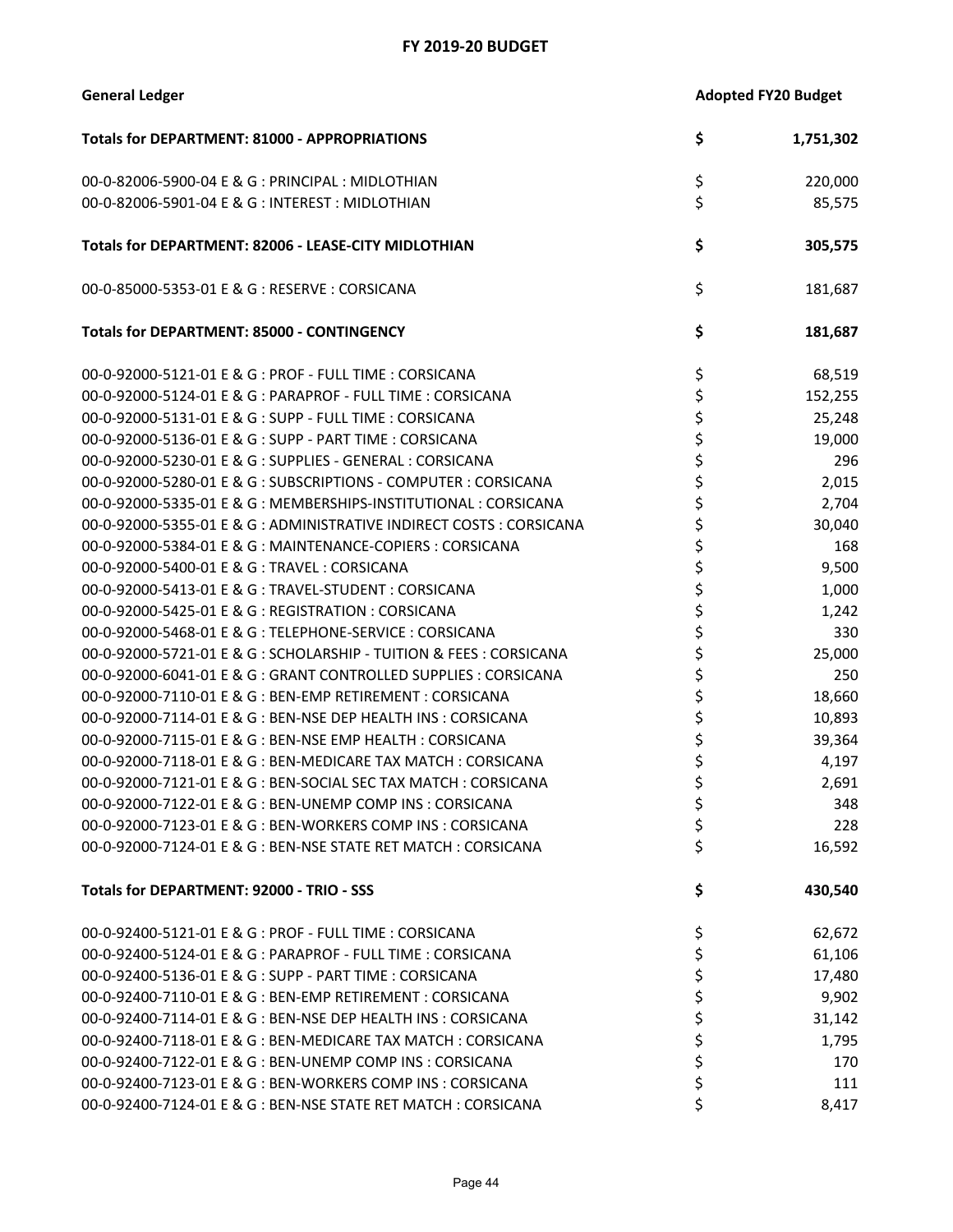| <b>General Ledger</b> | <b>Adopted FY20 Budget</b> |
|-----------------------|----------------------------|
|-----------------------|----------------------------|

| Totals for DEPARTMENT: 92400 - CP - SCHED A                          | \$ | 192,795 |
|----------------------------------------------------------------------|----|---------|
| 00-0-92500-5562-01 E & G : CONTRACT SER-OTHER : CORSICANA            | \$ | 6,300   |
| Totals for DEPARTMENT: 92500 - CP SCH D CONTRACTS                    | \$ | 6,300   |
| 00-0-92600-6049-01 E & G : GRANT CAPITALIZED EQUIPMENT : CORSICANA   | \$ | 16,147  |
| Totals for DEPARTMENT: 92600 - CP - SCHED C                          | \$ | 16,147  |
| 00-0-92700-5230-01 E & G : SUPPLIES - GENERAL : CORSICANA            | \$ | 30,810  |
| 00-0-92700-5233-01 E & G : SUPPLIES - OTHER : CORSICANA              | \$ | 1,950   |
| 00-0-92700-5238-01 E & G : TEXTBOOKS/TRAINING MATERIALS : CORSICANA  | \$ | 14,000  |
| 00-0-92700-5280-01 E & G: SUBSCRIPTIONS - COMPUTER: CORSICANA        | \$ | 2,450   |
| 00-0-92700-5304-01 E & G : BROCHURES/NEWSLETTERS : CORSICANA         | \$ | 12,000  |
| 00-0-92700-5330-01 E & G : MEMBERSHIPS/DUES : CORSICANA              | \$ | 500     |
| 00-0-92700-5356-01 E & G : CHILDCARE : CORSICANA                     | \$ | 12,000  |
| 00-0-92700-5413-01 E & G : TRAVEL-STUDENT : CORSICANA                | \$ | 10,000  |
| 00-0-92700-5425-01 E & G : REGISTRATION : CORSICANA                  | \$ | 15,000  |
| 00-0-92700-6041-01 E & G : GRANT CONTROLLED SUPPLIES : CORSICANA     | \$ | 49,384  |
| Totals for DEPARTMENT: 92700 - CP SCHED F                            | \$ | 148,094 |
| 00-0-92800-5400-01 E & G: TRAVEL: CORSICANA                          | \$ | 23,450  |
| Totals for DEPARTMENT: 92800 - CP SCHED B                            | \$ | 23,450  |
| 00-0-92900-5230-01 E & G : SUPPLIES - GENERAL : CORSICANA            | \$ | 3,121   |
| 00-0-92900-5240-01 E & G : POSTAGE : CORSICANA                       | \$ | 300     |
| 00-0-92900-5355-01 E & G : ADMINISTRATIVE INDIRECT COSTS : CORSICANA | \$ | 13,936  |
| 00-0-92900-5400-01 E & G: TRAVEL: CORSICANA                          | \$ | 500     |
| 00-0-92900-5468-01 E & G : TELEPHONE-SERVICE : CORSICANA             | \$ | 480     |
| 00-0-92900-6041-01 E & G : GRANT CONTROLLED SUPPLIES : CORSICANA     | \$ | 1,000   |
| Totals for DEPARTMENT: 92900 - CP - ADMIN                            | \$ | 19,337  |
| 00-0-93101-5016-01 E & G : FACULTY - PART TIME : CORSICANA           | \$ | 21,456  |
| Totals for DEPARTMENT: 93101 - AEFLA FED Y1                          | \$ | 21,456  |
| 00-0-93102-5016-01 E & G : FACULTY - PART TIME : CORSICANA           | Ş  | 281,669 |
| 00-0-93102-5121-01 E & G : PROF - FULL TIME : CORSICANA              | \$ | 67,762  |
| 00-0-93102-5124-01 E & G : PARAPROF - FULL TIME : CORSICANA          | \$ | 73,934  |
| 00-0-93102-5131-01 E & G : SUPP - FULL TIME : CORSICANA              | \$ | 49,087  |
| 00-0-93102-5136-01 E & G : SUPP - PART TIME : CORSICANA              | \$ | 31,616  |
| 00-0-93102-5230-01 E & G : SUPPLIES - GENERAL : CORSICANA            | \$ | 41,262  |
| 00-0-93102-5240-01 E & G : POSTAGE : CORSICANA                       | \$ | 500     |
|                                                                      |    |         |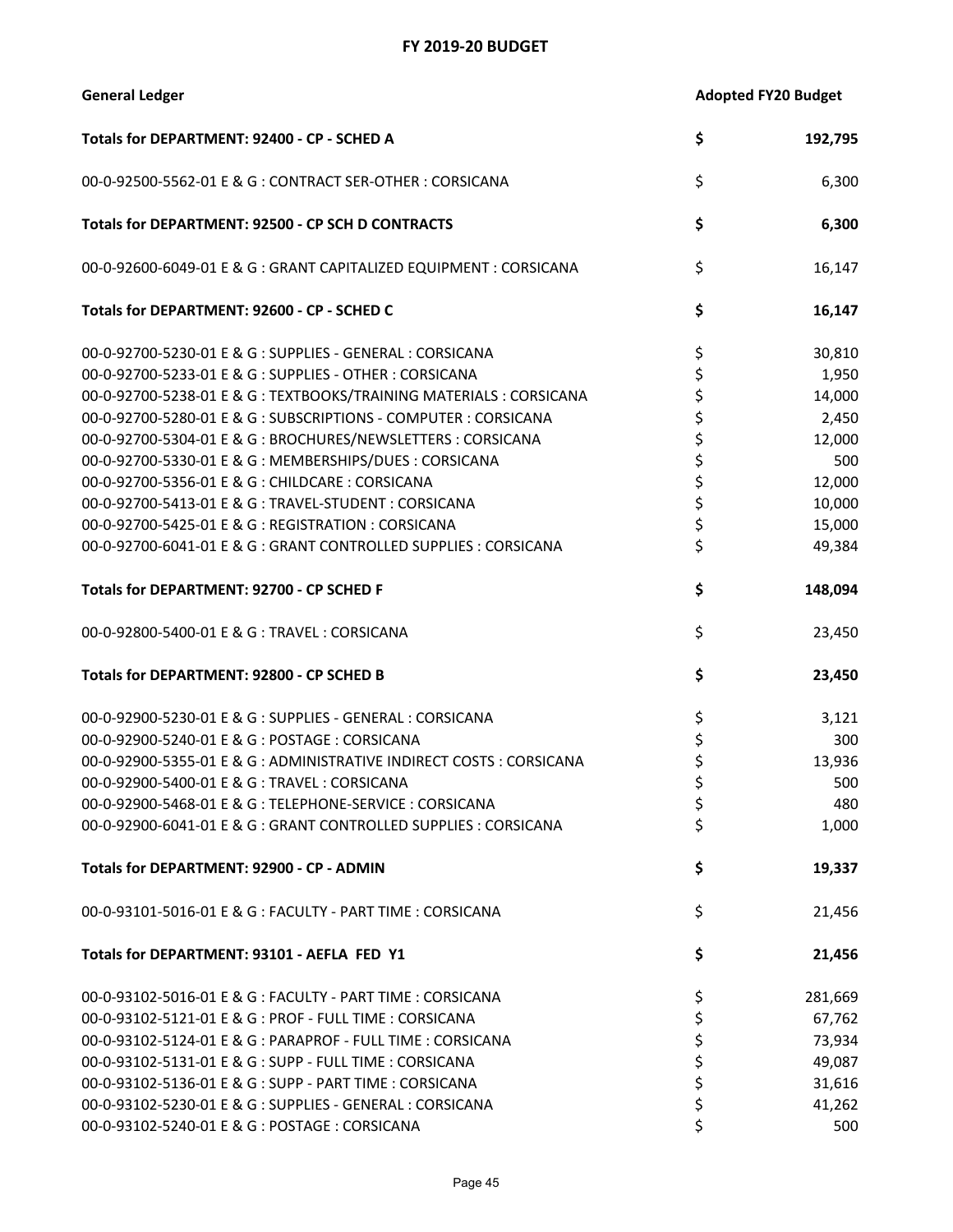| <b>General Ledger</b>                                                | <b>Adopted FY20 Budget</b> |
|----------------------------------------------------------------------|----------------------------|
| 00-0-93102-5250-01 E & G : ADVERTISING/PROMOTIONS : CORSICANA        | \$<br>16,501               |
| 00-0-93102-5280-01 E & G : SUBSCRIPTIONS - COMPUTER : CORSICANA      | \$<br>28,800               |
| 00-0-93102-5355-01 E & G : ADMINISTRATIVE INDIRECT COSTS : CORSICANA | \$<br>42,052               |
| 00-0-93102-5400-01 E & G: TRAVEL: CORSICANA                          | \$<br>168                  |
| 00-0-93102-5468-01 E & G: TELEPHONE-SERVICE: CORSICANA               | \$<br>15,890               |
| 00-0-93102-5999-01 E & G : CONTINGENCY : CORSICANA                   | \$<br>20,098               |
| 00-0-93102-7110-01 E & G : BEN-EMP RETIREMENT : CORSICANA            | \$<br>840                  |
| 00-0-93102-7115-01 E & G : BEN-NSE EMP HEALTH : CORSICANA            | \$<br>84,108               |
| Totals for DEPARTMENT: 93102 - AEFLA Fed Y2                          | \$<br>754,287              |
| 00-0-93201-5016-01 E & G : FACULTY - PART TIME : CORSICANA           | \$<br>33,910               |
| Totals for DEPARTMENT: 93201 - AEFLA TANF Y1                         | \$<br>33,910               |
| 00-0-93301-5016-01 E & G : FACULTY - PART TIME : CORSICANA           | \$<br>17,800               |
| Totals for DEPARTMENT: 93301 - AEFLA EL CIVICS Y1                    | \$<br>17,800               |
| 00-0-93302-5016-01 E & G : FACULTY - PART TIME : CORSICANA           | \$<br>10,680               |
| 00-0-93302-5230-01 E & G : SUPPLIES - GENERAL : CORSICANA            | \$<br>4,851                |
| 00-0-93302-5250-01 E & G : ADVERTISING/PROMOTIONS : CORSICANA        | \$<br>1,500                |
| 00-0-93302-5280-01 E & G : SUBSCRIPTIONS - COMPUTER : CORSICANA      | \$<br>2,000                |
| 00-0-93302-5355-01 E & G : ADMINISTRATIVE INDIRECT COSTS : CORSICANA | \$<br>1,934                |
| 00-0-93302-5400-01 E & G: TRAVEL: CORSICANA                          | \$<br>689                  |
| 00-0-93302-7118-01 E & G : BEN-MEDICARE TAX MATCH : CORSICANA        | \$<br>1,441                |
| Totals for DEPARTMENT: 93302 - AEFLA EL CIVICS Y2                    | \$<br>23,095               |
| 00-0-93401-5016-01 E & G : FACULTY - PART TIME : CORSICANA           | \$<br>40,000               |
| <b>Totals for DEPARTMENT: 93401 - AEL STATE</b>                      | \$<br>40,000               |
| 00-0-93600-5121-01 E & G : PROF - FULL TIME : CORSICANA              | \$<br>6,398                |
| 00-0-93600-5124-01 E & G : PARAPROF - FULL TIME : CORSICANA          | \$<br>9,835                |
| 00-0-93600-5230-01 E & G : SUPPLIES - GENERAL : CORSICANA            | \$<br>716                  |
| 00-0-93600-5240-01 E & G : POSTAGE : CORSICANA                       | \$<br>83                   |
| 00-0-93600-5250-01 E & G : ADVERTISING/PROMOTIONS : CORSICANA        | \$<br>75                   |
| 00-0-93600-5262-01 E & G: SOFTWARE MAINTENANCE: CORSICANA            | \$<br>34                   |
| 00-0-93600-5275-01 E & G : PRINTING : CORSICANA                      | \$<br>60                   |
| 00-0-93600-5280-01 E & G : SUBSCRIPTIONS - COMPUTER : CORSICANA      | \$<br>125                  |
| 00-0-93600-5335-01 E & G : MEMBERSHIPS-INSTITUTIONAL : CORSICANA     | \$<br>50                   |
| 00-0-93600-5400-01 E & G: TRAVEL: CORSICANA                          | \$<br>500                  |
| 00-0-93600-5415-01 E & G : TRAVEL - OTHER : CORSICANA                | \$<br>9,417                |
| 00-0-93600-5425-01 E & G : REGISTRATION : CORSICANA                  | \$<br>2,501                |
| 00-0-93600-5468-01 E & G : TELEPHONE-SERVICE : CORSICANA             | \$<br>1,203                |
| 00-0-93600-5562-01 E & G : CONTRACT SER-OTHER : CORSICANA            | \$<br>100                  |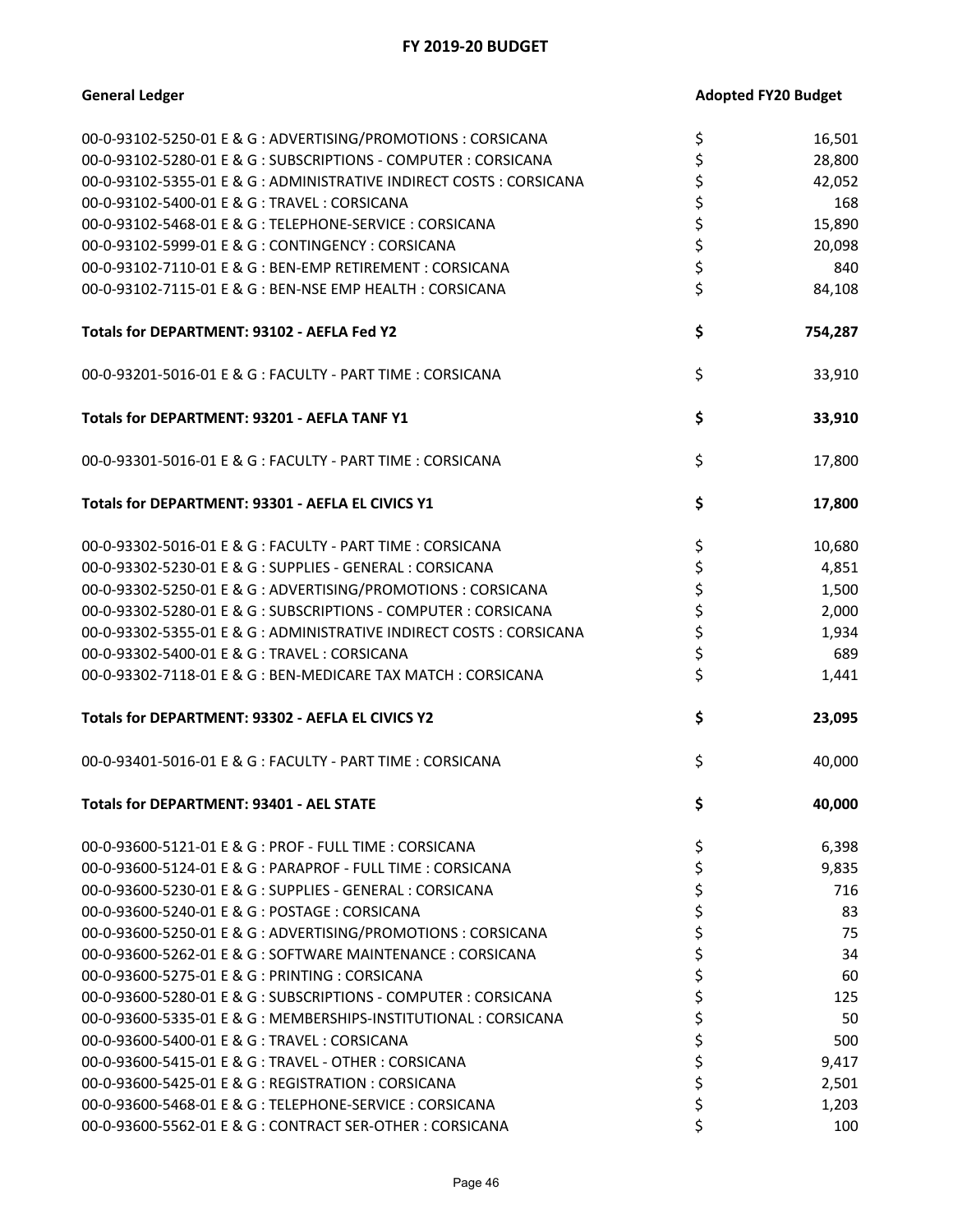| 00-0-93600-7110-01 E & G : BEN-EMP RETIREMENT : CORSICANA        | \$ | 1,275   |
|------------------------------------------------------------------|----|---------|
| 00-0-93600-7115-01 E & G : BEN-NSE EMP HEALTH : CORSICANA        | \$ | 2,519   |
| 00-0-93600-7118-01 E & G : BEN-MEDICARE TAX MATCH : CORSICANA    | \$ | 938     |
| 00-0-93600-7122-01 E & G : BEN-UNEMP COMP INS : CORSICANA        | \$ | 80      |
| 00-0-93600-7123-01 E & G : BEN-WORKERS COMP INS : CORSICANA      | \$ | 49      |
| 00-0-93600-7124-01 E & G : BEN-NSE STATE RET MATCH : CORSICANA   | \$ | 1,104   |
|                                                                  |    |         |
| Totals for DEPARTMENT: 93600 - SBDC FEDERAL 2019                 | \$ | 37,062  |
| 00-0-93601-5121-01 E & G : PROF - FULL TIME : CORSICANA          | \$ | 73,472  |
| 00-0-93601-5230-01 E & G : SUPPLIES - GENERAL : CORSICANA        | \$ | 1,000   |
| 00-0-93601-5240-01 E & G : POSTAGE : CORSICANA                   | \$ | 85      |
| 00-0-93601-5250-01 E & G : ADVERTISING/PROMOTIONS : CORSICANA    | \$ | 75      |
| 00-0-93601-5262-01 E & G : SOFTWARE MAINTENANCE : CORSICANA      | \$ | 648     |
| 00-0-93601-5275-01 E & G : PRINTING : CORSICANA                  | \$ | 160     |
| 00-0-93601-5280-01 E & G : SUBSCRIPTIONS - COMPUTER : CORSICANA  | \$ | 75      |
| 00-0-93601-5335-01 E & G : MEMBERSHIPS-INSTITUTIONAL : CORSICANA | \$ | 50      |
| 00-0-93601-5384-01 E & G : MAINTENANCE-COPIERS : CORSICANA       | \$ | 140     |
|                                                                  |    |         |
| 00-0-93601-5400-01 E & G: TRAVEL: CORSICANA                      | \$ | 776     |
| 00-0-93601-5415-01 E & G : TRAVEL - OTHER : CORSICANA            | \$ | 3,725   |
| 00-0-93601-5425-01 E & G : REGISTRATION : CORSICANA              | \$ | 1,374   |
| 00-0-93601-5468-01 E & G: TELEPHONE-SERVICE: CORSICANA           | \$ | 2,513   |
| 00-0-93601-5562-01 E & G : CONTRACT SER-OTHER : CORSICANA        | \$ | 100     |
| 00-0-93601-7110-01 E & G : BEN-EMP RETIREMENT : CORSICANA        | \$ | 5,878   |
| 00-0-93601-7115-01 E & G : BEN-NSE EMP HEALTH : CORSICANA        | \$ | 7,499   |
| 00-0-93601-7118-01 E & G : BEN-MEDICARE TAX MATCH : CORSICANA    | \$ | 1,065   |
| 00-0-93601-7122-01 E & G : BEN-UNEMP COMP INS : CORSICANA        | \$ | 88      |
| 00-0-93601-7123-01 E & G : BEN-WORKERS COMP INS : CORSICANA      | \$ | 58      |
| 00-0-93601-7124-01 E & G : BEN-NSE STATE RET MATCH : CORSICANA   | \$ | 4,996   |
| Totals for DEPARTMENT: 93601 - SBDC FEDERAL 2018                 | \$ | 103,777 |
| 00-0-93700-5131-01 E & G : SUPP - FULL TIME : CORSICANA          | \$ | 3,000   |
| 00-0-93700-5400-01 E & G: TRAVEL: CORSICANA                      | \$ | 100     |
| 00-0-93700-5425-01 E & G : REGISTRATION : CORSICANA              | \$ | 100     |
| 00-0-93700-7110-01 E & G : BEN-EMP RETIREMENT : CORSICANA        | \$ | 273     |
| 00-0-93700-7114-01 E & G : BEN-NSE DEP HEALTH INS : CORSICANA    | \$ | 983     |
| 00-0-93700-7118-01 E & G : BEN-MEDICARE TAX MATCH : CORSICANA    | \$ | 40      |
| 00-0-93700-7122-01 E & G : BEN-UNEMP COMP INS : CORSICANA        | \$ | 3       |
| 00-0-93700-7123-01 E & G : BEN-WORKERS COMP INS : CORSICANA      | \$ | 3       |
|                                                                  |    |         |
| 00-0-93700-7124-01 E & G : BEN-NSE STATE RET MATCH : CORSICANA   | \$ | 179     |
| Totals for DEPARTMENT: 93700 - SBDC STATE 2019                   | \$ | 4,681   |
| 00-0-93701-5124-01 E & G : PARAPROF - FULL TIME : CORSICANA      | \$ | 79,476  |
| 00-0-93701-5230-01 E & G : SUPPLIES - GENERAL : CORSICANA        | \$ | 100     |
| 00-0-93701-5240-01 E & G : POSTAGE : CORSICANA                   | Ś  | 15      |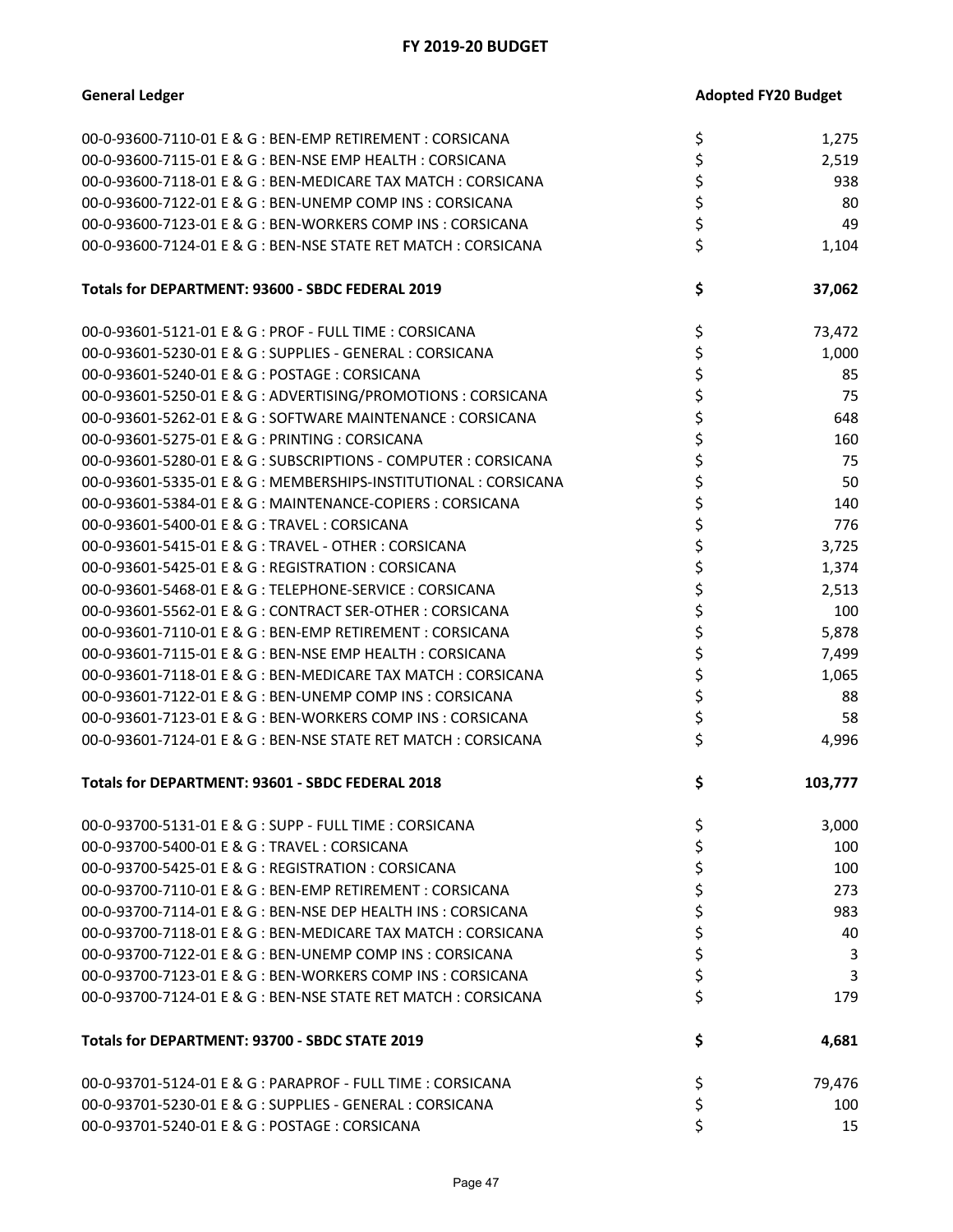| 00-0-93701-5250-01 E & G : ADVERTISING/PROMOTIONS : CORSICANA       | \$<br>50      |
|---------------------------------------------------------------------|---------------|
| 00-0-93701-5262-01 E & G: SOFTWARE MAINTENANCE: CORSICANA           | \$<br>15      |
| 00-0-93701-5275-01 E & G : PRINTING : CORSICANA                     | \$<br>40      |
| 00-0-93701-5280-01 E & G : SUBSCRIPTIONS - COMPUTER : CORSICANA     | \$<br>25      |
| 00-0-93701-5335-01 E & G : MEMBERSHIPS-INSTITUTIONAL : CORSICANA    | \$<br>799     |
| 00-0-93701-5384-01 E & G : MAINTENANCE-COPIERS : CORSICANA          | \$<br>79      |
| 00-0-93701-5400-01 E & G: TRAVEL: CORSICANA                         | \$<br>1,000   |
| 00-0-93701-5415-01 E & G : TRAVEL - OTHER : CORSICANA               | \$<br>1,233   |
| 00-0-93701-5425-01 E & G : REGISTRATION : CORSICANA                 | \$<br>1,441   |
| 00-0-93701-5468-01 E & G : TELEPHONE-SERVICE : CORSICANA            | \$<br>50      |
| 00-0-93701-5562-01 E & G : CONTRACT SER-OTHER : CORSICANA           | \$<br>25      |
| 00-0-93701-7110-01 E & G : BEN-EMP RETIREMENT : CORSICANA           | \$<br>6,358   |
| 00-0-93701-7114-01 E & G : BEN-NSE DEP HEALTH INS : CORSICANA       | \$<br>13,833  |
| 00-0-93701-7118-01 E & G : BEN-MEDICARE TAX MATCH : CORSICANA       | \$<br>1,152   |
| 00-0-93701-7122-01 E & G : BEN-UNEMP COMP INS : CORSICANA           | \$<br>95      |
| 00-0-93701-7123-01 E & G : BEN-WORKERS COMP INS : CORSICANA         | \$<br>63      |
| 00-0-93701-7124-01 E & G : BEN-NSE STATE RET MATCH : CORSICANA      | \$<br>5,405   |
|                                                                     |               |
| Totals for DEPARTMENT: 93701 - SBDC STATE 2018                      | \$<br>111,254 |
| 00-0-93801-5124-01 E & G : PARAPROF - FULL TIME : CORSICANA         | \$<br>21,826  |
| 00-0-93801-5230-01 E & G : SUPPLIES - GENERAL : CORSICANA           | \$<br>747     |
| 00-0-93801-7110-01 E & G : BEN-EMP RETIREMENT : CORSICANA           | \$<br>1,746   |
| 00-0-93801-7114-01 E & G : BEN-NSE DEP HEALTH INS : CORSICANA       | \$<br>7,863   |
| 00-0-93801-7118-01 E & G : BEN-MEDICARE TAX MATCH : CORSICANA       | \$<br>317     |
| 00-0-93801-7122-01 E & G : BEN-UNEMP COMP INS : CORSICANA           | \$<br>26      |
| 00-0-93801-7123-01 E & G : BEN-WORKERS COMP INS : CORSICANA         | \$<br>17      |
| 00-0-93801-7124-01 E & G : BEN-NSE STATE RET MATCH : CORSICANA      | \$<br>1,484   |
| Totals for DEPARTMENT: 93801 - SBDC LOCAL 2018                      | \$<br>34,026  |
| 00-0-95101-5131-01 E & G : SUPP - FULL TIME : CORSICANA             | \$<br>8,000   |
| Totals for DEPARTMENT: 95101 - AEFLA ROF DEV Y1                     | \$<br>8,000   |
| 00-0-95102-5131-01 E & G : SUPP - FULL TIME : CORSICANA             | \$<br>6,241   |
| 00-0-95102-5230-01 E & G : SUPPLIES - GENERAL : CORSICANA           | \$<br>756     |
| 00-0-95102-5400-01 E & G: TRAVEL: CORSICANA                         | \$<br>7,731   |
| 00-0-95102-5566-01 E & G : CONTRACT - TRAINING : CORSICANA          | \$<br>2,000   |
| 00-0-95102-7110-01 E & G : BEN-EMP RETIREMENT : CORSICANA           | \$<br>1,170   |
| Totals for DEPARTMENT: 95102 - AEFLA PROF DEV Y2                    | \$<br>17,898  |
| 00-0-95301-5016-01 E & G : FACULTY - PART TIME : CORSICANA          | \$<br>3,371   |
| 00-0-95301-5721-01 E & G : SCHOLARSHIP - TUITION & FEES : CORSICANA | \$<br>22,735  |
| Totals for DEPARTMENT: 95301 - AEFLA FED IET Y1                     | \$<br>26,106  |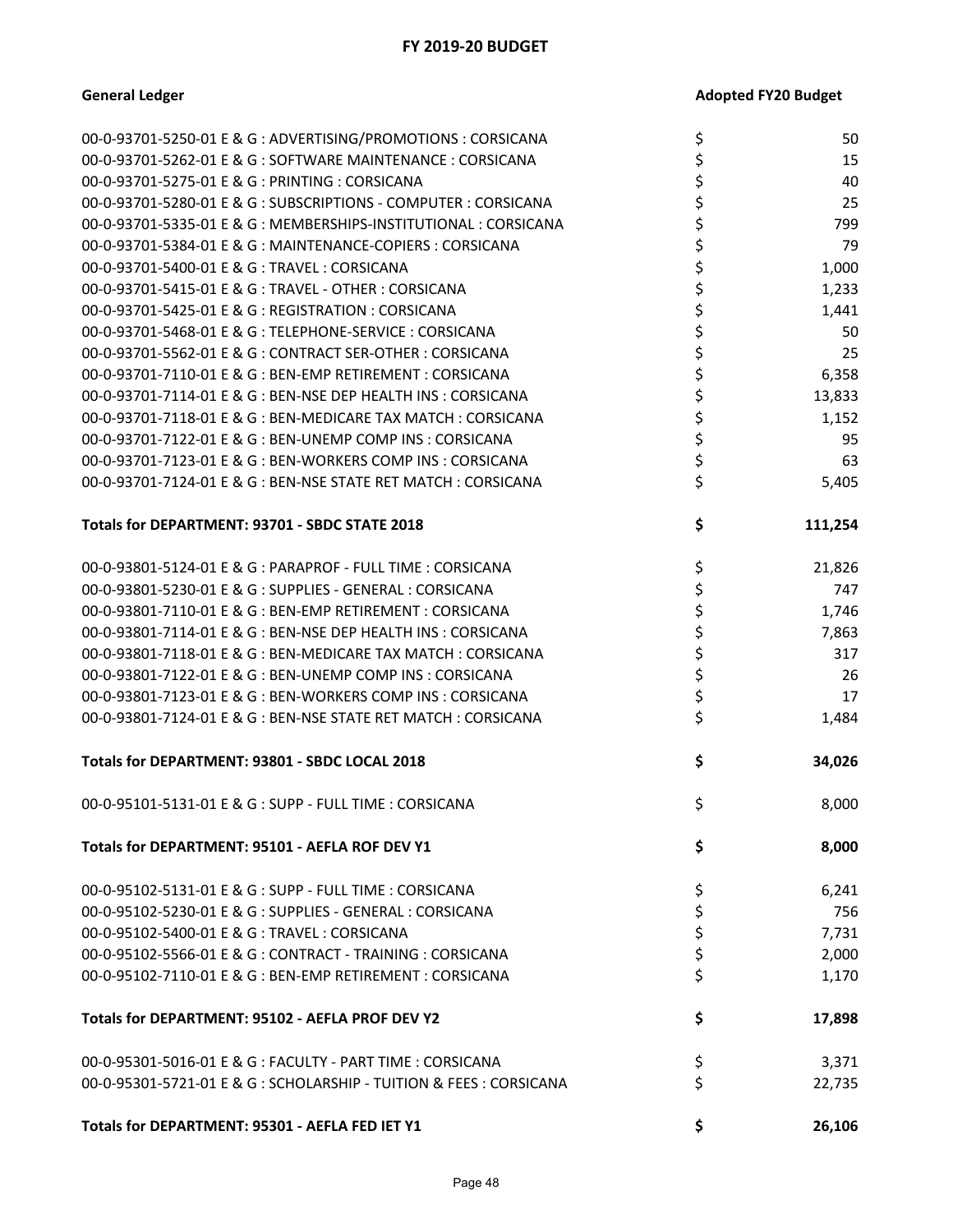| 00-0-95302-5016-01 E & G : FACULTY - PART TIME : CORSICANA          | \$<br>27,520     |
|---------------------------------------------------------------------|------------------|
| 00-0-95302-5721-01 E & G: SCHOLARSHIP - TUITION & FEES: CORSICANA   | \$<br>95,248     |
| Totals for DEPARTMENT: 95302 - AEFLA FED IET Y2                     | \$<br>122,768    |
| 00-0-95401-5721-01 E & G : SCHOLARSHIP - TUITION & FEES : CORSICANA | \$<br>3,496      |
| Totals for DEPARTMENT: 95401 - AEL CIVICS IET Y1                    | \$<br>3,496      |
| 00-0-95402-5016-01 E & G : FACULTY - PART TIME : CORSICANA          | \$<br>4,150      |
| 00-0-95402-5721-01 E & G: SCHOLARSHIP - TUITION & FEES: CORSICANA   | \$<br>6,557      |
| Totals for DEPARTMENT: 95402 - AEL CIVICS IET Y2                    | \$<br>10,707     |
| Totals for FUND: 00 - E & G                                         | \$<br>44,104,970 |
| 10-0-20504-5900-01   & S : PRINCIPAL : CORSICANA                    | \$<br>200,000    |
| 10-0-20504-5901-01   & S : INTEREST : CORSICANA                     | \$<br>57,535     |
| Totals for DEPARTMENT: 20504 - NC REVENUE BONDS - 2006              | \$<br>257,535    |
| 10-0-20505-5900-01   & S : PRINCIPAL : CORSICANA                    | \$<br>190,000    |
| 10-0-20505-5901-01   & S : INTEREST : CORSICANA                     | \$<br>71,604     |
| Totals for DEPARTMENT: 20505 - NC REVENUE BONDS - 2007              | \$<br>261,604    |
| 10-0-20506-5900-01   & S : PRINCIPAL : CORSICANA                    | \$<br>200,000    |
| 10-0-20506-5901-01   & S : INTEREST : CORSICANA                     | \$<br>112,632    |
| Totals for DEPARTMENT: 20506 - NC REVENUE BONDS - 2009              | \$<br>312,632    |
| 10-0-20510-5352-01   & S : BANK CHARGE-FEES : CORSICANA             | \$<br>450        |
| 10-0-20510-5900-01   & S : PRINCIPAL : CORSICANA                    | \$<br>1,005,000  |
| 10-0-20510-5901-01   & S : INTEREST : CORSICANA                     | \$<br>401,713    |
| Totals for DEPARTMENT: 20510 - NC REVENUE BONDS - 2012              | \$<br>1,407,163  |
| Totals for FUND: 10 - I & S                                         | \$<br>2,238,934  |
| 30-0-70100-5232-01 AUX : SUPPLIES - COPIER : CORSICANA              | \$<br>200        |
| 30-0-70100-5232-02 AUX : SUPPLIES - COPIER : WAXAHACHIE             | \$<br>100        |
| 30-0-70100-5232-03 AUX: SUPPLIES - COPIER: MEXIA                    | \$<br>100        |
| 30-0-70100-5232-04 AUX : SUPPLIES - COPIER : MIDLOTHIAN             | \$<br>100        |
| 30-0-70100-5330-01 AUX : MEMBERSHIPS/DUES : CORSICANA               | \$<br>6,275      |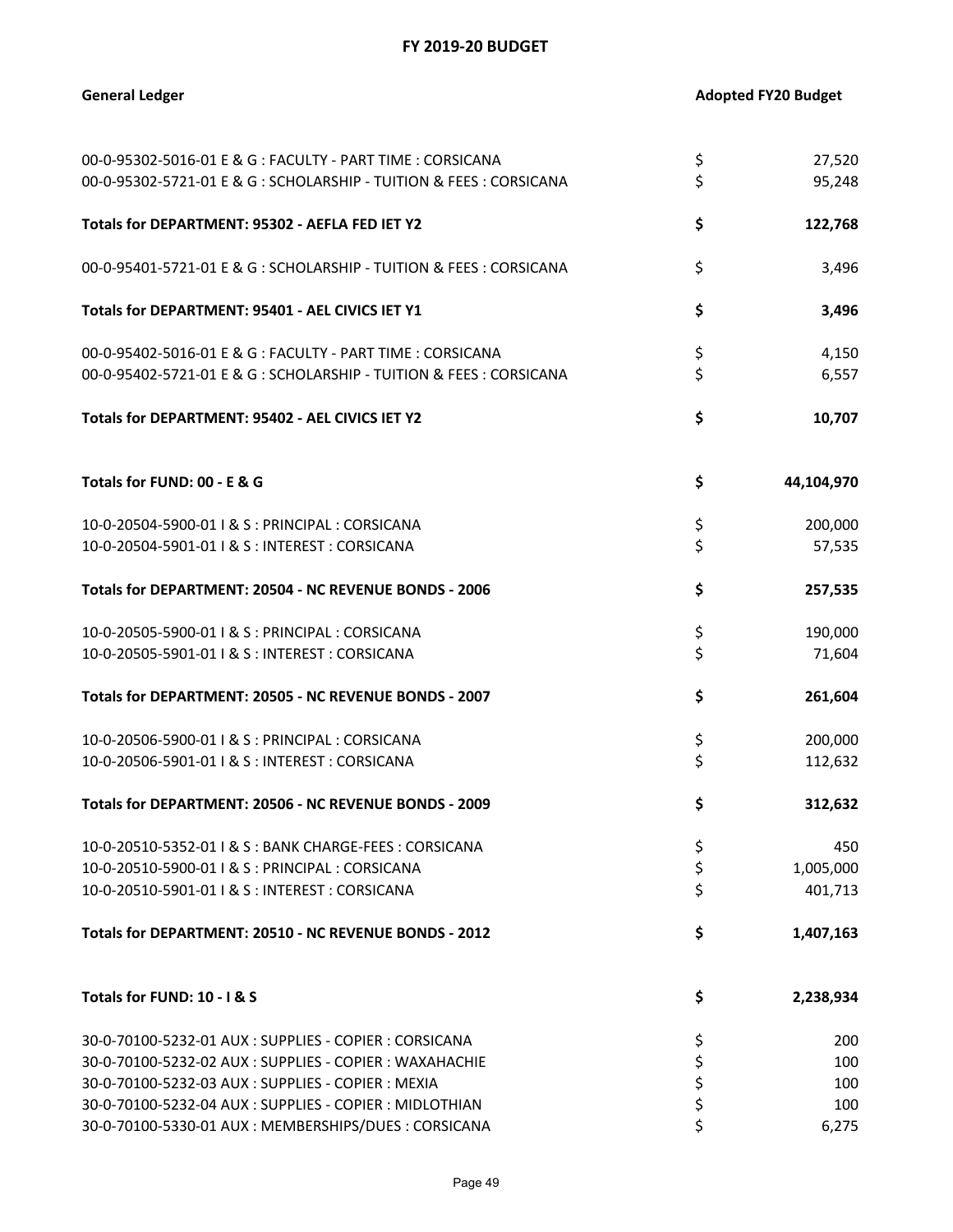| <b>Adopted FY20 Budget</b> |
|----------------------------|
|                            |

| 30-0-70100-5338-01 AUX : PRESIDENT STAFF FUNCTIONS : CORSICANA    | \$<br>1,680   |
|-------------------------------------------------------------------|---------------|
| 30-0-70100-5353-01 AUX: RESERVE: CORSICANA                        | \$<br>225,000 |
| 30-0-70100-5359-01 AUX : COLLEGE DEVELOPMENT : CORSICANA          | \$<br>2,475   |
| 30-0-70100-5376-01 AUX: MEDICAL: CORSICANA                        | \$<br>10,000  |
| 30-0-70100-5385-01 AUX : MAINTENANCE-OTHER : CORSICANA            | \$<br>3,000   |
| 30-0-70100-5413-01 AUX : TRAVEL-STUDENT : CORSICANA               | \$<br>50,000  |
| 30-0-70100-5468-01 AUX: TELEPHONE-SERVICE: CORSICANA              | \$<br>277     |
| 30-0-70100-5562-01 AUX: CONTRACT SER-OTHER: CORSICANA             | \$<br>4,900   |
| 30-0-70100-5955-01 AUX : CHORAL SCHOLARSHIP - AWARDS : CORSICANA  | \$<br>54,000  |
| 30-0-70100-5960-01 AUX : DRAMA SCHOLARSHIP - AWARDS : CORSICANA   | \$<br>19,000  |
| 30-0-70100-5966-01 AUX : DRAMA ROOM AND BOARD : CORSICANA         | \$<br>6,600   |
| 30-0-70100-5998-01 AUX: CONTINGENCY - ATHLETIC: CORSICANA         | \$<br>40,000  |
| 30-0-70100-5999-01 AUX: CONTINGENCY: CORSICANA                    | \$<br>68,600  |
| Totals for DEPARTMENT: 70100 - MANAGEMENT & DEVELOPMENT           | \$<br>492,307 |
| 30-0-70150-5124-01 AUX: PARAPROF - FULL TIME: CORSICANA           | \$<br>50,000  |
| 30-0-70150-5136-01 AUX: SUPP - PART TIME: CORSICANA               | \$<br>35,000  |
| 30-0-70150-5230-01 AUX: SUPPLIES - GENERAL: CORSICANA             | \$<br>12,411  |
| 30-0-70150-5375-01 AUX: INSURANCE: CORSICANA                      | \$<br>30,000  |
| 30-0-70150-5385-01 AUX: MAINTENANCE-OTHER: CORSICANA              | \$<br>695     |
| 30-0-70150-5400-01 AUX: TRAVEL: CORSICANA                         | \$<br>1,000   |
| 30-0-70150-5468-01 AUX : TELEPHONE-SERVICE : CORSICANA            | \$<br>76      |
| 30-0-70150-5534-01 AUX: DRUG TESTING: CORSICANA                   | \$<br>6,300   |
| 30-0-70150-5721-01 AUX: SCHOLARSHIP - TUITION & FEES: CORSICANA   | \$<br>10,000  |
| 30-0-70150-6011-01 AUX : EQUIPMENT <5000 : CORSICANA              | \$<br>35,364  |
| 30-0-70150-7110-01 AUX: BEN-EMP RETIREMENT: CORSICANA             | \$<br>3,442   |
| 30-0-70150-7115-01 AUX: BEN-NSE EMP HEALTH: CORSICANA             | \$<br>7,131   |
| 30-0-70150-7118-01 AUX: BEN-MEDICARE TAX MATCH: CORSICANA         | \$<br>53,000  |
| 30-0-70150-7124-01 AUX: BEN-NSE STATE RET MATCH: CORSICANA        | \$<br>2,147   |
| Totals for DEPARTMENT: 70150 - ATHLETIC TRAINING CENTER           | \$<br>246,566 |
| 30-0-70200-5121-01 AUX : PROF - FULL TIME : CORSICANA             | \$<br>32,976  |
| 30-0-70200-5124-01 AUX : PARAPROF - FULL TIME : CORSICANA         | \$<br>12,997  |
| 30-0-70200-5230-01 AUX : SUPPLIES - GENERAL : CORSICANA           | \$<br>11,026  |
| 30-0-70200-5385-01 AUX : MAINTENANCE-OTHER : CORSICANA            | \$<br>7,800   |
| 30-0-70200-5405-01 AUX : MEALS : CORSICANA                        | \$<br>3,500   |
| 30-0-70200-5412-01 AUX : TRAVEL-RECRUITING : CORSICANA            | \$<br>3,700   |
| 30-0-70200-5413-01 AUX: TRAVEL-STUDENT: CORSICANA                 | \$<br>22,500  |
| 30-0-70200-5468-01 AUX: TELEPHONE-SERVICE: CORSICANA              | \$<br>240     |
| 30-0-70200-5561-01 AUX: CONTRACT SER-OFFICIALS: CORSICANA         | \$<br>8,520   |
| 30-0-70200-5721-01 AUX : SCHOLARSHIP - TUITION & FEES : CORSICANA | \$<br>204,642 |
| 30-0-70200-7110-01 AUX : BEN-EMP RETIREMENT : CORSICANA           | \$<br>2,354   |
| 30-0-70200-7124-01 AUX: BEN-NSE STATE RET MATCH: CORSICANA        | \$<br>2,730   |
| Totals for DEPARTMENT: 70200 - BASEBALL - MEN                     | \$<br>312,985 |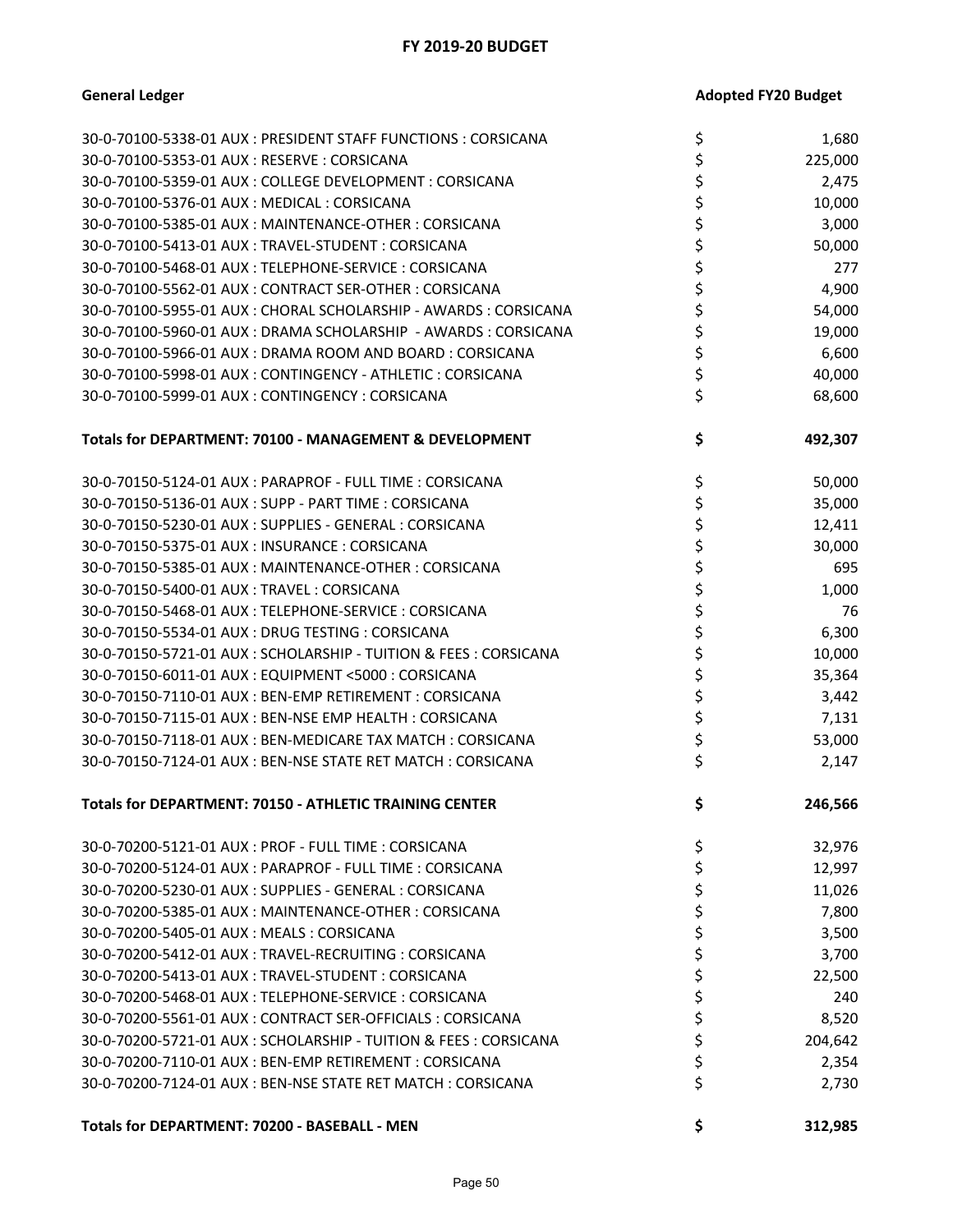| 30-0-70250-5121-01 AUX: PROF - FULL TIME: CORSICANA             | \$<br>30,970  |
|-----------------------------------------------------------------|---------------|
| 30-0-70250-5124-01 AUX : PARAPROF - FULL TIME : CORSICANA       | \$<br>12,250  |
| 30-0-70250-5230-01 AUX : SUPPLIES - GENERAL : CORSICANA         | \$<br>9,994   |
| 30-0-70250-5240-01 AUX: POSTAGE: CORSICANA                      | \$<br>100     |
| 30-0-70250-5385-01 AUX : MAINTENANCE-OTHER : CORSICANA          | \$<br>4,740   |
| 30-0-70250-5405-01 AUX: MEALS: CORSICANA                        | \$<br>3,300   |
| 30-0-70250-5412-01 AUX : TRAVEL-RECRUITING : CORSICANA          | \$<br>3,700   |
| 30-0-70250-5413-01 AUX: TRAVEL-STUDENT: CORSICANA               | \$<br>20,600  |
| 30-0-70250-5468-01 AUX: TELEPHONE-SERVICE: CORSICANA            | \$<br>150     |
| 30-0-70250-5561-01 AUX: CONTRACT SER-OFFICIALS: CORSICANA       | \$<br>5,850   |
| 30-0-70250-5721-01 AUX: SCHOLARSHIP - TUITION & FEES: CORSICANA | \$<br>204,642 |
| 30-0-70250-7110-01 AUX: BEN-EMP RETIREMENT: CORSICANA           | \$<br>2,209   |
| 30-0-70250-7118-01 AUX: BEN-MEDICARE TAX MATCH: CORSICANA       | \$<br>6       |
| 30-0-70250-7121-01 AUX : BEN-SOCIAL SEC TAX MATCH : CORSICANA   | \$<br>22      |
| 30-0-70250-7124-01 AUX: BEN-NSE STATE RET MATCH: CORSICANA      | \$<br>2,861   |
|                                                                 |               |
| Totals for DEPARTMENT: 70250 - SOFTBALL - WOMEN                 | \$<br>301,394 |
| 30-0-70300-5121-01 AUX: PROF - FULL TIME: CORSICANA             | \$<br>34,300  |
| 30-0-70300-5124-01 AUX : PARAPROF - FULL TIME : CORSICANA       | \$<br>12,618  |
| 30-0-70300-5230-01 AUX : SUPPLIES - GENERAL : CORSICANA         | \$<br>10,548  |
| 30-0-70300-5240-01 AUX: POSTAGE: CORSICANA                      | \$<br>300     |
| 30-0-70300-5280-01 AUX : SUBSCRIPTIONS - COMPUTER : CORSICANA   | \$<br>534     |
| 30-0-70300-5405-01 AUX: MEALS: CORSICANA                        | \$<br>6,000   |
| 30-0-70300-5412-01 AUX : TRAVEL-RECRUITING : CORSICANA          | \$<br>8,000   |
| 30-0-70300-5413-01 AUX: TRAVEL-STUDENT: CORSICANA               | \$<br>7,400   |
| 30-0-70300-5431-01 AUX : International Athletes : CORSICANA     | \$<br>3,200   |
| 30-0-70300-5468-01 AUX : TELEPHONE-SERVICE : CORSICANA          | \$<br>150     |
| 30-0-70300-5561-01 AUX: CONTRACT SER-OFFICIALS: CORSICANA       | \$<br>10,720  |
| 30-0-70300-5721-01 AUX: SCHOLARSHIP - TUITION & FEES: CORSICANA | \$<br>65,208  |
| 30-0-70300-5722-01 AUX : SCHOLARSHIP - HOUSING : CORSICANA      | \$<br>72,765  |
| 30-0-70300-5724-01 AUX: SCHOLARSHIP - BOOKS: CORSICANA          | \$<br>6,600   |
| 30-0-70300-7110-01 AUX : BEN-EMP RETIREMENT : CORSICANA         | \$<br>2,673   |
| 30-0-70300-7114-01 AUX : BEN-NSE DEP HEALTH INS : CORSICANA     | \$<br>7,963   |
| 30-0-70300-7115-01 AUX : BEN-NSE EMP HEALTH : CORSICANA         | \$<br>2,000   |
| 30-0-70300-7118-01 AUX: BEN-MEDICARE TAX MATCH: CORSICANA       | \$<br>6       |
| 30-0-70300-7121-01 AUX : BEN-SOCIAL SEC TAX MATCH : CORSICANA   | \$<br>23      |
| 30-0-70300-7124-01 AUX : BEN-NSE STATE RET MATCH : CORSICANA    | \$<br>3,679   |
| 30-0-70300-7125-01 AUX: BEN-ORP DIFFERENTIAL: CORSICANA         | \$<br>21      |
| Totals for DEPARTMENT: 70300 - BASKETBALL - MEN                 | \$<br>254,708 |
| 30-0-70350-5950-01 AUX: BAND SCHOLARSHIP - AWARDS: CORSICANA    | \$<br>150,000 |
| Totals for DEPARTMENT: 70350 - MARCHING BAND                    | \$<br>150,000 |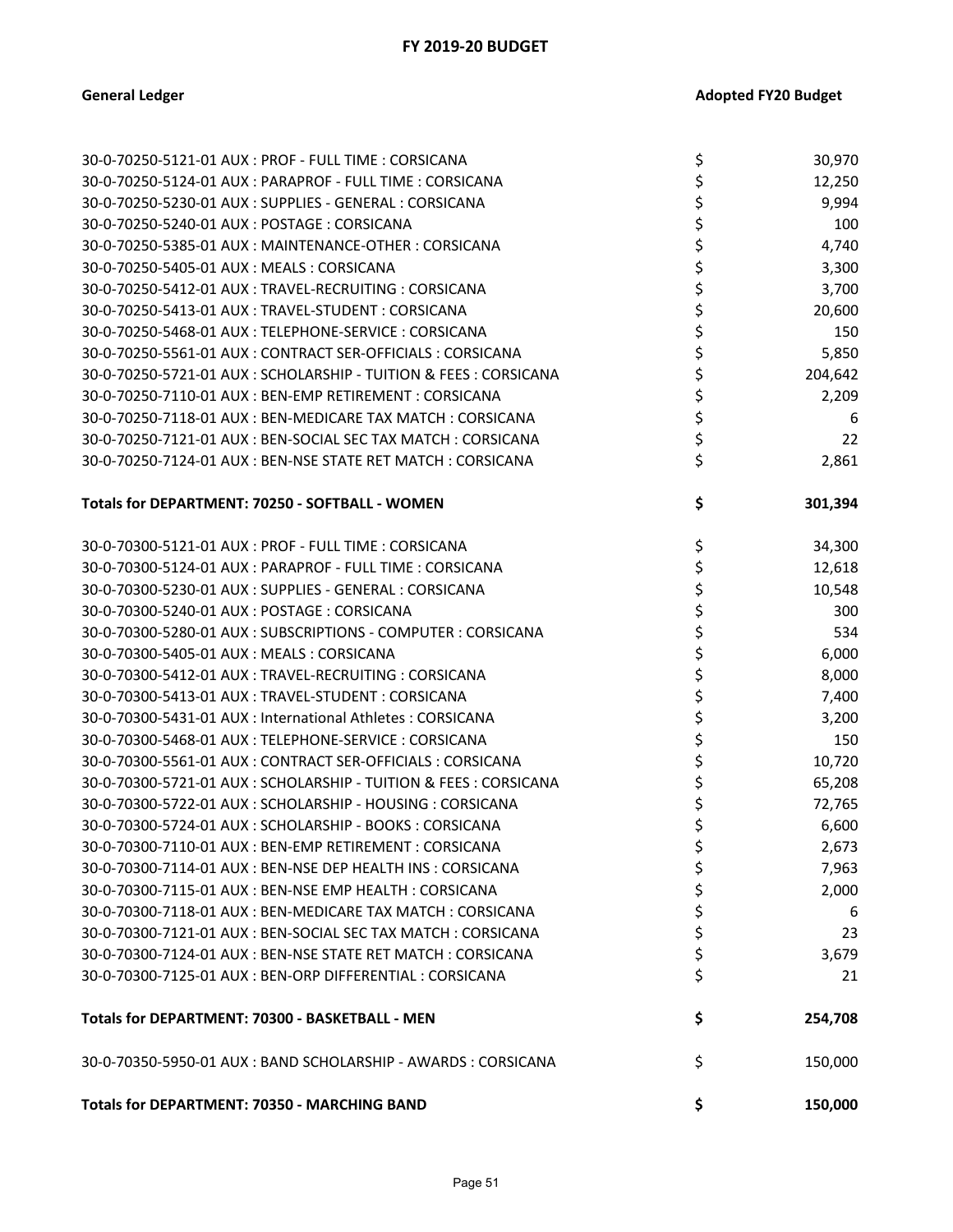| 30-0-70400-5121-01 AUX: PROF - FULL TIME: CORSICANA             | \$ | 42,251  |
|-----------------------------------------------------------------|----|---------|
| 30-0-70400-5136-01 AUX : SUPP - PART TIME : CORSICANA           | \$ | 10,000  |
| 30-0-70400-5230-01 AUX : SUPPLIES - GENERAL : CORSICANA         | \$ | 4,074   |
| 30-0-70400-5291-01 AUX: UNIFORMS/WARM-UPS: CORSICANA            | \$ | 10,000  |
| 30-0-70400-5336-01 AUX: NATIONAL COMPETITION: CORSICANA         | \$ | 35,000  |
| 30-0-70400-5412-01 AUX : TRAVEL-RECRUITING : CORSICANA          | \$ | 2,500   |
| 30-0-70400-5413-01 AUX: TRAVEL-STUDENT: CORSICANA               | \$ | 2,500   |
| 30-0-70400-5420-01 AUX: WORKSHOPS: CORSICANA                    | \$ | 5,000   |
| 30-0-70400-5468-01 AUX: TELEPHONE-SERVICE: CORSICANA            | \$ | 100     |
| 30-0-70400-5961-01 AUX: CHEERLEADING ROOM: CORSICANA            | \$ | 110,000 |
| 30-0-70400-7110-01 AUX: BEN-EMP RETIREMENT: CORSICANA           | \$ | 3,218   |
| 30-0-70400-7118-01 AUX: BEN-MEDICARE TAX MATCH: CORSICANA       | \$ | 100     |
| 30-0-70400-7121-01 AUX: BEN-SOCIAL SEC TAX MATCH: CORSICANA     | \$ | 500     |
| 30-0-70400-7124-01 AUX: BEN-NSE STATE RET MATCH: CORSICANA      | \$ | 2,790   |
|                                                                 |    |         |
| <b>Totals for DEPARTMENT: 70400 - CHEERLEADING</b>              | \$ | 228,033 |
| 30-0-70500-5121-01 AUX: PROF - FULL TIME: CORSICANA             | \$ | 41,160  |
| 30-0-70500-5124-01 AUX: PARAPROF - FULL TIME: CORSICANA         | \$ | 98,393  |
| 30-0-70500-5230-01 AUX : SUPPLIES - GENERAL : CORSICANA         | \$ | 22,077  |
| 30-0-70500-5280-01 AUX : SUBSCRIPTIONS - COMPUTER : CORSICANA   | \$ | 3,500   |
| 30-0-70500-5385-01 AUX : MAINTENANCE-OTHER : CORSICANA          | \$ | 10,682  |
| 30-0-70500-5405-01 AUX: MEALS: CORSICANA                        | \$ | 18,065  |
| 30-0-70500-5412-01 AUX: TRAVEL-RECRUITING: CORSICANA            | \$ | 19,000  |
| 30-0-70500-5413-01 AUX: TRAVEL-STUDENT: CORSICANA               | \$ | 39,549  |
| 30-0-70500-5468-01 AUX: TELEPHONE-SERVICE: CORSICANA            | \$ | 415     |
| 30-0-70500-5561-01 AUX: CONTRACT SER-OFFICIALS: CORSICANA       | \$ | 8,040   |
| 30-0-70500-5580-01 AUX: RENTAL - FACILITIES: CORSICANA          | \$ | 17,500  |
| 30-0-70500-5721-01 AUX: SCHOLARSHIP - TUITION & FEES: CORSICANA | \$ | 361,132 |
| 30-0-70500-7110-01 AUX: BEN-EMP RETIREMENT: CORSICANA           | \$ | 4,166   |
| 30-0-70500-7114-01 AUX: BEN-NSE DEP HEALTH INS: CORSICANA       | \$ | 13,000  |
| 30-0-70500-7115-01 AUX : BEN-NSE EMP HEALTH : CORSICANA         | \$ | 14,260  |
| 30-0-70500-7118-01 AUX: BEN-MEDICARE TAX MATCH: CORSICANA       | Ś  | 25      |
| 30-0-70500-7121-01 AUX: BEN-SOCIAL SEC TAX MATCH: CORSICANA     | \$ | 11      |
| 30-0-70500-7124-01 AUX: BEN-NSE STATE RET MATCH: CORSICANA      | \$ | 10,929  |
| 30-0-70500-7125-01 AUX : BEN-ORP DIFFERENTIAL : CORSICANA       | \$ | 4       |
| <b>Totals for DEPARTMENT: 70500 - FOOTBALL</b>                  | \$ | 681,908 |
| 30-0-70800-5124-01 AUX: PARAPROF - FULL TIME: CORSICANA         | \$ | 58,885  |
| 30-0-70800-5135-01 AUX : INTERNATIONAL : CORSICANA              | \$ | 7,600   |
| 30-0-70800-5136-01 AUX : SUPP - PART TIME : CORSICANA           | \$ | 6,335   |
| 30-0-70800-5230-01 AUX : SUPPLIES - GENERAL : CORSICANA         | \$ | 7,809   |
| 30-0-70800-5240-01 AUX: POSTAGE: CORSICANA                      | \$ | 150     |
| 30-0-70800-5280-01 AUX : SUBSCRIPTIONS - COMPUTER : CORSICANA   | \$ | 534     |
| 30-0-70800-5385-01 AUX : MAINTENANCE-OTHER : CORSICANA          | \$ | 2,940   |
| 30-0-70800-5405-01 AUX: MEALS: CORSICANA                        | \$ | 12,460  |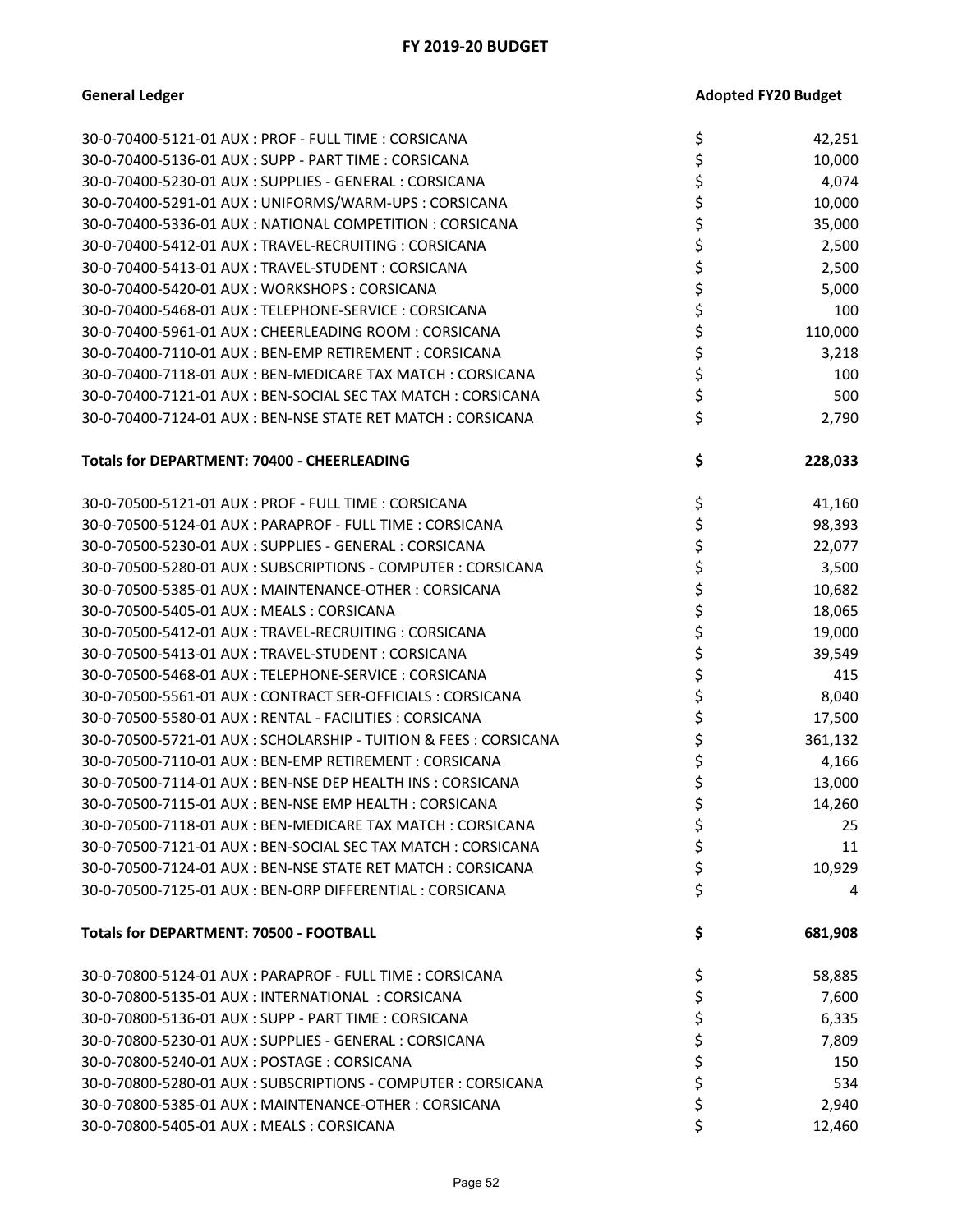| 30-0-70800-5412-01 AUX : TRAVEL-RECRUITING : CORSICANA            | \$<br>4,500   |
|-------------------------------------------------------------------|---------------|
| 30-0-70800-5413-01 AUX: TRAVEL-STUDENT: CORSICANA                 | \$<br>16,375  |
| 30-0-70800-5468-01 AUX : TELEPHONE-SERVICE : CORSICANA            | \$<br>100     |
| 30-0-70800-5561-01 AUX : CONTRACT SER-OFFICIALS : CORSICANA       | \$<br>3,870   |
| 30-0-70800-5721-01 AUX : SCHOLARSHIP - TUITION & FEES : CORSICANA | \$<br>186,585 |
| 30-0-70800-7110-01 AUX : BEN-EMP RETIREMENT : CORSICANA           | \$<br>4,262   |
| 30-0-70800-7114-01 AUX : BEN-NSE DEP HEALTH INS : CORSICANA       | \$<br>13,800  |
| 30-0-70800-7118-01 AUX: BEN-MEDICARE TAX MATCH: CORSICANA         | \$<br>25      |
| 30-0-70800-7121-01 AUX: BEN-SOCIAL SEC TAX MATCH: CORSICANA       | \$<br>1,074   |
| 30-0-70800-7124-01 AUX: BEN-NSE STATE RET MATCH: CORSICANA        | \$<br>3,543   |
| <b>Totals for DEPARTMENT: 70800 - SOCCER</b>                      | \$<br>330,847 |
| 30-0-70900-5121-01 AUX: PROF - FULL TIME: CORSICANA               | \$<br>30,380  |
| 30-0-70900-5135-01 AUX : INTERNATIONAL : CORSICANA                | \$<br>3,200   |
| 30-0-70900-5136-01 AUX : SUPP - PART TIME : CORSICANA             | \$<br>1,145   |
| 30-0-70900-5137-01 AUX: STIPENDS: CORSICANA                       | \$<br>5,515   |
| 30-0-70900-5230-01 AUX : SUPPLIES - GENERAL : CORSICANA           | \$<br>12,467  |
| 30-0-70900-5280-01 AUX : SUBSCRIPTIONS - COMPUTER : CORSICANA     | \$<br>534     |
| 30-0-70900-5405-01 AUX : MEALS : CORSICANA                        | \$<br>1,761   |
| 30-0-70900-5412-01 AUX : TRAVEL-RECRUITING : CORSICANA            | \$<br>5,625   |
| 30-0-70900-5413-01 AUX: TRAVEL-STUDENT: CORSICANA                 | \$<br>13,940  |
| 30-0-70900-5468-01 AUX : TELEPHONE-SERVICE : CORSICANA            | \$<br>70      |
| 30-0-70900-5561-01 AUX : CONTRACT SER-OFFICIALS : CORSICANA       | \$<br>5,880   |
| 30-0-70900-5721-01 AUX : SCHOLARSHIP - TUITION & FEES : CORSICANA | \$<br>126,396 |
| 30-0-70900-7110-01 AUX : BEN-EMP RETIREMENT : CORSICANA           | \$<br>1,210   |
| 30-0-70900-7124-01 AUX: BEN-NSE STATE RET MATCH: CORSICANA        | \$<br>2,451   |
| 30-0-70900-7125-01 AUX: BEN-ORP DIFFERENTIAL: CORSICANA           | \$<br>18      |
| Totals for DEPARTMENT: 70900 - VOLLEYBALL                         | \$<br>210,592 |
| 30-0-75000-5121-01 AUX: PROF - FULL TIME: CORSICANA               | \$<br>69,649  |
| 30-0-75000-5124-01 AUX: PARAPROF - FULL TIME: CORSICANA           | \$<br>45,482  |
| 30-0-75000-5124-02 AUX : PARAPROF - FULL TIME : WAXAHACHIE        | \$<br>38,850  |
| 30-0-75000-5131-01 AUX: SUPP - FULL TIME: CORSICANA               | \$<br>33,461  |
| 30-0-75000-5131-02 AUX: SUPP - FULL TIME: WAXAHACHIE              | \$<br>24,124  |
| 30-0-75000-5131-04 AUX : SUPP - FULL TIME : MIDLOTHIAN            | \$<br>23,047  |
| 30-0-75000-5136-01 AUX: SUPP - PART TIME: CORSICANA               | \$<br>52,000  |
| 30-0-75000-5136-02 AUX : SUPP - PART TIME : WAXAHACHIE            | \$<br>30,000  |
| 30-0-75000-5136-03 AUX: SUPP - PART TIME: MEXIA                   | \$<br>4,000   |
| 30-0-75000-5136-04 AUX: SUPP - PART TIME: MIDLOTHIAN              | \$<br>8,000   |
| 30-0-75000-5221-01 AUX : FOOD PURCHASES : CORSICANA               | \$<br>3,000   |
| 30-0-75000-5221-02 AUX : FOOD PURCHASES : WAXAHACHIE              | \$<br>14,000  |
| 30-0-75000-5221-04 AUX : FOOD PURCHASES : MIDLOTHIAN              | \$<br>10,000  |
| 30-0-75000-5230-01 AUX: SUPPLIES - GENERAL: CORSICANA             | \$<br>12,470  |
| 30-0-75000-5230-02 AUX : SUPPLIES - GENERAL : WAXAHACHIE          | \$<br>11,000  |
| 30-0-75000-5230-04 AUX : SUPPLIES - GENERAL : MIDLOTHIAN          | \$<br>4,500   |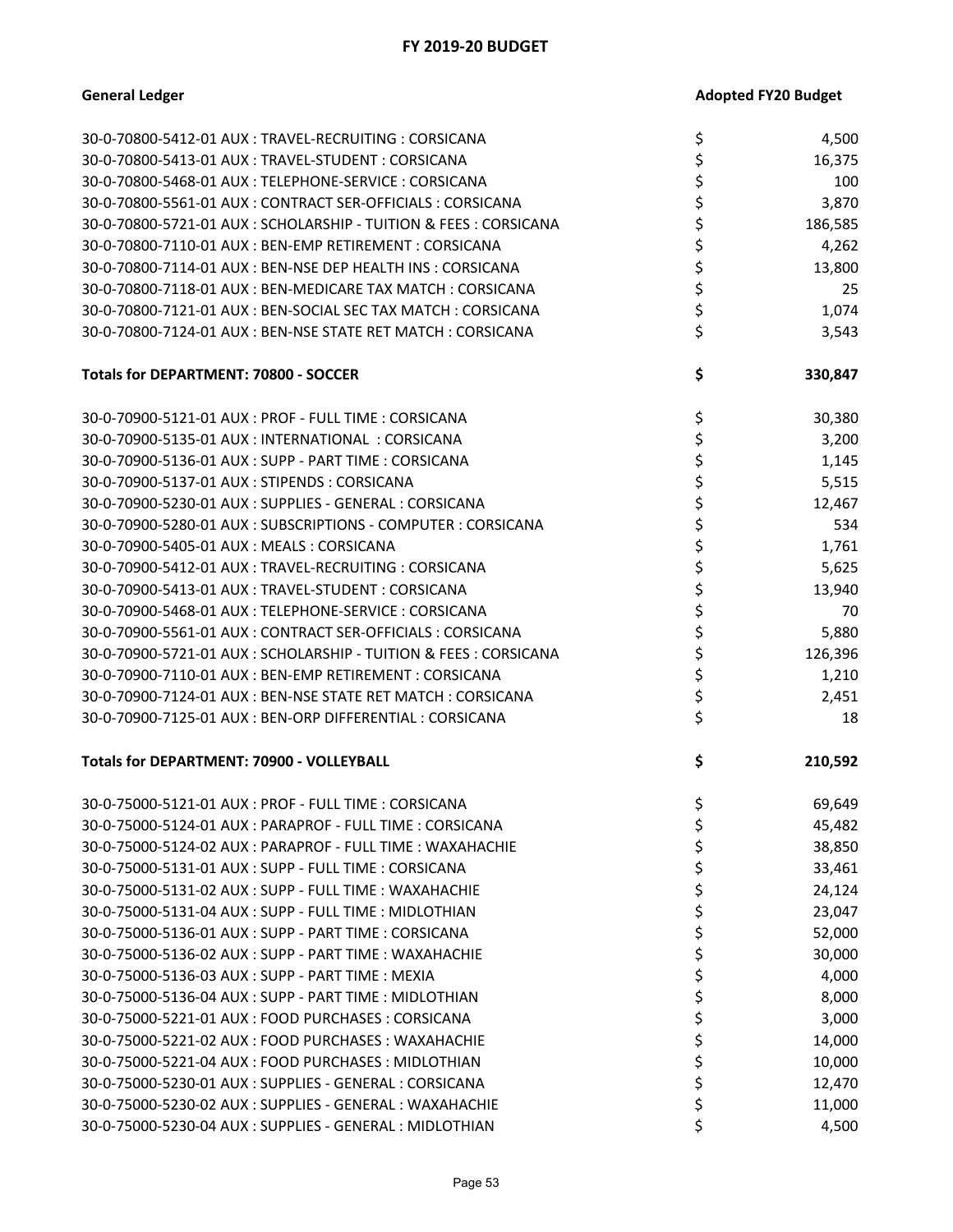| 30-0-75000-5235-01 AUX : SUPPLIES - RESALE : CORSICANA         | \$<br>290,000 |
|----------------------------------------------------------------|---------------|
| 30-0-75000-5235-02 AUX : SUPPLIES - RESALE : WAXAHACHIE        | \$<br>95,000  |
| 30-0-75000-5235-04 AUX: SUPPLIES - RESALE: MIDLOTHIAN          | \$<br>18,000  |
| 30-0-75000-5240-01 AUX: POSTAGE: CORSICANA                     | 400           |
| 30-0-75000-5262-01 AUX: SOFTWARE MAINTENANCE: CORSICANA        | \$<br>50,000  |
| 30-0-75000-5300-01 AUX: SOFTGOODS - RESALE: CORSICANA          | \$<br>149,200 |
| 30-0-75000-5300-02 AUX: SOFTGOODS - RESALE: WAXAHACHIE         | \$<br>33,000  |
| 30-0-75000-5300-04 AUX: SOFTGOODS - RESALE: MIDLOTHIAN         | \$<br>5,000   |
| 30-0-75000-5302-01 AUX : ELECTRONICS - RESALE : CORSICANA      | \$<br>52,700  |
| 30-0-75000-5302-02 AUX : ELECTRONICS - RESALE : WAXAHACHIE     | 22,500        |
| 30-0-75000-5303-01 AUX: BOOKS - RESALE: CORSICANA              | \$<br>970,000 |
| 30-0-75000-5303-02 AUX : BOOKS - RESALE : WAXAHACHIE           | \$<br>620,000 |
| 30-0-75000-5303-04 AUX: BOOKS - RESALE: MIDLOTHIAN             | 246,000       |
| 30-0-75000-5305-01 AUX: BOOKS - REFUNDS: CORSICANA             | \$<br>3,000   |
| 30-0-75000-5305-02 AUX : BOOKS - REFUNDS : WAXAHACHIE          | \$<br>750     |
| 30-0-75000-5305-04 AUX : BOOKS - REFUNDS : MIDLOTHIAN          | \$<br>750     |
| 30-0-75000-5316-01 AUX: BOOKS (USED) - RESALE: CORSICANA       | \$<br>125,000 |
| 30-0-75000-5316-02 AUX: BOOKS (USED) - RESALE: WAXAHACHIE      | \$<br>55,000  |
| 30-0-75000-5316-04 AUX : BOOKS (USED) - RESALE : MIDLOTHIAN    | \$<br>16,000  |
| 30-0-75000-5335-01 AUX: MEMBERSHIPS-INSTITUTIONAL: CORSICANA   | 3,000         |
| 30-0-75000-5351-01 AUX: BANK CHARGE-MC/VISA: CORSICANA         | \$<br>12,000  |
| 30-0-75000-5351-02 AUX: BANK CHARGE-MC/VISA: WAXAHACHIE        | \$<br>12,000  |
| 30-0-75000-5351-04 AUX: BANK CHARGE-MC/VISA: MIDLOTHIAN        | 5,000         |
| 30-0-75000-5369-01 AUX: FREIGHT: CORSICANA                     | \$<br>70,000  |
| 30-0-75000-5369-02 AUX: FREIGHT: WAXAHACHIE                    | \$<br>30,000  |
| 30-0-75000-5369-04 AUX : FREIGHT : MIDLOTHIAN                  | \$<br>5,000   |
| 30-0-75000-5385-01 AUX: MAINTENANCE-OTHER: CORSICANA           | \$<br>325     |
| 30-0-75000-5400-01 AUX: TRAVEL: CORSICANA                      | \$<br>5,000   |
| 30-0-75000-5400-02 AUX : TRAVEL : WAXAHACHIE                   | \$<br>2,000   |
| 30-0-75000-5468-01 AUX: TELEPHONE-SERVICE: CORSICANA           | \$<br>1,355   |
| 30-0-75000-5562-01 AUX: CONTRACT SER-OTHER: CORSICANA          | \$<br>14,600  |
| 30-0-75000-6011-01 AUX : EQUIPMENT <5000 : CORSICANA           | \$<br>1,200   |
| 30-0-75000-7110-01 AUX : BEN-EMP RETIREMENT : CORSICANA        | 11,541        |
| 30-0-75000-7110-02 AUX : BEN-EMP RETIREMENT : WAXAHACHIE       | \$<br>5,220   |
| 30-0-75000-7114-01 AUX : BEN-NSE DEP HEALTH INS : CORSICANA    | \$<br>12,235  |
| 30-0-75000-7114-02 AUX : BEN-NSE DEP HEALTH INS : WAXAHACHIE   | \$<br>22,996  |
| 30-0-75000-7115-01 AUX: BEN-NSE EMP HEALTH: CORSICANA          | \$<br>15,557  |
| 30-0-75000-7115-04 AUX : BEN-NSE EMP HEALTH : MIDLOTHIAN       | \$<br>7,778   |
| 30-0-75000-7118-01 AUX: BEN-MEDICARE TAX MATCH: CORSICANA      | \$<br>1,417   |
| 30-0-75000-7118-02 AUX : BEN-MEDICARE TAX MATCH : WAXAHACHIE   | 583           |
| 30-0-75000-7118-04 AUX : BEN-MEDICARE TAX MATCH : MIDLOTHIAN   | \$<br>198     |
| 30-0-75000-7121-01 AUX : BEN-SOCIAL SEC TAX MATCH : CORSICANA  | \$<br>980     |
| 30-0-75000-7121-02 AUX : BEN-SOCIAL SEC TAX MATCH : WAXAHACHIE | 402           |
| 30-0-75000-7121-04 AUX : BEN-SOCIAL SEC TAX MATCH : MIDLOTHIAN | \$<br>250     |
| 30-0-75000-7124-01 AUX: BEN-NSE STATE RET MATCH: CORSICANA     | \$<br>9,675   |
| 30-0-75000-7124-02 AUX : BEN-NSE STATE RET MATCH : WAXAHACHIE  | \$<br>4,437   |
| 30-0-75000-7124-04 AUX : BEN-NSE STATE RET MATCH : MIDLOTHIAN  | 1,578         |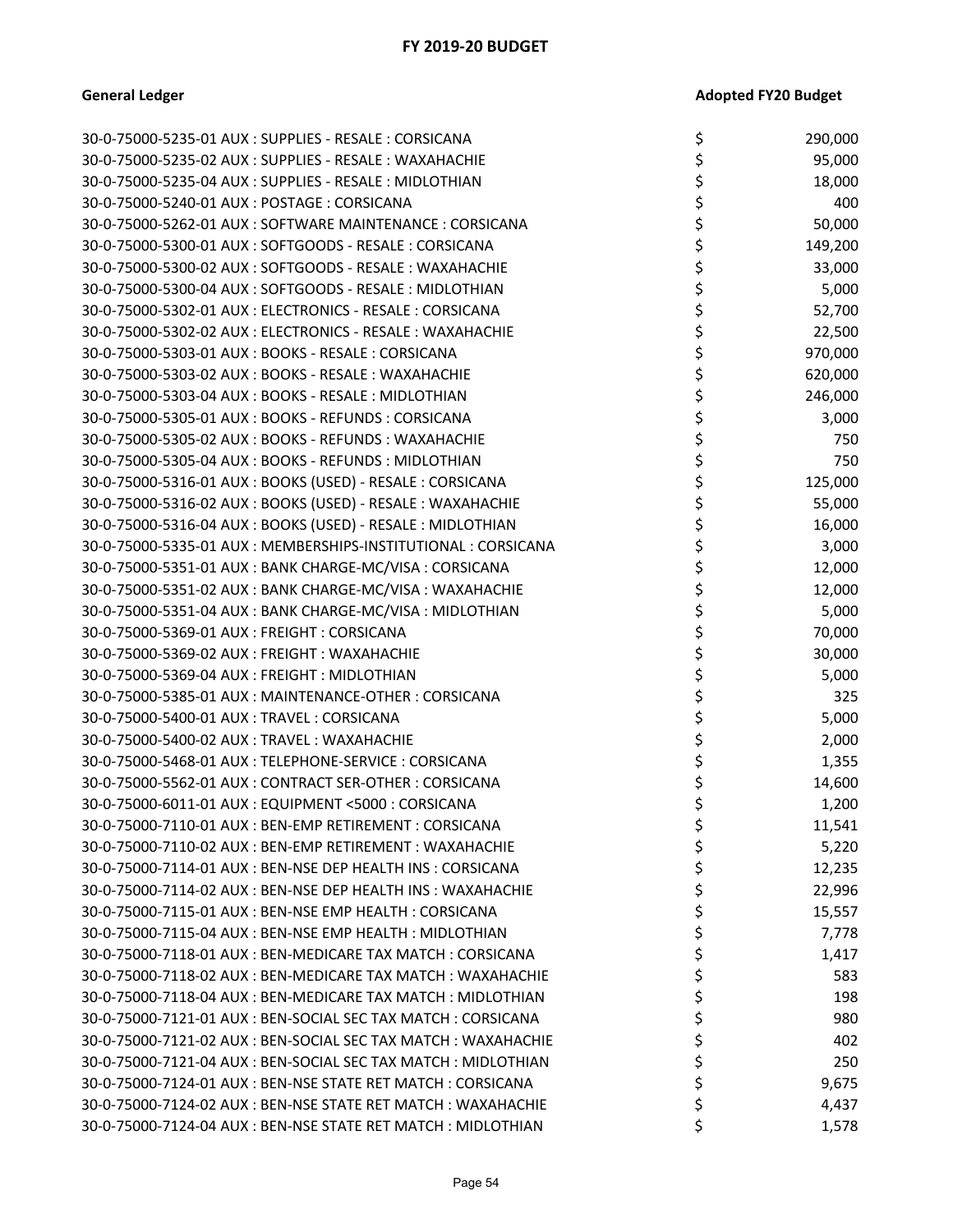| Totals for DEPARTMENT: 75000 - COLLEGE BOOKSTORE            | \$ | 3,392,210 |
|-------------------------------------------------------------|----|-----------|
| 30-0-75100-5121-01 AUX : PROF - FULL TIME : CORSICANA       | \$ | 81,435    |
| 30-0-75100-5124-01 AUX : PARAPROF - FULL TIME : CORSICANA   | \$ | 53,045    |
| 30-0-75100-5131-01 AUX: SUPP - FULL TIME: CORSICANA         | \$ | 438,442   |
| 30-0-75100-5133-01 AUX: SUPP STAFF - O/T: CORSICANA         | \$ | 25,000    |
| 30-0-75100-5136-01 AUX: SUPP - PART TIME: CORSICANA         | \$ | 150,000   |
| 30-0-75100-5221-01 AUX : FOOD PURCHASES : CORSICANA         | \$ | 980,000   |
| 30-0-75100-5230-01 AUX : SUPPLIES - GENERAL : CORSICANA     | \$ | 80,000    |
| 30-0-75100-5240-01 AUX: POSTAGE: CORSICANA                  | \$ | 25        |
| 30-0-75100-5262-01 AUX : SOFTWARE MAINTENANCE : CORSICANA   | \$ | 14,000    |
| 30-0-75100-5330-01 AUX: MEMBERSHIPS/DUES: CORSICANA         | \$ | 600       |
| 30-0-75100-5351-01 AUX: BANK CHARGE-MC/VISA: CORSICANA      | \$ | 17,000    |
| 30-0-75100-5384-01 AUX: MAINTENANCE-COPIERS: CORSICANA      | \$ | 630       |
| 30-0-75100-5385-01 AUX : MAINTENANCE-OTHER : CORSICANA      | \$ | 40,000    |
| 30-0-75100-5400-01 AUX : TRAVEL : CORSICANA                 | \$ | 500       |
| 30-0-75100-5468-01 AUX: TELEPHONE-SERVICE: CORSICANA        | \$ | 400       |
| 30-0-75100-6011-01 AUX: EQUIPMENT <5000: CORSICANA          | \$ | 14,000    |
| 30-0-75100-6037-01 AUX: UNIFORMS: CORSICANA                 | \$ | 5,000     |
| 30-0-75100-7110-01 AUX: BEN-EMP RETIREMENT: CORSICANA       | \$ | 22,560    |
| 30-0-75100-7114-01 AUX : BEN-NSE DEP HEALTH INS : CORSICANA | \$ | 23,552    |
| 30-0-75100-7115-01 AUX : BEN-NSE EMP HEALTH : CORSICANA     | \$ | 119,919   |
| 30-0-75100-7118-01 AUX : BEN-MEDICARE TAX MATCH : CORSICANA | \$ | 5,073     |
| 30-0-75100-7121-01 AUX: BEN-SOCIAL SEC TAX MATCH: CORSICANA | \$ | 2,552     |
| 30-0-75100-7124-01 AUX: BEN-NSE STATE RET MATCH: CORSICANA  | \$ | 34,554    |
|                                                             |    |           |
| <b>Totals for DEPARTMENT: 75100 - DINING SERVICES</b>       | \$ | 2,108,287 |
| 30-0-75200-5124-01 AUX: PARAPROF - FULL TIME: CORSICANA     | \$ | 41,612    |
| 30-0-75200-5131-01 AUX: SUPP - FULL TIME: CORSICANA         | \$ | 22,750    |
| 30-0-75200-5136-01 AUX: SUPP - PART TIME: CORSICANA         | \$ | 8,000     |
| 30-0-75200-5221-01 AUX: FOOD PURCHASES: CORSICANA           | \$ | 70,000    |
| 30-0-75200-5230-01 AUX: SUPPLIES - GENERAL: CORSICANA       | ሩ  | 12,000    |
| 30-0-75200-5250-01 AUX: ADVERTISING/PROMOTIONS: CORSICANA   | \$ | 1,500     |
| 30-0-75200-5330-01 AUX : MEMBERSHIPS/DUES : CORSICANA       | \$ | 225       |
| 30-0-75200-5351-01 AUX: BANK CHARGE-MC/VISA: CORSICANA      | \$ | 1,500     |
| 30-0-75200-5400-01 AUX: TRAVEL: CORSICANA                   | \$ | 244       |
| 30-0-75200-5468-01 AUX: TELEPHONE-SERVICE: CORSICANA        | \$ | 1,000     |
| 30-0-75200-5562-01 AUX : CONTRACT SER-OTHER : CORSICANA     | \$ | 2,100     |
| 30-0-75200-6011-01 AUX : EQUIPMENT <5000 : CORSICANA        | \$ | 5,000     |
| 30-0-75200-6037-01 AUX : UNIFORMS : CORSICANA               | \$ | 200       |
| 30-0-75200-7110-01 AUX : BEN-EMP RETIREMENT : CORSICANA     | \$ | 3,400     |
| 30-0-75200-7115-01 AUX : BEN-NSE EMP HEALTH : CORSICANA     | \$ | 15,000    |
| 30-0-75200-7118-01 AUX: BEN-MEDICARE TAX MATCH: CORSICANA   | \$ | 650       |
| 30-0-75200-7121-01 AUX: BEN-SOCIAL SEC TAX MATCH: CORSICANA | \$ | 150       |
| 30-0-75200-7124-01 AUX: BEN-NSE STATE RET MATCH: CORSICANA  | \$ | 4,412     |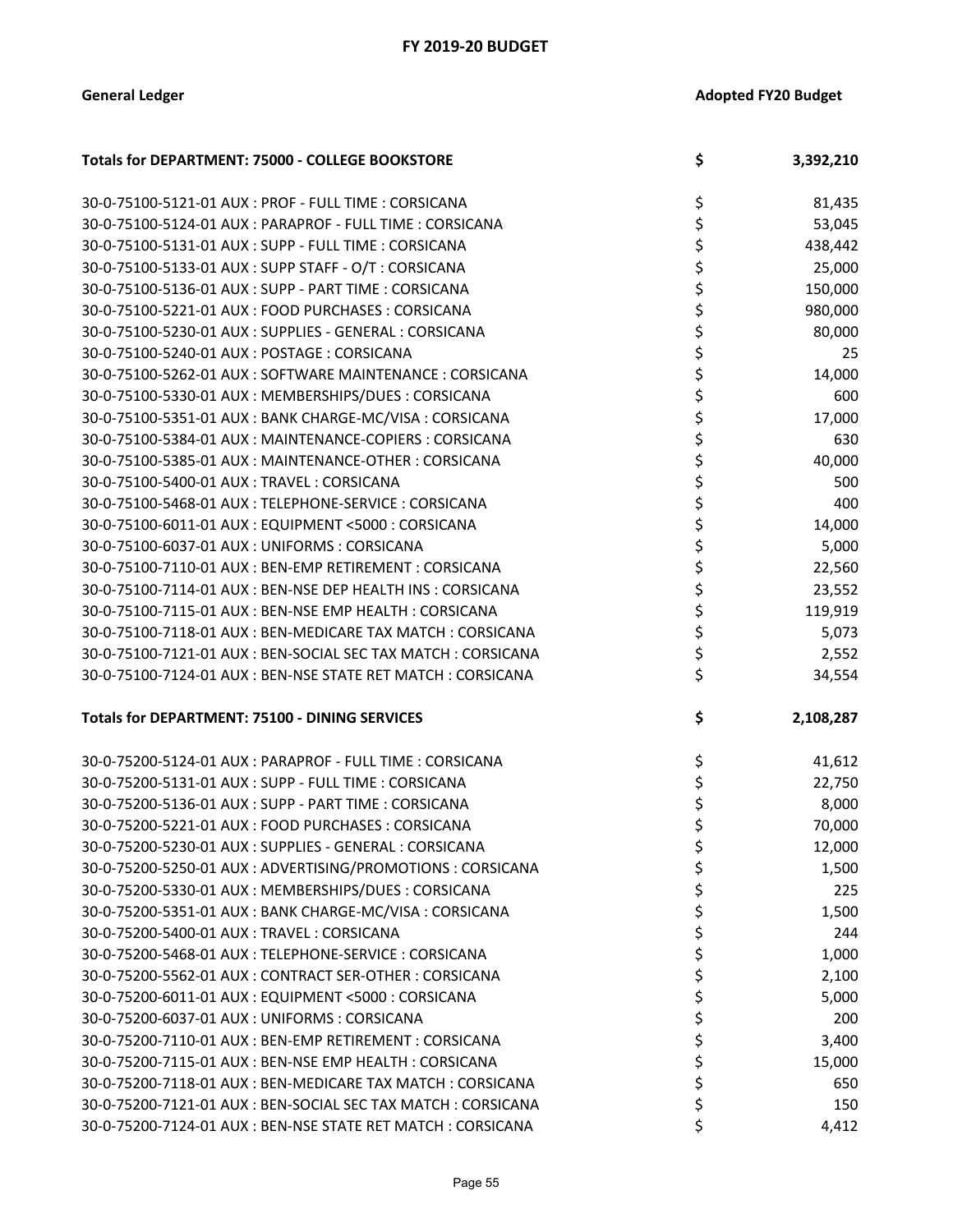| <b>Totals for DEPARTMENT: 75200 - BEAUTIQUE</b>                | \$<br>189,743 |
|----------------------------------------------------------------|---------------|
| 30-0-75700-5124-01 AUX: PARAPROF - FULL TIME: CORSICANA        | \$<br>161,662 |
| 30-0-75700-5131-01 AUX: SUPP - FULL TIME: CORSICANA            | \$<br>14,851  |
| 30-0-75700-5230-01 AUX : SUPPLIES - GENERAL : CORSICANA        | \$<br>37,155  |
| 30-0-75700-5240-01 AUX: POSTAGE: CORSICANA                     | \$<br>1,000   |
| 30-0-75700-5262-01 AUX: SOFTWARE MAINTENANCE: CORSICANA        | \$<br>12,000  |
| 30-0-75700-5304-01 AUX: BROCHURES/NEWSLETTERS: CORSICANA       | \$<br>1,700   |
| 30-0-75700-5318-01 AUX : MOVIE NIGHT : CORSICANA               | \$<br>12,050  |
| 30-0-75700-5335-01 AUX : MEMBERSHIPS-INSTITUTIONAL : CORSICANA | \$<br>700     |
| 30-0-75700-5385-01 AUX : MAINTENANCE-OTHER : CORSICANA         | \$<br>4,200   |
| 30-0-75700-5400-01 AUX: TRAVEL: CORSICANA                      | \$<br>4,300   |
| 30-0-75700-5405-01 AUX: MEALS: CORSICANA                       | \$<br>12,400  |
| 30-0-75700-5468-01 AUX: TELEPHONE-SERVICE: CORSICANA           | \$<br>8,000   |
| 30-0-75700-5580-01 AUX : RENTAL - FACILITIES : CORSICANA       | \$<br>39,600  |
| 30-0-75700-7110-01 AUX: BEN-EMP RETIREMENT: CORSICANA          | \$<br>528     |
| 30-0-75700-7114-01 AUX : BEN-NSE DEP HEALTH INS : CORSICANA    | \$<br>12,219  |
| 30-0-75700-7115-01 AUX : BEN-NSE EMP HEALTH : CORSICANA        | \$<br>23,927  |
| 30-0-75700-7118-01 AUX: BEN-MEDICARE TAX MATCH: CORSICANA      | \$<br>1,635   |
| 30-0-75700-7121-01 AUX: BEN-SOCIAL SEC TAX MATCH: CORSICANA    | \$<br>1,279   |
| 30-0-75700-7124-01 AUX: BEN-NSE STATE RET MATCH: CORSICANA     | \$<br>8,424   |
| Totals for DEPARTMENT: 75700 - STUDENT HOUSING                 | \$<br>357,630 |
| 30-0-75725-5131-01 AUX: SUPP - FULL TIME: CORSICANA            | \$<br>71,284  |
| 30-0-75725-5230-01 AUX: SUPPLIES - GENERAL: CORSICANA          | \$<br>17,000  |
| 30-0-75725-5464-01 AUX : INTERNET : CORSICANA                  | \$<br>234,000 |
| 30-0-75725-5557-01 AUX: CONTRACT SERVICES: CORSICANA           | \$<br>29,000  |
| 30-0-75725-5559-01 AUX: CONTRACT SER-EXTERM: CORSICANA         | \$<br>7,500   |
| 30-0-75725-5564-01 AUX: CONTRACT SER-CUSTODIAL: CORSICANA      | \$<br>90,000  |
| 30-0-75725-5571-01 AUX: BACKGROUND CHECKS: CORSICANA           | \$<br>1,000   |
| 30-0-75725-7110-01 AUX: BEN-EMP RETIREMENT: CORSICANA          | \$<br>2,000   |
| 30-0-75725-7115-01 AUX: BEN-NSE EMP HEALTH: CORSICANA          | \$<br>14,900  |
| 30-0-75725-7118-01 AUX: BEN-MEDICARE TAX MATCH: CORSICANA      | \$<br>800     |
| 30-0-75725-7124-01 AUX: BEN-NSE STATE RET MATCH: CORSICANA     | \$<br>4,000   |
| Totals for DEPARTMENT: 75725 - STUDENT HOUSING - MAINTENANCE   | \$<br>471,484 |
| 30-0-75730-5220-01 AUX : FUEL AND OIL : CORSICANA              | \$<br>2,300   |
| 30-0-75730-5385-01 AUX: MAINTENANCE-OTHER: CORSICANA           | \$<br>290,000 |
| 30-0-75730-5389-01 AUX: MAINTENACE-HVAC: CORSICANA             | \$<br>30,000  |
| 30-0-75730-5455-01 AUX: UTILITIES-ELECTRICITY: CORSICANA       | \$<br>200,000 |
| Totals for DEPARTMENT: 75730 - HOUSING - PLANT OPERATIONS      | \$<br>522,300 |
| 30-0-75800-5131-01 AUX: SUPP - FULL TIME: CORSICANA            | \$<br>22,557  |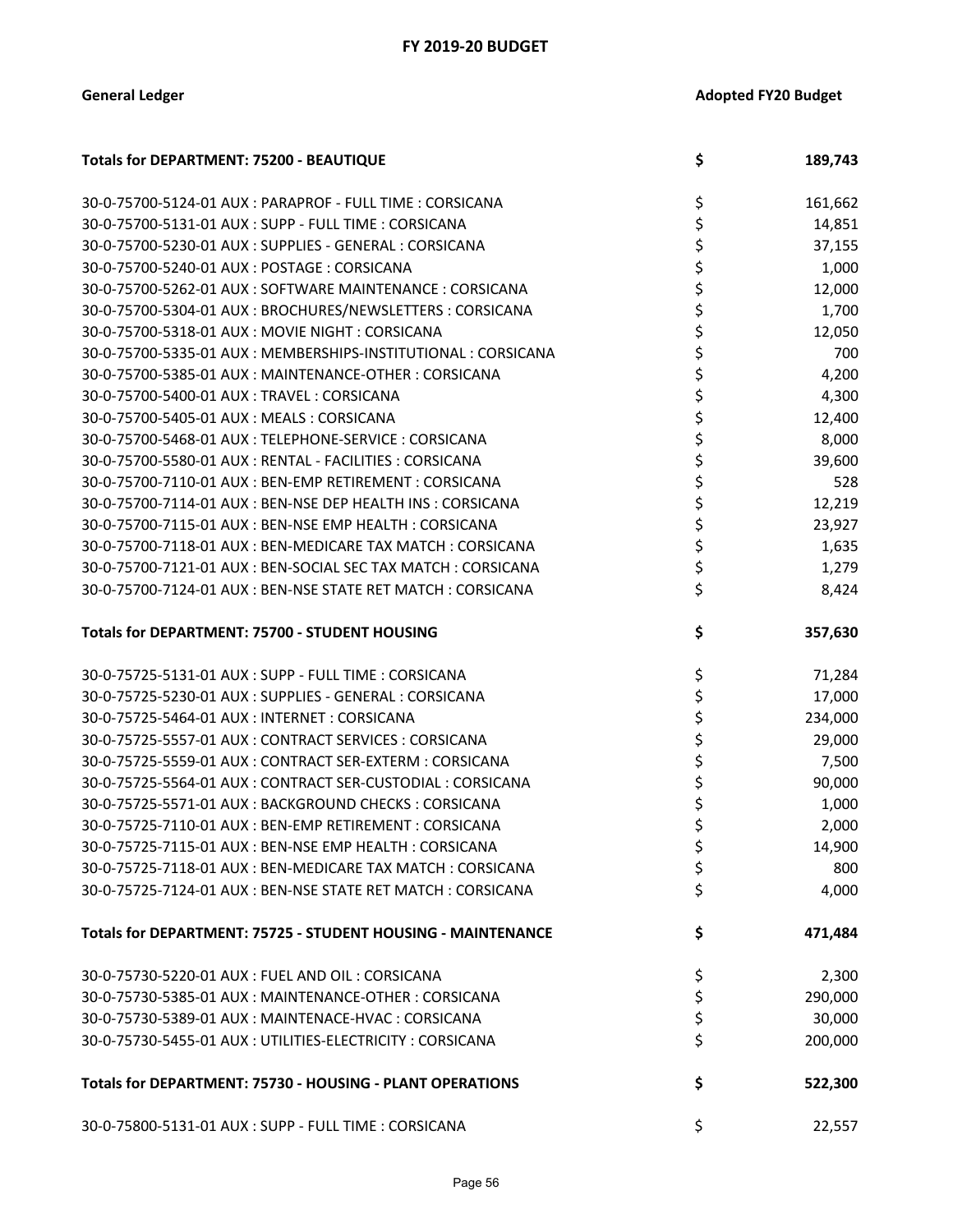| <b>General Ledger</b>                                            | <b>Adopted FY20 Budget</b> |            |
|------------------------------------------------------------------|----------------------------|------------|
| 30-0-75800-5136-01 AUX: SUPP - PART TIME: CORSICANA              | \$                         | 110,000    |
| 30-0-75800-5230-01 AUX : SUPPLIES - GENERAL : CORSICANA          | \$                         | 2,700      |
| 30-0-75800-5385-01 AUX: MAINTENANCE-OTHER: CORSICANA             | \$                         | 8,000      |
| 30-0-75800-5468-01 AUX : TELEPHONE-SERVICE : CORSICANA           | \$                         | 955        |
| 30-0-75800-6011-01 AUX : EQUIPMENT <5000 : CORSICANA             | \$                         | 10,000     |
| 30-0-75800-7110-01 AUX : BEN-EMP RETIREMENT : CORSICANA          | \$                         | 1,752      |
| 30-0-75800-7115-01 AUX: BEN-NSE EMP HEALTH: CORSICANA            | \$                         | 7,578      |
| 30-0-75800-7118-01 AUX: BEN-MEDICARE TAX MATCH: CORSICANA        | \$                         | 1,320      |
| 30-0-75800-7121-01 AUX: BEN-SOCIAL SEC TAX MATCH: CORSICANA      | \$                         | 4,311      |
| 30-0-75800-7124-01 AUX: BEN-NSE STATE RET MATCH: CORSICANA       | \$                         | 2,260      |
| Totals for DEPARTMENT: 75800 - STUDENT ACTIVITIES                | \$                         | 171,433    |
| <b>Totals for FUND: 30 - AUX</b>                                 | \$                         | 10,422,427 |
| 50-0-53210-5934-01 SCHOL: INSTITUTIONAL SCHOLARSHIPS: CORSICANA  | \$                         | 94,000     |
| 50-0-53210-5940-01 SCHOL: GRADUATE SCHOLARSHIP: CORSICANA        | \$                         | 144,000    |
| Totals for DEPARTMENT: 53210 - CASTON (M.C. AND MATTIE)          | \$                         | 238,000    |
| 50-0-53372-5945-01 SCHOL: INITIAL-STATE: CORSICANA               | \$                         | 639,328    |
| <b>Totals for DEPARTMENT: 53372 - TEOG</b>                       | \$                         | 639,328    |
| 50-0-53374-5933-01 SCHOL: UNREST. SCHOLARSHIP EXPENSE: CORSICANA | \$                         | 392,500    |
| Totals for DEPARTMENT: 53374 - STATE SCHOLARSHIP (IN)            | \$                         | 392,500    |
| 50-0-53375-5933-01 SCHOL: UNREST. SCHOLARSHIP EXPENSE: CORSICANA | \$                         | 37,725     |
| Totals for DEPARTMENT: 53375 - STATE SCHOLARSHIP - C E           | \$                         | 37,725     |
| 50-0-53378-5933-01 SCHOL: UNREST. SCHOLARSHIP EXPENSE: CORSICANA | \$                         | 13,000     |
| Totals for DEPARTMENT: 53378 - STATE SCHOLARSHIP (OUT)           | \$                         | 13,000     |
| <b>Totals for FUND: 50 - SCHOL</b>                               | \$                         | 1,320,553  |
| 60-0-60030-5177-01 LOAN: STUDENT LOAN AWARD: CORSICANA           | \$                         | 14,000,000 |
| Totals for DEPARTMENT: 60030 - STUDENT LOANS - DIRECT            | \$                         | 14,000,000 |
| Totals for FUND: 60 - LOAN                                       | \$                         | 14,000,000 |